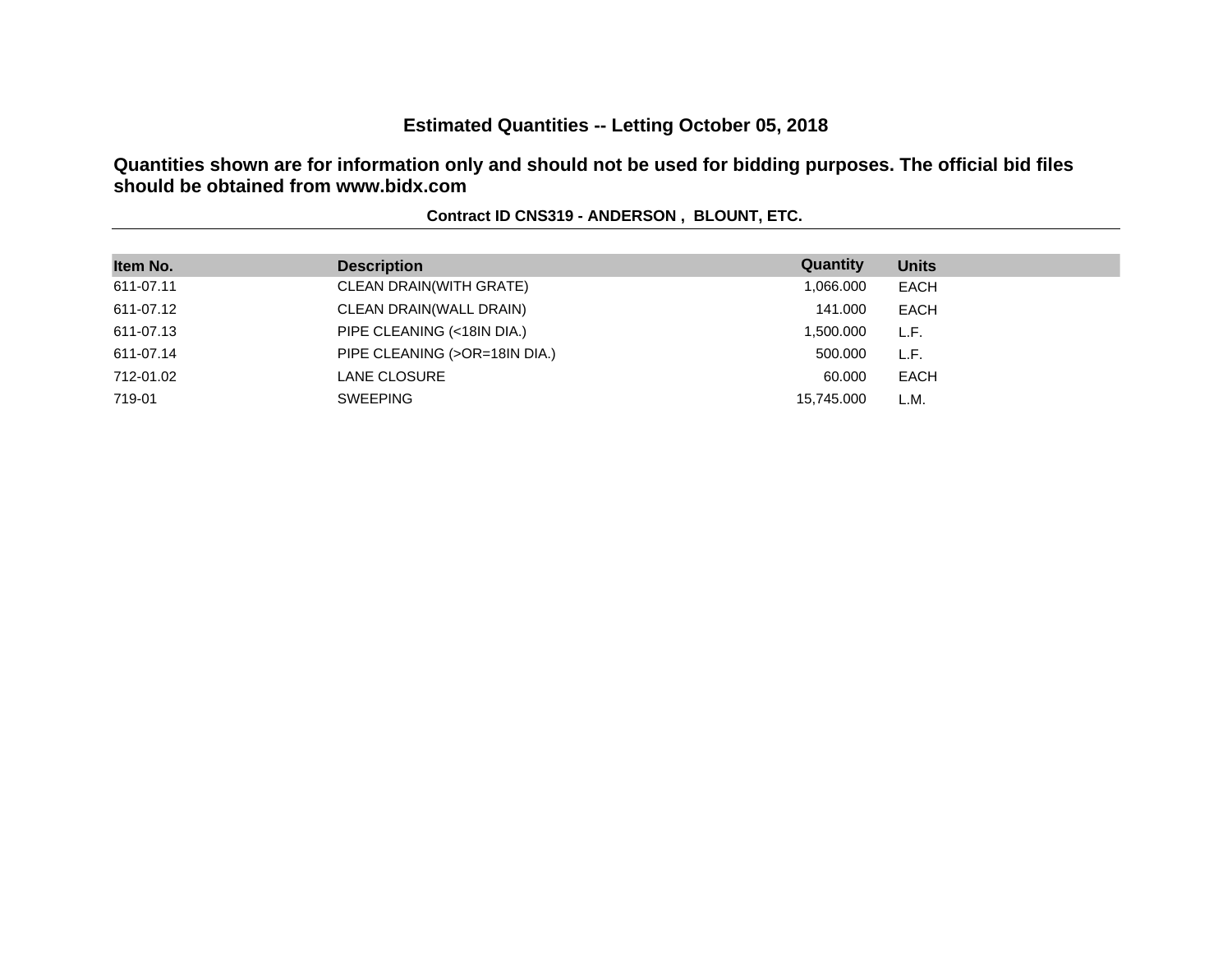### **Contract ID CNS322 - BENTON , CARROLL, ETC.**

| Item No.  | <b>Description</b>            | Quantity   | <b>Units</b> |
|-----------|-------------------------------|------------|--------------|
|           |                               |            |              |
| 611-07.11 | CLEAN DRAIN(WITH GRATE)       | 3,302.000  | <b>EACH</b>  |
| 611-07.12 | CLEAN DRAIN(WALL DRAIN)       | 1,057.000  | EACH         |
| 611-07.13 | PIPE CLEANING (<18IN DIA.)    | 2,200.000  | L.F.         |
| 611-07.14 | PIPE CLEANING (>OR=18IN DIA.) | 1,000.000  | L.F.         |
| 712-01.02 | <b>LANE CLOSURE</b>           | 80,000     | <b>EACH</b>  |
| 719-01.02 | ROADWAY SWEEPING              | 1,849.000  | L.M.         |
| 719-01.11 | <b>SWEEPING</b>               | 15.701.000 | L.M.         |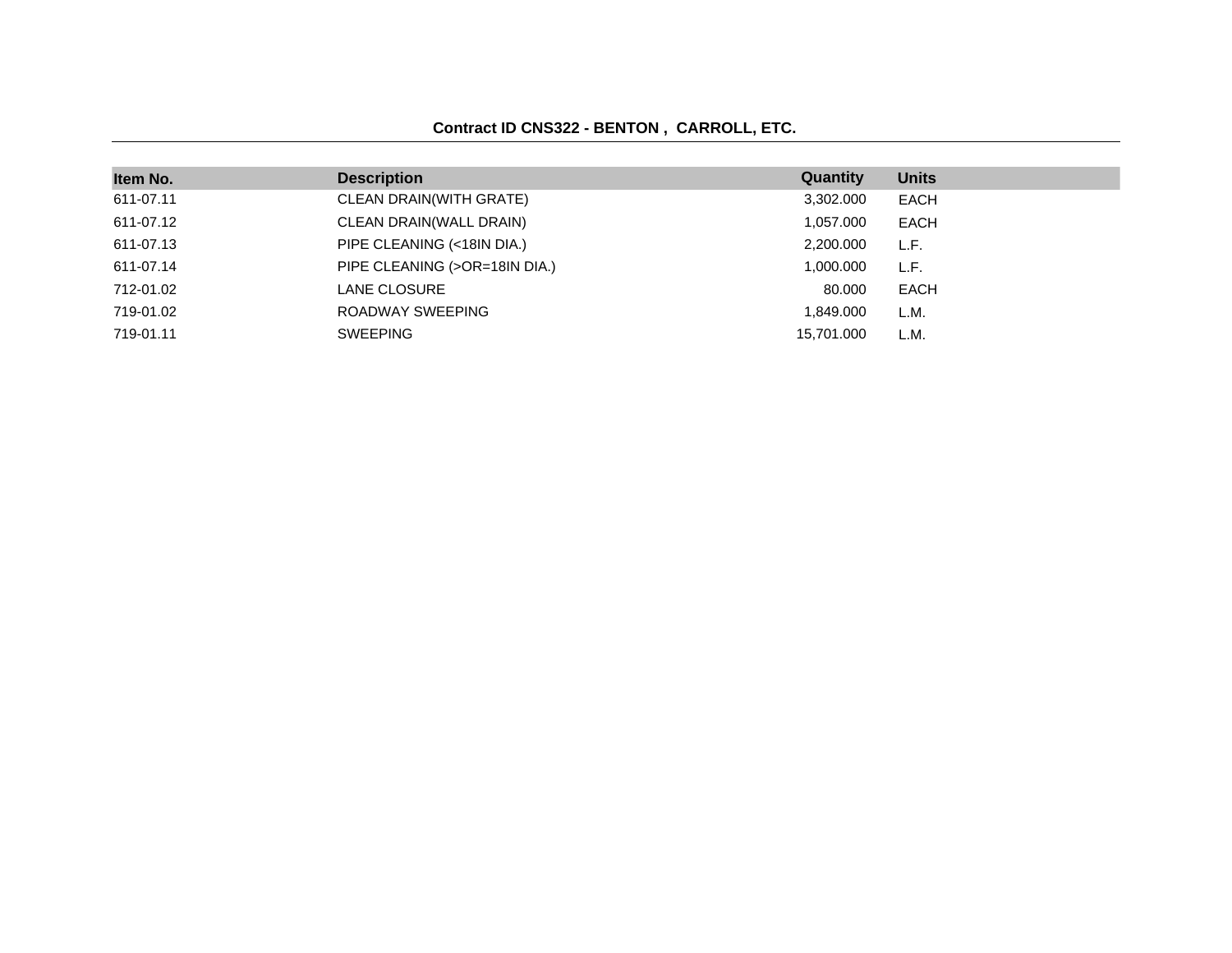| Item No.  | <b>Description</b>                                         | Quantity   | <b>Units</b> |
|-----------|------------------------------------------------------------|------------|--------------|
| 411-12.01 | SCORING SHOULDERS (CONTINUOUS) (16IN<br>WIDTH)             | 4.800      | L.M.         |
| 411-12.02 | SCORING SHOULDERS (NON-CONTINUOUS) (16IN<br>WIDTH)         | 68.300     | L.M.         |
| 411-12.03 | SCORING FOR RUMBLE STRIPE (NON-<br>CONTINUOUS) (8IN WIDTH) | 1.800      | L.M.         |
| 411-12.04 | SCORING FOR RUMBLE STRIPE (NON-<br>CONTINUOUS) (4IN WIDTH) | 42.300     | L.M.         |
| 705-04.09 | EARTH PAD FOR TYPE 38 GR END TREATMENT                     | 36.000     | <b>EACH</b>  |
| 705-04.21 | <b>GUARDRAIL DELINEATION ENHANCEMENT</b>                   | 93,660.000 | L.F.         |
| 705-06.20 | TANGENT ENERGY ABSORBING TERM MASH TL-3                    | 36.000     | <b>EACH</b>  |
| 706-01    | <b>GUARDRAIL REMOVED</b>                                   | 1,800.000  | L.F.         |
| 711-04.21 | CONCRETE BARRIER DELINEATION ENHANCEMENT                   | 7,090.000  | L.F.         |
| 712-01    | <b>TRAFFIC CONTROL</b>                                     | (1)        | <b>LS</b>    |
| 712-10.01 | TEMPORARY PORTABLE RUMBLE STRIPS                           | 6.000      | <b>EACH</b>  |
| 713-02.14 | FLEXIBLE DELINEATOR (WHITE)                                | 263.000    | <b>EACH</b>  |
| 713-02.20 | ROADSIDE OBSTACLE DELINEATION                              | 14.000     | S.F.         |
| 713-02.21 | SIGN POST DELINEATION ENHANCEMENT                          | 4,260.000  | L.F.         |
| 713-11.01 | "U" SECTION STEEL POSTS                                    | 11,486.000 | LB.          |
| 713-11.02 | PERFORATED/KNOCKOUT SQUARE TUBE POST                       | 19,154.000 | LB.          |
| 713-11.21 | P POST SLIP BASE                                           | 75.000     | <b>EACH</b>  |
| 713-13.02 | FLAT SHEET ALUMINUM SIGNS (0.080" THICK)                   | 3,587.000  | S.F.         |
| 713-13.03 | FLAT SHEET ALUMINUM SIGNS (0.100" THICK)                   | 4,434.000  | S.F.         |
| 713-15.36 | REMOVE SIGN, SUPPORT & FOOTING                             | 655.000    | <b>EACH</b>  |
| 713-16.09 | RAILROAD ADVANCE WARNING SIGN AND<br><b>SUPPORT</b>        | 6.000      | <b>EACH</b>  |
| 716-01.21 | SNOWPLOWABLE RAISED PAVMENT MARKERS (BI-<br>DIR) (1 COLOR) | 3,128,000  | <b>EACH</b>  |
| 716-01.22 | SNOWPLOWABLE RAISED PAVMENT MARKERS<br>(MONO-DIR)(1 COLOR) | 202.000    | <b>EACH</b>  |
| 716-01.23 | SNOWPLOWABLE RAISED PAVEMENT MARKERS<br>(BI-DIR)(2 COLOR)  | 1,358.000  | <b>EACH</b>  |

### **Contract ID CNS015 - BENTON , DECATUR, ETC.**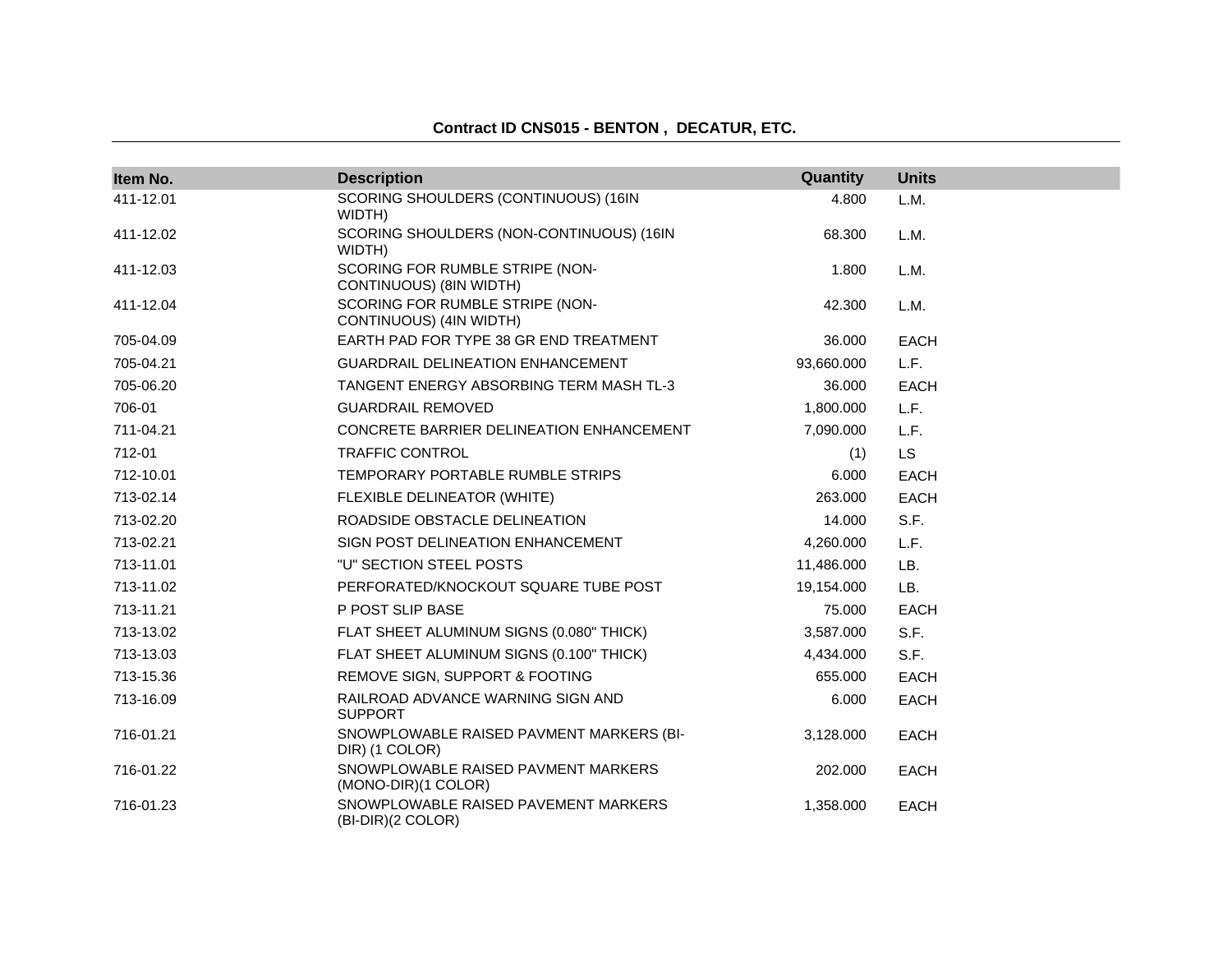## **Contract ID CNS015 - BENTON , DECATUR, ETC.**

| Item No.  | <b>Description</b>                                       | Quantity  | <b>Units</b> |
|-----------|----------------------------------------------------------|-----------|--------------|
| 716-02.03 | PLASTIC PAVEMENT MARKING (CROSS-WALK)                    | 415.000   | L.F.         |
| 716-02.04 | PLASTIC PAVEMENT MARKING(CHANNELIZATION<br>STRIPING)     | 1,909.000 | S.Y.         |
| 716-02.05 | PLASTIC PAVEMENT MARKING (STOP LINE)                     | 1,293.000 | L.F.         |
| 716-02.06 | PLASTIC PAVEMENT MARKING (TURN LANE<br>ARROW)            | 180.000   | <b>EACH</b>  |
| 716-02.08 | PLASTIC PAVEMENT MARKING (8" DOTTED LINE)                | 105.000   | L.F.         |
| 716-03.01 | PLASTIC WORD PAVEMENT MARKING (ONLY)                     | 5.000     | <b>EACH</b>  |
| 716-03.02 | PLASTIC WORD PAVEMENT MARKING (RXR)                      | 7.000     | <b>EACH</b>  |
| 716-03.03 | PLASTIC WORD PAVEMENT MARKING (STOP<br>AHEAD)            | 16.000    | <b>EACH</b>  |
| 716-03.06 | PLASTIC WORD PAVEMENT MARKING (SIGNAL<br>AHEAD)          | 11.000    | <b>EACH</b>  |
| 716-03.07 | PLASTIC WORD PAVEMENT MARKING (STOP)                     | 4.000     | <b>EACH</b>  |
| 716-04.01 | PLASTIC PAVEMENT MARKING (STRAIGHT-TURN<br>ARROW)        | 1.000     | <b>EACH</b>  |
| 716-04.04 | PLASTIC PAVEMENT MARKING (TRANSVERSE<br>SHOULDER)        | 130.000   | L.F.         |
| 716-04.05 | PLASTIC PAVEMENT MARKING (STRAIGHT ARROW)                | 3.000     | EACH         |
| 716-04.12 | PLASTIC PAVEMENT MARKING (YIELD LINE)                    | 232.000   | S.F.         |
| 716-12.01 | ENHANCED FLATLINE THERMO PVMT MRKNG (4IN<br>LINE)        | 75.000    | L.M.         |
| 716-12.02 | ENHANCED FLATLINE THERMO PVMT MRKNG (6IN<br>LINE)        | 106.000   | L.M.         |
| 716-12.04 | ENHANCED FLATLINE THERMO PVMT MRKNG (4IN<br>DOTTED LINE) | 2,895.000 | L.F.         |
| 716-12.05 | ENHANCED FLATLINE THERMO PVMT MRKNG (6IN<br>DOTTED LINE) | 2,994.000 | L.F.         |
| 716-13.01 | SPRAY THERMO PVMT MRKNG (60 mil) (4IN LINE)              | 62.400    | L.M.         |
| 716-13.02 | SPRAY THERMO PVMT MRKNG (60 mil) (6IN LINE)              | 131.000   | L.M.         |
| 716-13.04 | SPRAY THERMO PVMT MRKNG (60 mil) (4IN DOTTED<br>LINE)    | 3,470.000 | L.F.         |
| 716-13.05 | SPRAY THERMO PVMT MRKNG (60 mil) (6IN DOTTED<br>LINE)    | 3,720.000 | L.F.         |
| 717-01    | <b>MOBILIZATION</b>                                      | (1)       | <b>LS</b>    |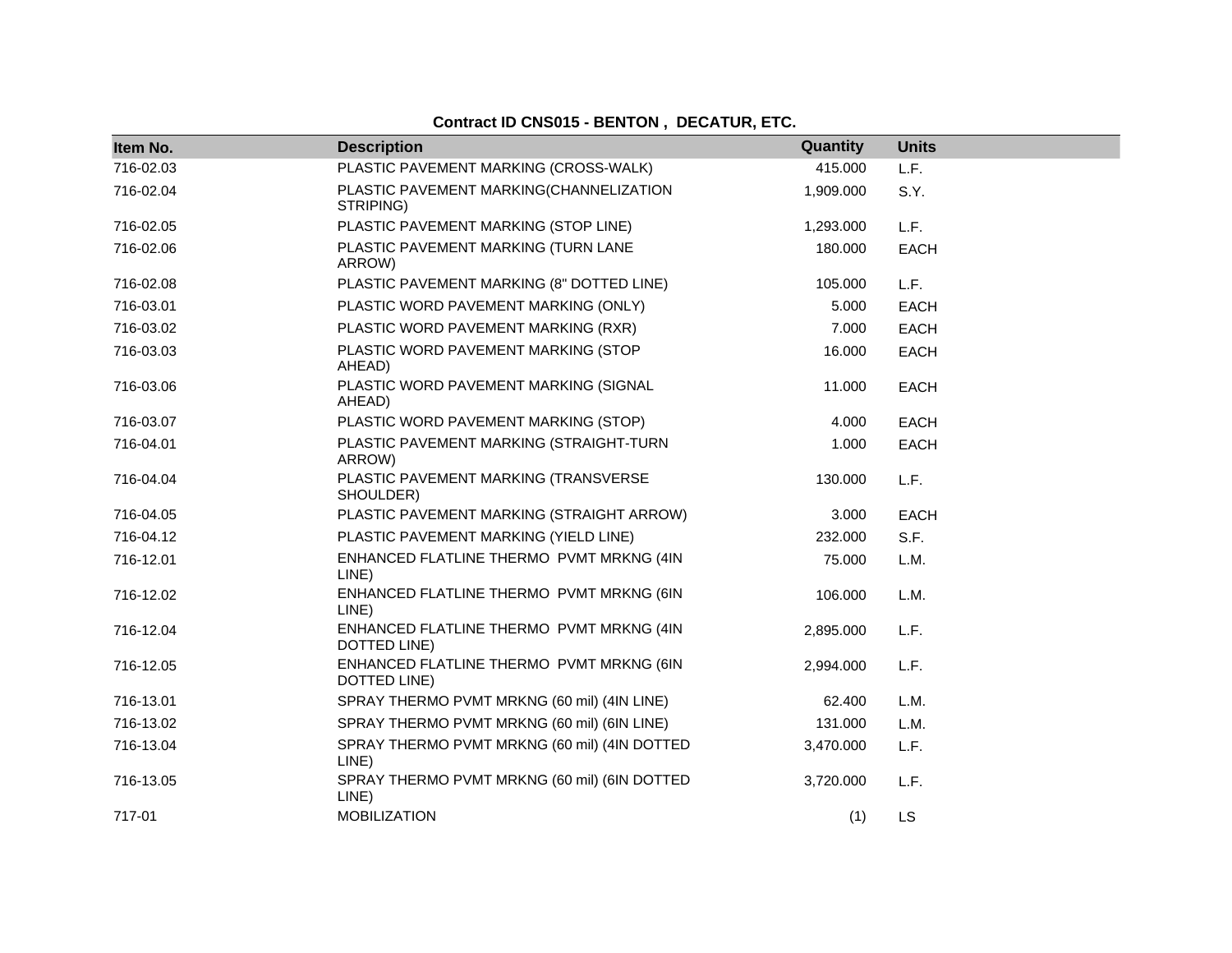| Item No.  | <b>Description</b>                                     | Quantity | <b>Units</b> |
|-----------|--------------------------------------------------------|----------|--------------|
| 730-01.08 | SCHOOL SPEED LIMIT FLASHING SIGNAL<br><b>INSTALLED</b> | 4.000    | <b>EACH</b>  |

## **Contract ID CNS015 - BENTON , DECATUR, ETC.**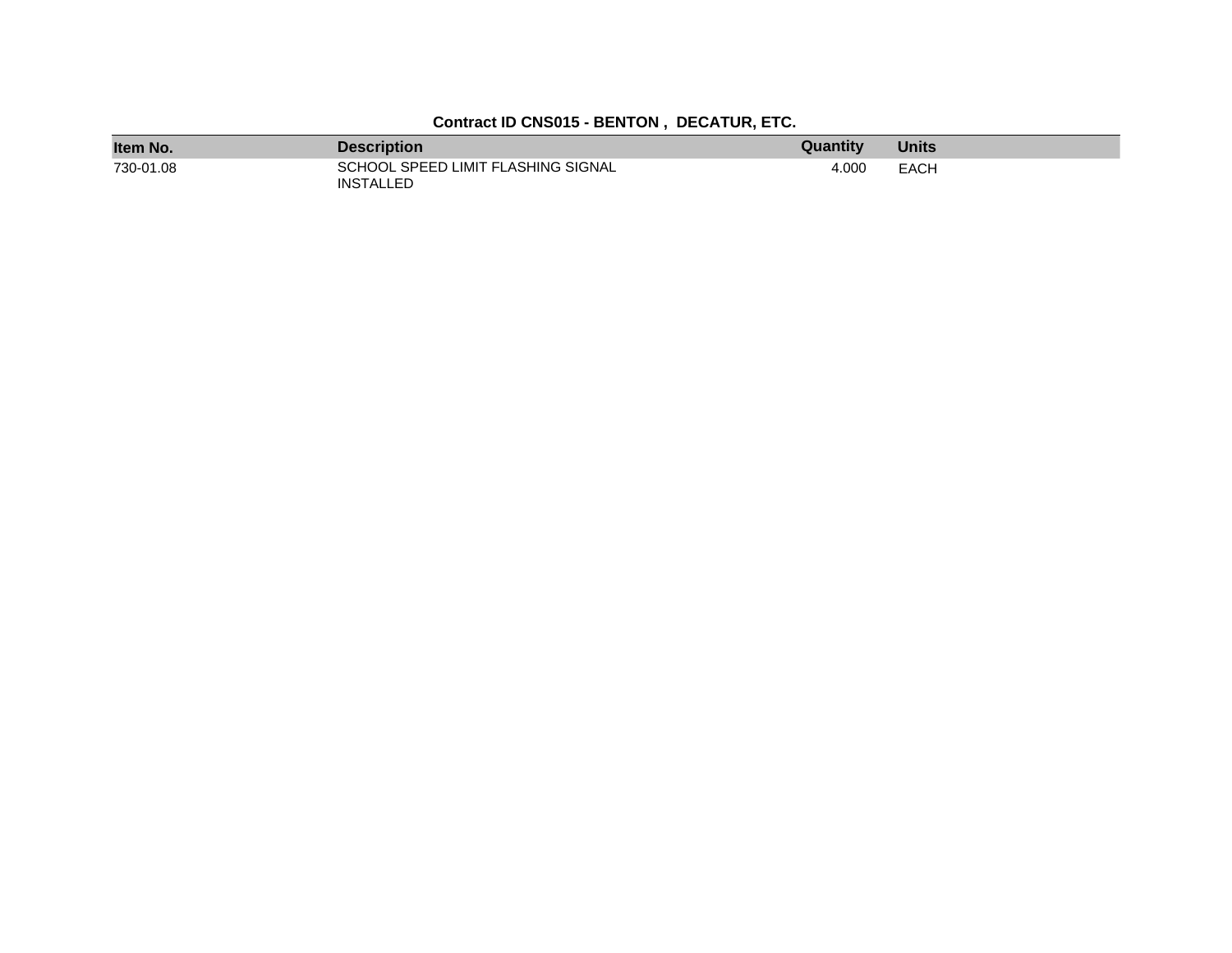| Item No.  | <b>Description</b>                                              | Quantity   | <b>Units</b> |
|-----------|-----------------------------------------------------------------|------------|--------------|
| 105-01    | CONSTRUCTION STAKES, LINES AND GRADES                           | (1)        | <b>LS</b>    |
| 201-01    | <b>CLEARING AND GRUBBING</b>                                    | (1)        | <b>LS</b>    |
| 203-01    | ROAD & DRAINAGE EXCAVATION (UNCLASSIFIED)                       | 16,152.000 | C.Y.         |
| 203-02.01 | BORROW EXCAVATION (GRADED SOLID ROCK)                           | 2,198.000  | <b>TON</b>   |
| 203-04    | PLACING AND SPREADING TOPSOIL                                   | 1,664.000  | C.Y.         |
| 203-06    | <b>WATER</b>                                                    | 527.000    | M.G.         |
| 204-08.01 | BACKFILL MATERIAL (FLOWABLE FILL)                               | 96.000     | C.Y.         |
| 209-02.07 | <b>18" TEMPORARY SLOPE DRAIN</b>                                | 303.000    | L.F.         |
| 209-03.21 | FILTER SOCK (12 INCH)                                           | 7,260.000  | L.F.         |
| 209-03.23 | FILTER SOCK (24 INCH)                                           | 348.000    | L.F.         |
| 209-05    | SEDIMENT REMOVAL                                                | 471.000    | C.Y.         |
| 209-08.02 | TEMPORARY SILT FENCE (WITH BACKING)                             | 6,591.000  | L.F.         |
| 209-08.03 | TEMPORARY SILT FENCE (WITHOUT BACKING)                          | 1,917.000  | L.F.         |
| 209-08.07 | ROCK CHECK DAM PER                                              | 6.000      | <b>EACH</b>  |
| 209-08.08 | ENHANCED ROCK CHECK DAM                                         | 11.000     | <b>EACH</b>  |
| 209-08.09 | FILTER SOCK CHECK DAM                                           | 3.000      | <b>EACH</b>  |
| 209-09.43 | <b>CURB INLET PROTECTION (TYPE 4)</b>                           | 45.000     | <b>EACH</b>  |
| 209-40.41 | CATCH BASIN FILTER ASSEMBLY(TYPE 1)                             | 2.000      | <b>EACH</b>  |
| 209-40.42 | CATCH BASIN FILTER ASSEMBLY(TYPE 2)                             | 1.000      | <b>EACH</b>  |
| 209-40.43 | CATCH BASIN FILTER ASSEMBLY(TYPE 3)                             | 20.000     | <b>EACH</b>  |
| 303-01    | MINERAL AGGREGATE, TYPE A BASE, GRADING D                       | 13,914.000 | <b>TON</b>   |
| 303-10.01 | MINERAL AGGREGATE (SIZE 57)                                     | 71.000     | <b>TON</b>   |
| 307-02.01 | ASPHALT CONCRETE MIX (PG70-22) (BPMB-HM)<br><b>GRADING A</b>    | 2,923.000  | <b>TON</b>   |
| 307-02.02 | ASPHALT CEMENT (PG70-22)(BPMB-HM) GRADING<br>A-S                | 28.000     | <b>TON</b>   |
| 307-02.03 | AGGREGATE (BPMB-HM) GRADING A-S MIX                             | 828.000    | <b>TON</b>   |
| 307-02.08 | ASPHALT CONCRETE MIX (PG70-22) (BPMB-HM)<br><b>GRADING B-M2</b> | 1,347.000  | <b>TON</b>   |
| 402-01    | BITUMINOUS MATERIAL FOR PRIME COAT (PC)                         | 49.000     | <b>TON</b>   |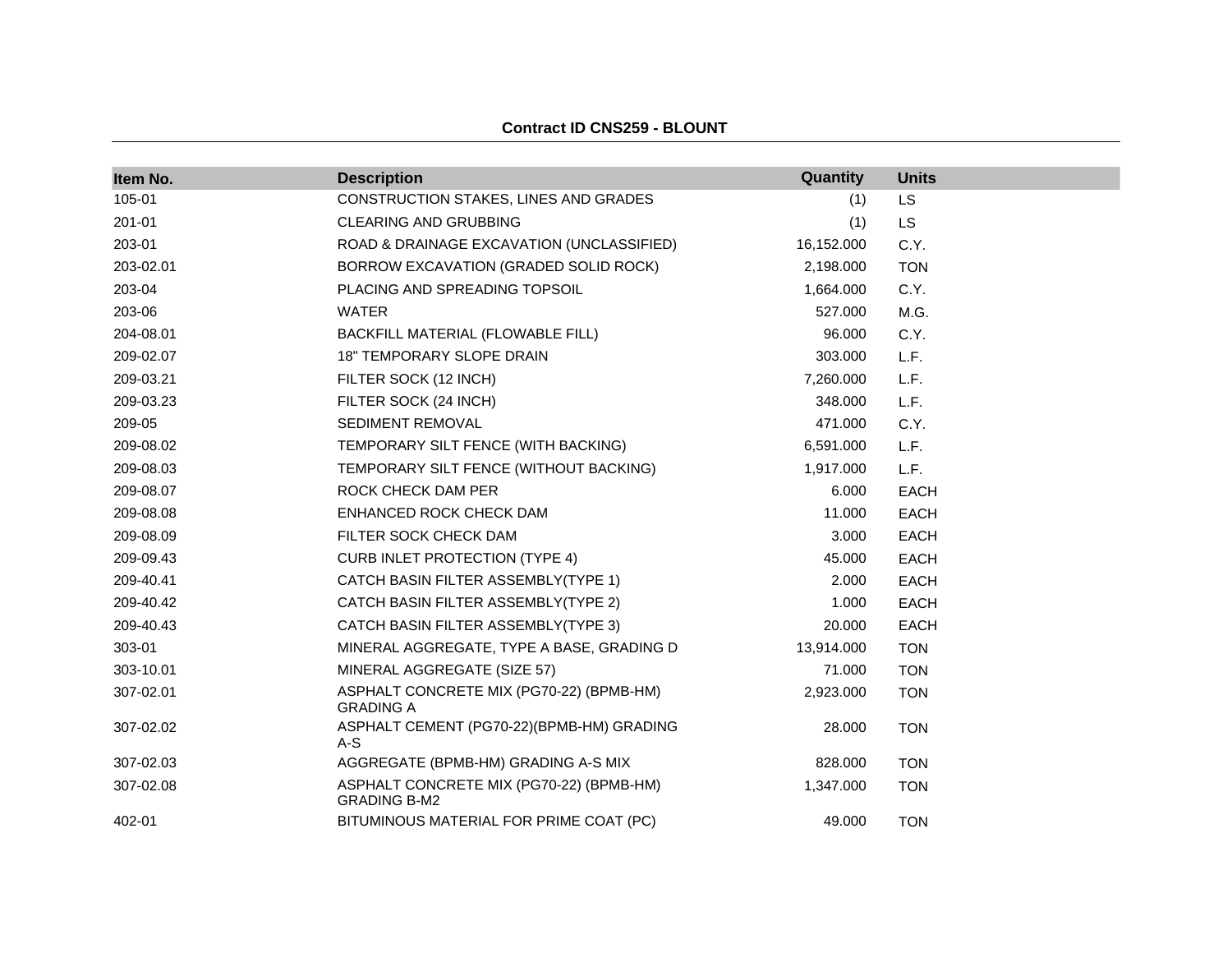| Item No.  | <b>Description</b>                         | Quantity  | <b>Units</b> |
|-----------|--------------------------------------------|-----------|--------------|
| 403-01    | BITUMINOUS MATERIAL FOR TACK COAT (TC)     | 20.500    | <b>TON</b>   |
| 411-01.07 | ACS MIX (PG64-22) GRADING E SHOULDER       | 259.000   | <b>TON</b>   |
| 411-02.10 | ACS MIX(PG70-22) GRADING D                 | 2,520.000 | <b>TON</b>   |
| 415-01.01 | COLD PLANING BITUMINOUS PAVEMENT           | 3,150.000 | <b>TON</b>   |
| 502-03.13 | CONCRETE PAVEMENT REMOVAL                  | 255.000   | S.Y.         |
| 502-04.01 | SAWING CONCRETE PAVEMENT (FULL DEPTH)      | 450.000   | L.F.         |
| 607-03.02 | 18" CONCRETE PIPE CULVERT (CLASS III)      | 1,654.000 | L.F.         |
| 607-03.30 | 18" PIPE CULVERT                           | 35.000    | L.F.         |
| 607-05.02 | 24" CONCRETE PIPE CULVERT (CLASS III)      | 603.000   | L.F.         |
| 607-06.30 | 30" PIPE CULVERT                           | 6.000     | L.F.         |
| 607-13.30 | 72" PIPE CULVERT                           | 11.000    | L.F.         |
| 611-01.02 | MANHOLES, $> 4' - 8'$ DEPTH                | 3.000     | <b>EACH</b>  |
| 611-01.03 | MANHOLES, $> 8'$ - 12' DEPTH               | 3.000     | <b>EACH</b>  |
| 611-07.01 | CLASS A CONCRETE (PIPE ENDWALLS)           | 2.000     | C.Y.         |
| 611-07.02 | STEEL BAR REINFORCEMENT (PIPE ENDWALLS)    | 46.000    | LB.          |
| 611-09.01 | ADJUSTMENT OF EXISTING CATCHBASIN          | 6.000     | <b>EACH</b>  |
| 611-12.01 | CATCH BASINS, TYPE 12, 0' - 4' DEPTH       | 4.000     | <b>EACH</b>  |
| 611-12.02 | CATCH BASINS, TYPE 12, > 4' - 8' DEPTH     | 5.000     | <b>EACH</b>  |
| 611-14.02 | CATCH BASINS, TYPE 14, > 4' - 8' DEPTH     | 3.000     | <b>EACH</b>  |
| 611-38.01 | CATCH BASINS, TYPE 38, 0' - 4' DEPTH       | 1.000     | <b>EACH</b>  |
| 621-03.02 | <b>18" TEMPORARY DRAINAGE PIPE</b>         | 90.000    | L.F.         |
| 621-03.03 | 24" TEMPORARY DRAINAGE PIPE                | 104.000   | L.F.         |
| 701-03    | CONCRETE MEDIAN PAVEMENT                   | 228.000   | C.Y.         |
| 702-01    | <b>CONCRETE CURB</b>                       | 109.000   | C.Y.         |
| 702-03    | CONCRETE COMBINED CURB & GUTTER            | 215.000   | C.Y.         |
| 705-04.50 | PORTABLE BARRIER RAIL DELINEATOR           | 255.000   | <b>EACH</b>  |
| 705-06.01 | W BEAM GR (TYPE 2) MASH TL3                | 594.000   | L.F.         |
| 705-06.10 | GR TERMINALTRAILING END (TYPE 13) MASH TL3 | 1.000     | <b>EACH</b>  |
| 705-06.20 | TANGENT ENERGY ABSORBING TERM MASH TL-3    | 1.000     | <b>EACH</b>  |
| 705-08.51 | PORTABLE IMPACT ATTENUATOR NCHRP350 TL-3   | 2.000     | <b>EACH</b>  |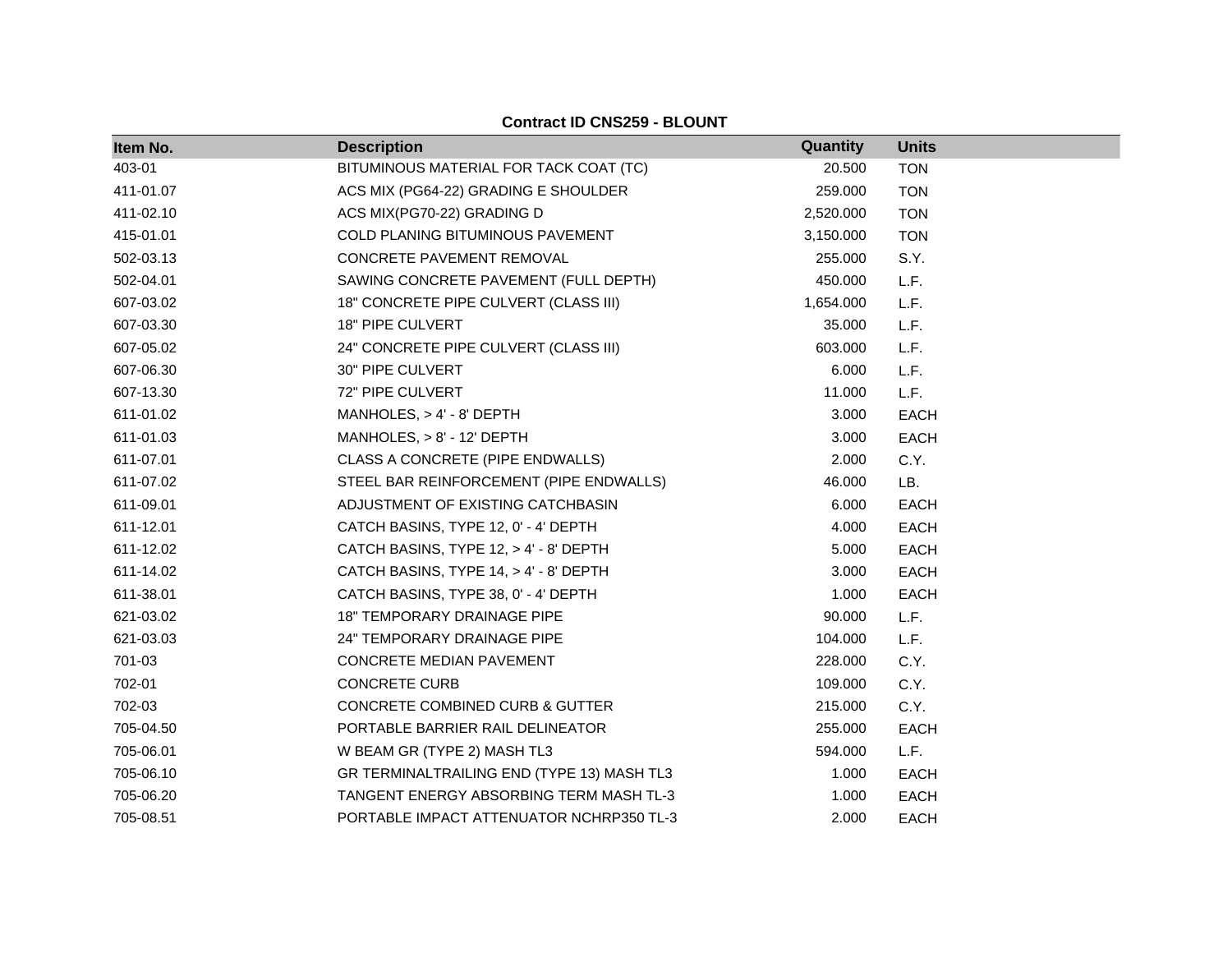| Item No.  | <b>Description</b>                                        | Quantity   | <b>Units</b> |
|-----------|-----------------------------------------------------------|------------|--------------|
| 707-06.01 | REMOVAL OF FENCE (DESCRIPTION) (CONTROL<br>ACCESS)        | 1,872.000  | L.F.         |
| 707-08.01 | FENCE (DESCRIPTION) (CONTROL ACCESS,<br>DECORATIVE)       | 2,021.000  | L.F.         |
| 709-05.05 | MACHINED RIP-RAP (CLASS A-3)                              | 450.000    | <b>TON</b>   |
| 709-05.06 | MACHINED RIP-RAP (CLASS A-1)                              | 493.000    | <b>TON</b>   |
| 710-02    | AGGREGATE UNDERDRAINS (WITH PIPE)                         | 4,666.000  | L.F.         |
| 710-05    | LATERAL UNDERDRAIN                                        | 264.000    | L.F.         |
| 710-06.11 | LATERAL UNDERDRAIN ENDWALL (2:1)                          | 2.000      | <b>EACH</b>  |
| 710-06.13 | LATERAL UNDERDRAIN ENDWALL (4:1)                          | 3.000      | <b>EACH</b>  |
| 710-06.15 | LATERAL UNDERDRAIN ENDWALL (6:1)                          | 2.000      | <b>EACH</b>  |
| 712-01    | <b>TRAFFIC CONTROL</b>                                    | (1)        | <b>LS</b>    |
| 712-02.02 | INTERCONNECTED PORTABLE BARRIER RAIL                      | 5,225.000  | L.F.         |
| 712-04.01 | FLEXIBLE DRUMS (CHANNELIZING)                             | 100.000    | <b>EACH</b>  |
| 712-04.50 | <b>BARRIER RAIL DELINEATOR</b>                            | 255.000    | <b>EACH</b>  |
| 712-05.01 | <b>WARNING LIGHTS (TYPE A)</b>                            | 50.000     | <b>EACH</b>  |
| 712-06    | SIGNS (CONSTRUCTION)                                      | 1,152.000  | S.F.         |
| 712-08.03 | ARROW BOARD (TYPE C)                                      | 4.000      | <b>EACH</b>  |
| 712-09.02 | REMOVABLE PAVEMENT MARKING (8" BARRIER<br>LINE)           | 33,200.000 | L.F.         |
| 713-14.21 | STREET NAME SIGN (RIGID 0.100IN THICK)                    | 36.000     | S.F.         |
| 713-15    | REMOVAL OF SIGNS, POSTS AND FOOTINGS                      | (1)        | <b>LS</b>    |
| 713-15.07 | SUSPENDED FLAT SHEET ALUMINUM SIGN (0.080"<br>THICK)      | 7.000      | <b>EACH</b>  |
| 716-01.06 | TEMPORARY RAISED PAVEMENT MARKER, WHITE                   | 97.000     | <b>EACH</b>  |
| 716-01.14 | RAISED PAVEMENT MARKER REMOVAL                            | 97.000     | <b>EACH</b>  |
| 716-01.23 | SNOWPLOWABLE RAISED PAVEMENT MARKERS<br>(BI-DIR)(2 COLOR) | 270.000    | <b>EACH</b>  |
| 716-01.30 | REMOVAL OF SNOWPLOWABLE REFLECTIVE<br><b>MARKER</b>       | 131.000    | <b>EACH</b>  |
| 716-02.04 | PLASTIC PAVEMENT MARKING(CHANNELIZATION<br>STRIPING)      | 131.000    | S.Y.         |
| 716-02.05 | PLASTIC PAVEMENT MARKING (STOP LINE)                      | 279.000    | L.F.         |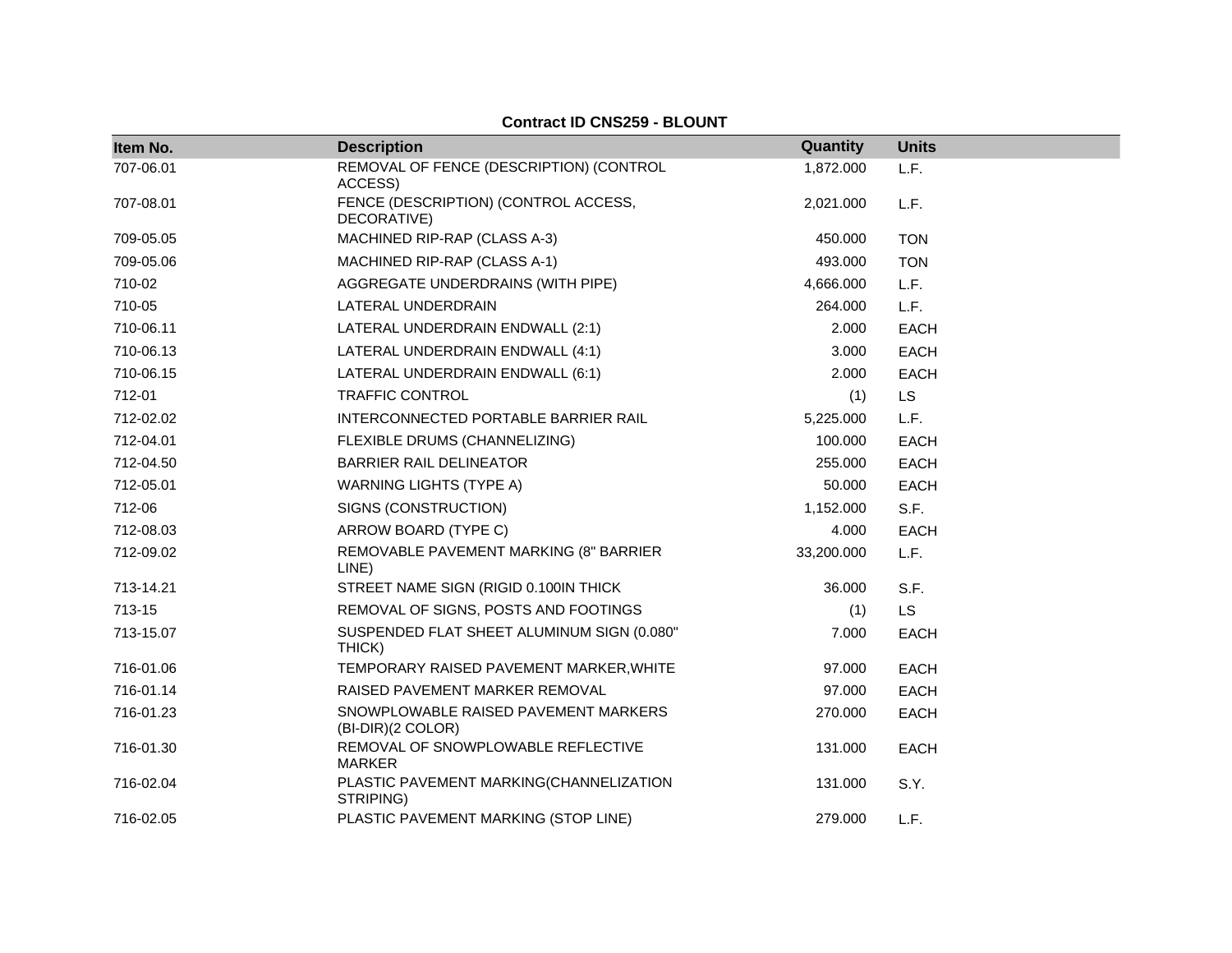| Item No.  | <b>Description</b>                                                   | Quantity  | <b>Units</b> |
|-----------|----------------------------------------------------------------------|-----------|--------------|
| 716-02.06 | PLASTIC PAVEMENT MARKING (TURN LANE<br>ARROW)                        | 30.000    | <b>EACH</b>  |
| 716-02.08 | PLASTIC PAVEMENT MARKING (8" DOTTED LINE)                            | 349.000   | L.F.         |
| 716-03.01 | PLASTIC WORD PAVEMENT MARKING (ONLY)                                 | 6.000     | <b>EACH</b>  |
| 716-04.03 | PLASTIC PAVEMENT MARKING (4" DOTTED LINE)                            | 651.000   | L.F.         |
| 716-05.02 | PAINTED PAVEMENT MARKING (8" BARRIER LINE)                           | 986.000   | L.F.         |
| 716-05.05 | PAINTED PAVEMENT MARKING (STOP LINE)                                 | 279.000   | L.F.         |
| 716-05.06 | PAINTED PAVEMENT MARKING (TURN LANE<br>ARROW)                        | 30.000    | <b>EACH</b>  |
| 716-05.21 | PAINTED PAVEMENT MARKING(4"DOTTED LINE)                              | 282.000   | L.F.         |
| 716-05.49 | PAINTED PAVEMENT MARKINGS(8" LINE)                                   | 5.200     | L.M.         |
| 716-06.01 | PAINTED WORD PVMT MARK (                                             | 6.000     | <b>EACH</b>  |
| 716-08.20 | REMOVAL OF PAVEMENT MARKING (LINE)                                   | 2.600     | L.M.         |
| 716-12.02 | ENHANCED FLATLINE THERMO PVMT MRKNG (6IN<br>LINE)                    | 5.200     | L.M.         |
| 716-12.03 | ENHANCED FLATLINE THERMO PVMT MRKNG (8IN<br><b>BARRIER LINE</b> )    | 610.000   | L.F.         |
| 717-01    | <b>MOBILIZATION</b>                                                  | (1)       | <b>LS</b>    |
| 730-01.02 | REMOVAL OF SIGNAL EQUIPMENT                                          | 1.000     | <b>EACH</b>  |
| 730-02.09 | SIGNAL HEAD ASSEMBLY (130 WITH BACKPLATE)                            | 7.000     | <b>EACH</b>  |
| 730-02.17 | SIGNAL HEAD ASSEMBLY (150 A2H WITH<br><b>BACKPLATE)</b>              | 1.000     | <b>EACH</b>  |
| 730-02.30 | SIGNAL HEAD ASSEMBLY (DESCRIPTION) (130 A3<br><b>WITH BACKPLATE)</b> | 7.000     | <b>EACH</b>  |
| 730-03.21 | INSTALL PULL BOX (TYPE B)                                            | 4.000     | <b>EACH</b>  |
| 730-03.24 | INSTALL PULL BOX (FIBER OPTIC-TYPE B)                                | 1.000     | <b>EACH</b>  |
| 730-05.01 | ELECTRICAL SERVICE CONNECTION                                        | 1.000     | <b>EACH</b>  |
| 730-08.02 | SIGNAL CABLE - 5 CONDUCTOR                                           | 1,232.000 | L.F.         |
| 730-08.03 | SIGNAL CABLE - 7 CONDUCTOR                                           | 1,155.000 | L.F.         |
| 730-12.02 | CONDUIT 2" DIAMETER (PVC)                                            | 247.000   | L.F.         |
| 730-12.13 | CONDUIT 2" DIAMETER (JACK AND BORE)                                  | 483.000   | L.F.         |
| 730-13.02 | <b>VEHICLE DETECTOR (VIDEO)</b>                                      | 4.000     | <b>EACH</b>  |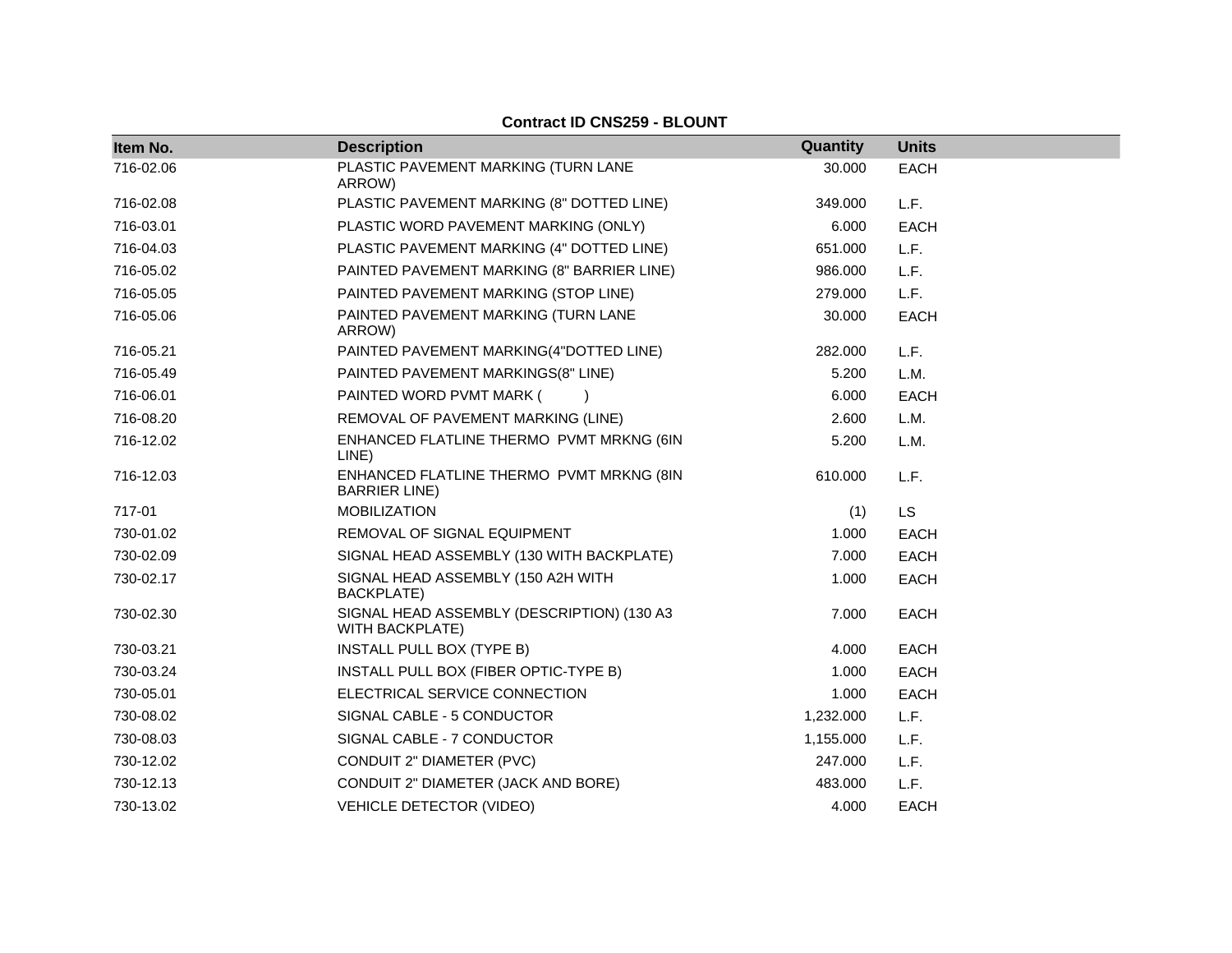| Item No.  | <b>Description</b>                                        | Quantity  | <b>Units</b> |
|-----------|-----------------------------------------------------------|-----------|--------------|
| 730-15.07 | CABINET (DESCRIPTION) (BACKUP POWER<br>CABINET)           | 1.000     | <b>EACH</b>  |
| 730-15.32 | CABINET (EIGHT PHASE BASE MOUNTED)                        | 1.000     | <b>EACH</b>  |
| 730-16.02 | EIGHT PHASE ACTUATED CONTROLLER                           | 1.000     | <b>EACH</b>  |
| 730-23.36 | CANTILEVER SIGNAL SUPPORT (DESCRIPTION) (1<br>ARM @ 64')  | 1.000     | <b>EACH</b>  |
| 730-23.37 | CANTILEVER SIGNAL SUPPORT (DESCRIPTION) (1)<br>ARM @ 72') | 2.000     | EACH         |
| 730-23.38 | CANTILEVER SIGNAL SUPPORT (DESCRIPTION) (1)<br>ARM @ 75') | 1.000     | <b>EACH</b>  |
| 730-35.06 | BATTERY BACK-UP AND POWER CONDITIONER                     | 1.000     | <b>EACH</b>  |
| 730-40    | TEMPORARY TRAFFIC SIGNAL SYSTEM                           | 1.000     | <b>EACH</b>  |
| 740-10.03 | GEOTEXTILE (TYPE III) (EROSION CONTROL)                   | 1,592.000 | S.Y.         |
| 740-11.02 | TEMPORARY SEDIMENT TUBE 12IN                              | 3,231.000 | L.F.         |
| 801-01    | SEEDING (WITH MULCH)                                      | 4.000     | <b>UNIT</b>  |
| 801-01.07 | TEMPORARY SEEDING (WITH MULCH)                            | 38.000    | <b>UNIT</b>  |
| 801-02    | SEEDING (WITHOUT MULCH)                                   | 75.000    | <b>UNIT</b>  |
| 801-03    | WATER (SEEDING & SODDING)                                 | 12.000    | M.G.         |
| 803-01    | SODDING (NEW SOD)                                         | 3,959.000 | S.Y.         |
| 805-12.02 | EROSION CONTROL BLANKET (TYPE II)                         | 8,355.000 | S.Y.         |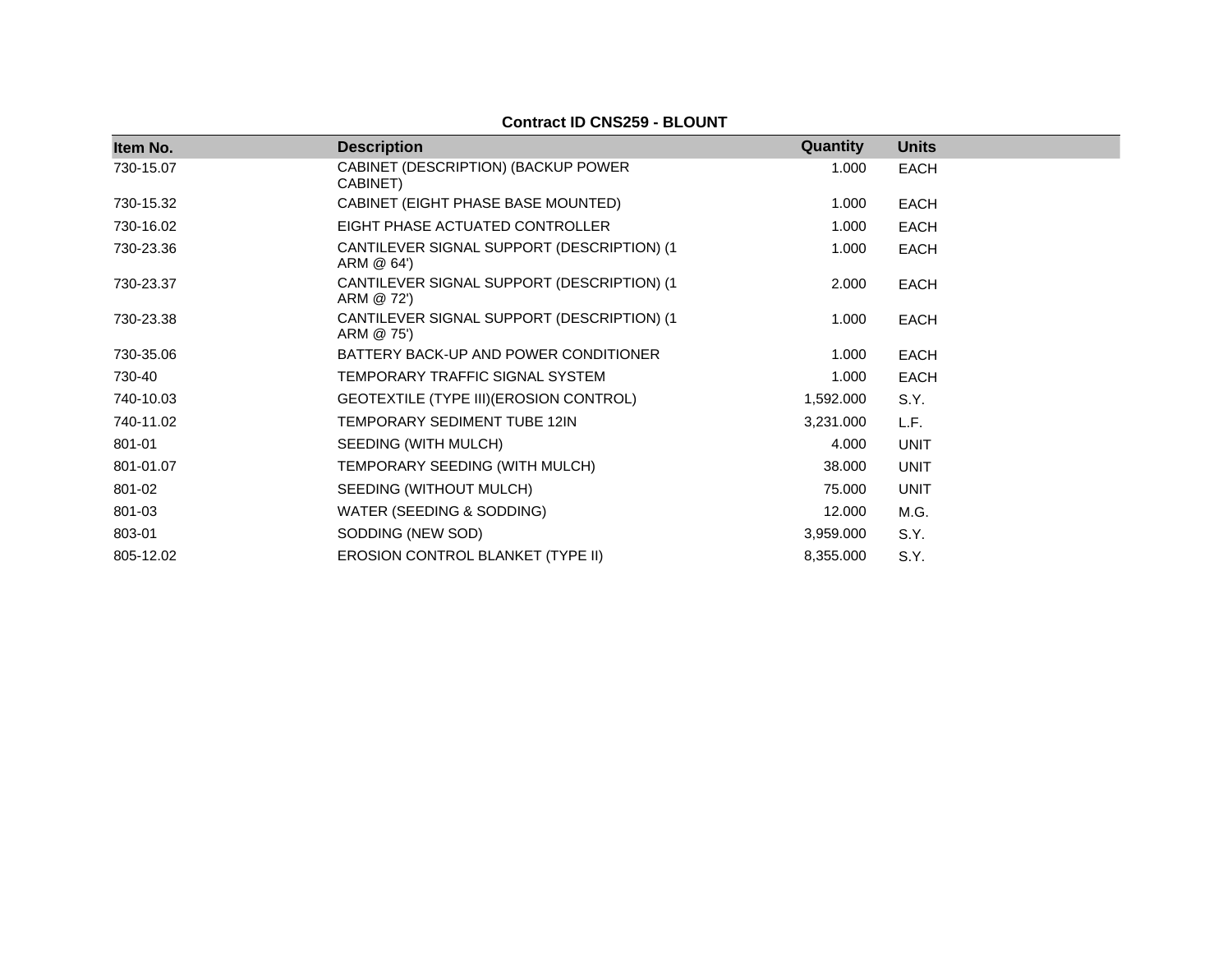### **Contract ID CNS320 - BRADLEY , GRUNDY, ETC.**

| Item No.  | <b>Description</b>            | Quantity   | <b>Units</b> |
|-----------|-------------------------------|------------|--------------|
| 611-07.10 | CLEAN DRAIN (TRENCH DRAIN)    | 15,000.000 | L.F.         |
| 611-07.11 | CLEAN DRAIN(WITH GRATE)       | 1,000.000  | <b>EACH</b>  |
| 611-07.12 | CLEAN DRAIN(WALL DRAIN)       | 250,000    | EACH         |
| 611-07.13 | PIPE CLEANING (<18IN DIA.)    | 12,000.000 | L.F.         |
| 611-07.14 | PIPE CLEANING (>OR=18IN DIA.) | 1.500.000  | L.F.         |
| 712-01.02 | LANE CLOSURE                  | 125,000    | EACH         |
| 719-01    | <b>SWEEPING</b>               | 7.644.000  | L.M.         |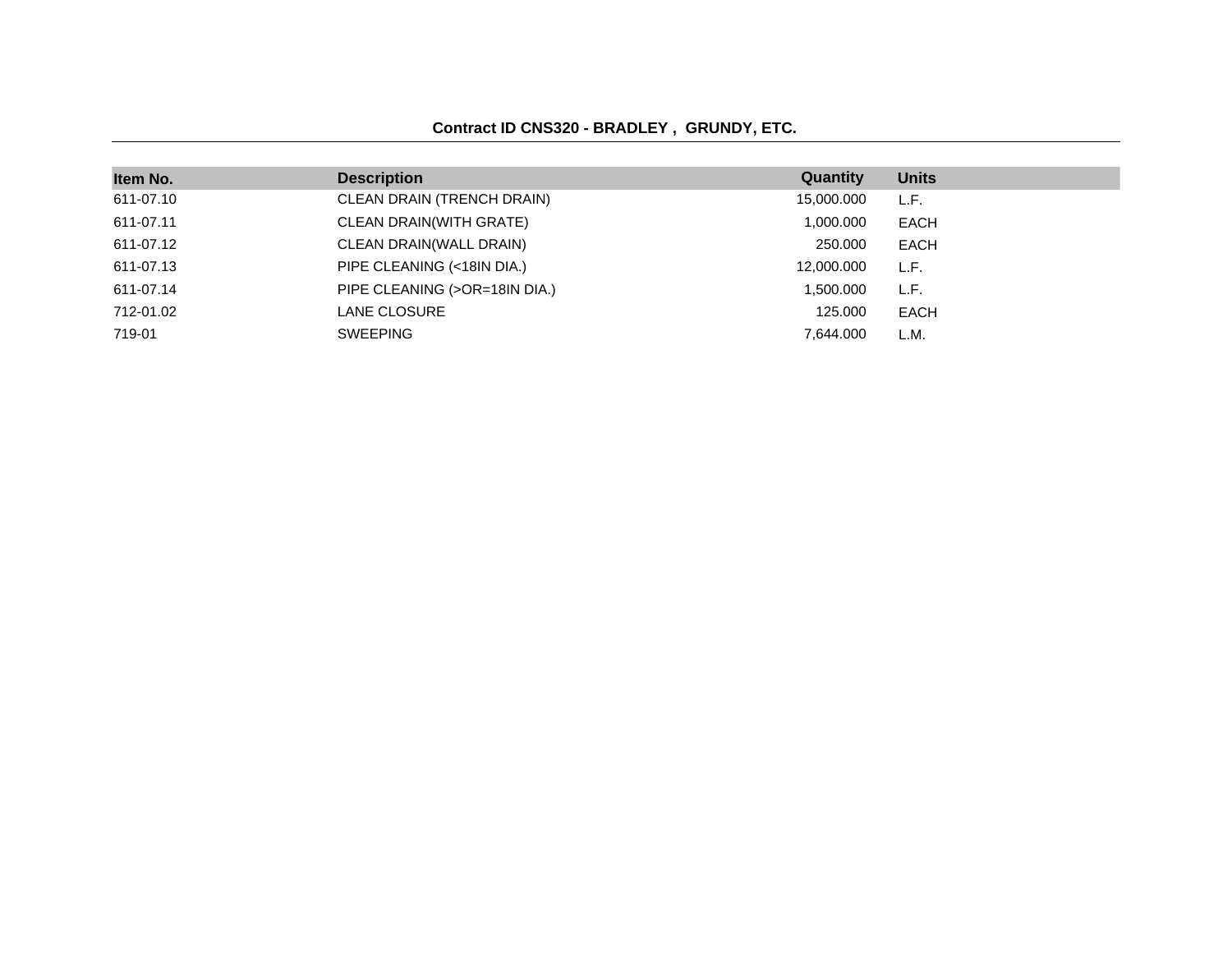| Item No. | scription? | antıtv   | Units |
|----------|------------|----------|-------|
| 719-01   | SWEEPING   | .515.000 | L.M.  |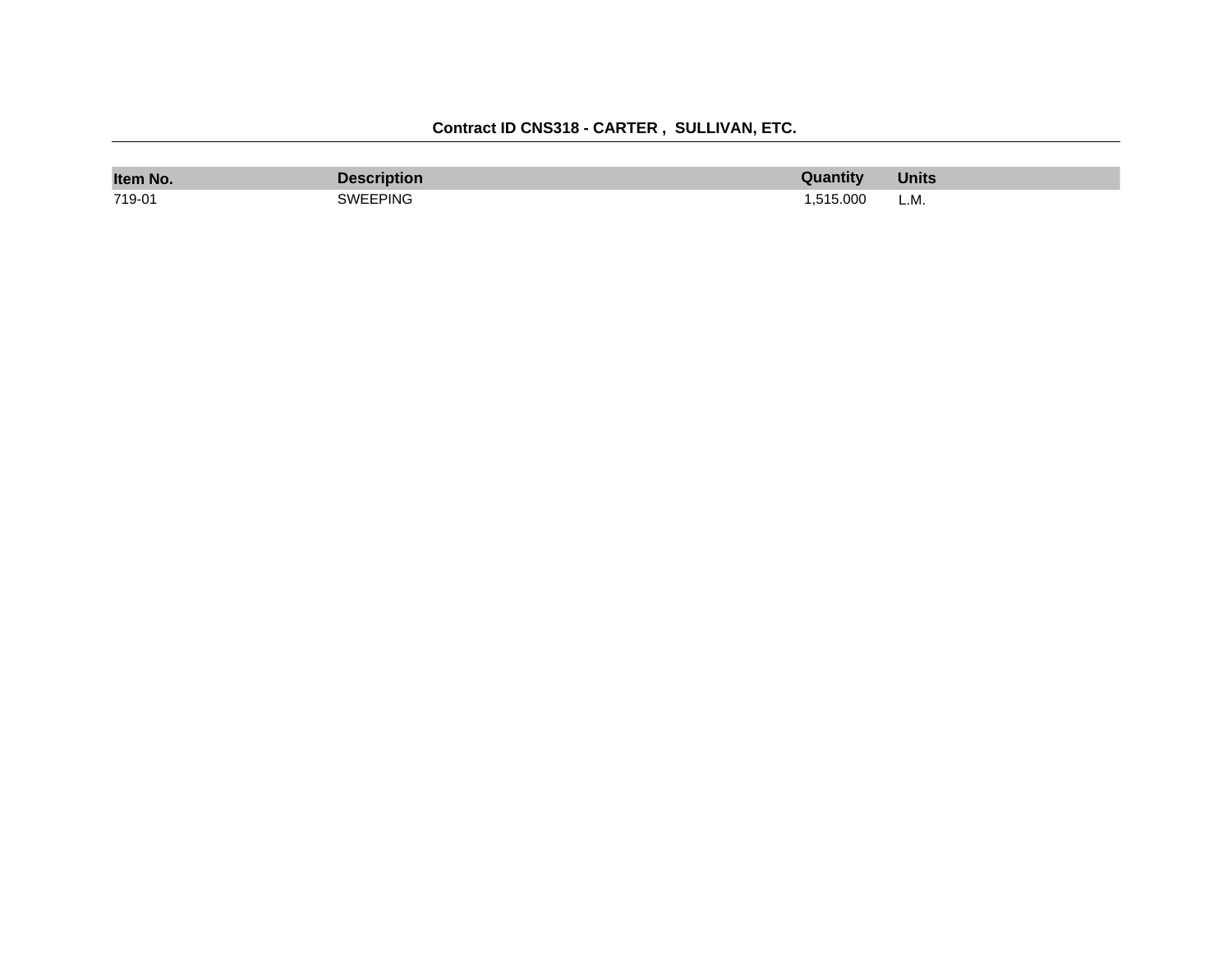| Item No.  | <b>Description</b>                                              | Quantity   | <b>Units</b> |
|-----------|-----------------------------------------------------------------|------------|--------------|
| 105-01    | CONSTRUCTION STAKES, LINES AND GRADES                           | (1)        | <b>LS</b>    |
| 109-10.01 | <b>TRAINEE</b>                                                  | 2,200.000  | <b>HOUR</b>  |
| 201-01    | <b>CLEARING AND GRUBBING</b>                                    | (1)        | LS.          |
| 203-01    | ROAD & DRAINAGE EXCAVATION (UNCLASSIFIED)                       | 32,650.000 | C.Y.         |
| 203-01.07 | RD & DRNG EXCV (ACID PRODUCING- OFF SITE<br>DISPOSAL)           | 7,350.000  | C.Y.         |
| 203-02.01 | BORROW EXCAVATION (GRADED SOLID ROCK)                           | 38,725.000 | <b>TON</b>   |
| 203-04    | PLACING AND SPREADING TOPSOIL                                   | 3,110.000  | C.Y.         |
| 203-05    | <b>UNDERCUTTING</b>                                             | 6,175.000  | C.Y.         |
| 203-06    | <b>WATER</b>                                                    | 340.000    | M.G.         |
| 204-08.01 | BACKFILL MATERIAL (FLOWABLE FILL)                               | 56.000     | C.Y.         |
| 209-03.22 | FILTER SOCK (18 INCH)                                           | 2,145.000  | L.F.         |
| 209-05    | SEDIMENT REMOVAL                                                | 298.000    | C.Y.         |
| 209-08.02 | TEMPORARY SILT FENCE (WITH BACKING)                             | 17,297.000 | L.F.         |
| 209-08.03 | TEMPORARY SILT FENCE (WITHOUT BACKING)                          | 330.000    | L.F.         |
| 209-08.07 | ROCK CHECK DAM PER                                              | 63.000     | <b>EACH</b>  |
| 209-08.08 | ENHANCED ROCK CHECK DAM                                         | 26.000     | <b>EACH</b>  |
| 209-09.01 | <b>SANDBAGS</b>                                                 | 1,060.000  | <b>BAG</b>   |
| 209-09.41 | <b>CURB INLET PROTECTION (TYPE 2)</b>                           | 6.000      | <b>EACH</b>  |
| 209-20.03 | POLYETHYLENE SHEETING (6 MIL. MINIMUM)                          | 80.000     | S.Y.         |
| 209-20.04 | POLYETHYLENE SHEETING (10 MIL.)                                 | 2,000.000  | S.Y.         |
| 209-40.30 | CATCH BASIN PROTECTION (TYPE A)                                 | 3.000      | EACH         |
| 209-40.41 | CATCH BASIN FILTER ASSEMBLY(TYPE 1)                             | 7.000      | <b>EACH</b>  |
| 303-01    | MINERAL AGGREGATE, TYPE A BASE, GRADING D                       | 40,109.000 | <b>TON</b>   |
| 303-10.01 | MINERAL AGGREGATE (SIZE 57)                                     | 33.200     | <b>TON</b>   |
| 303-10.02 | MINERAL AGGREGATE (SIZE 2)                                      | 550.000    | <b>TON</b>   |
| 307-01.08 | ASPHALT CONCRETE MIX (PG64-22) (BPMB-HM)<br><b>GRADING B-M2</b> | 1,147.000  | <b>TON</b>   |
| 307-01.22 | ASP. CONC. MIX(PG76-22) (BPMB-HM) GR. A-S                       | 1,129.000  | <b>TON</b>   |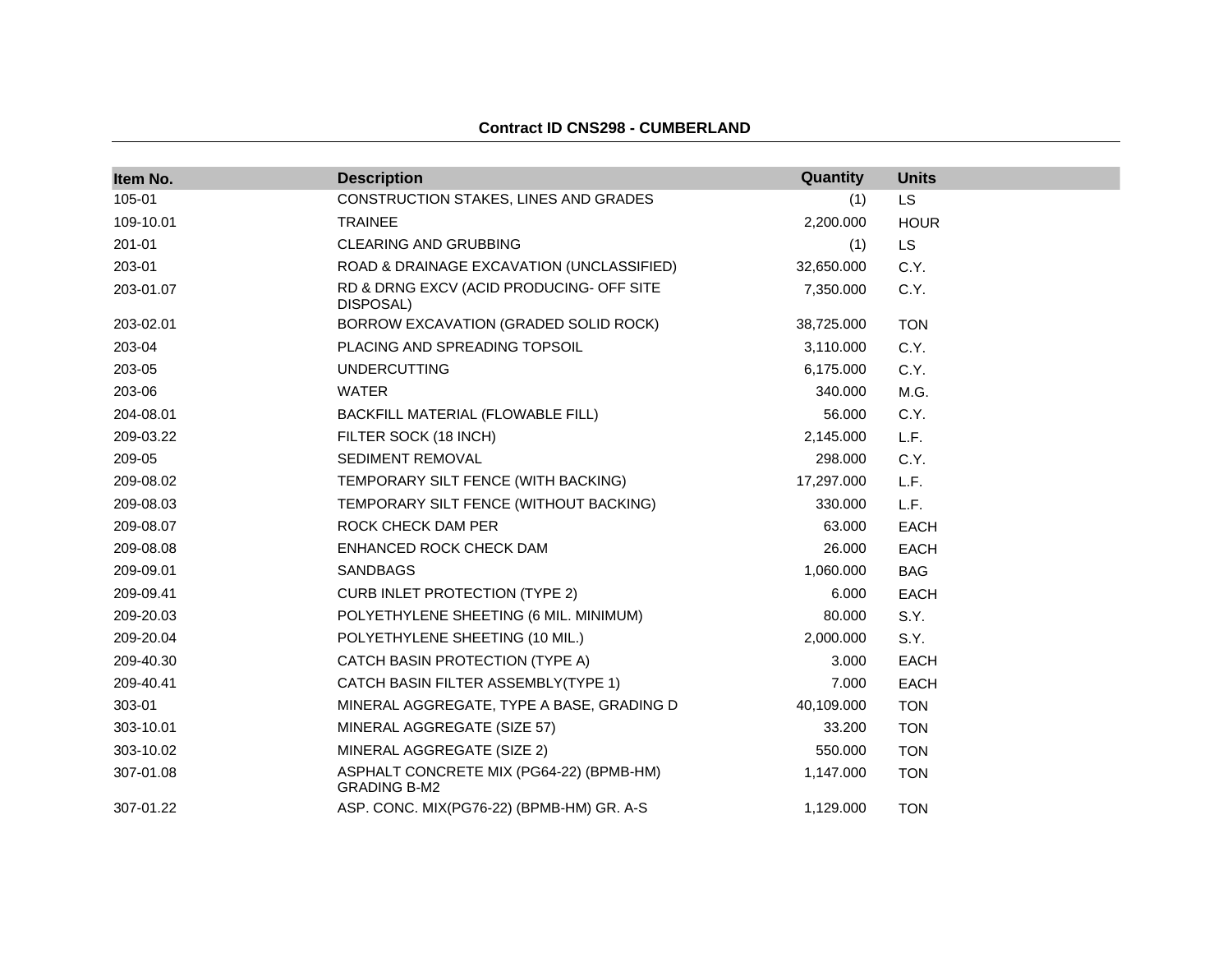| Item No.  | <b>Description</b>                                              | Quantity   | <b>Units</b> |
|-----------|-----------------------------------------------------------------|------------|--------------|
| 307-03.01 | ASPHALT CONCRETE MIX (PG76-22) (BPMB-HM)<br><b>GRADING A</b>    | 2,359.000  | <b>TON</b>   |
| 307-03.08 | ASPHALT CONCRETE MIX (PG76-22) (BPMB-HM)<br><b>GRADING B-M2</b> | 5,661.000  | <b>TON</b>   |
| 313-03    | <b>TREATED PERMEABLE BASE</b>                                   | 4,642.000  | S.Y.         |
| 402-01    | BITUMINOUS MATERIAL FOR PRIME COAT (PC)                         | 26.000     | <b>TON</b>   |
| 402-02    | AGGREGATE FOR COVER MATERIAL (PC)                               | 104.000    | <b>TON</b>   |
| 403-01    | BITUMINOUS MATERIAL FOR TACK COAT (TC)                          | 41.000     | <b>TON</b>   |
| 411-01.07 | ACS MIX (PG64-22) GRADING E SHOULDER                            | 660.000    | <b>TON</b>   |
| 411-03.10 | ACS MIX(PG76-22) GRADING D                                      | 3,350.000  | <b>TON</b>   |
| 411-12.01 | SCORING SHOULDERS (CONTINUOUS) (16IN<br>WIDTH)                  | 3.300      | L.M.         |
| 415-01.02 | COLD PLANING BITUMINOUS PAVEMENT                                | 36,800.000 | S.Y.         |
| 501-01.03 | PORTLAND CEMENT CONCRETE PAVEMENT (PLAIN)<br>10"                | 4,583.000  | S.Y.         |
| 502-03.13 | CONCRETE PAVEMENT REMOVAL                                       | 2,203.000  | S.Y.         |
| 604-03.07 | CLASS A CONCRETE (DESCRIPTION) (CONCRETE<br>FOOTING)            | 42.000     | C.Y.         |
| 604-07.01 | RETAINING WALL (DESCRIPTION) (WALL 2)                           | 46,172.000 | S.F.         |
| 607-03.02 | 18" CONCRETE PIPE CULVERT (CLASS III)                           | 402.000    | L.F.         |
| 607-05.02 | 24" CONCRETE PIPE CULVERT (CLASS III)                           | 196.000    | L.F.         |
| 607-06.02 | 30" CONCRETE PIPE CULVERT (CLASS III)                           | 190.000    | L.F.         |
| 607-11.03 | 60" CONCRETE PIPE CULVERT (CLASS III)                           | 18.000     | L.F.         |
| 607-11.04 | 60" CONCRETE PIPE CULVERT (CLASS IV)                            | 12.000     | L.F.         |
| 611-01.03 | MANHOLES, $> 8'$ - 12' DEPTH                                    | 2.000      | <b>EACH</b>  |
| 611-02.13 | JUNCTION BOX, TYPE 4                                            | 2.000      | <b>EACH</b>  |
| 611-07.01 | CLASS A CONCRETE (PIPE ENDWALLS)                                | 23.400     | C.Y.         |
| 611-07.02 | STEEL BAR REINFORCEMENT (PIPE ENDWALLS)                         | 398.000    | LB.          |
| 611-07.32 | 24IN ENDWALL (SIDE DRAIN)                                       | 1.000      | <b>EACH</b>  |
| 611-07.33 | 30IN ENDWALL (SIDE DRAIN)                                       | 1.000      | <b>EACH</b>  |
| 611-42.02 | CATCH BASINS, TYPE 42, > 4' - 8' DEPTH                          | 1.000      | <b>EACH</b>  |
| 611-51.02 | CATCH BASINS, TYPE 51, > 4' - 8' DEPTH                          | 6.000      | <b>EACH</b>  |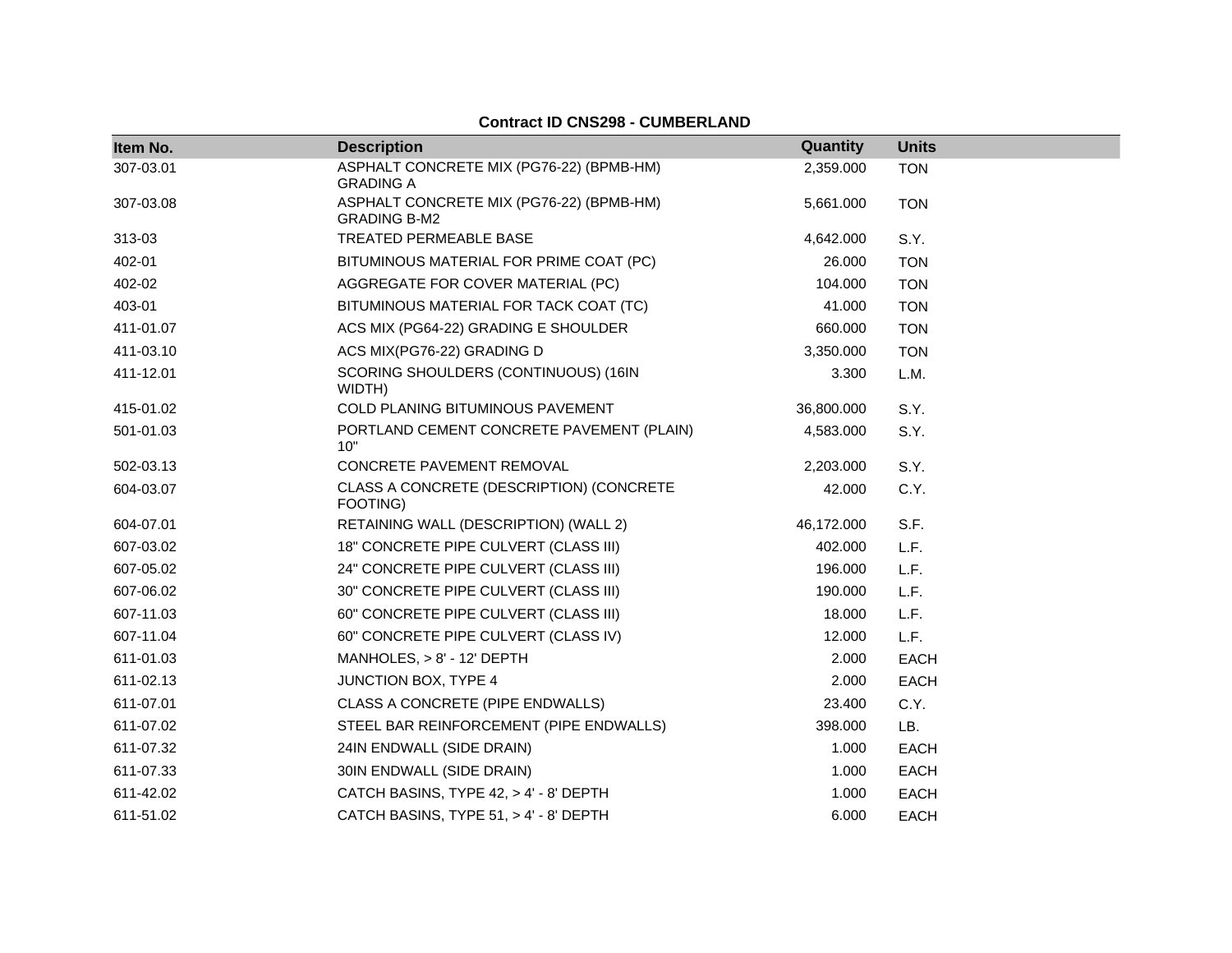| Item No.  | <b>Description</b>                                 | Quantity   | <b>Units</b> |
|-----------|----------------------------------------------------|------------|--------------|
| 621-03.03 | 24" TEMPORARY DRAINAGE PIPE                        | 26.000     | L.F.         |
| 621-03.07 | 48" TEMPORARY DRAINAGE PIPE                        | 36.000     | L.F.         |
| 621-03.09 | <b>60" TEMPORARY DRAINAGE PIPE</b>                 | 26.000     | L.F.         |
| 703-01    | PORTLAND CEMENT CONCRETE DITCH PAVING              | 227,000    | C.Y.         |
| 705-01.01 | <b>GUARDRAIL AT BRIDGE ENDS</b>                    | 108.000    | L.F.         |
| 705-02.02 | SINGLE GUARDRAIL (TYPE 2)                          | 4,570.000  | L.F.         |
| 705-06.10 | GR TERMINALTRAILING END (TYPE 13) MASH TL3         | 4.000      | <b>EACH</b>  |
| 705-06.20 | <b>TANGENT ENERGY ABSORBING TERM MASH TL-3</b>     | 6.000      | <b>EACH</b>  |
| 705-08.51 | PORTABLE IMPACT ATTENUATOR NCHRP350 TL-3           | 4.000      | <b>EACH</b>  |
| 706-01    | <b>GUARDRAIL REMOVED</b>                           | 2,780.000  | L.F.         |
| 707-08.11 | HIGH-VISIBILITY CONSTRUCTION FENCE                 | 4,766.000  | L.F.         |
| 709-05.05 | MACHINED RIP-RAP (CLASS A-3)                       | 459.000    | <b>TON</b>   |
| 709-05.06 | MACHINED RIP-RAP (CLASS A-1)                       | 512.000    | <b>TON</b>   |
| 709-05.08 | MACHINED RIP-RAP (CLASS B)                         | 24.000     | <b>TON</b>   |
| 710-02    | AGGREGATE UNDERDRAINS (WITH PIPE)                  | 10,211.000 | L.F.         |
| 710-05    | LATERAL UNDERDRAIN                                 | 1,408.000  | L.F.         |
| 710-06.15 | LATERAL UNDERDRAIN ENDWALL (6:1)                   | 52.000     | <b>EACH</b>  |
| 711-05.71 | 51IN SINGLE SLOPE CONCRETE BARRIER WALL            | 423.000    | L.F.         |
| 711-05.78 | GRADE SEPARATED SINGE SLOPE MEDIAN WALL            | 820.000    | L.F.         |
| 712-01    | <b>TRAFFIC CONTROL</b>                             | (1)        | <b>LS</b>    |
| 712-02.02 | INTERCONNECTED PORTABLE BARRIER RAIL               | 12,395.000 | L.F.         |
| 712-04.02 | FLEXIBLE DRUMS (CHANNELIZATION)                    | 175.000    | <b>EACH</b>  |
| 712-04.50 | <b>BARRIER RAIL DELINEATOR</b>                     | 651.000    | <b>EACH</b>  |
| 712-05.01 | <b>WARNING LIGHTS (TYPE A)</b>                     | 175.000    | <b>EACH</b>  |
| 712-06    | SIGNS (CONSTRUCTION)                               | 980.000    | S.F.         |
| 712-06.16 | SIGNS (CONSTRUCTION) (REDUCED SPEED<br>WARNING)    | 2.000      | <b>EACH</b>  |
| 712-08.03 | ARROW BOARD (TYPE C)                               | 2.000      | <b>EACH</b>  |
| 712-08.10 | MOBILE MESSAGE SIGN UNIT W/ATTENUATOR              | 240.000    | <b>HOUR</b>  |
| 713-01.01 | CLASS A CONCRETE (FOUNDATION FOR SIGN<br>SUPPORTS) | 7.000      | C.Y.         |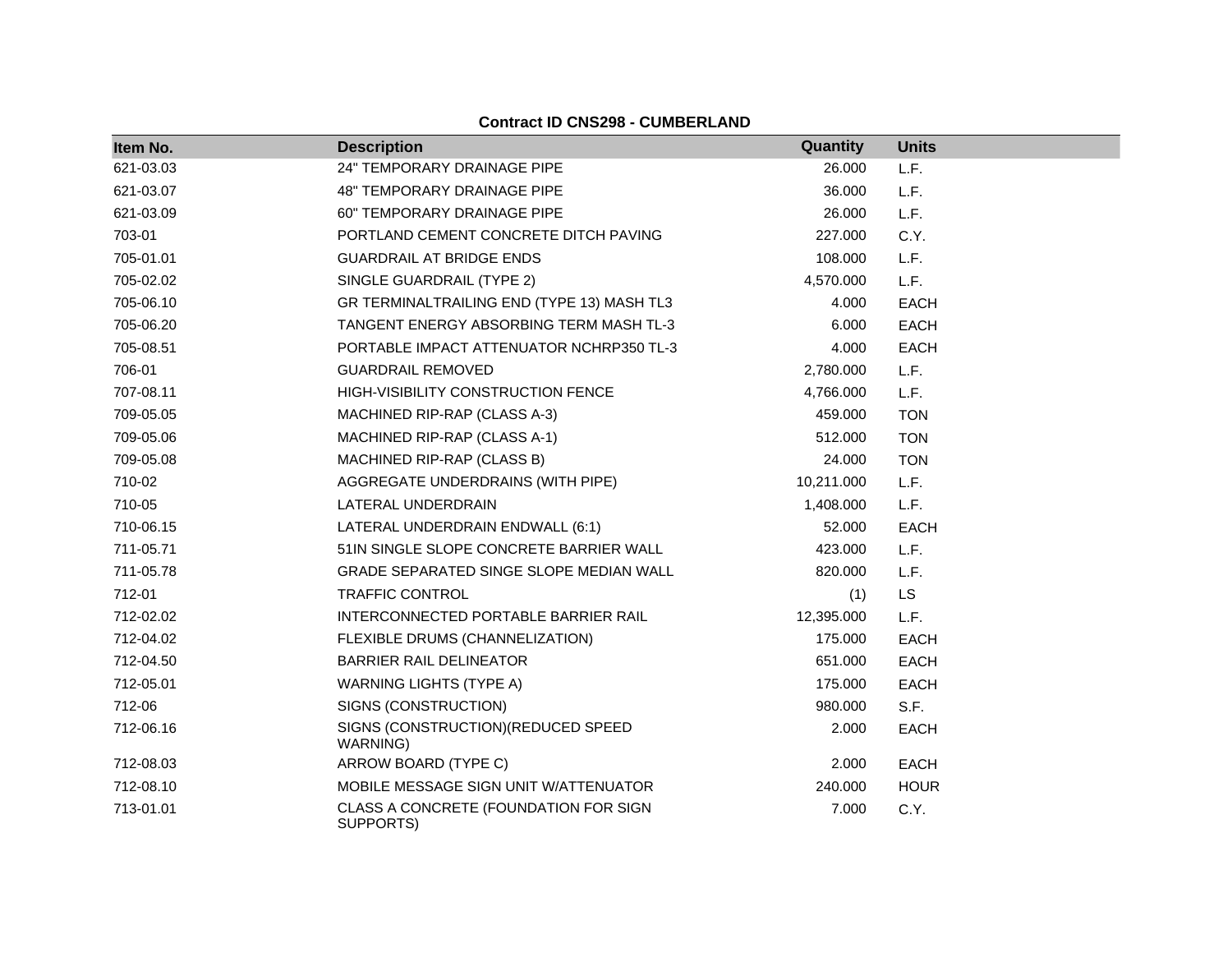| Item No.  | <b>Description</b>                                         | Quantity   | <b>Units</b> |
|-----------|------------------------------------------------------------|------------|--------------|
| 713-01.02 | STEEL BAR REINFORCEMENT (FOUNDATION FOR<br>SIGN SUPPORTS)  | 1,857.000  | LB.          |
| 713-02.04 | DELINEATOR (MILE MARKER) & STEEL POST                      | 2.000      | <b>EACH</b>  |
| 713-02.14 | FLEXIBLE DELINEATOR (WHITE)                                | 549.000    | <b>EACH</b>  |
| 713-02.15 | FLEXIBLE DELINEATOR (YELLOW)                               | 61.000     | <b>EACH</b>  |
| 713-06    | STEEL I-BEAMS & WF-BEAMS(BREAKAWAY) SIGN<br><b>SUPPORT</b> | 5,370.000  | LB.          |
| 713-09.01 | STEEL OVERHEAD SIGN STRUCTURE (SPAN___)<br>(SPAN 77 FT)    | 1.000      | <b>EACH</b>  |
| 713-09.02 | STEEL OVERHEAD SIGN STRUCTURE (SPAN___)<br>(SPAN 65.75 FT) | 1.000      | <b>EACH</b>  |
| 713-11.02 | PERFORATED/KNOCKOUT SQUARE TUBE POST                       | 1,243.000  | LB.          |
| 713-11.21 | P POST SLIP BASE                                           | 12.000     | EACH         |
| 713-13.02 | FLAT SHEET ALUMINUM SIGNS (0.080" THICK)                   | 9.000      | S.F.         |
| 713-13.03 | FLAT SHEET ALUMINUM SIGNS (0.100" THICK)                   | 536,000    | S.F.         |
| 713-14    | EXTRUDED ALUMINUM PANEL SIGNS                              | 677.000    | S.F.         |
| 713-15    | REMOVAL OF SIGNS, POSTS AND FOOTINGS                       | (1)        | <b>LS</b>    |
| 713-16.01 | CHANGEABLE MESSAGE SIGN UNIT                               | 2.000      | <b>EACH</b>  |
| 713-17.02 | INSTALL AUXILIARY SUPPORT FOR EXIT NUMBER<br><b>PANEL</b>  | 6.000      | <b>EACH</b>  |
| 716-01.23 | SNOWPLOWABLE RAISED PAVEMENT MARKERS<br>(BI-DIR)(2 COLOR)  | 483.000    | <b>EACH</b>  |
| 716-01.30 | REMOVAL OF SNOWPLOWABLE REFLECTIVE<br><b>MARKER</b>        | 260.000    | <b>EACH</b>  |
| 716-02.05 | PLASTIC PAVEMENT MARKING (STOP LINE)                       | 16.000     | L.F.         |
| 716-02.07 | PLASTIC PAVEMENT MARKING (24" BARRIER LINE)                | 75.000     | L.F.         |
| 716-04.06 | PLASTIC PAVEMENT MARKING (WRONG WAY<br>ARROW)              | 1.000      | <b>EACH</b>  |
| 716-04.14 | PLASTIC PAVEMENT MARKING (LANE REDUCTION<br>ARROW)         | 3.000      | <b>EACH</b>  |
| 716-05.02 | PAINTED PAVEMENT MARKING (8" BARRIER LINE)                 | 30,000.000 | L.F.         |
| 716-08.01 | REMOVAL OF PAVEMENT MARKING (LINE)                         | 11,500.000 | L.F.         |
| 716-09.33 | 6 INCH DOTTED LINE                                         | 37.000     | L.F.         |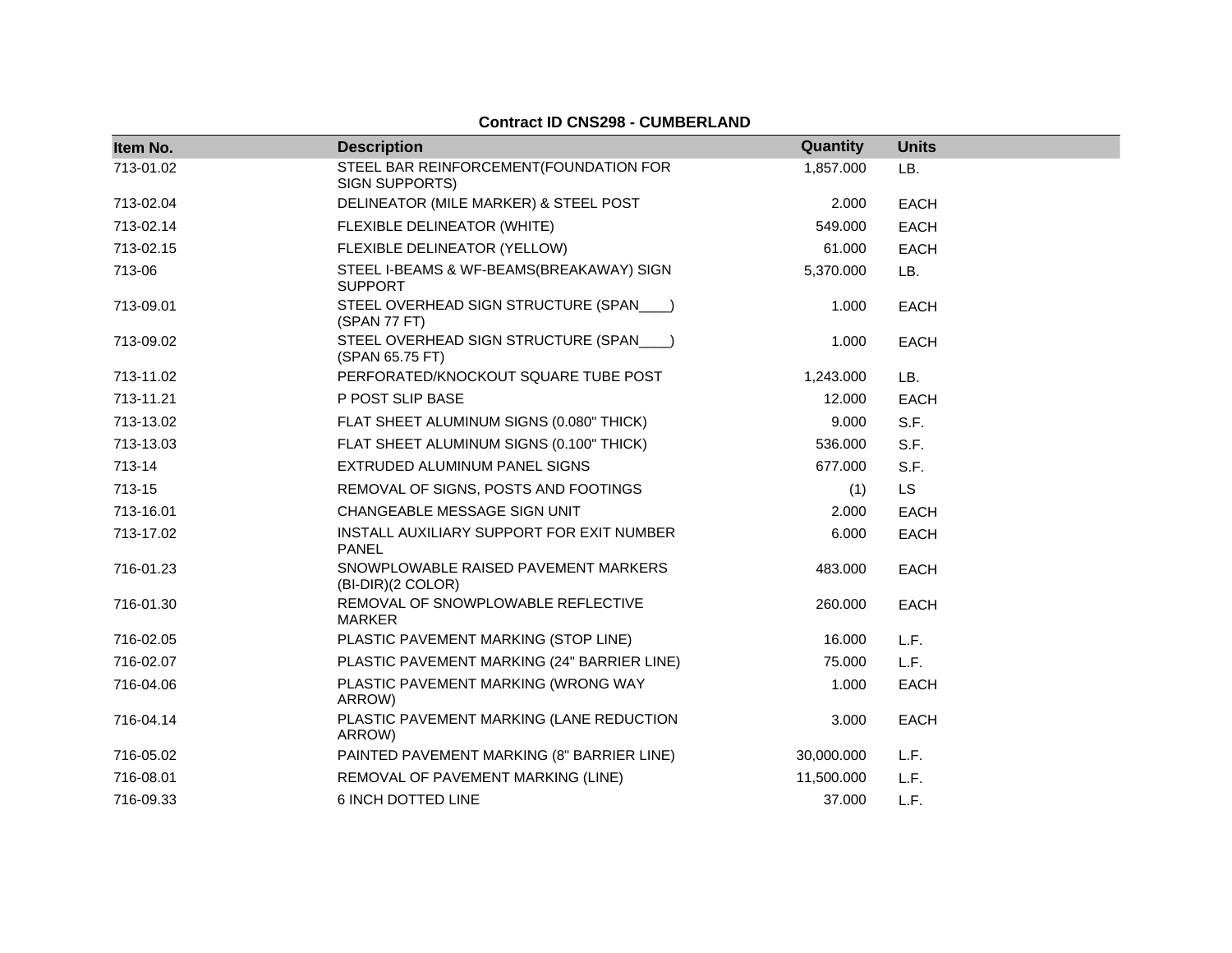| Item No.  | <b>Description</b>                                              | Quantity   | <b>Units</b> |
|-----------|-----------------------------------------------------------------|------------|--------------|
| 716-12.02 | ENHANCED FLATLINE THERMO PVMT MRKNG (6IN<br>LINE)               | 4.400      | L.M.         |
| 716-12.05 | ENHANCED FLATLINE THERMO PVMT MRKNG (6IN<br>DOTTED LINE)        | 654.000    | L.F.         |
| 716-12.06 | ENHANCED FLAT LINE THERMO (8IN LINE)                            | 367.000    | L.F.         |
| 717-01    | <b>MOBILIZATION</b>                                             | (1)        | <b>LS</b>    |
| 740-10.03 | GEOTEXTILE (TYPE III) (EROSION CONTROL)                         | 1,466.000  | S.Y.         |
| 740-10.04 | GEOTEXTILE (TYPE IV) (STABILIZATION)                            | 19,025.000 | S.Y.         |
| 740-11.04 | TEMPORARY SEDIMENT TUBE 20IN                                    | 6,853.000  | L.F.         |
| 801-01    | SEEDING (WITH MULCH)                                            | 45.000     | <b>UNIT</b>  |
| 801-01.02 | CROWN VETCH MIXTURE (WITH MULCH)                                | 189.000    | <b>UNIT</b>  |
| 801-01.07 | TEMPORARY SEEDING (WITH MULCH)                                  | 25,000     | <b>UNIT</b>  |
| 801-02    | SEEDING (WITHOUT MULCH)                                         | 16.000     | <b>UNIT</b>  |
| 801-03    | WATER (SEEDING & SODDING)                                       | 127.000    | M.G.         |
| 802-11.02 | ACER RUBRUM (RED MAPLE 2-5FT CNTNR GRWN)                        | 20.000     | <b>EACH</b>  |
| 802-11.18 | LIQUIDAMBER STYRACIFLUA (SWEETGUM 2-5FT<br>CNTNR GRWN)          | 20.000     | <b>EACH</b>  |
| 802-11.62 | CORNUS ALTERNIFOLIA (ALTERNATE LEAF<br>DGWOOD 2-5FT CNTNR GRWN) | 9.000      | <b>EACH</b>  |
| 802-11.64 | ILEX DECIDUA (DECIDUOUS HOLLY 2-5FT CNTNR<br>GRWN)              | 6.000      | <b>EACH</b>  |
| 802-12.02 | ACER RUBRUM (RED MAPLE SEEDLNG B.R.)                            | 24.000     | <b>EACH</b>  |
| 802-12.07 | BETULA NIGRA (RIVER BIRCH SEEDLNG B.R.)                         | 24.000     | <b>EACH</b>  |
| 802-12.16 | FRAXINUS PENNSYLVANICA (GREEN ASH SEEDLNG<br>B.R.               | 20.000     | <b>EACH</b>  |
| 802-13.59 | LINDERA BENZOIN (SPICEBUSH SDLNG BARE<br>ROOT)                  | 10.000     | <b>EACH</b>  |
| 802-13.62 | <b>ILEX VERTICILLATA (CMMN WINTERBERRY SDLNG</b><br>B.R.        | 10.000     | <b>EACH</b>  |
| 803-01    | SODDING (NEW SOD)                                               | 9,213.000  | S.Y.         |
| 805-01.02 | TURF REINFORCEMENT MAT (CLASS II)                               | 625.000    | S.Y.         |
| 805-12.02 | EROSION CONTROL BLANKET (TYPE II)                               | 3,940.000  | S.Y.         |
| 806-02.03 | PROJECT MOWING                                                  | 6.000      | <b>CYCL</b>  |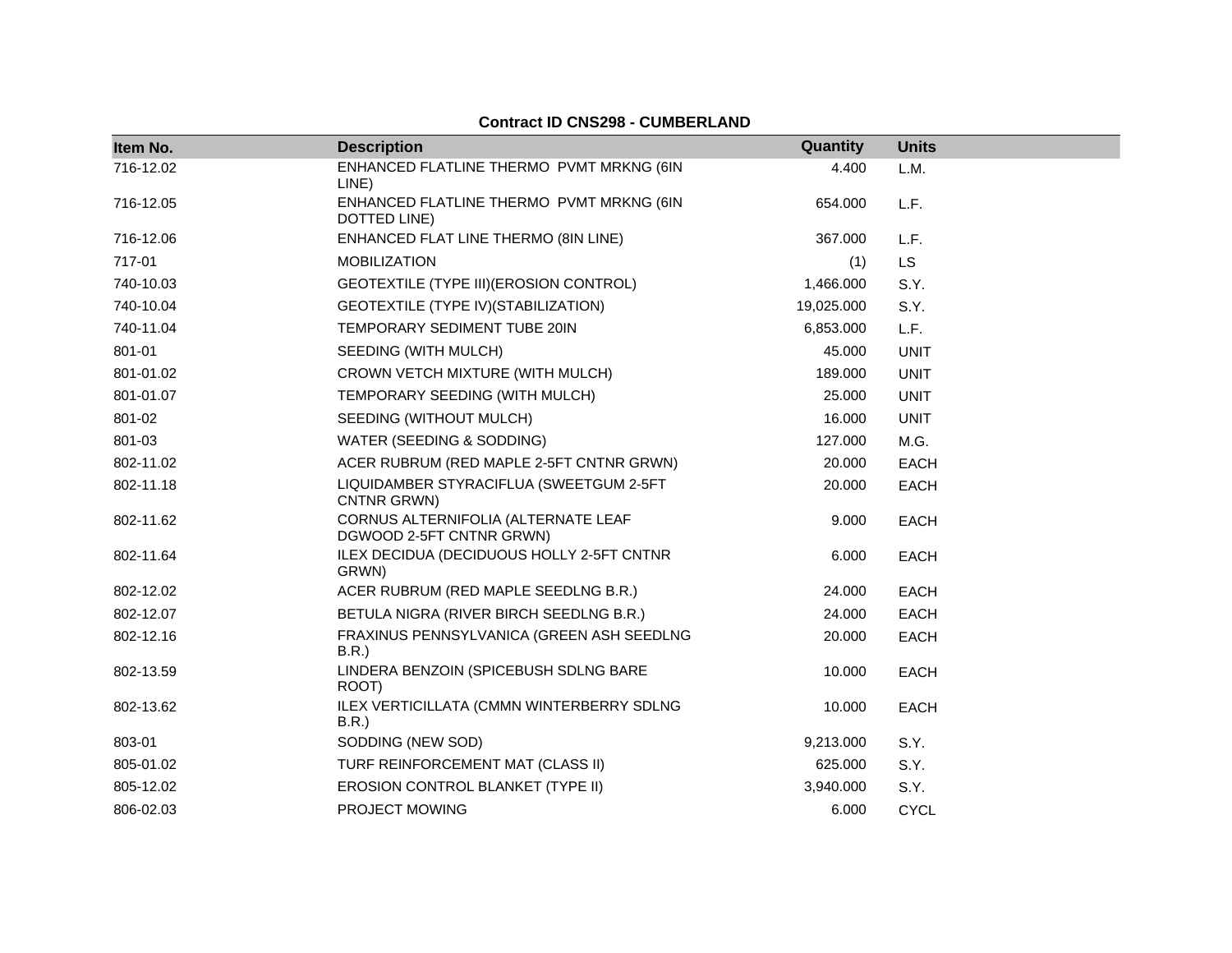| Item No.  | <b>Description</b>                                              | Quantity  | <b>Units</b> |
|-----------|-----------------------------------------------------------------|-----------|--------------|
| 105-01    | CONSTRUCTION STAKES, LINES AND GRADES                           | (1)       | LS           |
| 201-01    | CLEARING AND GRUBBING                                           | (1)       | <b>LS</b>    |
| 203-01    | ROAD & DRAINAGE EXCAVATION (UNCLASSIFIED)                       | 205.000   | C.Y.         |
| 203-03    | BORROW EXCAVATION (UNCLASSIFIED)                                | 5,077.000 | C.Y.         |
| 203-04    | PLACING AND SPREADING TOPSOIL                                   | 245.000   | C.Y.         |
| 209-05    | SEDIMENT REMOVAL                                                | 10.000    | C.Y.         |
| 209-08.02 | TEMPORARY SILT FENCE (WITH BACKING)                             | 250.000   | L.F.         |
| 209-08.03 | TEMPORARY SILT FENCE (WITHOUT BACKING)                          | 2,075.000 | L.F.         |
| 209-08.07 | ROCK CHECK DAM PER                                              | 3.000     | <b>EACH</b>  |
| 209-08.08 | ENHANCED ROCK CHECK DAM                                         | 2.000     | <b>EACH</b>  |
| 209-09.01 | <b>SANDBAGS</b>                                                 | 500.000   | <b>BAG</b>   |
| 209-09.04 | SEDIMENT FILTER BAG(15' X 10')                                  | 1.000     | <b>EACH</b>  |
| 209-20.03 | POLYETHYLENE SHEETING (6 MIL. MINIMUM)                          | 40.000    | S.Y.         |
| 209-40.33 | CATCH BASIN PROTECTION (TYPE D)                                 | 2.000     | <b>EACH</b>  |
| 303-01    | MINERAL AGGREGATE, TYPE A BASE, GRADING D                       | 2,695.000 | <b>TON</b>   |
| 303-10.01 | MINERAL AGGREGATE (SIZE 57)                                     | 80.000    | <b>TON</b>   |
| 307-03.01 | ASPHALT CONCRETE MIX (PG76-22) (BPMB-HM)<br><b>GRADING A</b>    | 645.000   | <b>TON</b>   |
| 307-03.08 | ASPHALT CONCRETE MIX (PG76-22) (BPMB-HM)<br><b>GRADING B-M2</b> | 423.000   | <b>TON</b>   |
| 402-01    | BITUMINOUS MATERIAL FOR PRIME COAT (PC)                         | 19.000    | <b>TON</b>   |
| 402-02    | AGGREGATE FOR COVER MATERIAL (PC)                               | 6.000     | <b>TON</b>   |
| 403-01    | BITUMINOUS MATERIAL FOR TACK COAT (TC)                          | 2.000     | <b>TON</b>   |
| 411-03.10 | ACS MIX(PG76-22) GRADING D                                      | 248.000   | <b>TON</b>   |
| 607-07.30 | 36" PIPE CULVERT                                                | 384.000   | L.F.         |
| 611-07.01 | CLASS A CONCRETE (PIPE ENDWALLS)                                | 8.000     | C.Y.         |
| 611-07.03 | STRUCTURAL STEEL (PIPE ENDWALLS)                                | 146.000   | LB.          |
| 611-07.31 | 18IN ENDWALL (SIDE DRAIN)                                       | 2.000     | EACH         |
| 611-38.02 | CATCH BASINS, TYPE 38, > 4' - 8' DEPTH                          | 2.000     | <b>EACH</b>  |

#### **Contract ID CNS309 - DAVIDSON**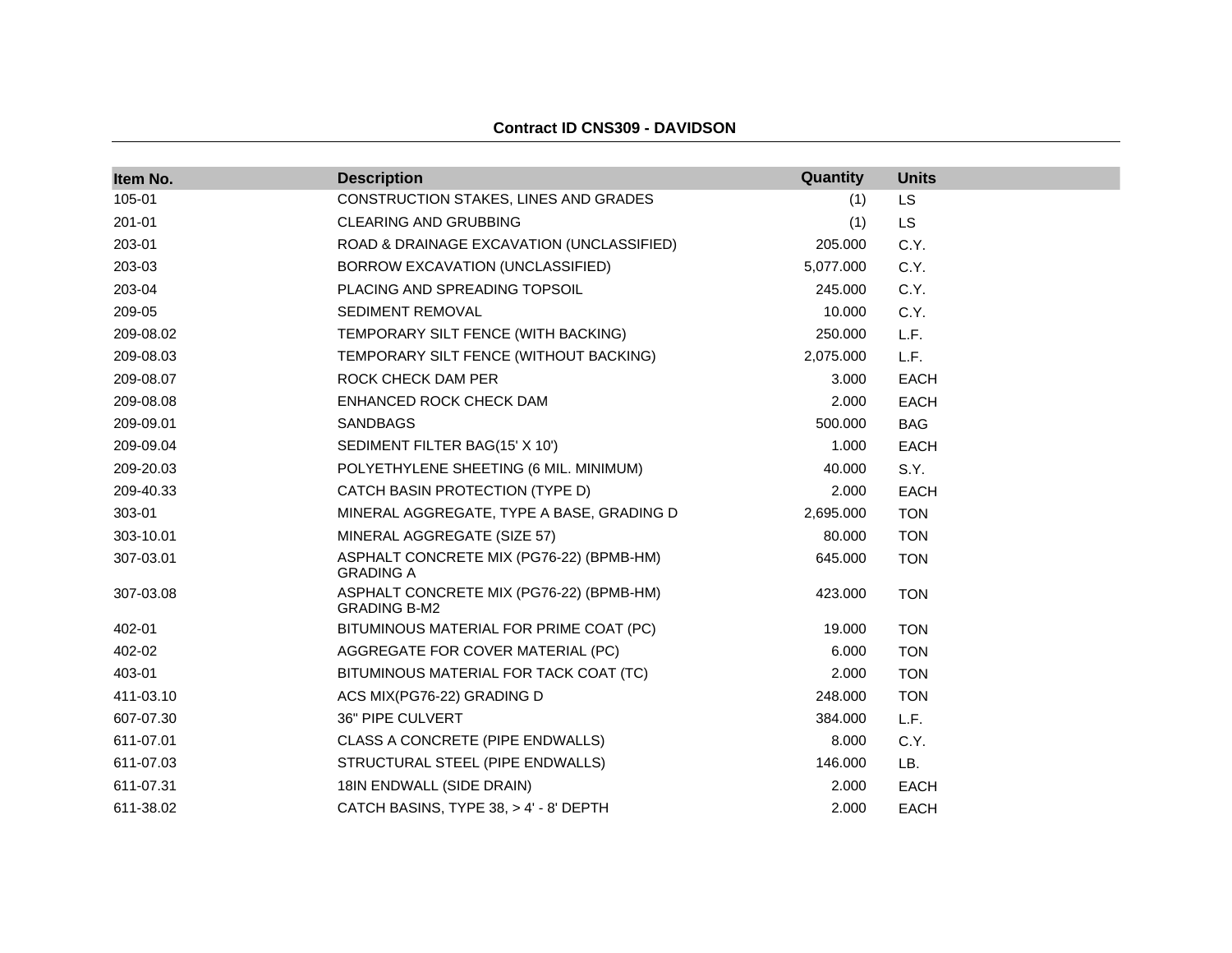**Contract ID CNS309 - DAVIDSON**

| Item No.  | <b>Description</b>                                  | <b>Quantity</b> | <b>Units</b> |
|-----------|-----------------------------------------------------|-----------------|--------------|
| 621-03.02 | <b>18" TEMPORARY DRAINAGE PIPE</b>                  | 65.000          | L.F.         |
| 709-05.05 | MACHINED RIP-RAP (CLASS A-3)                        | 40.000          | <b>TON</b>   |
| 709-05.06 | MACHINED RIP-RAP (CLASS A-1)                        | 75.000          | <b>TON</b>   |
| 709-05.08 | MACHINED RIP-RAP (CLASS B)                          | 15.000          | <b>TON</b>   |
| 712-01    | TRAFFIC CONTROL                                     | (1)             | <b>LS</b>    |
| 712-04.01 | FLEXIBLE DRUMS (CHANNELIZING)                       | 25.000          | <b>EACH</b>  |
| 712-06    | SIGNS (CONSTRUCTION)                                | 157.000         | S.F.         |
| 712-07.03 | TEMPORARY BARRICADES (TYPE III)                     | 100.000         | L.F.         |
| 713-16.20 | SIGNS (DESCRIPTION) (R1-1, 30INX30IN, STOP<br>SIGN) | 1.000           | <b>EACH</b>  |
| 716-02.05 | PLASTIC PAVEMENT MARKING (STOP LINE)                | 30.000          | L.F.         |
| 716-05.01 | PAINTED PAVEMENT MARKING (4" LINE)                  | 1.000           | L.M.         |
| 717-01    | <b>MOBILIZATION</b>                                 | (1)             | LS           |
| 740-10.03 | GEOTEXTILE (TYPE III) (EROSION CONTROL)             | 500.000         | S.Y.         |
| 740-11.03 | TEMPORARY SEDIMENT TUBE 18IN                        | 500.000         | L.F.         |
| 801-01.07 | TEMPORARY SEEDING (WITH MULCH)                      | 4.000           | <b>UNIT</b>  |
| 801-03    | WATER (SEEDING & SODDING)                           | 8.000           | M.G.         |
| 803-01    | SODDING (NEW SOD)                                   | 2,915.000       | S.Y.         |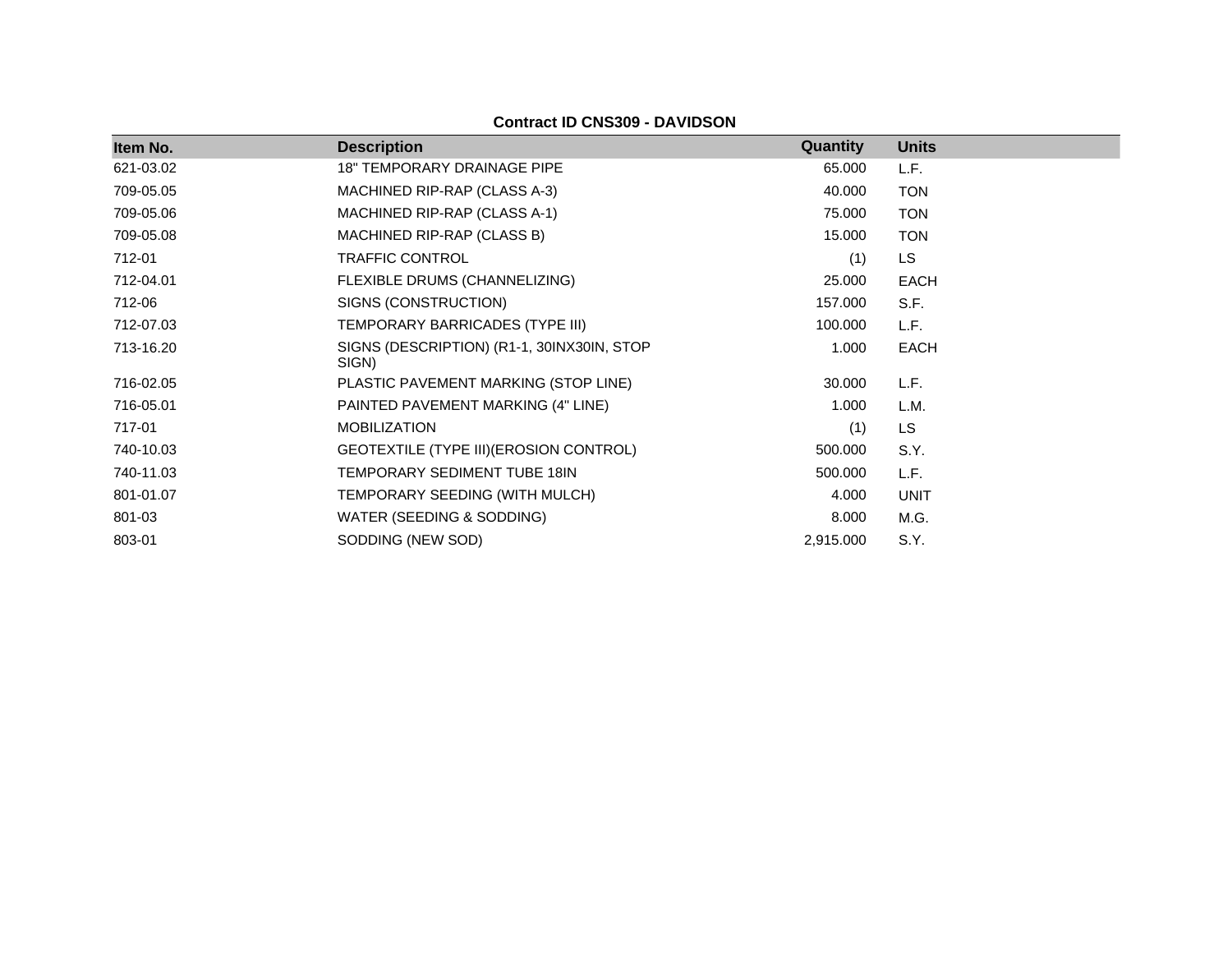### **Contract ID CNS321 - DAVIDSON , MONTGOMERY, ETC.**

| Item No.  | <b>Description</b>                                                                  | Quantity   | <b>Units</b> |
|-----------|-------------------------------------------------------------------------------------|------------|--------------|
| 603-05.40 | CONTAINMENT & DISPOSAL OF WASTE(LOCATION &<br>DESCRP) (DAVIDSON CO BRIDGE CLEANING) | 14,000.000 | GAL.         |
| 611-07.10 | CLEAN DRAIN (TRENCH DRAIN)                                                          | 3,000.000  | L.F.         |
| 611-07.11 | CLEAN DRAIN(WITH GRATE)                                                             | 9,193.000  | <b>EACH</b>  |
| 611-07.12 | CLEAN DRAIN(WALL DRAIN)                                                             | 1,195.000  | <b>EACH</b>  |
| 611-07.13 | PIPE CLEANING (<18IN DIA.)                                                          | 3,400.000  | L.F.         |
| 611-07.14 | PIPE CLEANING (>OR=18IN DIA.)                                                       | 150.000    | L.F.         |
| 712-01.02 | <b>LANE CLOSURE</b>                                                                 | 70.000     | <b>EACH</b>  |
| 712-01.56 | ) (BRIDGE<br>MAINTENANCE OF TRAFFIC (<br>CLEANING)                                  | 7.000      | <b>EACH</b>  |
| 719-01    | <b>SWEEPING</b>                                                                     | 20,934.000 | L.M.         |
| 719-01.21 | STRUCTURE AND SITE CLEANING(LOCATION) (I-<br>40@CHARLOTTE AVE)                      | (1)        | <b>LS</b>    |
| 719-01.23 | STRUCTURE AND SITE CLEANING(LOCATION) (I-<br>40@40TH STREET)                        | (1)        | LS           |
| 719-01.24 | STRUCTURE AND SITE CLEANING(LOCATION) (I-<br>40@BATAVIA STREET)                     | (1)        | <b>LS</b>    |
| 719-01.25 | STRUCTURE AND SITE CLEANING(LOCATION) (I-<br>40@CLIFTON STREET)                     | (1)        | <b>LS</b>    |
| 719-01.26 | STRUCTURE AND SITE CLEANING(LOCATION) (I-<br>40@CLIFTON STREET #2)                  | (1)        | LS           |
| 719-01.27 | STRUCTURE AND SITE CLEANING(LOCATION) (I-<br>40@28TH AVENUE)                        | (1)        | LS           |
| 719-01.28 | STRUCTURE AND SITE CLEANING(LOCATION) (I-<br>40@21ST AVENUE)                        | (1)        | <b>LS</b>    |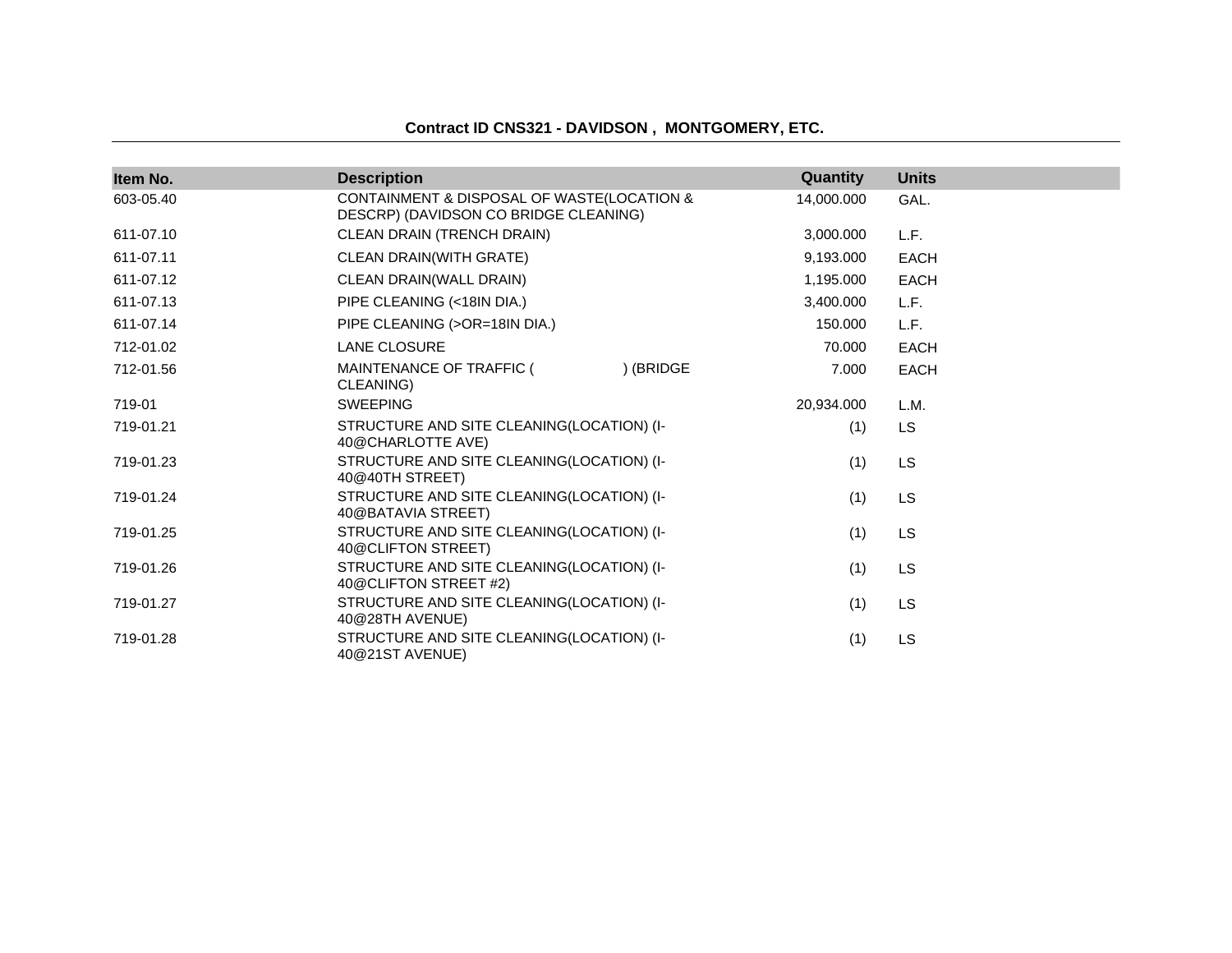| Item No.  | <b>Description</b>                                              | Quantity   | <b>Units</b> |
|-----------|-----------------------------------------------------------------|------------|--------------|
| 202-01    | REMOVAL OF STRUCTURES AND OBSTRUCTIONS                          | (1)        | LS.          |
| 203-01    | ROAD & DRAINAGE EXCAVATION (UNCLASSIFIED)                       | 16,303.000 | C.Y.         |
| 203-01.11 | PRESPLITTING OF ROCK EXCAVATION                                 | 917.000    | S.Y.         |
| 203-03    | BORROW EXCAVATION (UNCLASSIFIED)                                | 2,046.000  | C.Y.         |
| 203-04    | PLACING AND SPREADING TOPSOIL                                   | 1,628.000  | C.Y.         |
| 203-06    | <b>WATER</b>                                                    | 219.000    | M.G.         |
| 209-05    | SEDIMENT REMOVAL                                                | 118.000    | C.Y.         |
| 209-08.07 | ROCK CHECK DAM PER                                              | 1.000      | <b>EACH</b>  |
| 209-08.08 | ENHANCED ROCK CHECK DAM                                         | 19.000     | <b>EACH</b>  |
| 303-01    | MINERAL AGGREGATE, TYPE A BASE, GRADING D                       | 11,551.000 | <b>TON</b>   |
| 307-01.08 | ASPHALT CONCRETE MIX (PG64-22) (BPMB-HM)<br><b>GRADING B-M2</b> | 864.000    | <b>TON</b>   |
| 307-01.20 | ASP. CONC. MIX(PG64-22) (BPMB-HM) GR. A-S                       | 1,013.000  | <b>TON</b>   |
| 307-01.22 | ASP. CONC. MIX(PG76-22) (BPMB-HM) GR. A-S                       | 487.000    | <b>TON</b>   |
| 307-03.01 | ASPHALT CONCRETE MIX (PG76-22) (BPMB-HM)<br><b>GRADING A</b>    | 1,022.000  | <b>TON</b>   |
| 307-03.08 | ASPHALT CONCRETE MIX (PG76-22) (BPMB-HM)<br><b>GRADING B-M2</b> | 269.000    | <b>TON</b>   |
| 307-03.10 | ASPHALT CONC MIX (PG76-22)(BPMB-HM) GR CS                       | 175.000    | <b>TON</b>   |
| 402-01    | BITUMINOUS MATERIAL FOR PRIME COAT (PC)                         | 24.000     | <b>TON</b>   |
| 402-02    | AGGREGATE FOR COVER MATERIAL (PC)                               | 79.000     | <b>TON</b>   |
| 403-01    | BITUMINOUS MATERIAL FOR TACK COAT (TC)                          | 7.000      | <b>TON</b>   |
| 411-03.23 | ACS MIX (PG76-22) OGFC                                          | 850.000    | <b>TON</b>   |
| 415-01.02 | COLD PLANING BITUMINOUS PAVEMENT                                | 6,080.000  | S.Y.         |
| 604-01.01 | CLASS A CONCRETE (ROADWAY)                                      | 2.000      | C.Y.         |
| 604-01.02 | STEEL BAR REINFORCEMENT (ROADWAY)                               | 94.000     | LB.          |
| 705-04.09 | EARTH PAD FOR TYPE 38 GR END TREATMENT                          | 25.000     | <b>EACH</b>  |
| 705-06.01 | W BEAM GR (TYPE 2) MASH TL3                                     | 9,575.000  | L.F.         |
| 705-06.10 | GR TERMINALTRAILING END (TYPE 13) MASH TL3                      | 20.000     | <b>EACH</b>  |
| 705-06.20 | TANGENT ENERGY ABSORBING TERM MASH TL-3                         | 25.000     | <b>EACH</b>  |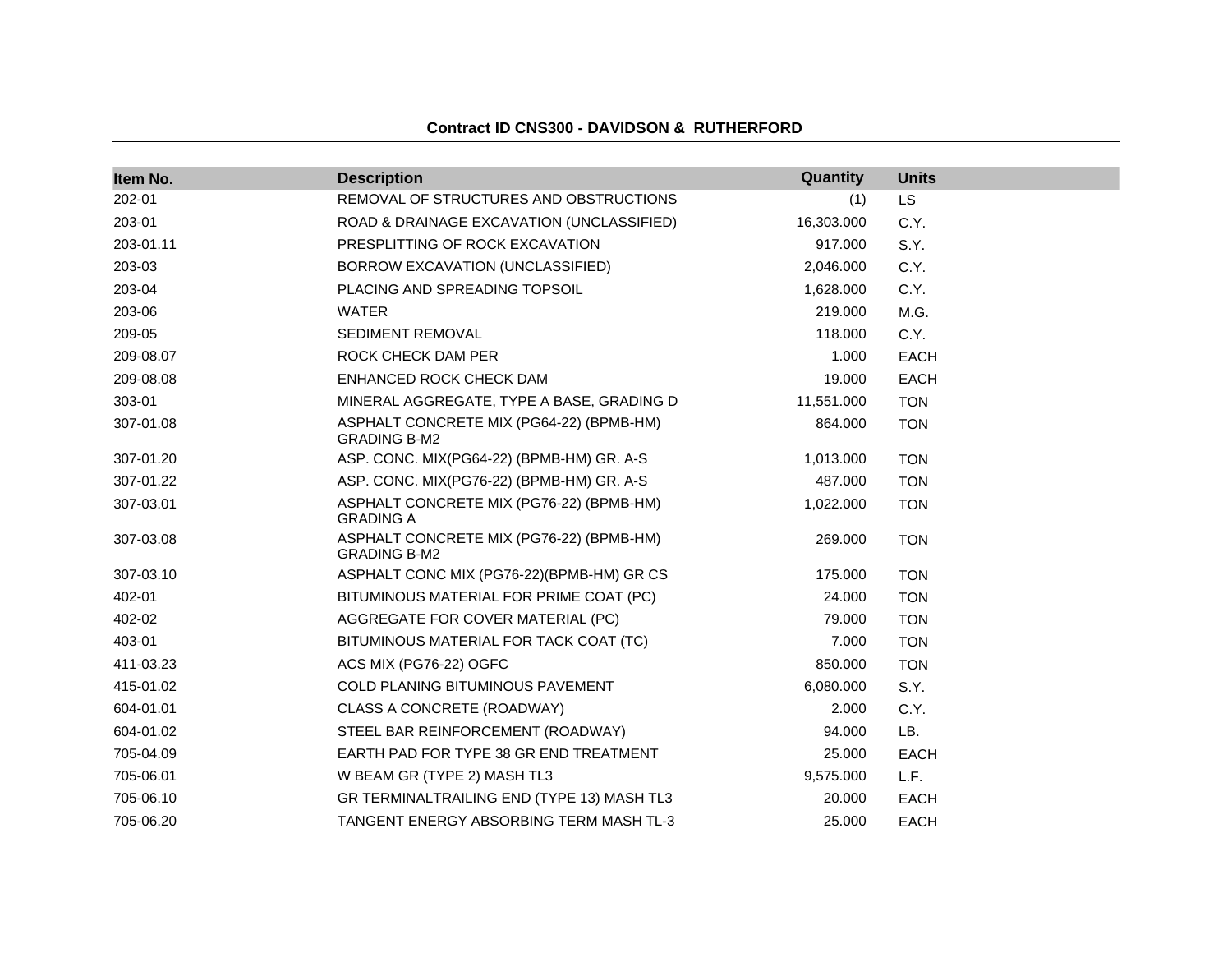| Item No.  | <b>Description</b>                                         | Quantity   | <b>Units</b> |
|-----------|------------------------------------------------------------|------------|--------------|
| 705-07.11 | TRUCK MOUNTED ENERGY ATTENUATOR                            | 5.000      | <b>EACH</b>  |
| 705-08.51 | PORTABLE IMPACT ATTENUATOR NCHRP350 TL-3                   | 8.000      | <b>EACH</b>  |
| 706-01    | <b>GUARDRAIL REMOVED</b>                                   | 2,487.000  | L.F.         |
| 707-08.11 | HIGH-VISIBILITY CONSTRUCTION FENCE                         | 1,020.000  | L.F.         |
| 709-05.05 | MACHINED RIP-RAP (CLASS A-3)                               | 500.000    | <b>TON</b>   |
| 710-02    | AGGREGATE UNDERDRAINS (WITH PIPE)                          | 3,050.000  | L.F.         |
| 710-05    | LATERAL UNDERDRAIN                                         | 180.000    | L.F.         |
| 710-06.12 | LATERAL UNDERDRAIN ENDWALL (3:1)                           | 1.000      | EACH         |
| 710-06.15 | LATERAL UNDERDRAIN ENDWALL (6:1)                           | 6.000      | EACH         |
| 712-01    | <b>TRAFFIC CONTROL</b>                                     | (1)        | <b>LS</b>    |
| 712-02.02 | INTERCONNECTED PORTABLE BARRIER RAIL                       | 11,100.000 | L.F.         |
| 712-04.01 | FLEXIBLE DRUMS (CHANNELIZING)                              | 251.000    | <b>EACH</b>  |
| 712-04.50 | <b>BARRIER RAIL DELINEATOR</b>                             | 573.000    | <b>EACH</b>  |
| 712-06    | SIGNS (CONSTRUCTION)                                       | 2,610.000  | S.F.         |
| 712-07.03 | TEMPORARY BARRICADES (TYPE III)                            | 24.000     | L.F.         |
| 712-08.03 | ARROW BOARD (TYPE C)                                       | 12.000     | <b>EACH</b>  |
| 712-08.10 | MOBILE MESSAGE SIGN UNIT W/ATTENUATOR                      | 2,000.000  | <b>HOUR</b>  |
| 712-09.02 | REMOVABLE PAVEMENT MARKING (8" BARRIER<br>LINE)            | 28,195.000 | L.F.         |
| 713-01.01 | CLASS A CONCRETE (FOUNDATION FOR SIGN<br>SUPPORTS)         | 18.000     | C.Y.         |
| 713-01.02 | STEEL BAR REINFORCEMENT(FOUNDATION FOR<br>SIGN SUPPORTS)   | 4,810.000  | LB.          |
| 713-06    | STEEL I-BEAMS & WF-BEAMS(BREAKAWAY) SIGN<br><b>SUPPORT</b> | 18,235.000 | LB.          |
| 713-15.02 | REMOVAL & RELOCATION OF SIGN & SUPPORT                     | 6.000      | <b>EACH</b>  |
| 713-16.01 | CHANGEABLE MESSAGE SIGN UNIT                               | 8.000      | <b>EACH</b>  |
| 716-01.23 | SNOWPLOWABLE RAISED PAVEMENT MARKERS<br>(BI-DIR)(2 COLOR)  | 62.000     | <b>EACH</b>  |
| 716-01.30 | REMOVAL OF SNOWPLOWABLE REFLECTIVE<br><b>MARKER</b>        | 55.000     | <b>EACH</b>  |
| 716-02.08 | PLASTIC PAVEMENT MARKING (8" DOTTED LINE)                  | 3,500.000  | L.F.         |
| 716-04.07 | PLASTIC PAVEMENT MARKING (EXIT ONLY ARROW)                 | 4.000      | <b>EACH</b>  |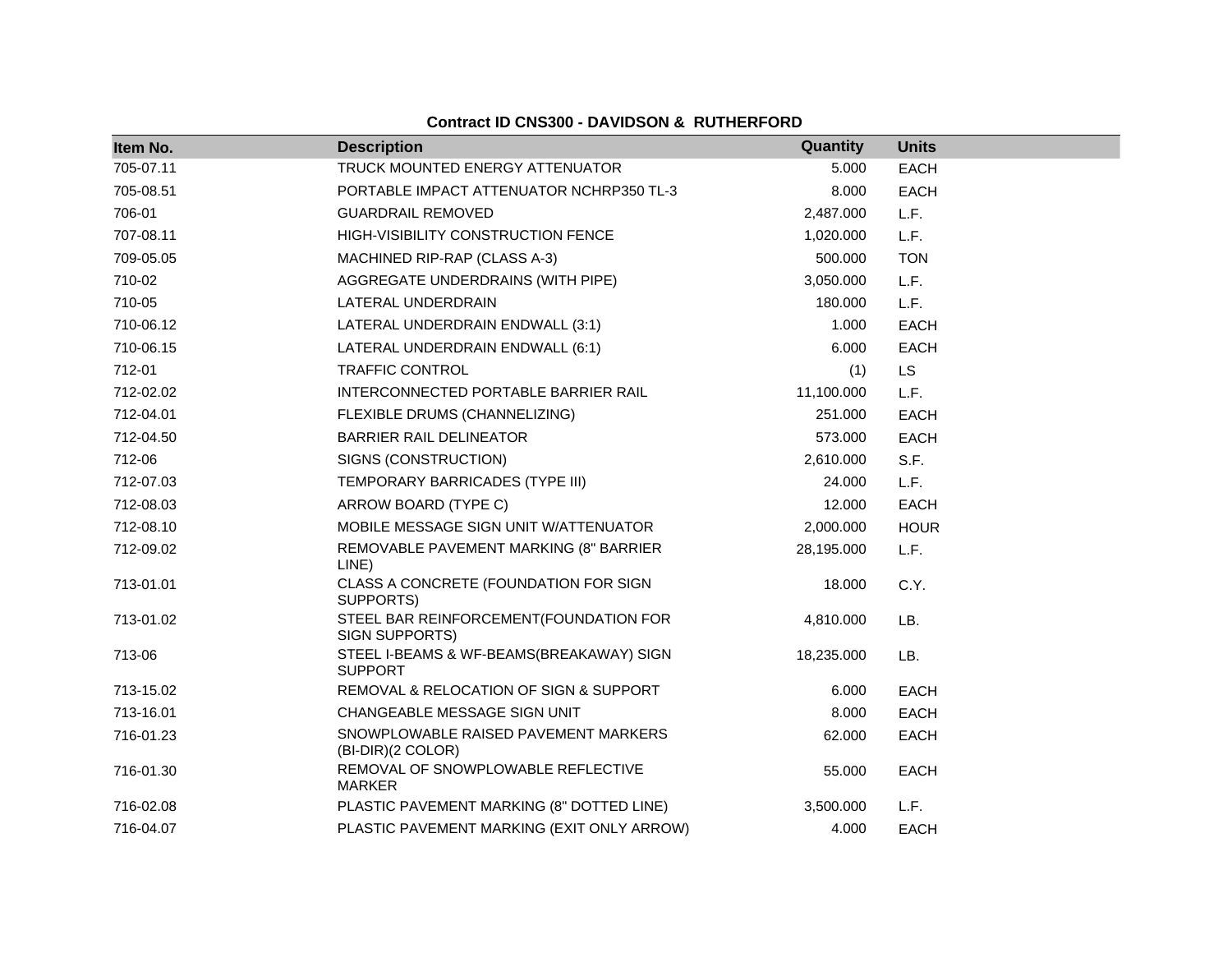| Item No.  | <b>Description</b>                                       | Quantity   | <b>Units</b> |
|-----------|----------------------------------------------------------|------------|--------------|
| 716-12.02 | ENHANCED FLATLINE THERMO PVMT MRKNG (6IN<br>LINE)        | 1.400      | L.M.         |
| 716-12.05 | ENHANCED FLATLINE THERMO PVMT MRKNG (6IN<br>DOTTED LINE) | 2,074.000  | L.F.         |
| 716-12.08 | ENHANCED FLAT LINE THERMO (12IN BARRIER<br>LINE)         | 1,944.000  | L.F.         |
| 716-12.10 | ENHANCED FLAT LINE THERMO (12IN DOTTED)                  | 622.000    | L.F.         |
| 717-01    | <b>MOBILIZATION</b>                                      | (1)        | LS           |
| 725-02.23 | <b>SPARE PARTS</b>                                       | (1)        | <b>LS</b>    |
| 725-02.41 | FIBER OPTIC TERMINATION SPLICE UNIT                      | 31.000     | <b>EACH</b>  |
| 725-02.79 | FIBER SPLICE ENCLOSURE(DESCRIPTION)<br>(UNDERGROUND)     | 24.000     | <b>EACH</b>  |
| 725-03.07 | RADIO & ANTENNA (TYPE D)                                 | 2.000      | <b>EACH</b>  |
| 725-03.15 | GROUND MOUNTED DEMARCATION POINT                         | 4.000      | <b>EACH</b>  |
| 725-03.16 | CABINET TRANSFORMER (480V to 120/240V 10KVA)             | 16.000     | <b>EACH</b>  |
| 725-20.43 | PULL BOX (TYPE C)                                        | 173.000    | <b>EACH</b>  |
| 725-20.44 | PULL BOX (TYPE D)                                        | 58.000     | <b>EACH</b>  |
| 725-20.45 | PULL BOX (TYPE E)                                        | 7.000      | <b>EACH</b>  |
| 725-20.55 | CABLE (1/C #6 AWG.)                                      | 6,347.000  | L.F.         |
| 725-20.56 | CABLE (1/C #4 AWG.)                                      | 28,830.000 | L.F.         |
| 725-20.57 | CABLE (1/C #2 AWG.)                                      | 77,475.000 | L.F.         |
| 725-20.58 | CABLE (1/C #1/0 AWG.)                                    | 54,309.000 | L.F.         |
| 725-20.59 | CABLE (1/C #2/0 AWG)                                     | 44,602.000 | L.F.         |
| 725-21.02 | DYNAMIC MESSAGE SIGN (MULTI-COLOR) (MULTI-<br>COLOR)     | 19.000     | <b>EACH</b>  |
| 725-21.11 | NETWORK SWITCH (TYPE A)                                  | 135.000    | <b>EACH</b>  |
| 725-21.21 | <b>TERMINAL SERVER</b>                                   | 1.000      | <b>EACH</b>  |
| 725-21.48 | DEMARCATION POINT RISER ASSEMBLY                         | 4.000      | <b>EACH</b>  |
| 725-22.24 | <b>CONDUIT BANK (TYPE 4)</b>                             | 4,342.000  | L.F.         |
| 725-22.34 | <b>CONDUIT BANK BORED (TYPE 4)</b>                       | 2,483.000  | L.F.         |
| 725-22.50 | <b>DMS CONDUIT BANK</b>                                  | 1,500.000  | L.F.         |
| 725-22.64 | STRUCTURE CONDUIT BANK (TYPE 4)                          | 788.000    | L.F.         |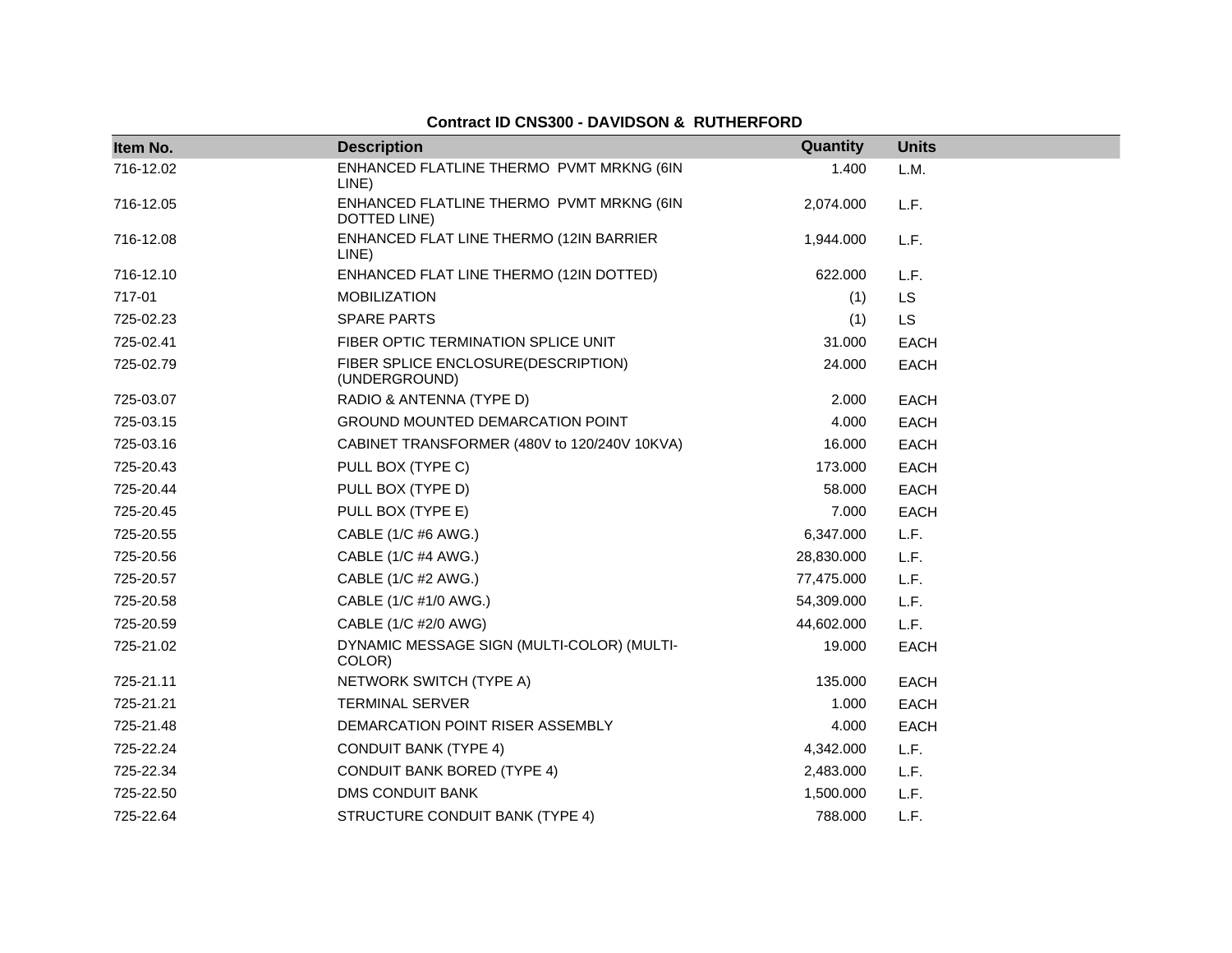| Item No.  | <b>Description</b>                                                   | Quantity   | <b>Units</b> |
|-----------|----------------------------------------------------------------------|------------|--------------|
| 725-22.71 | 2IN CONDUIT                                                          | 34,885.000 | L.F.         |
| 725-22.72 | 2IN CONDUIT BORED                                                    | 5,157.000  | L.F.         |
| 725-22.73 | 2IN STRUCTURE CONDUIT                                                | 265.000    | L.F.         |
| 725-23.01 | <b>ITS CABLE MARKER</b>                                              | 209.000    | <b>EACH</b>  |
| 725-23.10 | FIBER OPTIC CABLE (72 F)                                             | 14,405.000 | L.F.         |
| 725-23.21 | FIBER OPTIC DROP CABLE (12 F)                                        | 13,578.000 | L.F.         |
| 725-23.28 | FIBER OPTIC SPLICE FUSION                                            | 292.000    | <b>EACH</b>  |
| 725-23.31 | FIBER OPTIC DROP PANEL (12 F)                                        | 19.000     | <b>EACH</b>  |
| 725-24.41 | <b>BURN-IN PERIOD</b>                                                | (1)        | <b>LS</b>    |
| 725-24.51 | <b>SYSTEM INTEGRATION</b>                                            | (1)        | <b>LS</b>    |
| 725-28.01 | ROAD SIDE UNIT (RSU)                                                 | 146.000    | <b>EACH</b>  |
| 725-28.02 | CONNECTED VEHICLE (CV) MODULE FOR<br><b>CONTROLLER (ATC)</b>         | 146.000    | <b>EACH</b>  |
| 725-28.03 | CONNECTED VEHICLE (CV) MODULE FOR CENTRAL<br><b>SOFTWARE</b>         | 4.000      | <b>EACH</b>  |
| 730-01.02 | REMOVAL OF SIGNAL EQUIPMENT                                          | 125.000    | <b>EACH</b>  |
| 730-05.01 | ELECTRICAL SERVICE CONNECTION                                        | 19.000     | <b>EACH</b>  |
| 730-05.04 | MODIFY EXISTING ELECTRICAL SERVICE<br><b>CONNECTION</b>              | 8.000      | <b>EACH</b>  |
| 730-12.16 | CONDUIT (DESCRIPTION) (3IN)                                          | 9,653.000  | L.F.         |
| 730-12.17 | CONDUIT (DESCRIPTION) (3IN, BORED)                                   | 538.000    | L.F.         |
| 730-12.18 | CONDUIT (DESCRIPTION) (3IN STRUCTURE)                                | 365.000    | L.F.         |
| 730-15.07 | CABINET (DESCRIPTION) (POLE MOUNTED)                                 | 18.000     | <b>EACH</b>  |
| 730-15.11 | MODIFY CABINET (DESCRIPTION) (FOR 10 AMP<br><b>BREAKER FOR DSRC)</b> | 116.000    | <b>EACH</b>  |
| 730-15.12 | MODIFY CABINET (DESCRIPTION) (REPLACE MMU)                           | 79.000     | <b>EACH</b>  |
| 730-15.32 | CABINET (EIGHT PHASE BASE MOUNTED)                                   | 38.000     | <b>EACH</b>  |
| 730-16.02 | EIGHT PHASE ACTUATED CONTROLLER                                      | 68.000     | <b>EACH</b>  |
| 730-41.26 | CONTROLLER BASE EXTENSION                                            | 3.000      | <b>EACH</b>  |
| 740-10.03 | GEOTEXTILE (TYPE III) (EROSION CONTROL)                              | 858.000    | S.Y.         |
| 740-11.01 | <b>TEMPORARY SEDIMENT TUBE 8IN</b>                                   | 18,325.000 | L.F.         |
| 801-01.07 | TEMPORARY SEEDING (WITH MULCH)                                       | 88,000     | <b>UNIT</b>  |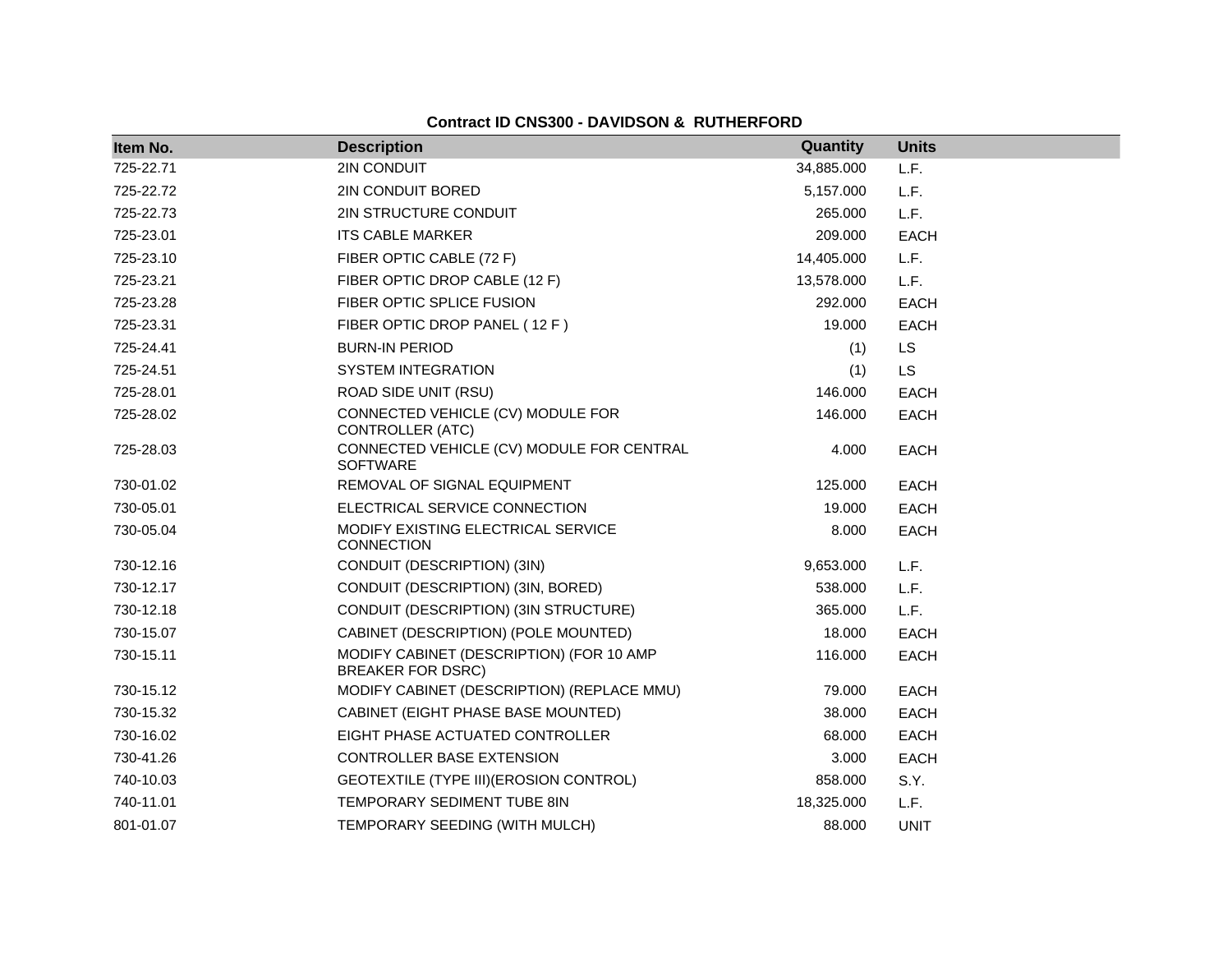| Item No.  | <b>Description</b>                       | Quantity  | <b>Units</b> |
|-----------|------------------------------------------|-----------|--------------|
| 801-02    | SEEDING (WITHOUT MULCH)                  | 46.000    | <b>UNIT</b>  |
| 801-03    | WATER (SEEDING & SODDING)                | 61.000    | M.G.         |
| 803-01    | SODDING (NEW SOD)                        | 4,619.000 | S.Y.         |
| 805-12.02 | <b>EROSION CONTROL BLANKET (TYPE II)</b> | 5.147.000 | S.Y.         |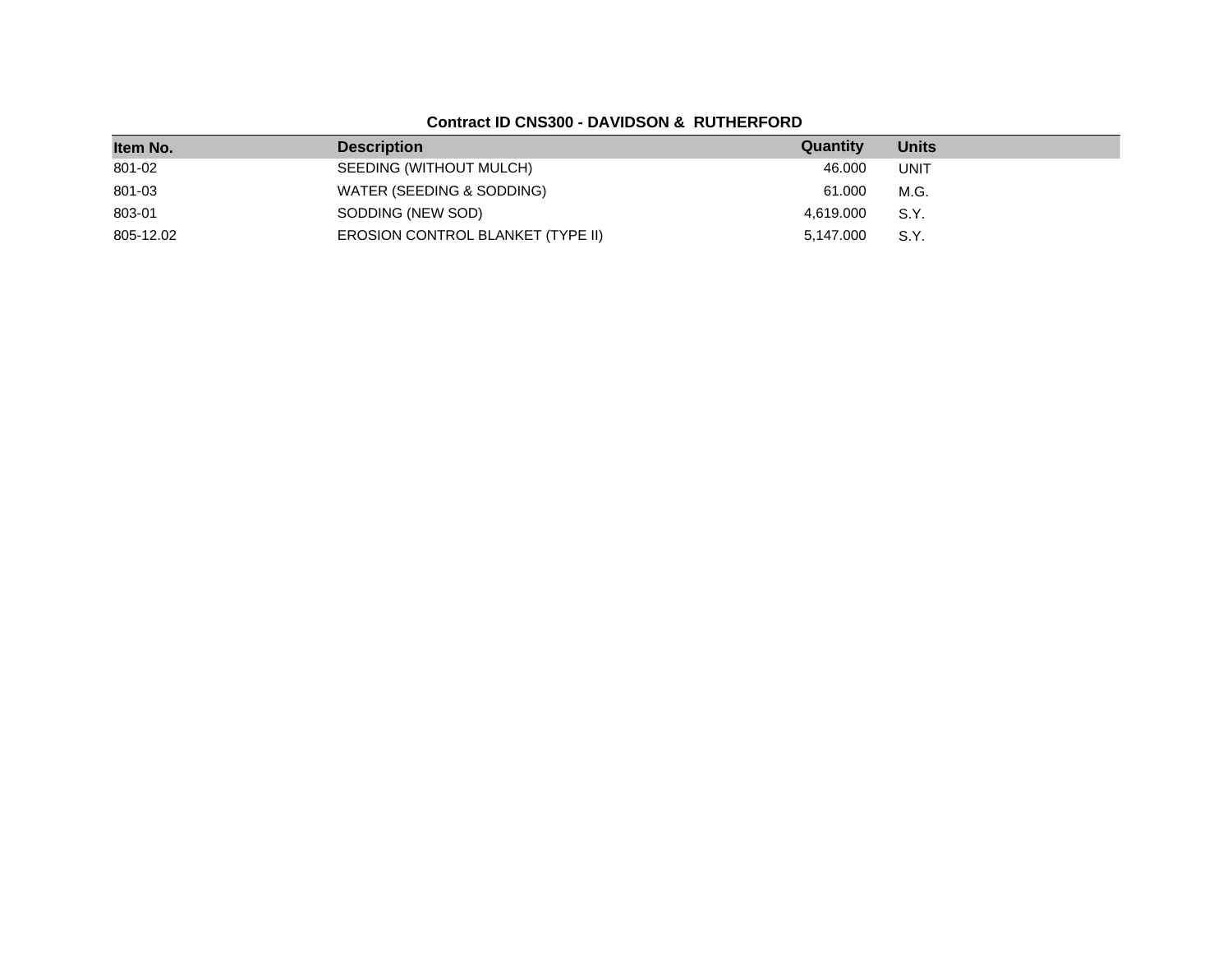#### **Contract ID CNS308 - FAYETTE**

| Item No.  | <b>Description</b>                                        | Quantity  | <b>Units</b> |
|-----------|-----------------------------------------------------------|-----------|--------------|
| 209-08.02 | TEMPORARY SILT FENCE (WITH BACKING)                       | 200.000   | L.F.         |
| 403-01    | BITUMINOUS MATERIAL FOR TACK COAT (TC)                    | 0.300     | <b>TON</b>   |
| 411-03.10 | ACS MIX(PG76-22) GRADING D                                | 45.000    | <b>TON</b>   |
| 415-01.02 | COLD PLANING BITUMINOUS PAVEMENT                          | 450.000   | S.Y.         |
| 604-10.05 | <b>CONCRETE</b>                                           | 35.000    | S.F.         |
| 604-10.30 | BRIDGE DECK REPAIRS (FULL DEPTH OF SLAB)                  | 50.000    | S.Y.         |
| 604-10.44 | <b>EXPANSION JOINT REPAIRS</b>                            | 94.000    | L.F.         |
| 604-10.50 | BRIDGE DECK REPAIRS (PARTIAL DEPTH OF SLAB)               | 50.000    | S.Y.         |
| 604-10.51 | <b>SCARIFYING</b>                                         | 216.000   | S.Y.         |
| 604-10.54 | <b>CONCRETE REPAIRS</b>                                   | 76.000    | S.F.         |
| 604-10.69 | PRESTRESSING STRAND SPLICE                                | 3.000     | <b>EACH</b>  |
| 604-10.83 | COMPOSITE FIBER ENCASEMENT                                | 515.000   | S.F.         |
| 606-03.03 | STEEL PILES (12 INCH)                                     | 480.000   | L.F.         |
| 617-04.01 | TYPE 1 THIN EPOXY OVERLAY (EPOXY-URETHANE)                | 1,512.000 | S.Y.         |
| 705-20.25 | TEMPORARY CRASH CUSHION (MASH TL-3)                       | 1.000     | <b>EACH</b>  |
| 707-08.11 | HIGH-VISIBILITY CONSTRUCTION FENCE                        | 200.000   | L.F.         |
| 712-01    | <b>TRAFFIC CONTROL</b>                                    | (1)       | <b>LS</b>    |
| 712-02.02 | INTERCONNECTED PORTABLE BARRIER RAIL                      | 812.000   | L.F.         |
| 712-04.01 | FLEXIBLE DRUMS (CHANNELIZING)                             | 34.000    | <b>EACH</b>  |
| 712-04.50 | <b>BARRIER RAIL DELINEATOR</b>                            | 27.000    | <b>EACH</b>  |
| 712-06    | SIGNS (CONSTRUCTION)                                      | 157.000   | S.F.         |
| 712-08.03 | ARROW BOARD (TYPE C)                                      | 1.000     | <b>EACH</b>  |
| 712-09.01 | REMOVABLE PAVEMENT MARKING LINE                           | 5,838.000 | L.F.         |
| 713-16.01 | CHANGEABLE MESSAGE SIGN UNIT                              | 2.000     | <b>EACH</b>  |
| 716-01.23 | SNOWPLOWABLE RAISED PAVEMENT MARKERS<br>(BI-DIR)(2 COLOR) | 5.000     | <b>EACH</b>  |
| 716-01.30 | REMOVAL OF SNOWPLOWABLE REFLECTIVE<br><b>MARKER</b>       | 5.000     | <b>EACH</b>  |
| 716-12.02 | ENHANCED FLATLINE THERMO PVMT MRKNG (6IN<br>LINE)         | 0.200     | L.M.         |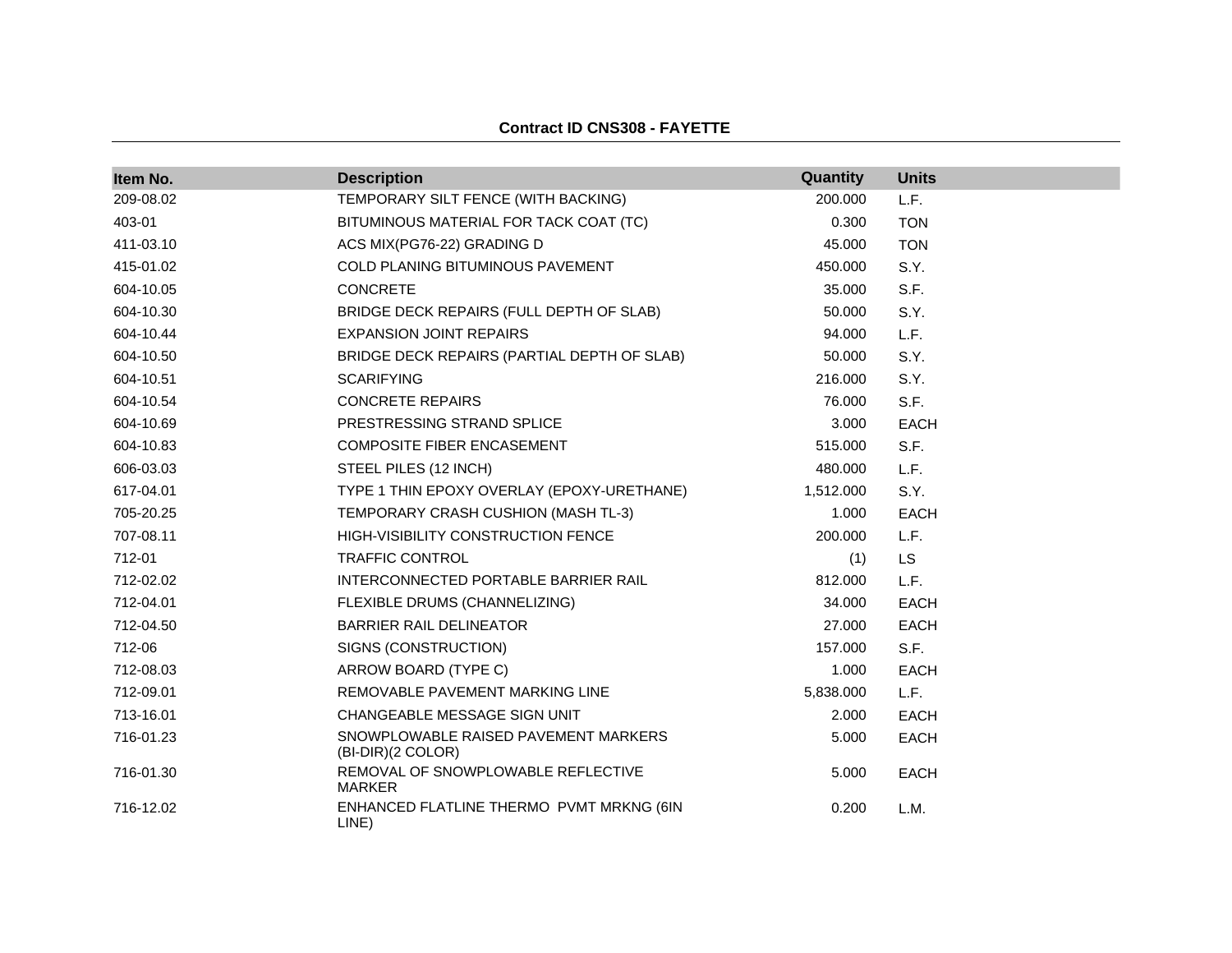## **Contract ID CNS308 - FAYETTE**

| Item No. | <b>Description</b>  | Quantity | <b>Units</b> |
|----------|---------------------|----------|--------------|
| 717-01   | <b>MOBILIZATION</b> |          | نب           |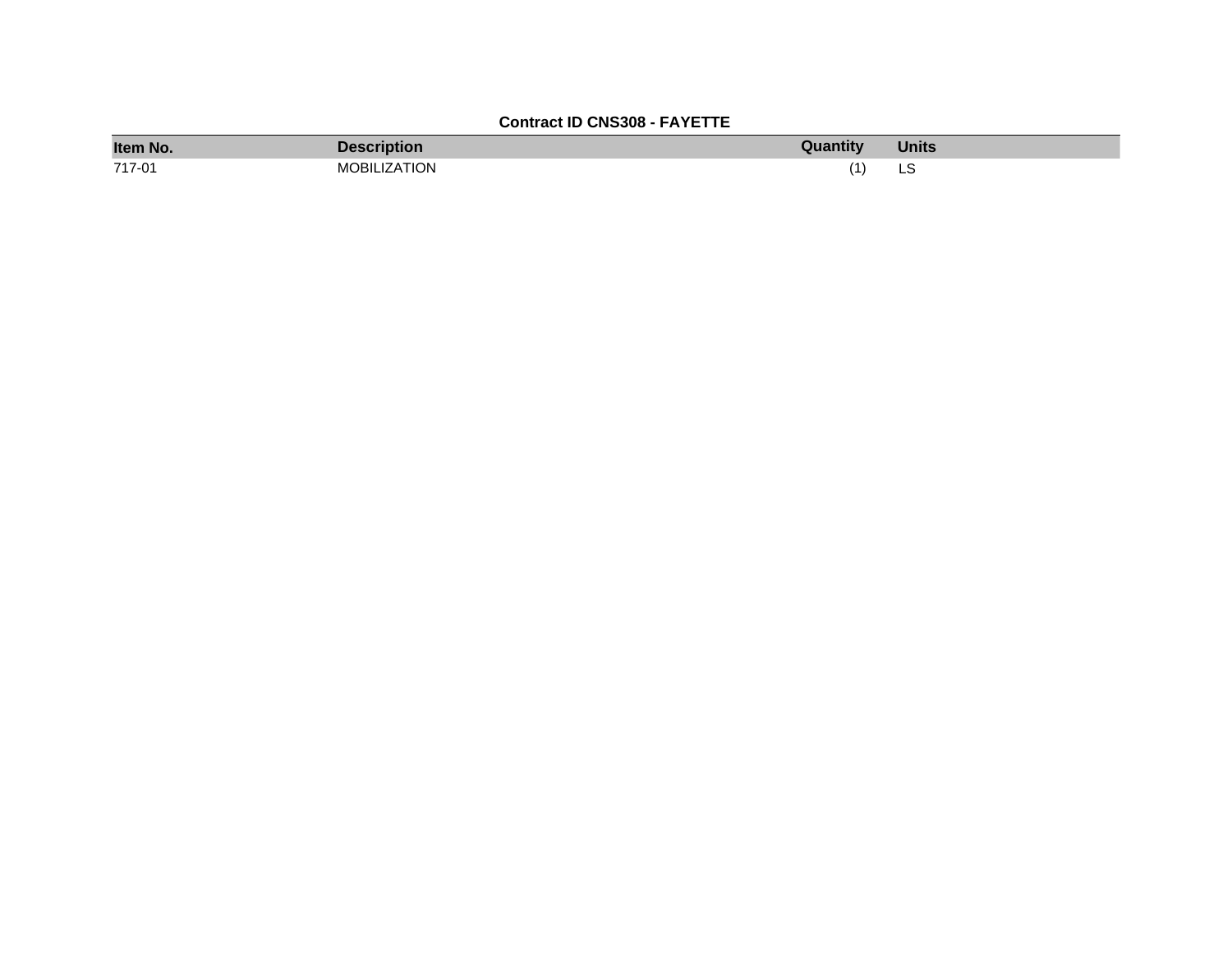#### **Contract ID CNS144 - FAYETTE & SHELBY**

| Item No.  | <b>Description</b>                                         | Quantity  | <b>Units</b> |
|-----------|------------------------------------------------------------|-----------|--------------|
| 202-03.01 | REMOVAL OF ASPHALT PAVEMENT                                | 80.100    | S.Y.         |
| 407-20.05 | SAW CUTTING ASPHALT PAVEMENT                               | 113.000   | L.F.         |
| 702-01    | <b>CONCRETE CURB</b>                                       | 5.400     | C.Y.         |
| 705-04.09 | EARTH PAD FOR TYPE 38 GR END TREATMENT                     | 4.000     | <b>EACH</b>  |
| 705-04.21 | <b>GUARDRAIL DELINEATION ENHANCEMENT</b>                   | 1,954.000 | L.F.         |
| 705-06.20 | TANGENT ENERGY ABSORBING TERM MASH TL-3                    | 4.000     | <b>EACH</b>  |
| 706-01    | <b>GUARDRAIL REMOVED</b>                                   | 200.000   | L.F.         |
| 712-01    | <b>TRAFFIC CONTROL</b>                                     | (1)       | <b>LS</b>    |
| 713-02.21 | SIGN POST DELINEATION ENHANCEMENT                          | 66.000    | L.F.         |
| 713-11.01 | "U" SECTION STEEL POSTS                                    | 530.000   | LB.          |
| 713-11.02 | PERFORATED/KNOCKOUT SQUARE TUBE POST                       | 775.000   | LB.          |
| 713-13.02 | FLAT SHEET ALUMINUM SIGNS (0.080" THICK)                   | 120.000   | S.F.         |
| 713-13.03 | FLAT SHEET ALUMINUM SIGNS (0.100" THICK)                   | 193.000   | S.F.         |
| 713-15.41 | SIGN REMOVAL (DESCRIPTION)                                 | (1)       | <b>LS</b>    |
| 716-01.21 | SNOWPLOWABLE RAISED PAVMENT MARKERS (BI-<br>DIR) (1 COLOR) | 84.000    | <b>EACH</b>  |
| 716-01.22 | SNOWPLOWABLE RAISED PAVMENT MARKERS<br>(MONO-DIR)(1 COLOR) | 56.000    | <b>EACH</b>  |
| 716-01.23 | SNOWPLOWABLE RAISED PAVEMENT MARKERS<br>(BI-DIR)(2 COLOR)  | 10.000    | <b>EACH</b>  |
| 716-02.03 | PLASTIC PAVEMENT MARKING (CROSS-WALK)                      | 215.000   | L.F.         |
| 716-02.04 | PLASTIC PAVEMENT MARKING(CHANNELIZATION<br>STRIPING)       | 52.000    | S.Y.         |
| 716-02.05 | PLASTIC PAVEMENT MARKING (STOP LINE)                       | 200.000   | L.F.         |
| 716-02.06 | PLASTIC PAVEMENT MARKING (TURN LANE<br>ARROW)              | 9.000     | <b>EACH</b>  |
| 716-03.01 | PLASTIC WORD PAVEMENT MARKING (ONLY)                       | 2.000     | <b>EACH</b>  |
| 716-03.02 | PLASTIC WORD PAVEMENT MARKING (RXR)                        | 4.000     | <b>EACH</b>  |
| 716-04.05 | PLASTIC PAVEMENT MARKING (STRAIGHT ARROW)                  | 4.000     | <b>EACH</b>  |
| 716-12.01 | ENHANCED FLATLINE THERMO PVMT MRKNG (4IN<br>LINE)          | 5.030     | L.M.         |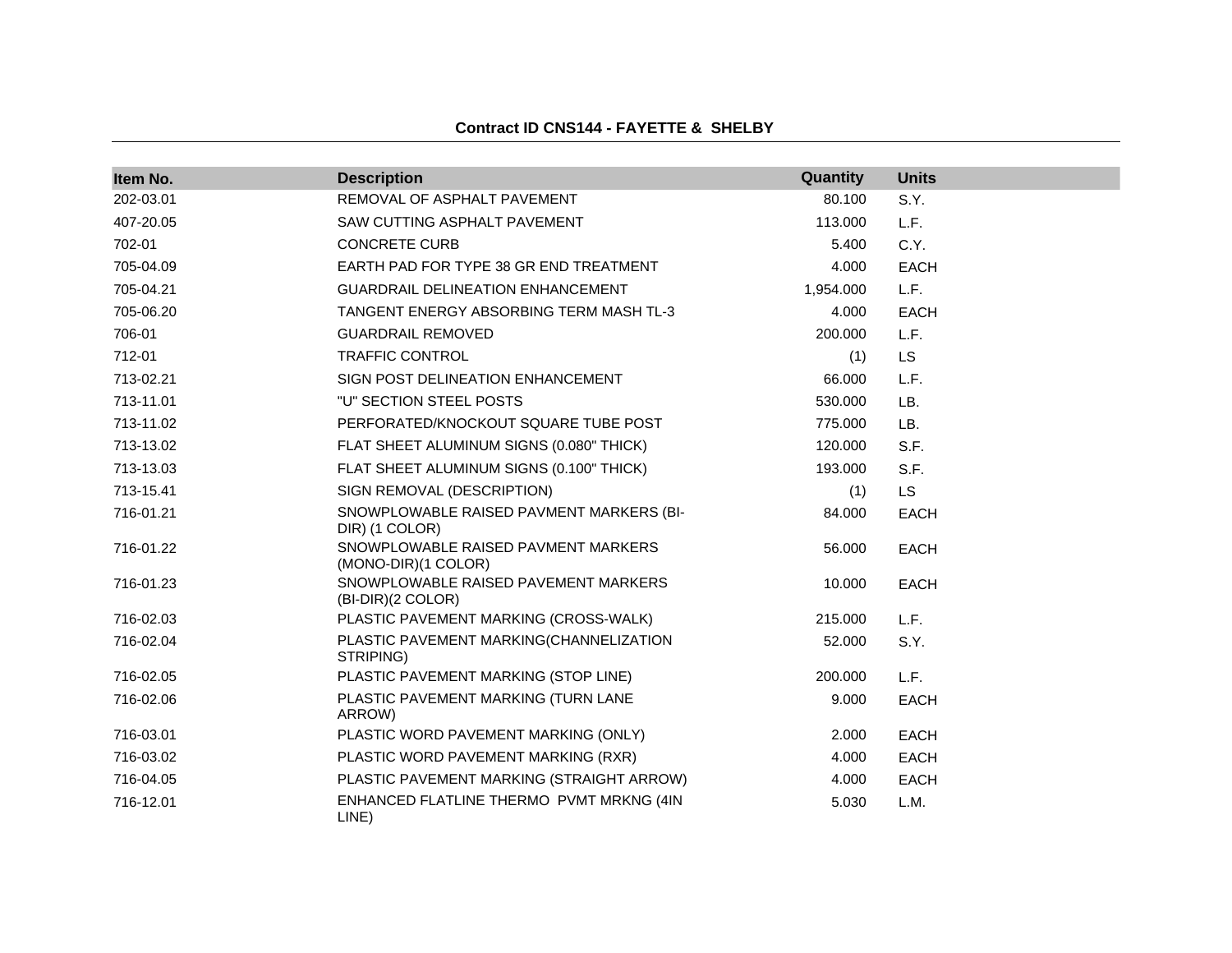### **Contract ID CNS144 - FAYETTE & SHELBY**

| Item No.  | <b>Description</b>                                          | Quantity | <b>Units</b> |
|-----------|-------------------------------------------------------------|----------|--------------|
| 717-01    | <b>MOBILIZATION</b>                                         |          | LS           |
| 730-01.04 | MODIFICATION OF EXISTING TRAFFIC SIGNAL<br><b>EQUIPMENT</b> |          | LS           |
| 801-03    | WATER (SEEDING & SODDING)                                   | 0.900    | M.G.         |
| 803-01    | SODDING (NEW SOD)                                           | 29,000   | S.Y.         |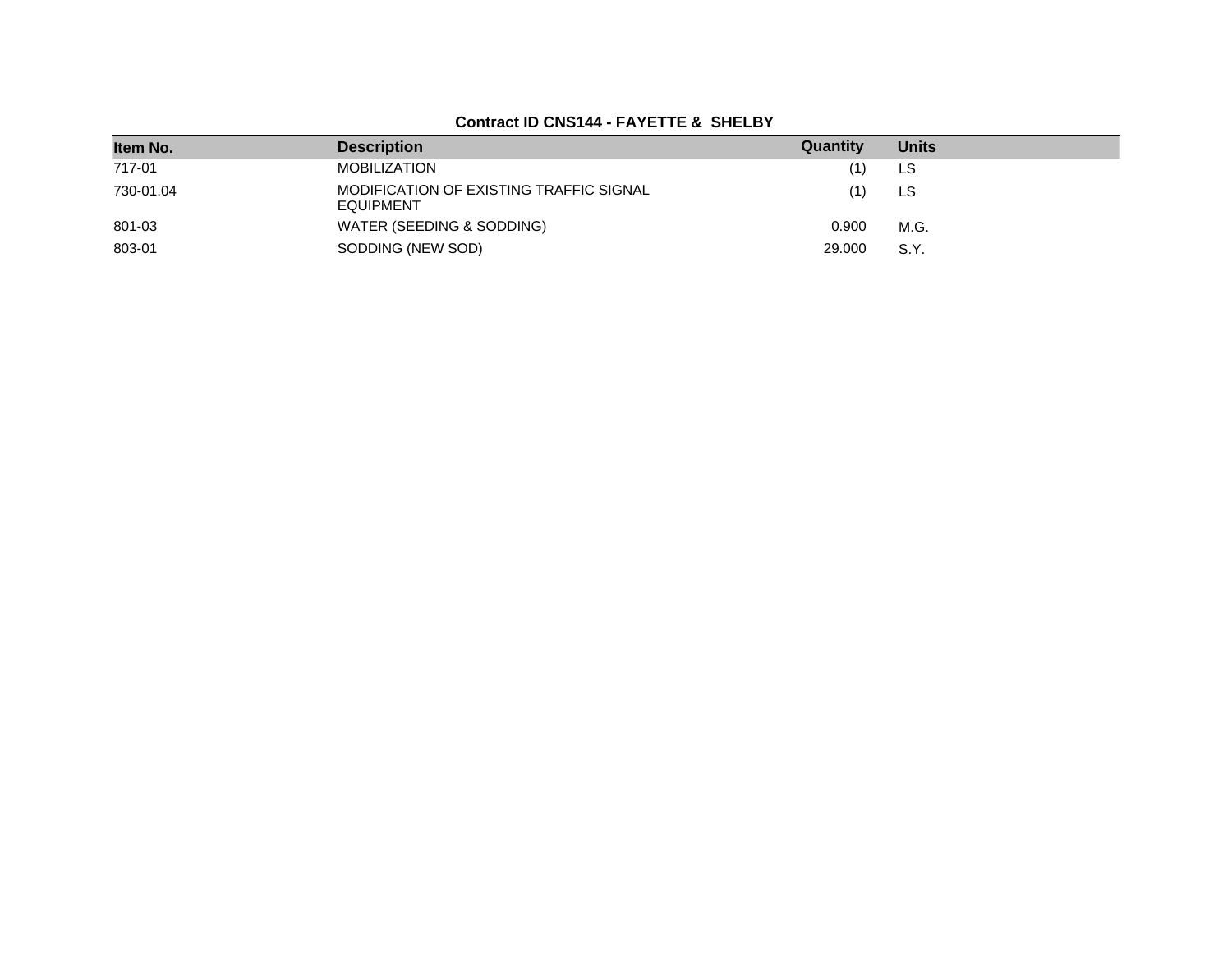#### **Contract ID CNS268 - GIBSON**

| Item No.  | <b>Description</b>                                         | Quantity  | <b>Units</b> |
|-----------|------------------------------------------------------------|-----------|--------------|
| 303-01    | MINERAL AGGREGATE, TYPE A BASE, GRADING D                  | 1,469.000 | <b>TON</b>   |
| 403-01    | BITUMINOUS MATERIAL FOR TACK COAT (TC)                     | 14.100    | <b>TON</b>   |
| 411-01.10 | ACS MIX(PG64-22) GRADING D                                 | 2,876.000 | <b>TON</b>   |
| 411-12.04 | SCORING FOR RUMBLE STRIPE (NON-<br>CONTINUOUS) (4IN WIDTH) | 3.700     | L.M.         |
| 705-04.21 | <b>GUARDRAIL DELINEATION ENHANCEMENT</b>                   | 400.000   | L.F.         |
| 712-01    | <b>TRAFFIC CONTROL</b>                                     | (1)       | <b>LS</b>    |
| 713-02.21 | SIGN POST DELINEATION ENHANCEMENT                          | 54.000    | L.F.         |
| 713-02.22 | BARRIER WALL DELINEATION ENHANCEMENT                       | 210.000   | L.F.         |
| 713-11.01 | "U" SECTION STEEL POSTS                                    | 52.000    | LB.          |
| 713-11.02 | PERFORATED/KNOCKOUT SQUARE TUBE POST                       | 439.000   | LB.          |
| 713-11.21 | P POST SLIP BASE                                           | 2.000     | <b>EACH</b>  |
| 713-13.02 | FLAT SHEET ALUMINUM SIGNS (0.080" THICK)                   | 16.000    | S.F.         |
| 713-13.03 | FLAT SHEET ALUMINUM SIGNS (0.100" THICK)                   | 89.000    | S.F.         |
| 713-15.36 | REMOVE SIGN, SUPPORT & FOOTING                             | 12.000    | <b>EACH</b>  |
| 716-01.21 | SNOWPLOWABLE RAISED PAVMENT MARKERS (BI-<br>DIR) (1 COLOR) | 307.000   | <b>EACH</b>  |
| 716-02.05 | PLASTIC PAVEMENT MARKING (STOP LINE)                       | 67.000    | L.F.         |
| 716-03.03 | PLASTIC WORD PAVEMENT MARKING (STOP<br>AHEAD)              | 1.000     | <b>EACH</b>  |
| 716-03.07 | PLASTIC WORD PAVEMENT MARKING (STOP)                       | 1.000     | <b>EACH</b>  |
| 716-04.04 | PLASTIC PAVEMENT MARKING (TRANSVERSE<br>SHOULDER)          | 35.000    | L.F.         |
| 716-13.01 | SPRAY THERMO PVMT MRKNG (60 mil) (4IN LINE)                | 15.500    | L.M.         |
| 717-01    | <b>MOBILIZATION</b>                                        | (1)       | <b>LS</b>    |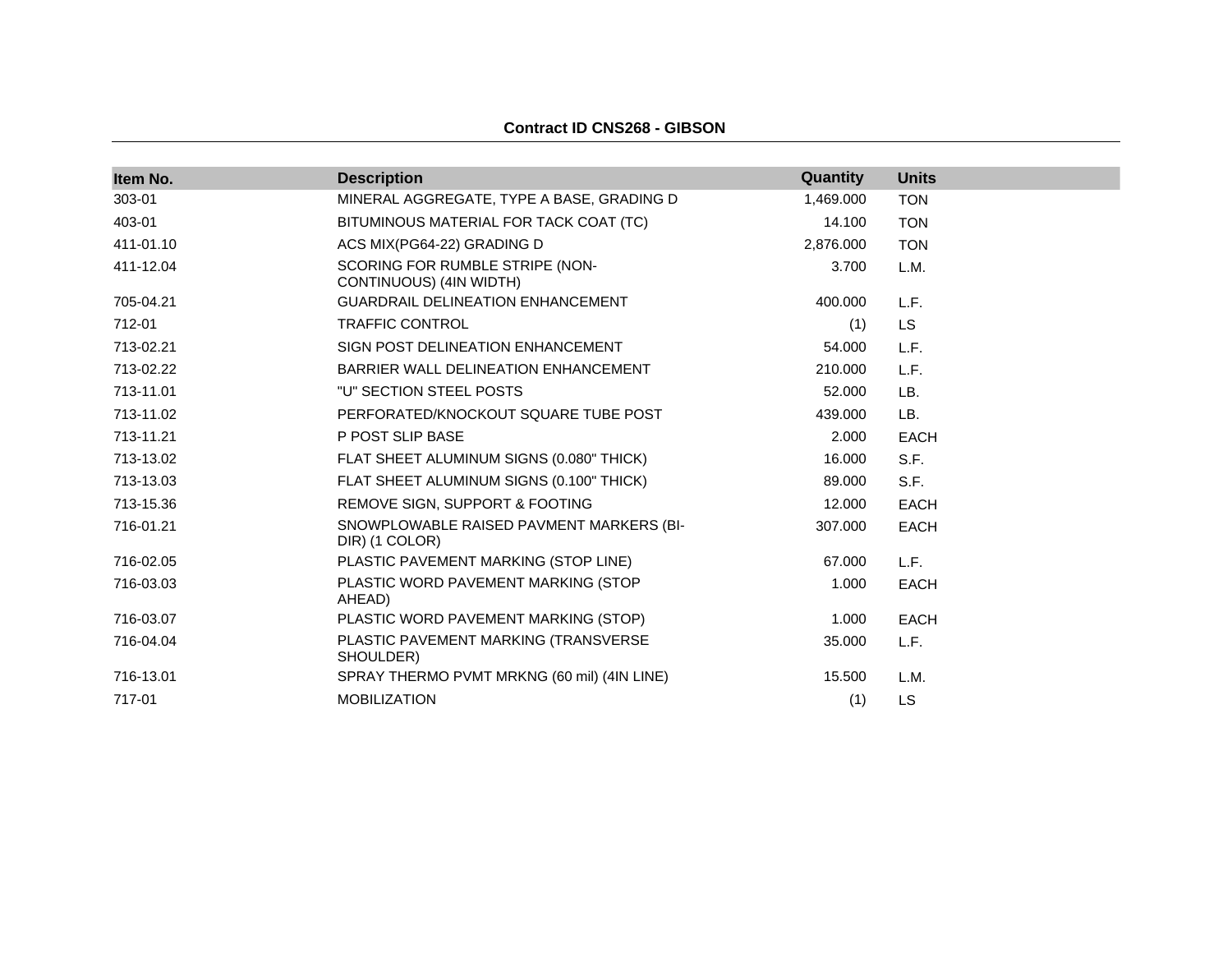**Contract ID CNS310 - GILES**

| <b>Description</b>                                             | <b>Quantity</b> | <b>Units</b> |
|----------------------------------------------------------------|-----------------|--------------|
| <b>TRAFFIC CONTROL</b>                                         | (1)             | <b>LS</b>    |
| SIGN POST DELINEATION ENHANCEMENT                              | 474.000         | L.F.         |
| "U" SECTION STEEL POSTS                                        | 1,937.000       | LB.          |
| PERFORATED/KNOCKOUT SQUARE TUBE POST                           | 1,353.000       | LB.          |
| P POST SLIP BASE                                               | 4.000           | <b>EACH</b>  |
| U POST SLIP BASE                                               | 28.000          | <b>EACH</b>  |
| FLAT SHEET ALUMINUM SIGNS (0.080" THICK)                       | 78.000          | S.F.         |
| FLAT SHEET ALUMINUM SIGNS (0.100" THICK)                       | 649.000         | S.F.         |
| REMOVE SIGN, SUPPORT & FOOTING                                 | 44.000          | <b>EACH</b>  |
| PLASTIC PAVEMENT MARKING(CHANNELIZATION<br>STRIPING)           | 92.000          | S.Y.         |
| PLASTIC PAVEMENT MARKING (STOP LINE)                           | 70.000          | L.F.         |
| PLASTIC PAVEMENT MARKING (TURN LANE<br>ARROW)                  | 1.000           | <b>EACH</b>  |
| PLASTIC PAVEMENT MARKING (YIELD LINE)                          | 42.000          | S.F.         |
| SPRAY THERMO PVMT MRKNG (60 mil) (4IN LINE)                    | 0.300           | L.M.         |
| SPRAY THERMO PVMT MRKNG (60 mil) (8IN<br><b>BARRIER LINE</b> ) | 1,399.000       | L.F.         |
| <b>MOBILIZATION</b>                                            | (1)             | LS.          |
| FLASHING WARNING BEACON (DESCRIPTION)                          | 2.000           | EACH         |
|                                                                |                 |              |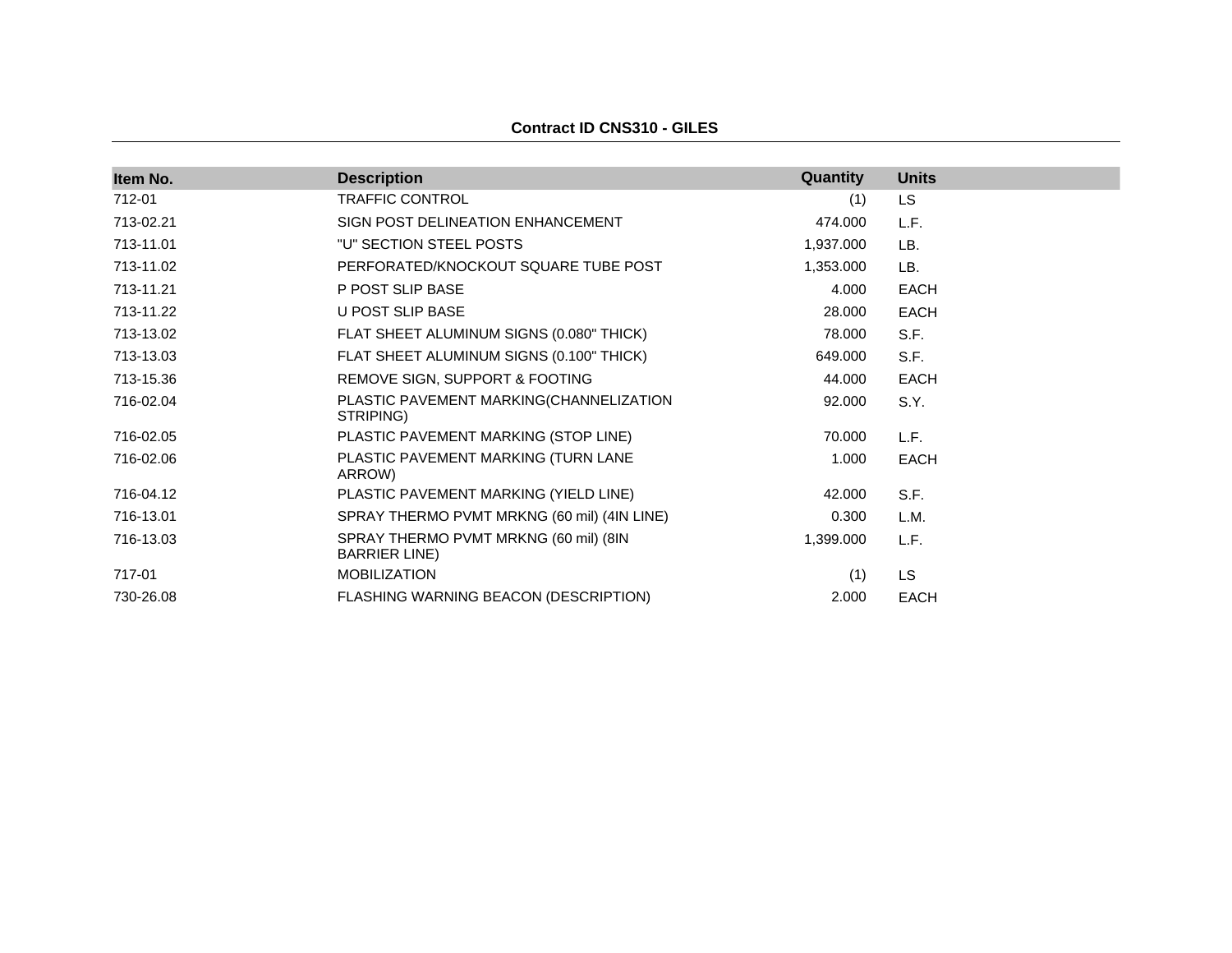| Item No.  | <b>Description</b>                                                                        | Quantity    | <b>Units</b> |
|-----------|-------------------------------------------------------------------------------------------|-------------|--------------|
| 105-01    | CONSTRUCTION STAKES, LINES AND GRADES                                                     | (1)         | LS           |
| 201-01    | <b>CLEARING AND GRUBBING</b>                                                              | (1)         | <b>LS</b>    |
| 202-01.50 | REMOVAL OF STRUCTURES AND OBSTRUCTIONS                                                    | 1.000       | <b>EACH</b>  |
| 202-02.01 | REMOVAL OF PIPE (SIZE, STA.) (66" CMP, STA.<br>$31+46.79$                                 | 62.000      | L.F.         |
| 202-03    | REMOVAL OF RIGID PAVEMENT, SIDEWALK, ETC.                                                 | 26.000      | S.Y.         |
| 202-03.01 | REMOVAL OF ASPHALT PAVEMENT                                                               | 2,800.000   | S.Y.         |
| 202-06.01 | REMOVAL OF BUILDINGS (TRACT NO.) (TRACT NO.<br>(13)                                       | (1)         | <b>LS</b>    |
| 202-06.02 | REMOVAL OF BUILDINGS (TRACT NO.) (TRACT NO.<br>14)                                        | (1)         | LS           |
| 202-08.25 | REMOVAL OF MEDIAN BARRIER (DESCRIPTION)<br>(STA. 117+40 TO 124+30, STA. 135+85 TO 138+20) | (1)         | <b>LS</b>    |
| 203-01    | ROAD & DRAINAGE EXCAVATION (UNCLASSIFIED)                                                 | 113,233.000 | C.Y.         |
| 203-04    | PLACING AND SPREADING TOPSOIL                                                             | 218.000     | C.Y.         |
| 203-07    | FURNISHING & SPREADING TOPSOIL                                                            | 1,860.000   | C.Y.         |
| 203-20.01 | <b>CHANNEL SUBSTRATE</b>                                                                  | 49.000      | C.Y.         |
| 204-08    | FOUNDATION FILL MATERIAL                                                                  | 907.000     | C.Y.         |
| 209-02.05 | <b>12" TEMPORARY SLOPE DRAIN</b>                                                          | 194.000     | L.F.         |
| 209-03.34 | STREAM MITIGATION-LOG VANES                                                               | 38.000      | L.F.         |
| 209-03.36 | STREAM MITIGATION-STEP POOL                                                               | 1.000       | <b>EACH</b>  |
| 209-03.38 | STREAM MITIGATION -J-HOOK                                                                 | 3.000       | <b>EACH</b>  |
| 209-03.42 | STREAM MITIGATION - LIVE BRUSH LAYERING                                                   | 30,000      | L.F.         |
| 209-03.62 | STREAM MITIGATION - ROOT WAD                                                              | 3.000       | <b>EACH</b>  |
| 209-03.67 | Stream Mitigation - Wood Toe W/Reinforced Earth                                           | 30.000      | L.F.         |
| 209-05    | SEDIMENT REMOVAL                                                                          | 351.000     | C.Y.         |
| 209-08.02 | TEMPORARY SILT FENCE (WITH BACKING)                                                       | 6,135,000   | L.F.         |
| 209-08.03 | TEMPORARY SILT FENCE (WITHOUT BACKING)                                                    | 435.000     | L.F.         |
| 209-08.07 | ROCK CHECK DAM PER                                                                        | 39.000      | <b>EACH</b>  |
| 209-08.08 | ENHANCED ROCK CHECK DAM                                                                   | 9.000       | <b>EACH</b>  |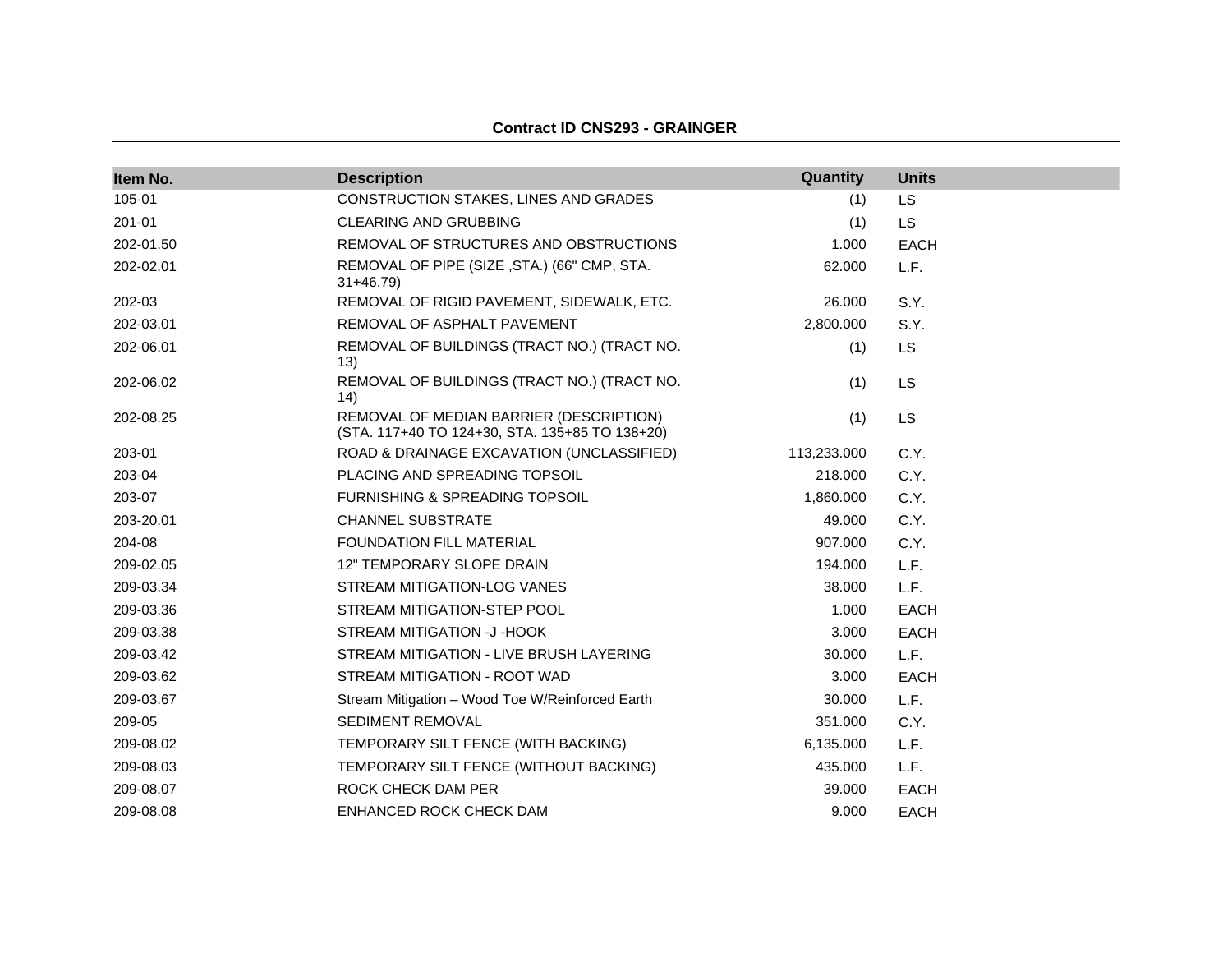| Item No.  | <b>Description</b>                                              | Quantity   | <b>Units</b> |
|-----------|-----------------------------------------------------------------|------------|--------------|
| 209-09.01 | <b>SANDBAGS</b>                                                 | 1,000.000  | <b>BAG</b>   |
| 209-09.04 | SEDIMENT FILTER BAG(15' X 10')                                  | 5.000      | <b>EACH</b>  |
| 209-09.43 | <b>CURB INLET PROTECTION (TYPE 4)</b>                           | 2.000      | <b>EACH</b>  |
| 209-65.03 | TEMPORARY DIVERSION CHANNEL                                     | 683.000    | L.F.         |
| 303-01    | MINERAL AGGREGATE, TYPE A BASE, GRADING D                       | 10,453.000 | <b>TON</b>   |
| 303-01.01 | <b>GRANULAR BACKFILL (ROADWAY)</b>                              | 107.000    | <b>TON</b>   |
| 303-10.01 | MINERAL AGGREGATE (SIZE 57)                                     | 1,186.000  | <b>TON</b>   |
| 307-01.21 | ASP. CONC. MIX(PG70-22) (BPMB-HM) GR. A-S                       | 548.000    | <b>TON</b>   |
| 307-02.01 | ASPHALT CONCRETE MIX (PG70-22) (BPMB-HM)<br><b>GRADING A</b>    | 2,130.000  | <b>TON</b>   |
| 307-02.08 | ASPHALT CONCRETE MIX (PG70-22) (BPMB-HM)<br><b>GRADING B-M2</b> | 2,349.000  | <b>TON</b>   |
| 402-01    | BITUMINOUS MATERIAL FOR PRIME COAT (PC)                         | 13.000     | <b>TON</b>   |
| 403-01    | BITUMINOUS MATERIAL FOR TACK COAT (TC)                          | 24.000     | <b>TON</b>   |
| 411-02.10 | ACS MIX(PG70-22) GRADING D                                      | 2,040.000  | <b>TON</b>   |
| 411-02.11 | ACS MIX(PG70-22) GRADING E RWDY                                 | 435.000    | <b>TON</b>   |
| 415-01.02 | COLD PLANING BITUMINOUS PAVEMENT                                | 4,507.000  | S.Y.         |
| 604-01.01 | CLASS A CONCRETE (ROADWAY)                                      | 226.000    | C.Y.         |
| 604-01.02 | STEEL BAR REINFORCEMENT (ROADWAY)                               | 36,780.000 | LB.          |
| 607-37.10 | 66" CORRUGATED METAL PIPE CULVERT                               | 125.000    | L.F.         |
| 607-39.02 | 18" PIPE CULVERT (SIDE DRAIN)                                   | 148.000    | L.F.         |
| 611-02.13 | JUNCTION BOX, TYPE 4                                            | 1.000      | <b>EACH</b>  |
| 611-07.01 | CLASS A CONCRETE (PIPE ENDWALLS)                                | 9.000      | C.Y.         |
| 611-07.02 | STEEL BAR REINFORCEMENT (PIPE ENDWALLS)                         | 759.000    | LB.          |
| 611-07.03 | STRUCTURAL STEEL (PIPE ENDWALLS)                                | 1,383.000  | LB.          |
| 611-07.31 | 18IN ENDWALL (SIDE DRAIN)                                       | 6.000      | <b>EACH</b>  |
| 611-09.03 | CAPPING EXISTING CATCHBASIN                                     | 2.000      | <b>EACH</b>  |
| 621-03.08 | 54" TEMPORARY DRAINAGE PIPE                                     | 115.000    | L.F.         |
| 705-02.10 | <b>GUARDRAIL TRANSITION 27IN TO 31IN</b>                        | 3.000      | <b>EACH</b>  |
| 705-04.05 | GUARDRAIL TERMINAL (TYPE-IN-LINE)                               | 1.000      | <b>EACH</b>  |
| 705-06.01 | W BEAM GR (TYPE 2) MASH TL3                                     | 1,991.000  | L.F.         |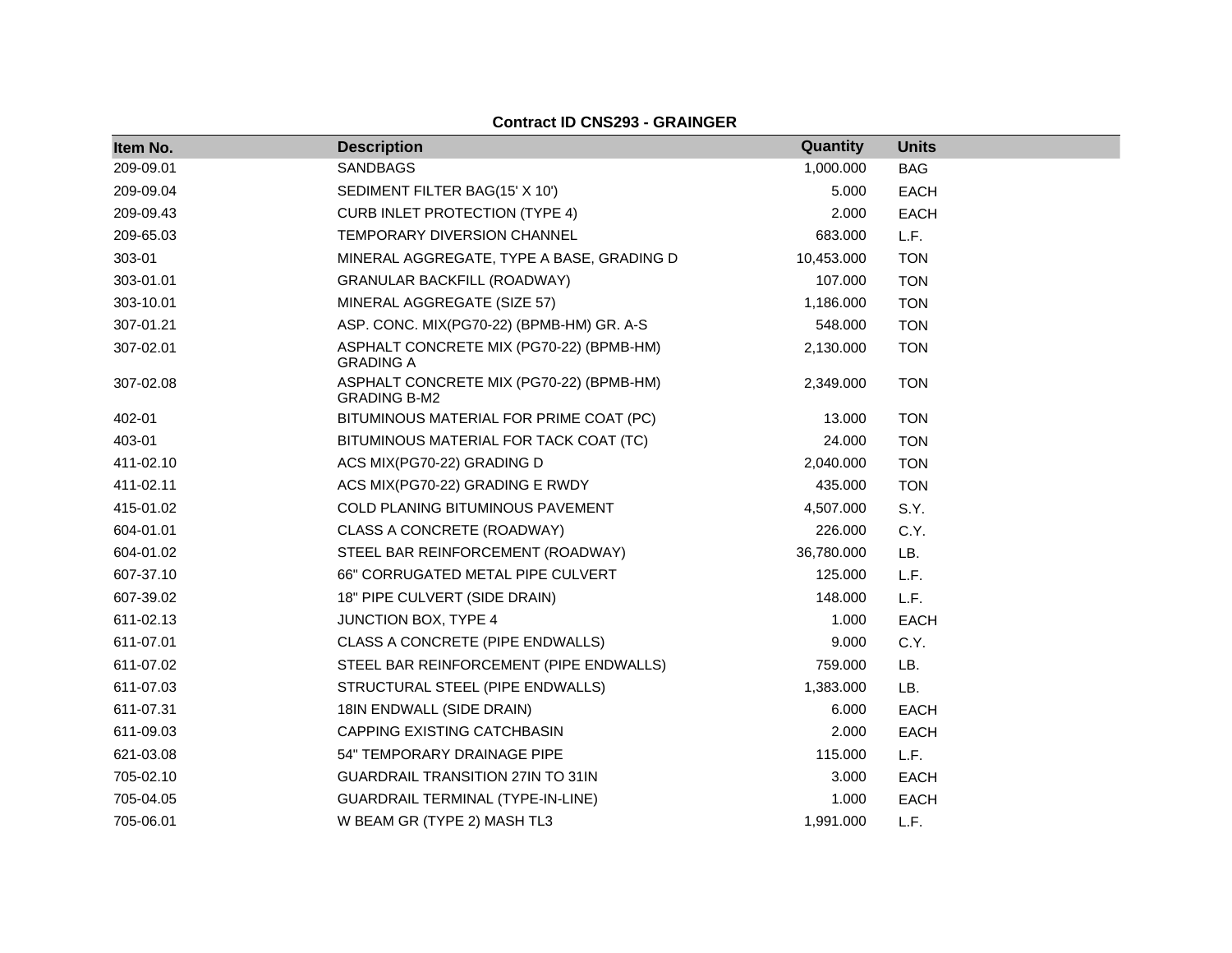| Item No.  | <b>Description</b>                                           | Quantity  | <b>Units</b> |
|-----------|--------------------------------------------------------------|-----------|--------------|
| 705-06.11 | GR TERMINAL (IN-INLINE) MASH TL3                             | 1.000     | EACH         |
| 705-06.20 | TANGENT ENERGY ABSORBING TERM MASH TL-3                      | 7.000     | EACH         |
| 705-20.20 | LOW MAINT CRASH CUSHN NARROW (MASH TL-3)                     | 1.000     | <b>EACH</b>  |
| 705-20.25 | TEMPORARY CRASH CUSHION (MASH TL-3)                          | 12.000    | <b>EACH</b>  |
| 706-01    | <b>GUARDRAIL REMOVED</b>                                     | 1,834.000 | L.F.         |
| 708-02.01 | MARKERS (CONCRETE R.O.W. POSTS)                              | 14.000    | <b>EACH</b>  |
| 709-05.05 | MACHINED RIP-RAP (CLASS A-3)                                 | 400.000   | <b>TON</b>   |
| 709-05.06 | MACHINED RIP-RAP (CLASS A-1)                                 | 3,042.000 | <b>TON</b>   |
| 709-05.81 | <b>ROCK RIFFLES</b>                                          | (1)       | <b>LS</b>    |
| 710-02    | AGGREGATE UNDERDRAINS (WITH PIPE)                            | 1,790.000 | L.F.         |
| 710-05    | LATERAL UNDERDRAIN                                           | 315.000   | L.F.         |
| 710-06.15 | LATERAL UNDERDRAIN ENDWALL (6:1)                             | 7.000     | <b>EACH</b>  |
| 712-01    | <b>TRAFFIC CONTROL</b>                                       | (1)       | <b>LS</b>    |
| 712-02.02 | INTERCONNECTED PORTABLE BARRIER RAIL                         | 5,378.000 | L.F.         |
| 712-04.01 | FLEXIBLE DRUMS (CHANNELIZING)                                | 100.000   | <b>EACH</b>  |
| 712-06    | SIGNS (CONSTRUCTION)                                         | 704.000   | S.F.         |
| 712-07.03 | TEMPORARY BARRICADES (TYPE III)                              | 108.000   | L.F.         |
| 712-09.08 | REMOVABLE PAVEMENT MARKING (6" line)                         | 4,752.000 | L.F.         |
| 712-12.10 | TEMPORARY CURB W/FLEXIBLE DELINEATOR                         | 220.000   | L.F.         |
| 713-01.01 | CLASS A CONCRETE (FOUNDATION FOR SIGN<br>SUPPORTS)           | 2.000     | C.Y.         |
| 713-01.02 | STEEL BAR REINFORCEMENT(FOUNDATION FOR<br>SIGN SUPPORTS)     | 400.000   | LB.          |
| 713-02.21 | SIGN POST DELINEATION ENHANCEMENT                            | 23,000    | L.F.         |
| 713-02.26 | CONCRETE BARRIER/PARAPET DELINEATOR                          | 70.000    | <b>EACH</b>  |
| 713-02.27 | CONCRETE BARRIER/PARAPET DELINEATOR (BI-<br>DIRECTIONAL)     | 39.000    | EACH         |
| 713-05    | STEEL HOLLOW SQUARE POST (BREAKAWAY) SIGN<br><b>SUPPORTS</b> | 680,000   | LB.          |
| 713-06    | STEEL I-BEAMS & WF-BEAMS(BREAKAWAY) SIGN<br><b>SUPPORT</b>   | 474.000   | LB.          |
| 713-11.02 | PERFORATED/KNOCKOUT SQUARE TUBE POST                         | 2,118.000 | LB.          |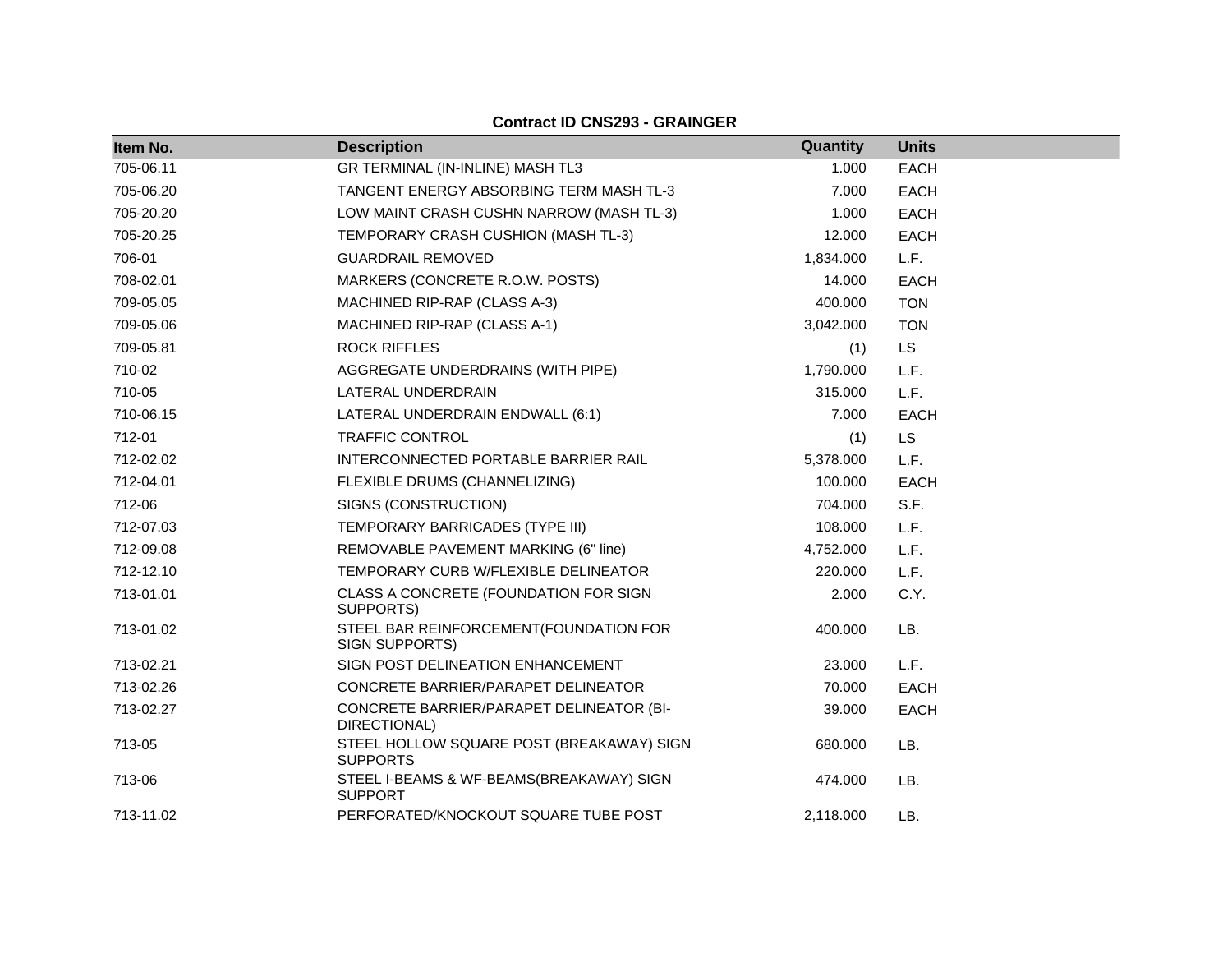| Item No.  | <b>Description</b>                                         | Quantity   | <b>Units</b> |
|-----------|------------------------------------------------------------|------------|--------------|
| 713-11.21 | P POST SLIP BASE                                           | 16.000     | <b>EACH</b>  |
| 713-13.02 | FLAT SHEET ALUMINUM SIGNS (0.080" THICK)                   | 269.000    | S.F.         |
| 713-13.03 | FLAT SHEET ALUMINUM SIGNS (0.100" THICK)                   | 231.000    | S.F.         |
| 713-15    | REMOVAL OF SIGNS, POSTS AND FOOTINGS                       | (1)        | <b>LS</b>    |
| 716-01.21 | SNOWPLOWABLE RAISED PAVMENT MARKERS (BI-<br>DIR) (1 COLOR) | 127.000    | <b>EACH</b>  |
| 716-01.22 | SNOWPLOWABLE RAISED PAVMENT MARKERS<br>(MONO-DIR)(1 COLOR) | 60.000     | <b>EACH</b>  |
| 716-01.30 | REMOVAL OF SNOWPLOWABLE REFLECTIVE<br><b>MARKER</b>        | 51.000     | <b>EACH</b>  |
| 716-02.04 | PLASTIC PAVEMENT MARKING(CHANNELIZATION<br>STRIPING)       | 121.000    | S.Y.         |
| 716-02.05 | PLASTIC PAVEMENT MARKING (STOP LINE)                       | 88.000     | L.F.         |
| 716-02.06 | PLASTIC PAVEMENT MARKING (TURN LANE<br>ARROW)              | 12.000     | EACH         |
| 716-04.14 | PLASTIC PAVEMENT MARKING (LANE REDUCTION<br>ARROW)         | 2.000      | <b>EACH</b>  |
| 716-05.01 | PAINTED PAVEMENT MARKING (4" LINE)                         | 5.000      | L.M.         |
| 716-05.02 | PAINTED PAVEMENT MARKING (8" BARRIER LINE)                 | 17,280.000 | L.F.         |
| 716-05.20 | PAINTED PAVEMENT MARKING (6" LINE)                         | 1.000      | L.M.         |
| 716-05.50 | PAINTED PAVEMENT MARKINGS(8" LINE)                         | 13,730.000 | L.F.         |
| 716-08.01 | REMOVAL OF PAVEMENT MARKING (LINE)                         | 9,760.000  | L.F.         |
| 716-12.02 | ENHANCED FLATLINE THERMO PVMT MRKNG (6IN<br>LINE)          | 1.800      | L.M.         |
| 716-13.01 | SPRAY THERMO PVMT MRKNG (60 mil) (4IN LINE)                | 4.300      | L.M.         |
| 716-13.04 | SPRAY THERMO PVMT MRKNG (60 mil) (4IN DOTTED<br>LINE)      | 1,622.000  | L.F.         |
| 716-13.05 | SPRAY THERMO PVMT MRKNG (60 mil) (6IN DOTTED<br>LINE)      | 4,051.000  | L.F.         |
| 717-01    | <b>MOBILIZATION</b>                                        | (1)        | <b>LS</b>    |
| 730-26.08 | FLASHING WARNING BEACON (DESCRIPTION)                      | 8.000      | <b>EACH</b>  |
| 740-06.01 | <b>GEOMEMBRANE</b>                                         | 657.000    | S.Y.         |
| 740-10.03 | GEOTEXTILE (TYPE III) (EROSION CONTROL)                    | 9,118.000  | S.Y.         |
| 740-11.04 | TEMPORARY SEDIMENT TUBE 20IN                               | 177.000    | L.F.         |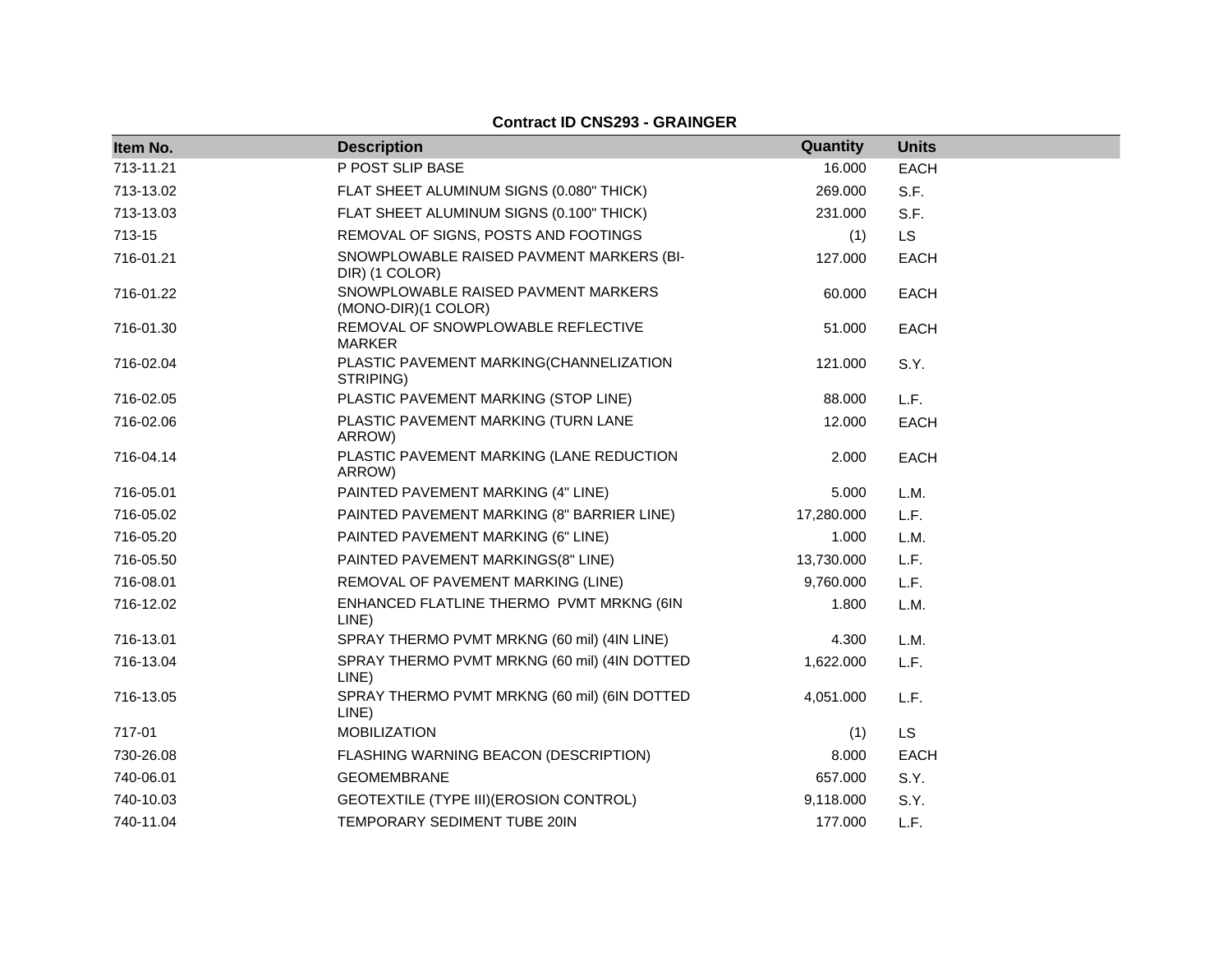| Item No.  | <b>Description</b>                                         | Quantity   | <b>Units</b> |
|-----------|------------------------------------------------------------|------------|--------------|
| 740-11.05 | TEMPORARY SEDIMENT TUBE 24IN                               | 441.000    | L.F.         |
| 801-01.07 | TEMPORARY SEEDING (WITH MULCH)                             | 436.000    | <b>UNIT</b>  |
| 801-02    | SEEDING (WITHOUT MULCH)                                    | 11.000     | <b>UNIT</b>  |
| 801-02.15 | <b>FERTILIZER</b>                                          | 5.000      | <b>TON</b>   |
| 801-03    | WATER (SEEDING & SODDING)                                  | 43.000     | M.G.         |
| 802-02.40 | CUTTINGS: SALIX NIGRA (24-48IN LENGTH)                     | 16.000     | <b>EACH</b>  |
| 802-02.42 | CUTTINGS: CORNUS AMOMUM (24-48IN)                          | 82.000     | <b>EACH</b>  |
| 802-02.43 | CUTTINGS: SAMBUCUS CANADENSIS (24-48IN)                    | 82.000     | <b>EACH</b>  |
| 802-02.45 | <b>CUTTINGS: CEPHALANTHUS OCCIDENTALIS (24-</b><br>48IN)   | 82.000     | <b>EACH</b>  |
| 802-02.47 | CUTTINGS: ALNUS SERRULATA (24-48IN)                        | 66,000     | <b>EACH</b>  |
| 802-11.01 | ACER NEGUNDO (BOX ELDER 2-5FT CNTNR GRWN)                  | 12.000     | <b>EACH</b>  |
| 802-11.11 | CERCIS CANADENSIS (REDBUD 2-5FT CNTNR<br>GRWN)             | 8.000      | <b>EACH</b>  |
| 802-11.16 | FRAXINUS PENNSYLVANICA (GREEN ASH 2-5FT<br>CNTNR GRWN)     | 12.000     | <b>EACH</b>  |
| 802-11.18 | LIQUIDAMBER STYRACIFLUA (SWEETGUM 2-5FT<br>CNTNR GRWN)     | 12.000     | <b>EACH</b>  |
| 802-11.19 | LIRIODENDRON TULIPIFERA (TULIP POPLAR 2-5FT<br>CNTNR GRWN) | 12.000     | <b>EACH</b>  |
| 802-11.26 | PLATANUS OCCIDENTALIS (SYCAMORE 2-5FT<br>CNTNR GRWN)       | 12.000     | <b>EACH</b>  |
| 802-11.31 | QUERCUS FALCATA (SOUTHERN RED OAK 2-5FT<br>CNTNR GRWN)     | 12.000     | <b>EACH</b>  |
| 803-01    | SODDING (NEW SOD)                                          | 844.000    | S.Y.         |
| 805-12.02 | <b>EROSION CONTROL BLANKET (TYPE II)</b>                   | 11,055.000 | S.Y.         |
| 805-12.08 | 700 GRAM COIR FIBER EROSION BLANKET                        | 323.000    | S.Y.         |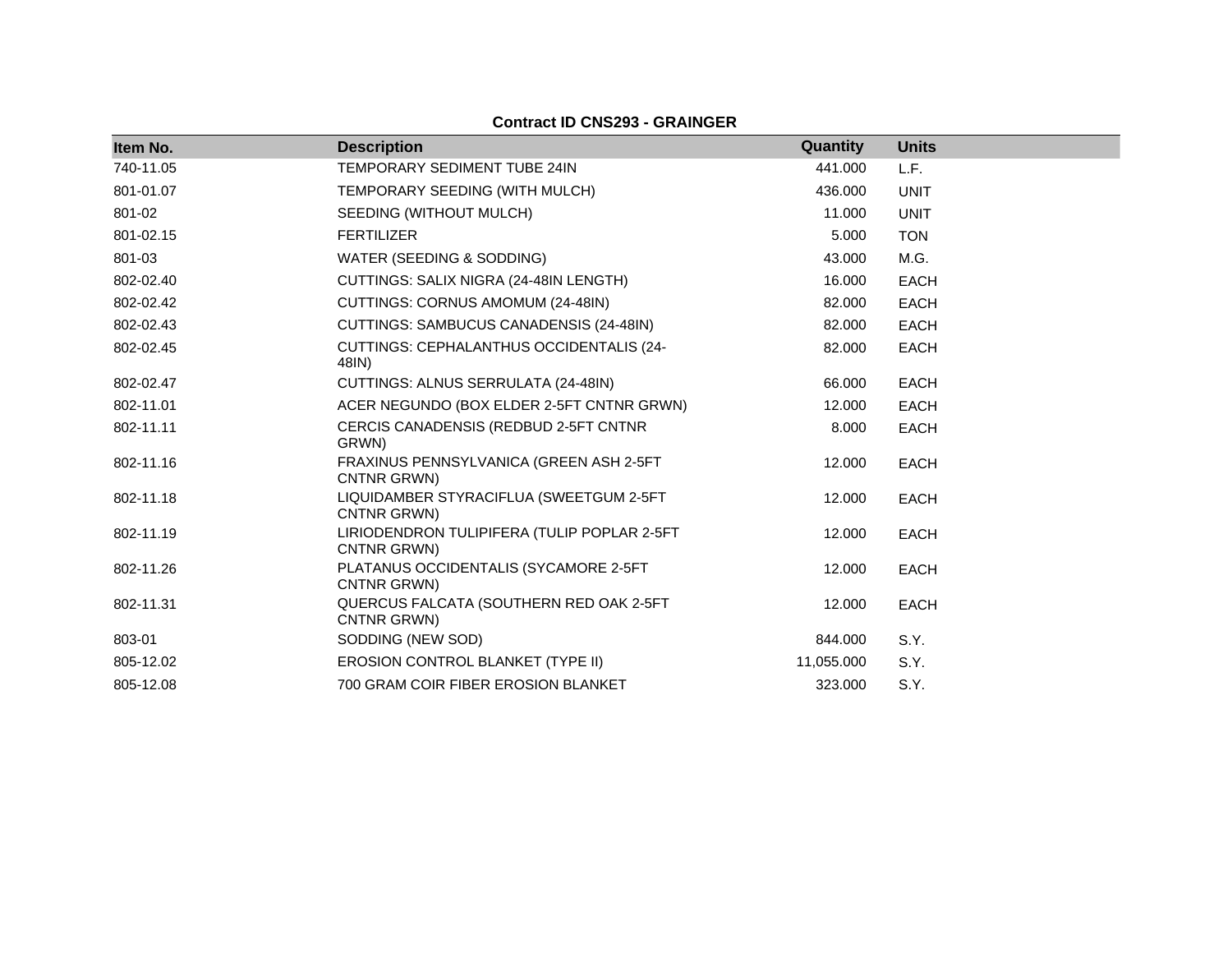| Item No.  | <b>Description</b>                                                                       | Quantity    | <b>Units</b> |
|-----------|------------------------------------------------------------------------------------------|-------------|--------------|
| 105-01    | CONSTRUCTION STAKES, LINES AND GRADES                                                    | (1)         | <b>LS</b>    |
| 109-10.01 | <b>TRAINEE</b>                                                                           | 5,080.000   | <b>HOUR</b>  |
| 201-01    | <b>CLEARING AND GRUBBING</b>                                                             | (1)         | <b>LS</b>    |
| 202-01    | REMOVAL OF STRUCTURES AND OBSTRUCTIONS                                                   | (1)         | LS           |
| 202-04.50 | REMOVAL OF STRUCTURES (DESCRIPTION, STA.)<br>(5' x 4' BOX CULVERT, SR-19 STA. 110+52)    | (1)         | LS           |
| 202-04.51 | REMOVAL OF STRUCTURES (DESCRIPTION, STA.)<br>(3' x 3' BOX CULVERT, HARALSON STA/ 405+77) | (1)         | <b>LS</b>    |
| 203-01    | ROAD & DRAINAGE EXCAVATION (UNCLASSIFIED)                                                | 387,096.000 | C.Y.         |
| 203-03    | BORROW EXCAVATION (UNCLASSIFIED)                                                         | 164,054.000 | C.Y.         |
| 203-03.10 | SELECT GRANULAR MATERIAL                                                                 | 65,679.000  | <b>TON</b>   |
| 203-04    | PLACING AND SPREADING TOPSOIL                                                            | 24,072.000  | C.Y.         |
| 203-05    | <b>UNDERCUTTING</b>                                                                      | 44,228.000  | C.Y.         |
| 203-08    | CHANNEL EXCAVATION (UNCLASSIFIED)                                                        | 1,847.000   | C.Y.         |
| 203-50    | <b>CONSTRUCTION OF HAUL ROAD</b>                                                         | (1)         | <b>LS</b>    |
| 204-08    | FOUNDATION FILL MATERIAL                                                                 | 964.000     | C.Y.         |
| 204-08.01 | BACKFILL MATERIAL (FLOWABLE FILL)                                                        | 45.000      | C.Y.         |
| 208-02.01 | DITCH (RIPRAP, SAND & PLASTIC SHEETING)                                                  | 25.000      | L.F.         |
| 209-02.07 | <b>18" TEMPORARY SLOPE DRAIN</b>                                                         | 470.000     | L.F.         |
| 209-03.36 | STREAM MITIGATION-STEP POOL                                                              | 1.000       | <b>EACH</b>  |
| 209-03.42 | STREAM MITIGATION - LIVE BRUSH LAYERING                                                  | 380.000     | L.F.         |
| 209-03.67 | Stream Mitigation - Wood Toe W/Reinforced Earth                                          | 350.000     | L.F.         |
| 209-05    | <b>SEDIMENT REMOVAL</b>                                                                  | 7,296.000   | C.Y.         |
| 209-08.02 | TEMPORARY SILT FENCE (WITH BACKING)                                                      | 42,545.000  | L.F.         |
| 209-08.03 | TEMPORARY SILT FENCE (WITHOUT BACKING)                                                   | 41,975.000  | L.F.         |
| 209-08.07 | ROCK CHECK DAM PER                                                                       | 69.000      | <b>EACH</b>  |
| 209-08.08 | ENHANCED ROCK CHECK DAM                                                                  | 62.000      | <b>EACH</b>  |
| 209-09.01 | <b>SANDBAGS</b>                                                                          | 2,340.000   | <b>BAG</b>   |
| 209-09.03 | SEDIMENT FILTER BAG (15' X 15')                                                          | 6.000       | <b>EACH</b>  |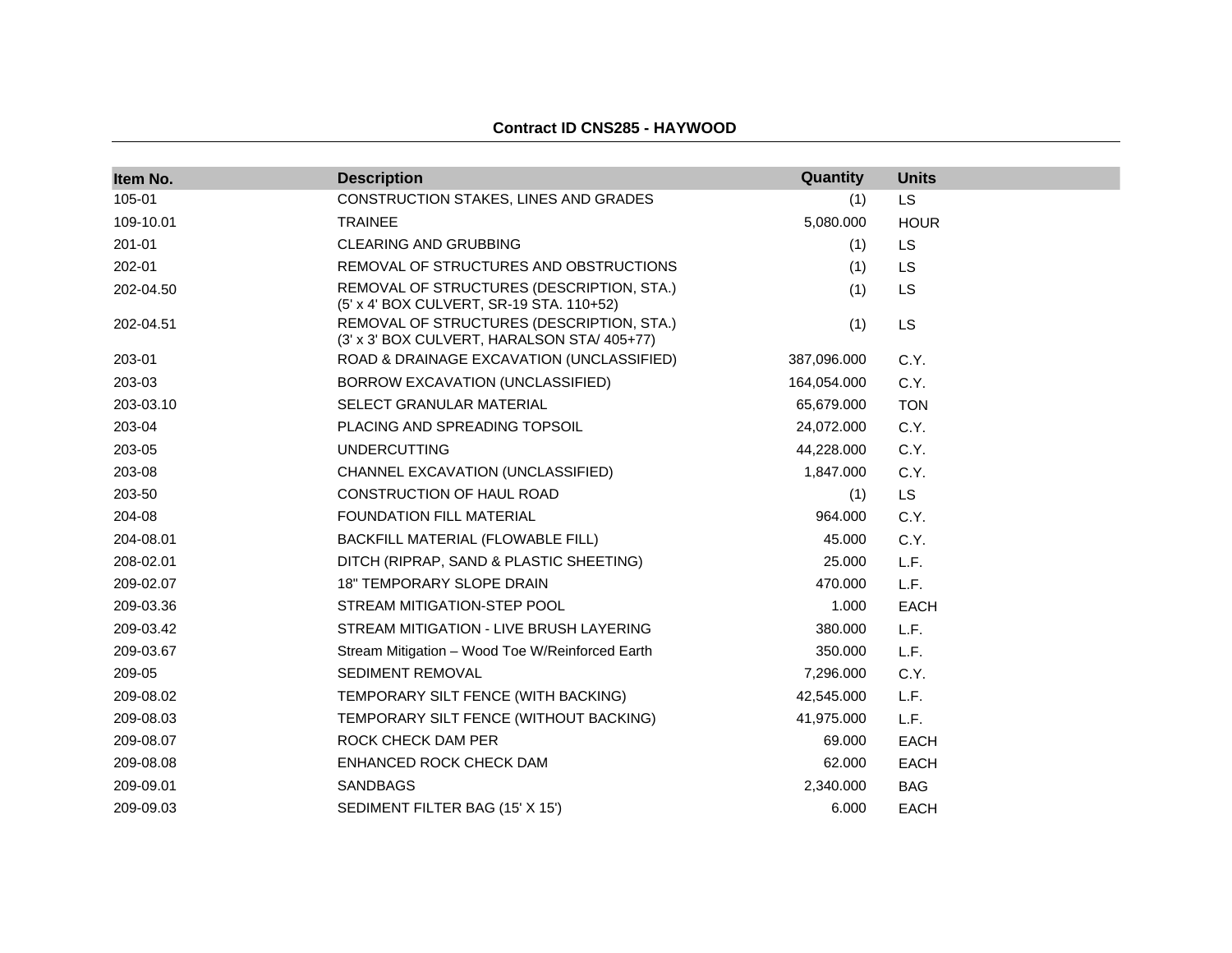| Item No.  | <b>Description</b>                                              | Quantity   | <b>Units</b> |
|-----------|-----------------------------------------------------------------|------------|--------------|
| 209-09.22 | POLYACRYLAMIDE POWDER                                           | 1,800.000  | LB.          |
| 209-09.24 | <b>JUTE MESH FABRIC</b>                                         | 100.000    | S.Y.         |
| 209-09.43 | <b>CURB INLET PROTECTION (TYPE 4)</b>                           | 2.000      | <b>EACH</b>  |
| 209-10.02 | 8IN SKIMMER W/6IN HEAD                                          | 1.000      | <b>EACH</b>  |
| 209-11.01 | SEDIMENT BASIN RISER( ") (24")                                  | 1.000      | <b>EACH</b>  |
| 209-11.20 | SEDIMENT BASIN BAFFLES                                          | 400.000    | L.F.         |
| 209-13.04 | TURBIDITY CURTAIN(DESCRIPTION) (POND 1)                         | 200.000    | L.F.         |
| 209-20.03 | POLYETHYLENE SHEETING (6 MIL. MINIMUM)                          | 6,000.000  | S.Y.         |
| 209-20.21 | SEDIMENT POND OUTLET STRUCTURE (DISCR.)                         | (1)        | <b>LS</b>    |
| 209-40.30 | CATCH BASIN PROTECTION (TYPE A)                                 | 17.000     | <b>EACH</b>  |
| 209-40.33 | CATCH BASIN PROTECTION (TYPE D)                                 | 14.000     | <b>EACH</b>  |
| 209-40.41 | CATCH BASIN FILTER ASSEMBLY(TYPE 1)                             | 3.000      | <b>EACH</b>  |
| 209-40.42 | CATCH BASIN FILTER ASSEMBLY(TYPE 2)                             | 19.000     | <b>EACH</b>  |
| 209-65.03 | TEMPORARY DIVERSION CHANNEL                                     | 4,410.000  | L.F.         |
| 209-65.04 | TEMPORARY IN STREAM DIVERSION                                   | 450.000    | L.F.         |
| 303-01.01 | <b>GRANULAR BACKFILL (ROADWAY)</b>                              | 6,470.000  | <b>TON</b>   |
| 303-02    | MINERAL AGGREGATE, TYPE B BASE, GRADING<br>(DESCRIPTION) (D)    | 1,000.000  | <b>TON</b>   |
| 303-10.01 | MINERAL AGGREGATE (SIZE 57)                                     | 455.000    | <b>TON</b>   |
| 303-10.03 | MINERAL AGGREGATE (SIZE 68)                                     | 140.000    | <b>TON</b>   |
| 303-20.02 | <b>RIVER GRAVEL</b>                                             | 86.000     | <b>TON</b>   |
| 307-01.01 | ASPHALT CONCRETE MIX (PG64-22) (BPMB-HM)<br><b>GRADING A</b>    | 34,904.000 | <b>TON</b>   |
| 307-01.08 | ASPHALT CONCRETE MIX (PG64-22) (BPMB-HM)<br><b>GRADING B-M2</b> | 23,580.000 | <b>TON</b>   |
| 307-01.20 | ASP. CONC. MIX(PG64-22) (BPMB-HM) GR. A-S                       | 5,708.000  | <b>TON</b>   |
| 403-01    | BITUMINOUS MATERIAL FOR TACK COAT (TC)                          | 205.000    | <b>TON</b>   |
| 411-01.07 | ACS MIX (PG64-22) GRADING E SHOULDER                            | 3,603.000  | <b>TON</b>   |
| 411-01.10 | ACS MIX(PG64-22) GRADING D                                      | 10,933.000 | <b>TON</b>   |
| 411-12.01 | SCORING SHOULDERS (CONTINUOUS) (16IN<br>WIDTH)                  | 10.500     | L.M.         |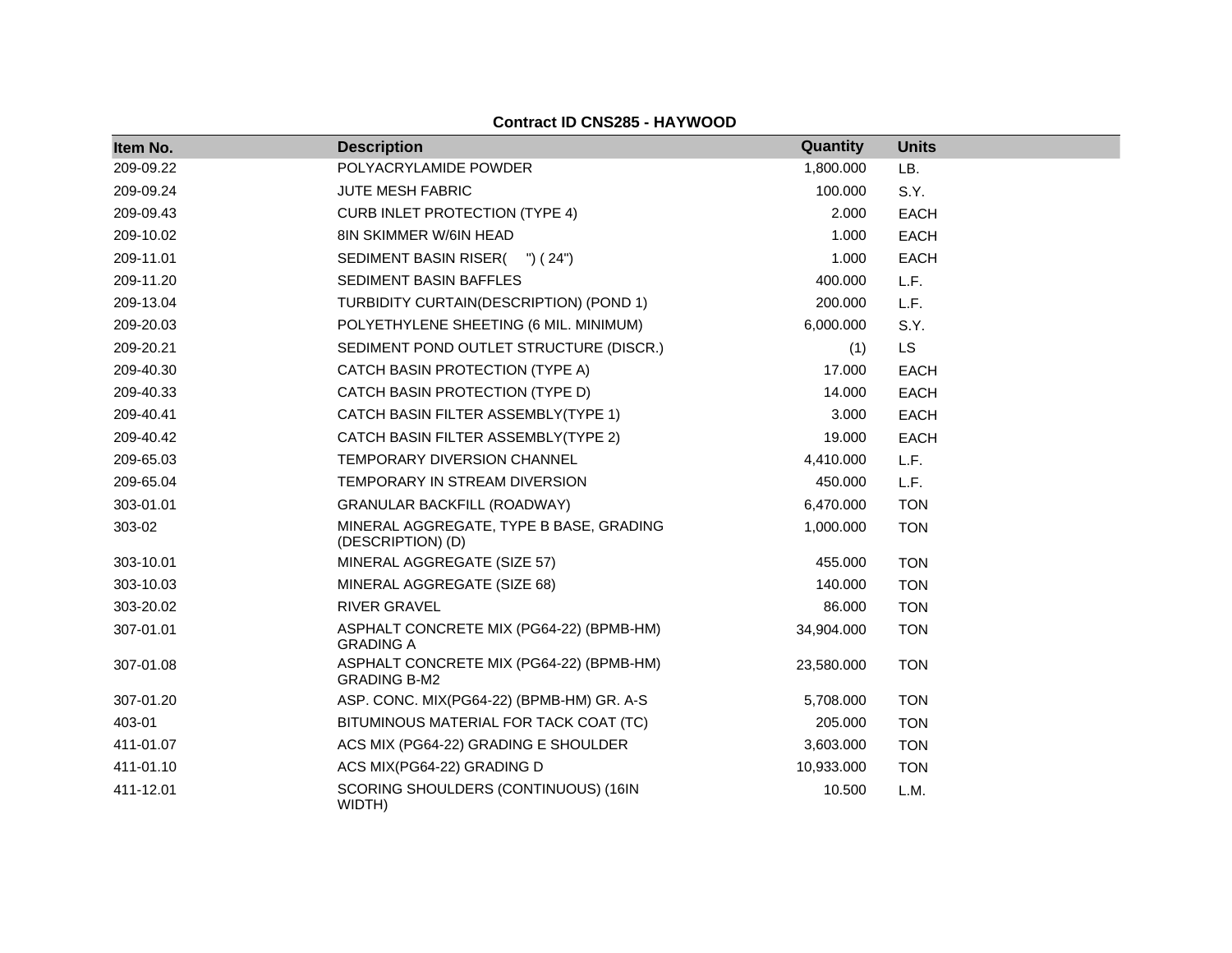| Item No.  | <b>Description</b>                                         | Quantity   | <b>Units</b> |
|-----------|------------------------------------------------------------|------------|--------------|
| 411-12.03 | SCORING FOR RUMBLE STRIPE (NON-<br>CONTINUOUS) (8IN WIDTH) | 0.510      | L.M.         |
| 415-01.03 | COLD PLANING BITUMINOUS PAVEMENT                           | 2,932.000  | C.Y.         |
| 604-01.01 | CLASS A CONCRETE (ROADWAY)                                 | 229.000    | C.Y.         |
| 604-01.02 | STEEL BAR REINFORCEMENT (ROADWAY)                          | 39,689.000 | LB.          |
| 606-24.12 | TEMPORARY SHEET PILES                                      | 6,100.000  | S.F.         |
| 607-03.02 | 18" CONCRETE PIPE CULVERT (CLASS III)                      | 1,610.000  | L.F.         |
| 607-05.02 | 24" CONCRETE PIPE CULVERT (CLASS III)                      | 985.000    | L.F.         |
| 607-06.02 | 30" CONCRETE PIPE CULVERT (CLASS III)                      | 306.000    | L.F.         |
| 607-07.02 | 36" CONCRETE PIPE CULVERT (CLASS III)                      | 396,000    | L.F.         |
| 607-07.03 | 36" CONCRETE PIPE CULVERT (CLASS IV)                       | 146.000    | L.F.         |
| 607-09.02 | 48" CONCRETE PIPE CULVERT (CLASS III)                      | 86.000     | L.F.         |
| 607-39.02 | 18" PIPE CULVERT (SIDE DRAIN)                              | 794.000    | L.F.         |
| 607-39.03 | 24" PIPE CULVERT (SIDE DRAIN)                              | 272,000    | L.F.         |
| 607-39.05 | 36" PIPE CULVERT (SIDE DRAIN)                              | 40.000     | L.F.         |
| 607-50.11 | PRECAST CONCRETE BOX CULVERT (8' X 6')                     | 113.000    | L.F.         |
| 610-07.03 | 18" PIPE DRAIN (BRIDGE DRAIN)                              | 89.000     | L.F.         |
| 611-01.02 | MANHOLES, $> 4' - 8'$ DEPTH                                | 4.000      | <b>EACH</b>  |
| 611-01.03 | MANHOLES, > 8' - 12' DEPTH                                 | 2.000      | EACH         |
| 611-02.11 | <b>JUNCTION BOX, TYPE 2</b>                                | 1.000      | <b>EACH</b>  |
| 611-02.12 | JUNCTION BOX, TYPE 3                                       | 1.000      | <b>EACH</b>  |
| 611-07.01 | CLASS A CONCRETE (PIPE ENDWALLS)                           | 23.000     | C.Y.         |
| 611-07.02 | STEEL BAR REINFORCEMENT (PIPE ENDWALLS)                    | 1,635.000  | LB.          |
| 611-07.31 | 18IN ENDWALL (SIDE DRAIN)                                  | 32.000     | <b>EACH</b>  |
| 611-07.32 | 24IN ENDWALL (SIDE DRAIN)                                  | 10.000     | <b>EACH</b>  |
| 611-07.34 | 36IN ENDWALL (SIDE DRAIN)                                  | 2.000      | EACH         |
| 611-07.54 | 18IN ENDWALL (CROSS DRAIN) 3:1                             | 2.000      | <b>EACH</b>  |
| 611-07.55 | 18IN ENDWALL (CROSS DRAIN) 4:1                             | 1.000      | <b>EACH</b>  |
| 611-07.56 | 18IN ENDWALL (CROSS DRAIN) 6:1                             | 6.000      | <b>EACH</b>  |
| 611-07.57 | 24IN ENDWALL (CROSS DRAIN) 3:1                             | 2.000      | <b>EACH</b>  |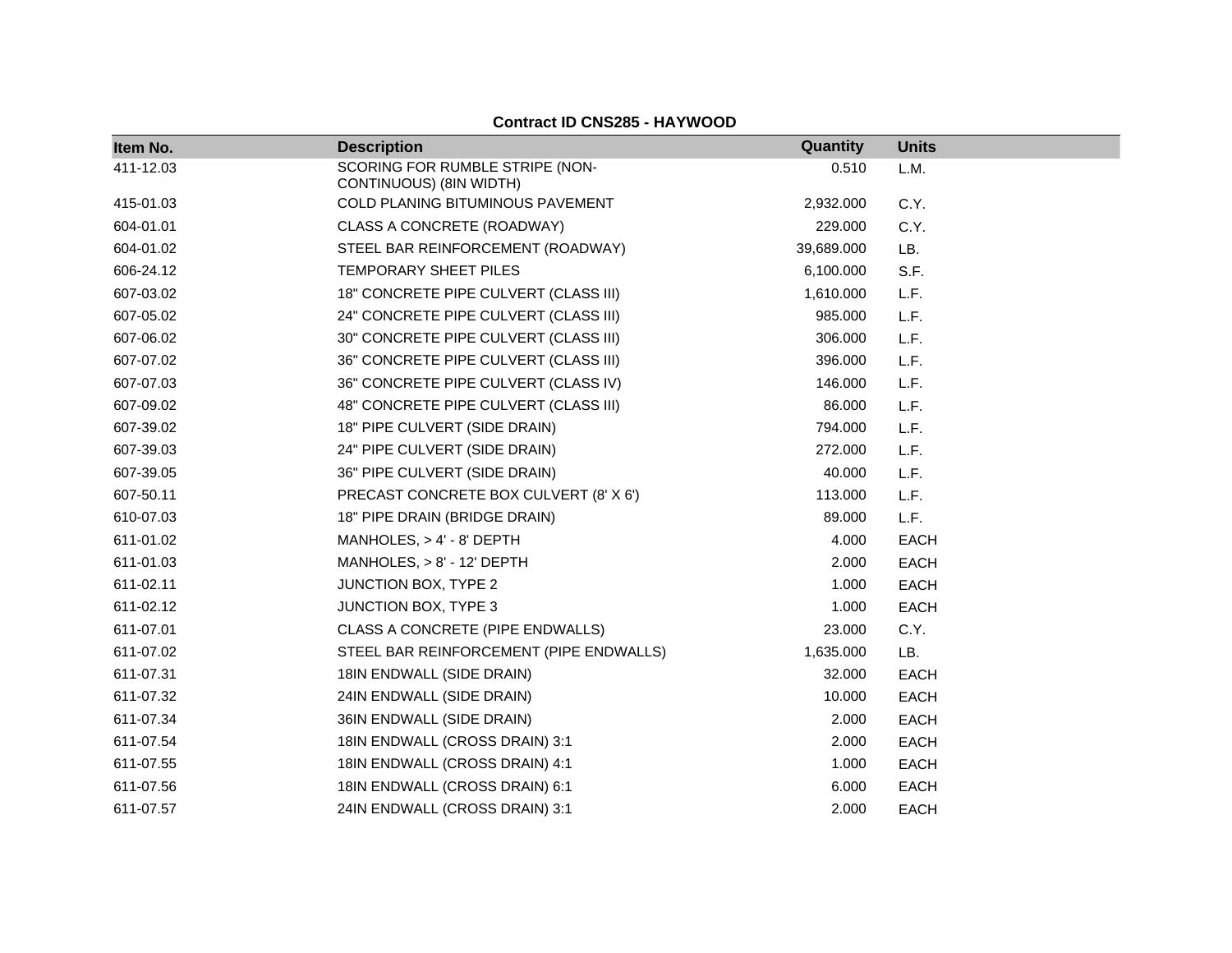| <b>Contract ID CNS285 - HAYWOOD</b> |  |
|-------------------------------------|--|
|-------------------------------------|--|

| Item No.  | <b>Description</b>                                                                   | Quantity  | <b>Units</b> |
|-----------|--------------------------------------------------------------------------------------|-----------|--------------|
| 611-07.58 | 24IN ENDWALL (CROSS DRAIN) 4:1                                                       | 3.000     | <b>EACH</b>  |
| 611-07.59 | 24IN ENDWALL (CROSS DRAIN) 6:1                                                       | 5.000     | EACH         |
| 611-07.60 | 30IN ENDWALL (CROSS DRAIN) 3:1                                                       | 4.000     | <b>EACH</b>  |
| 611-07.62 | 30IN ENDWALL (CROSS DRAIN) 6:1                                                       | 5.000     | EACH         |
| 611-07.64 | 36IN ENDWALL (CROSS DRAIN) 4:1                                                       | 2.000     | EACH         |
| 611-07.67 | 42IN ENDWALL (CROSS DRAIN) 4:1                                                       | 3.000     | EACH         |
| 611-07.68 | 42IN ENDWALL (CROSS DRAIN) 6:1                                                       | 3.000     | EACH         |
| 611-07.69 | 48IN ENDWALL (CROSS DRAIN) 3:1                                                       | 1.000     | <b>EACH</b>  |
| 611-07.71 | 48IN ENDWALL (CROSS DRAIN) 6:1                                                       | 2.000     | <b>EACH</b>  |
| 611-07.73 | 18IN ENDWALL (MEDIAN DRAIN)                                                          | 4.000     | EACH         |
| 611-12.01 | CATCH BASINS, TYPE 12, 0' - 4' DEPTH                                                 | 2.000     | EACH         |
| 611-39.01 | CATCH BASINS, TYPE 39, 0' - 4' DEPTH                                                 | 9.000     | <b>EACH</b>  |
| 611-39.02 | CATCH BASINS, TYPE 39, > 4' - 8' DEPTH                                               | 5.000     | EACH         |
| 611-39.03 | CATCH BASINS, TYPE 39, > 8' - 12' DEPTH                                              | 3.000     | EACH         |
| 611-42.03 | CATCH BASINS, TYPE 42, > 8' - 12' DEPTH                                              | 3.000     | EACH         |
| 621-01.01 | TEMPORARY STRUCTURE (DESCRIPTION -<br>STATION) (60" CULVERT - STA 110+52)            | (1)       | <b>LS</b>    |
| 621-01.02 | TEMPORARY STRUCTURE (DESCRIPTION -<br>STATION) (18" CULVERT - STA 160+50)            | (1)       | <b>LS</b>    |
| 621-01.03 | TEMPORARY STRUCTURE (DESCRIPTION -<br>STATION) (3 @ 96" CMP - HAUL ROAD B STA 21+02) | (1)       | <b>LS</b>    |
| 621-03.03 | 24" TEMPORARY DRAINAGE PIPE                                                          | 120.000   | L.F.         |
| 621-03.05 | 36" TEMPORARY DRAINAGE PIPE                                                          | 150.000   | L.F.         |
| 701-02    | <b>CONCRETE DRIVEWAY</b>                                                             | 1,680.000 | S.F.         |
| 702-01    | <b>CONCRETE CURB</b>                                                                 | 15.000    | C.Y.         |
| 702-03    | <b>CONCRETE COMBINED CURB &amp; GUTTER</b>                                           | 103.000   | C.Y.         |
| 705-01.01 | <b>GUARDRAIL AT BRIDGE ENDS</b>                                                      | 162.000   | L.F.         |
| 705-01.04 | METAL BEAM GUARD FENCE                                                               | 100.000   | L.F.         |
| 705-02.10 | <b>GUARDRAIL TRANSITION 27IN TO 31IN</b>                                             | 3.000     | EACH         |
| 705-06.01 | W BEAM GR (TYPE 2) MASH TL3                                                          | 4,156.000 | L.F.         |
| 705-06.10 | GR TERMINALTRAILING END (TYPE 13) MASH TL3                                           | 3.000     | <b>EACH</b>  |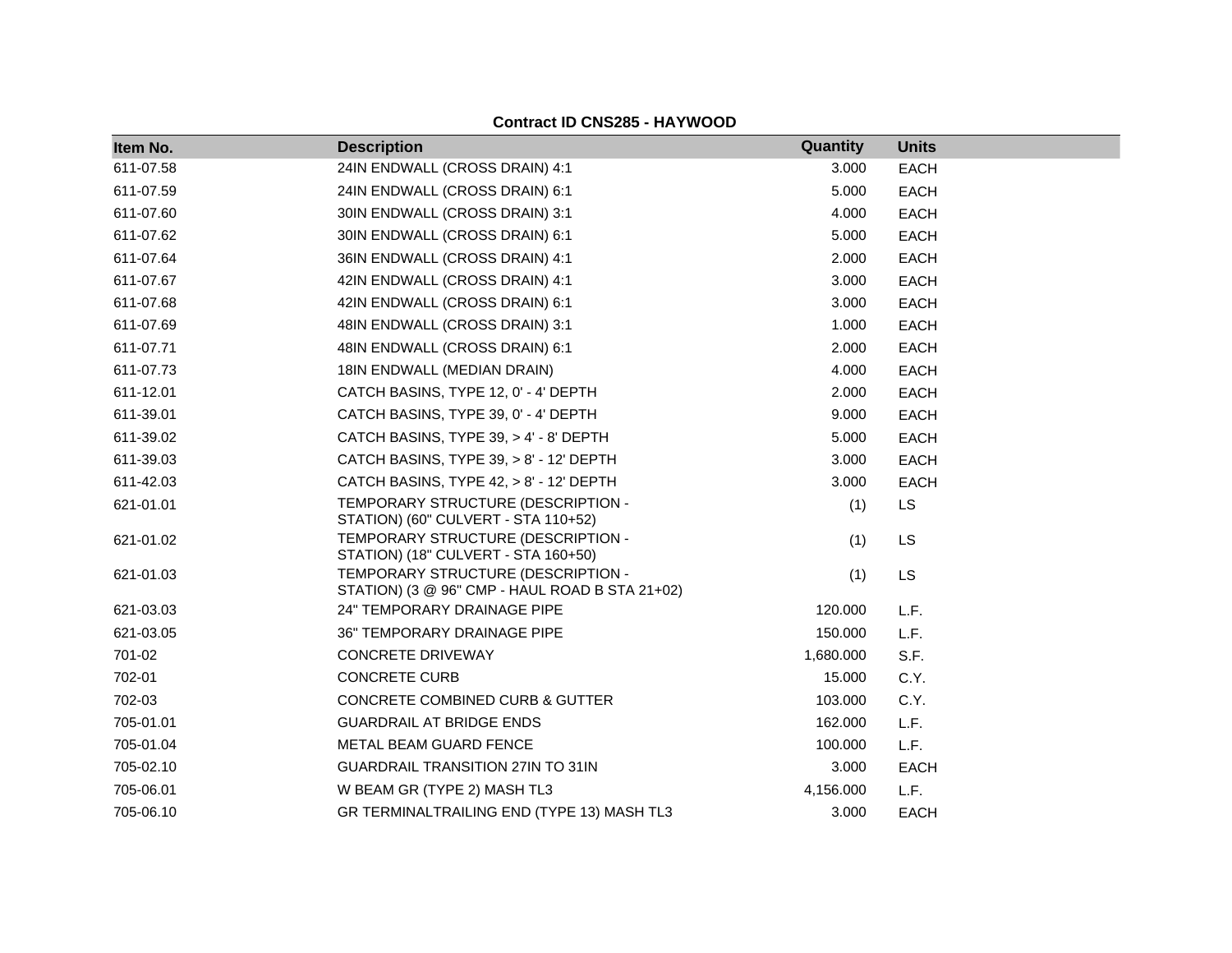| Item No.  | <b>Description</b>                                     | Quantity   | <b>Units</b> |
|-----------|--------------------------------------------------------|------------|--------------|
| 705-06.11 | GR TERMINAL (IN-INLINE) MASH TL3                       | 1.000      | <b>EACH</b>  |
| 705-06.20 | TANGENT ENERGY ABSORBING TERM MASH TL-3                | 17.000     | <b>EACH</b>  |
| 705-06.30 | GR TERMINAL (ENERGY ABSORBING) MASH TL2                | 3.000      | <b>EACH</b>  |
| 705-08.51 | PORTABLE IMPACT ATTENUATOR NCHRP350 TL-3               | 7.000      | <b>EACH</b>  |
| 706-01    | <b>GUARDRAIL REMOVED</b>                               | 2,585.000  | L.F.         |
| 707-03.01 | <b>STOCK FENCE</b>                                     | 24,036.000 | L.F.         |
| 707-03.02 | END, BRACED LINE, CORNER POST<br>ASSEMBLY(STOCK FENCE) | 127.000    | <b>EACH</b>  |
| 707-04    | <b>WATER CROSSING</b>                                  | 141.000    | L.F.         |
| 707-06.01 | REMOVAL OF FENCE (DESCRIPTION) (STOCK<br>FENCE)        | 19,040.000 | L.F.         |
| 707-08.11 | HIGH-VISIBILITY CONSTRUCTION FENCE                     | 7,195.000  | L.F.         |
| 708-02.01 | MARKERS (CONCRETE R.O.W. POSTS)                        | 128.000    | <b>EACH</b>  |
| 709-01.02 | <b>RUBBLE STONE RIP-RAP</b>                            | 25.000     | <b>TON</b>   |
| 709-04    | REINFORCED CONCRETE SLOPE PAVEMENT                     | 128.000    | C.Y.         |
| 709-05.05 | MACHINED RIP-RAP (CLASS A-3)                           | 2,232.000  | <b>TON</b>   |
| 709-05.06 | MACHINED RIP-RAP (CLASS A-1)                           | 3,855.000  | <b>TON</b>   |
| 709-05.08 | MACHINED RIP-RAP (CLASS B)                             | 5,828,000  | <b>TON</b>   |
| 709-05.09 | MACHINED RIP-RAP (CLASS C)                             | 266,000    | <b>TON</b>   |
| 709-05.81 | <b>ROCK RIFFLES</b>                                    | (1)        | LS           |
| 710-02    | AGGREGATE UNDERDRAINS (WITH PIPE)                      | 38,635.000 | L.F.         |
| 710-05    | LATERAL UNDERDRAIN                                     | 5,507.000  | L.F.         |
| 710-06.12 | LATERAL UNDERDRAIN ENDWALL (3:1)                       | 10.000     | <b>EACH</b>  |
| 710-06.13 | LATERAL UNDERDRAIN ENDWALL (4:1)                       | 39.000     | <b>EACH</b>  |
| 710-06.15 | LATERAL UNDERDRAIN ENDWALL (6:1)                       | 144.000    | <b>EACH</b>  |
| 710-10.02 | 6" PERFORATED PLASTIC PIPE                             | 410.000    | L.F.         |
| 712-01    | <b>TRAFFIC CONTROL</b>                                 | (1)        | <b>LS</b>    |
| 712-02.02 | INTERCONNECTED PORTABLE BARRIER RAIL                   | 3,590.000  | L.F.         |
| 712-04.01 | FLEXIBLE DRUMS (CHANNELIZING)                          | 208.000    | <b>EACH</b>  |
| 712-04.50 | <b>BARRIER RAIL DELINEATOR</b>                         | 109.000    | <b>EACH</b>  |
| 712-05.01 | <b>WARNING LIGHTS (TYPE A)</b>                         | 26.000     | <b>EACH</b>  |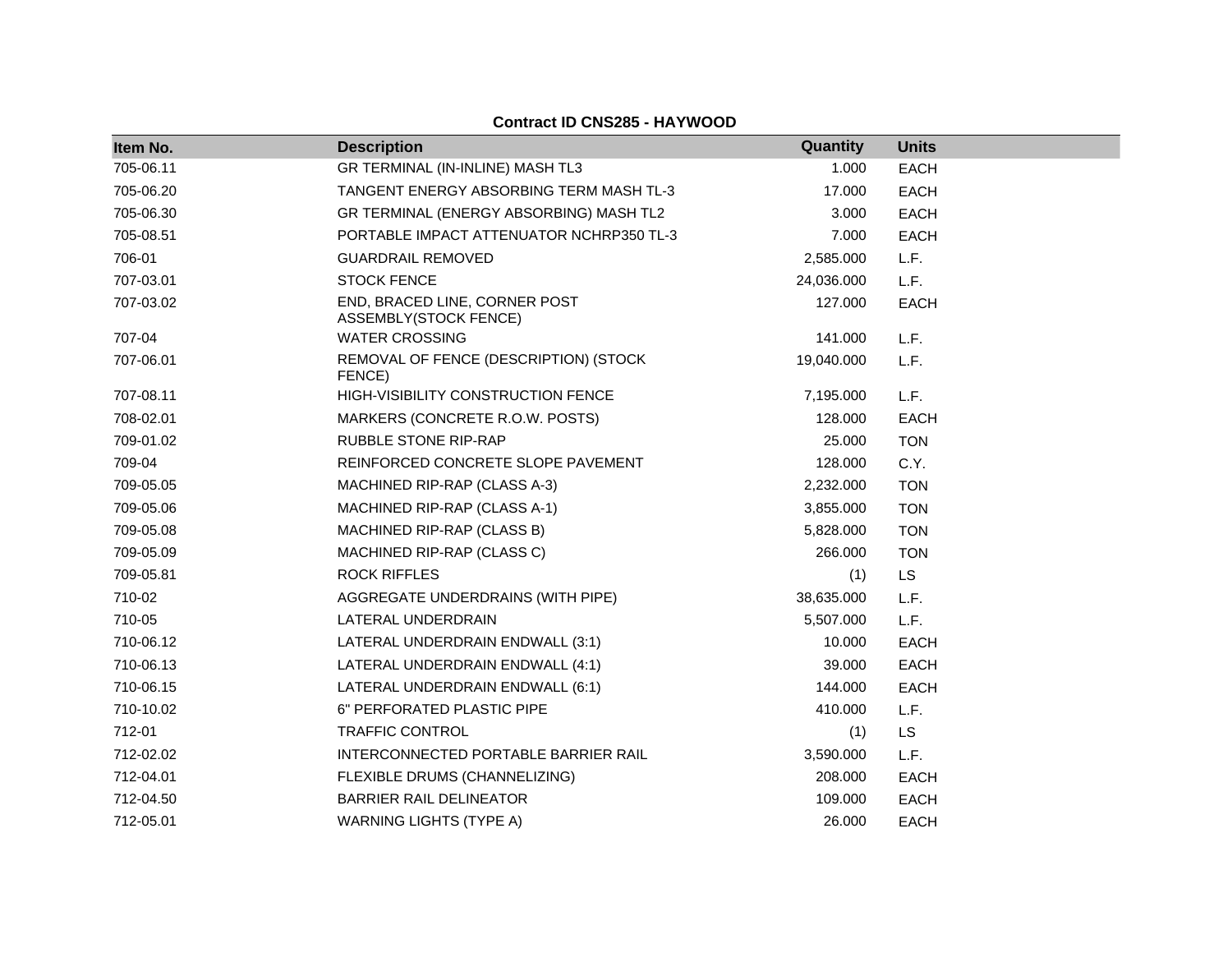| Item No.  | <b>Description</b>                                         | Quantity  | <b>Units</b> |
|-----------|------------------------------------------------------------|-----------|--------------|
| 712-06    | SIGNS (CONSTRUCTION)                                       | 2,307.000 | S.F.         |
| 712-06.01 | <b>VERTICAL PANELS</b>                                     | 72.000    | S.F.         |
| 712-07.03 | TEMPORARY BARRICADES (TYPE III)                            | 312.000   | L.F.         |
| 712-08.03 | ARROW BOARD (TYPE C)                                       | 3.000     | EACH         |
| 712-09.08 | REMOVABLE PAVEMENT MARKING (6" line)                       | 1,400.000 | L.F.         |
| 713-01.01 | CLASS A CONCRETE (FOUNDATION FOR SIGN<br>SUPPORTS)         | 3.000     | C.Y.         |
| 713-01.02 | STEEL BAR REINFORCEMENT(FOUNDATION FOR<br>SIGN SUPPORTS)   | 149.000   | LB.          |
| 713-11.01 | "U" SECTION STEEL POSTS                                    | 2,582.000 | LB.          |
| 713-11.02 | PERFORATED/KNOCKOUT SQUARE TUBE POST                       | 7,830.000 | LB.          |
| 713-11.21 | P POST SLIP BASE                                           | 53.000    | EACH         |
| 713-11.22 | U POST SLIP BASE                                           | 18.000    | <b>EACH</b>  |
| 713-13.02 | FLAT SHEET ALUMINUM SIGNS (0.080" THICK)                   | 1,050.000 | S.F.         |
| 713-13.03 | FLAT SHEET ALUMINUM SIGNS (0.100" THICK)                   | 1,288.000 | S.F.         |
| 713-15    | REMOVAL OF SIGNS, POSTS AND FOOTINGS                       | (1)       | <b>LS</b>    |
| 713-15.35 | METAL BARRICADE (TYPE III)                                 | 2.000     | <b>EACH</b>  |
| 713-16.04 | CHANGEABLE MESSAGE SIGN UNIT (DESCRIPT)                    | 4.000     | <b>EACH</b>  |
| 713-16.07 | END OF ROADWAY SIGN AND SUPPORT                            | 2.000     | <b>EACH</b>  |
| 713-16.20 | SIGNS (DESCRIPTION) (PROTECTED AREA)                       | 27.000    | EACH         |
| 716-01.21 | SNOWPLOWABLE RAISED PAVMENT MARKERS (BI-<br>DIR) (1 COLOR) | 217.000   | <b>EACH</b>  |
| 716-01.22 | SNOWPLOWABLE RAISED PAVMENT MARKERS<br>(MONO-DIR)(1 COLOR) | 33.000    | <b>EACH</b>  |
| 716-01.23 | SNOWPLOWABLE RAISED PAVEMENT MARKERS<br>(BI-DIR)(2 COLOR)  | 617.000   | <b>EACH</b>  |
| 716-02.04 | PLASTIC PAVEMENT MARKING(CHANNELIZATION<br>STRIPING)       | 632.000   | S.Y.         |
| 716-02.05 | PLASTIC PAVEMENT MARKING (STOP LINE)                       | 497.000   | L.F.         |
| 716-02.06 | PLASTIC PAVEMENT MARKING (TURN LANE<br>ARROW)              | 57.000    | EACH         |
| 716-02.08 | PLASTIC PAVEMENT MARKING (8" DOTTED LINE)                  | 1,945.000 | L.F.         |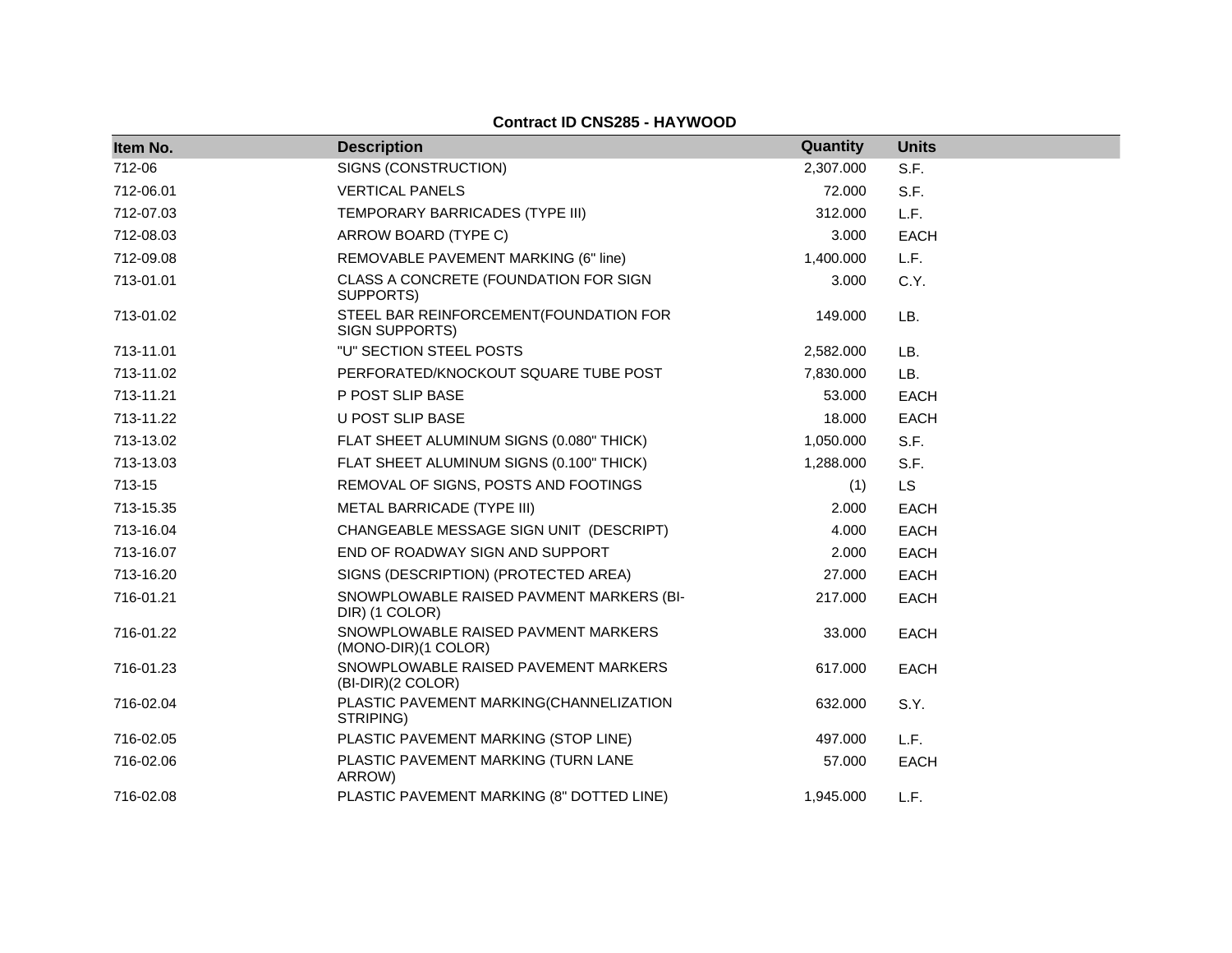| Item No.  | <b>Description</b>                                                    | Quantity  | <b>Units</b> |  |
|-----------|-----------------------------------------------------------------------|-----------|--------------|--|
| 716-03.03 | PLASTIC WORD PAVEMENT MARKING (STOP<br>AHEAD)                         | 8.000     | <b>EACH</b>  |  |
| 716-04.12 | PLASTIC PAVEMENT MARKING (YIELD LINE)                                 | 150.000   | S.F.         |  |
| 716-04.14 | PLASTIC PAVEMENT MARKING (LANE REDUCTION<br>ARROW)                    | 2.000     | <b>EACH</b>  |  |
| 716-05.02 | PAINTED PAVEMENT MARKING (8" BARRIER LINE)                            | 2,840.000 | L.F.         |  |
| 716-05.05 | PAINTED PAVEMENT MARKING (STOP LINE)                                  | 755.000   | L.F.         |  |
| 716-05.20 | PAINTED PAVEMENT MARKING (6" LINE)                                    | 20.400    | L.M.         |  |
| 716-08.02 | REMOVAL OF PAVEMENT MARKING (8" BARRIER<br>LINE)                      | 1,450.000 | L.F.         |  |
| 716-08.06 | REMOVAL OF PAVEMENT MARKING (TURN LANE<br>ARROW)                      | 6.000     | <b>EACH</b>  |  |
| 716-08.20 | REMOVAL OF PAVEMENT MARKING (LINE)                                    | 2.400     | L.M.         |  |
| 716-08.30 | HYDROBLAST REMOVAL OF PAVEMENT MARKING<br>(LINE)                      | 0.300     | L.M.         |  |
| 716-08.33 | HYDROBLAST REMOVAL OF PAVEMENT MARKING<br>(DESCRIPTION) (MERGE ARROW) | 2.000     | <b>EACH</b>  |  |
| 716-12.01 | ENHANCED FLATLINE THERMO PVMT MRKNG (4IN<br>LINE)                     | 6.300     | L.M.         |  |
| 716-12.02 | ENHANCED FLATLINE THERMO PVMT MRKNG (6IN<br>LINE)                     | 16.700    | L.M.         |  |
| 716-12.03 | ENHANCED FLATLINE THERMO PVMT MRKNG (8IN<br><b>BARRIER LINE)</b>      | 3,143.000 | L.F.         |  |
| 717-01    | <b>MOBILIZATION</b>                                                   | (1)       | LS           |  |
| 730-01.02 | REMOVAL OF SIGNAL EQUIPMENT                                           | 2.000     | <b>EACH</b>  |  |
| 730-01.04 | MODIFICATION OF EXISTING TRAFFIC SIGNAL<br><b>EQUIPMENT</b>           | (1)       | <b>LS</b>    |  |
| 730-02.01 | SIGNAL HEAD ASSEMBLY (110)                                            | 12.000    | <b>EACH</b>  |  |
| 730-02.27 | SIGNAL HEAD ASSEMBLY (440)                                            | 2.000     | EACH         |  |
| 730-05.01 | ELECTRICAL SERVICE CONNECTION                                         | 2.000     | <b>EACH</b>  |  |
| 730-08.02 | SIGNAL CABLE - 5 CONDUCTOR                                            | 482.000   | L.F.         |  |
| 730-09.20 | <b>SPAN WIRE ASSEMBLY</b>                                             | 546.000   | L.F.         |  |
| 730-11.01 | STEEL CONDUIT RISER ASSEMBLY                                          | 2.000     | <b>EACH</b>  |  |
| 730-15.07 | CABINET (DESCRIPTION) (FLASHING BEACON)                               | 2.000     | <b>EACH</b>  |  |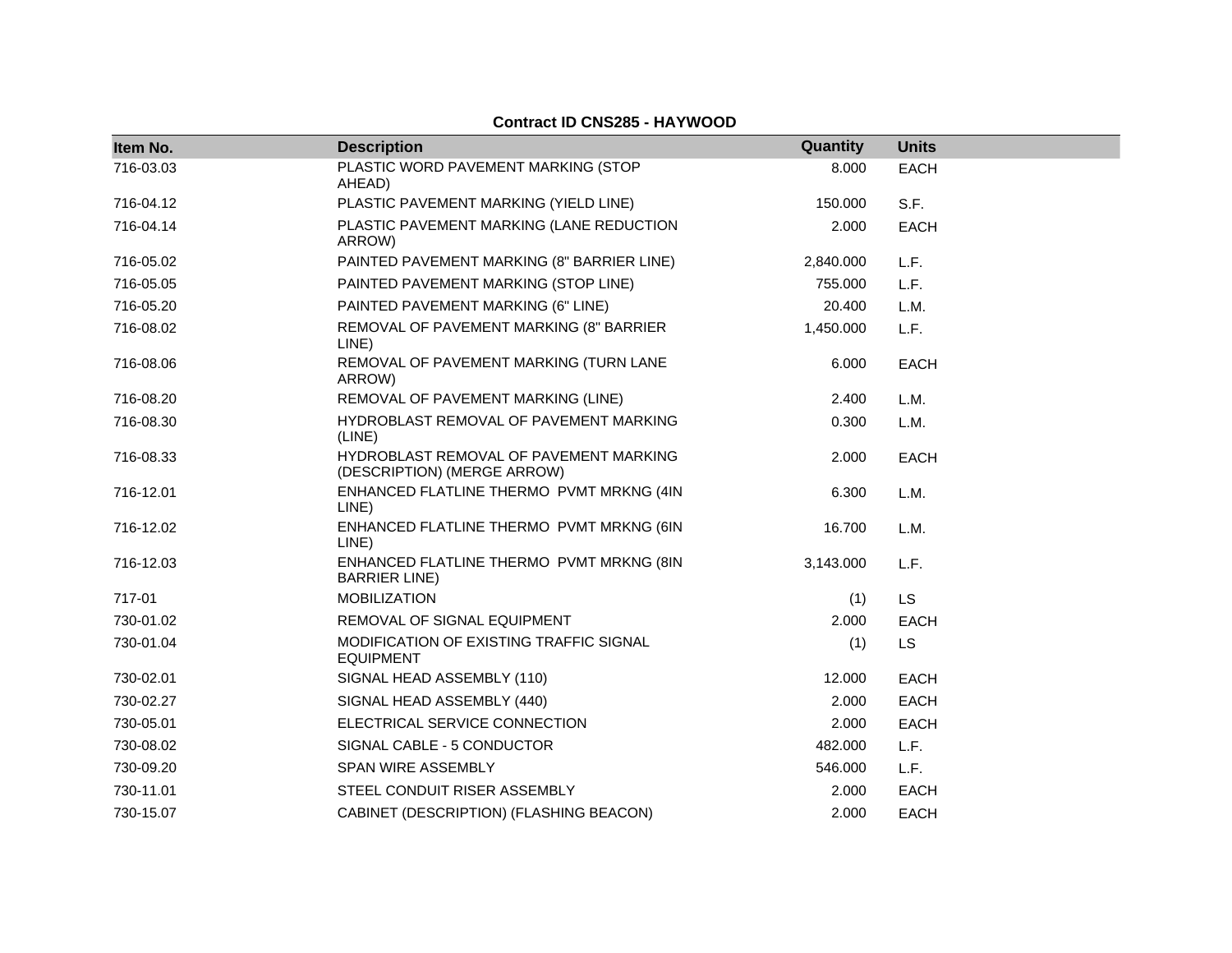| Item No.  | <b>Description</b>                                       | Quantity   | <b>Units</b> |
|-----------|----------------------------------------------------------|------------|--------------|
| 730-16.03 | CONTROLLER (FLASHING BEACON)                             | 2.000      | <b>EACH</b>  |
| 730-21.03 | WOOD POLE (SIGNAL SUPPORT) CLASS 3, 45'<br><b>LENGTH</b> | 4.000      | <b>EACH</b>  |
| 730-22.02 | <b>GUYING DEVICE (ANGLE ANCHOR)</b>                      | 8.000      | <b>EACH</b>  |
| 740-10.03 | GEOTEXTILE (TYPE III) (EROSION CONTROL)                  | 14,164.000 | S.Y.         |
| 740-10.04 | GEOTEXTILE (TYPE IV) (STABILIZATION)                     | 80,690.000 | S.Y.         |
| 740-11.02 | TEMPORARY SEDIMENT TUBE 12IN                             | 12,540.000 | L.F.         |
| 740-11.05 | TEMPORARY SEDIMENT TUBE 24IN                             | 2,365.000  | L.F.         |
| 801-01    | SEEDING (WITH MULCH)                                     | 93.000     | <b>UNIT</b>  |
| 801-01.07 | TEMPORARY SEEDING (WITH MULCH)                           | 3,917.000  | <b>UNIT</b>  |
| 801-01.08 | SEEDING (SPECIAL MIXTURE) WITH MULCH                     | 150.000    | <b>UNIT</b>  |
| 801-02    | SEEDING (WITHOUT MULCH)                                  | 149.000    | <b>UNIT</b>  |
| 801-02.15 | <b>FERTILIZER</b>                                        | 42.000     | <b>TON</b>   |
| 801-03    | WATER (SEEDING & SODDING)                                | 3,203.000  | M.G.         |
| 802-01.10 | TREES (DESCRIPTION) (ARAPAHO CRAPE MYRTLE)               | 27.000     | <b>EACH</b>  |
| 802-01.11 | TREES (DESCRIPTION) (NATCHEZ CRAPE MYRTLE)               | 25.000     | <b>EACH</b>  |
| 802-01.12 | TREES (DESCRIPTION) (LEYLAND CYPRESS)                    | 100.000    | <b>EACH</b>  |
| 802-01.13 | TREES (DESCRIPTION) (RED MAPLE)                          | 48.000     | <b>EACH</b>  |
| 802-01.14 | TREES (DESCRIPTION) (EASTERN REDBUD)                     | 25.000     | <b>EACH</b>  |
| 802-02.30 | CUTTINGS: SALIX NIGRA (18IN-24IN LENGTH)                 | 210.000    | <b>EACH</b>  |
| 802-02.31 | CUTTINGS: SALIX SERICEA (18IN-24IN)                      | 210.000    | <b>EACH</b>  |
| 802-02.32 | CUTTINGS: CORNUS AMOMUM (18IN-24IN)                      | 210.000    | <b>EACH</b>  |
| 802-02.33 | CUTTINGS: SAMBUCUS CANADENSIS (18IN-24IN)                | 210.000    | <b>EACH</b>  |
| 802-12.06 | ASIMINA TRILOBA (PAWPAW SEEDLNG B.R.)                    | 65.000     | <b>EACH</b>  |
| 802-12.07 | BETULA NIGRA (RIVER BIRCH SEEDLNG B.R.)                  | 65.000     | <b>EACH</b>  |
| 802-12.14 | DIOSPYROS VIRGINIANA (PERSIMMON SEEDLNG<br>B.R.          | 65.000     | <b>EACH</b>  |
| 802-12.37 | QUERCUS PALUSTRIS (PIN OAK SEEDLNG B.R.)                 | 65.000     | <b>EACH</b>  |
| 802-12.38 | QUERCUS PHELLOS (WILLOW OAK SEEDLNG B.R.)                | 65.000     | <b>EACH</b>  |
| 802-12.55 | CARYA LACINIOSA (SHELLBARK HICKORY<br>SEEDLING B.R.)     | 65.000     | <b>EACH</b>  |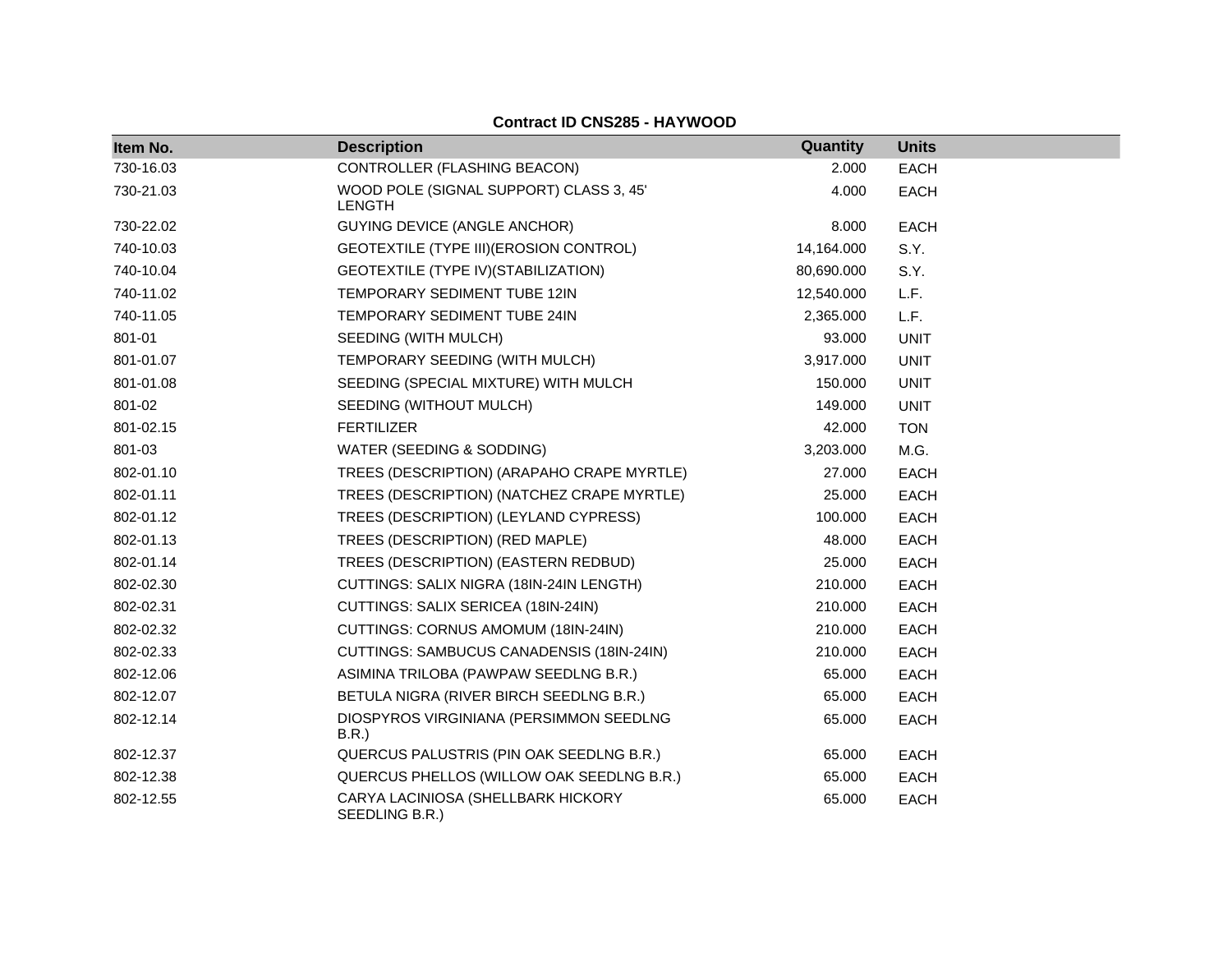| Item No.  | <b>Description</b>                                | Quantity    | <b>Units</b> |
|-----------|---------------------------------------------------|-------------|--------------|
| 802-12.61 | ALNUS SERRULATA (HAZEL ALDER SEEDLING B.R.)       | 65.000      | <b>EACH</b>  |
| 802-13.57 | ILEX OPACA (AMERICAN HOLLY SDLNG BARE<br>ROOT)    | 65.000      | <b>EACH</b>  |
| 802-13.59 | LINDERA BENZOIN (SPICEBUSH SDLNG BARE<br>ROOT)    | 65,000      | <b>EACH</b>  |
| 802-13.62 | ILEX VERTICILLATA (CMMN WINTERBERRY SDLNG<br>B.R. | 65.000      | <b>EACH</b>  |
| 803-01    | SODDING (NEW SOD)                                 | 278,828.000 | S.Y.         |
| 805-01.01 | TURF REINFORCEMENT MAT (CLASS I)                  | 1,064.000   | S.Y.         |
| 805-12.01 | EROSION CONTROL BLANKET (TYPE I)                  | 15,451.000  | S.Y.         |
| 805-12.08 | 700 GRAM COIR FIBER EROSION BLANKET               | 1,300.000   | S.Y.         |
| 806-02.03 | PROJECT MOWING                                    | 6.000       | <b>CYCL</b>  |
| 604-02.01 | CLASS A CONCRETE (BOX BRIDGES)                    | 1,431.000   | C.Y.         |
| 604-02.02 | STEEL BAR REINFORCEMENT (BOX BRIDGES)             | 269,487.000 | LB.          |
| 204-02.01 | DRY EXCAVATION (BRIDGES)                          | 344.000     | C.Y.         |
| 303-01.02 | <b>GRANULAR BACKFILL (BRIDGES)</b>                | 34.000      | <b>TON</b>   |
| 604-02.03 | EPOXY COATED REINFORCING STEEL                    | 94,789.000  | LB.          |
| 604-03.01 | <b>CLASS A CONCRETE (BRIDGES)</b>                 | 362.000     | C.Y.         |
| 604-03.02 | STEEL BAR REINFORCEMENT (BRIDGES)                 | 33,740.000  | LB.          |
| 604-03.04 | PAVEMENT @ BRIDGE ENDS                            | 360.000     | S.Y.         |
| 604-03.09 | CLASS D CONCRETE (BRIDGE DECK)                    | 309.000     | C.Y.         |
| 604-04.01 | APPLIED TEXTURE FINISH (NEW STRUCTURES)           | 1,597.000   | S.Y.         |
| 604-04.41 | THREE STAR STATE EMBLEM                           | 2.000       | <b>EACH</b>  |
| 604-05.31 | BRIDGE DECK GROOVING (MECHANICAL)                 | 1,300.000   | S.Y.         |
| 606-09.01 | TEST PILES (PRECAST CONCRETE, SIZE 1)             | 180.000     | L.F.         |
| 606-09.02 | LOADING TEST (PRECAST CONCRETE, SIZE 1)           | 1.000       | <b>EACH</b>  |
| 606-09.03 | PRECAST CONCRETE PILES (SIZE 1)                   | 1,440.000   | L.F.         |
| 606-12.01 | PILE ANCHORAGE SYSTEM (SEISMIC)                   | 16.000      | EACH         |
| 606-19.01 | TEST PILES (STEEL PIPE PILES, 16-INCH)            | 310.000     | L.F.         |
| 606-19.02 | LOADING TEST (STEEL PIPE PILES, 16-INCH)          | 1.000       | <b>EACH</b>  |
| 606-19.03 | STEEL PIPE PILES (16-INCH)                        | 2,800.000   | L.F.         |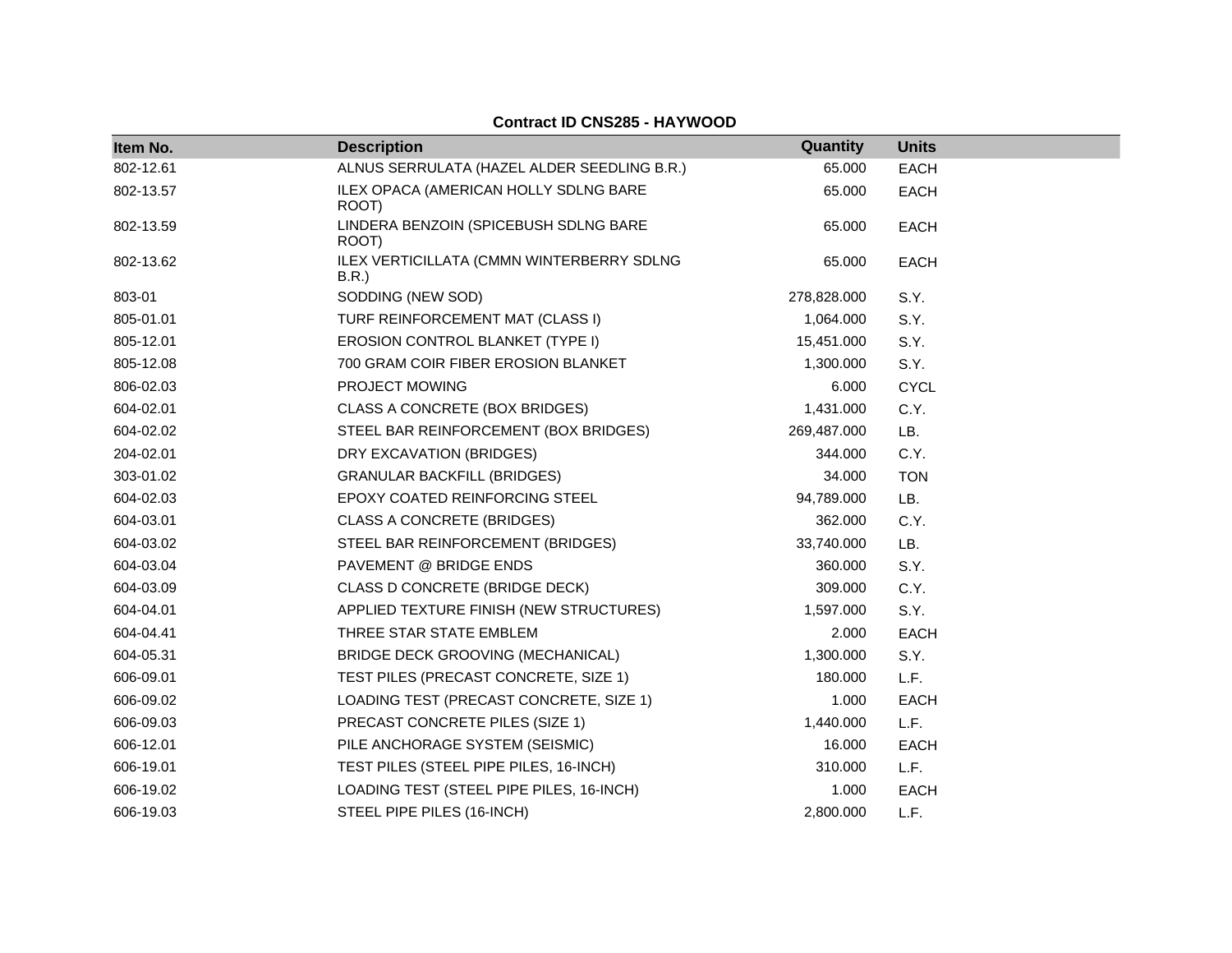| Item No.  | <b>Description</b>                                      | <b>Quantity</b> | <b>Units</b> |
|-----------|---------------------------------------------------------|-----------------|--------------|
| 615-01.03 | PRESTRESSED CONCRETE I-BEAM (TYPE III)                  | 1,226.000       | L.F.         |
| 620-05.01 | CONC PARAPET SINGLE SLOPE (STD-1-1SS)                   | 564.000         | L.F.         |
| 627-01.01 | <b>MOBILIZATION</b>                                     | (1)             | <b>LS</b>    |
| 627-01.02 | PREFABRICATED VERTICAL DRAIN                            | 28,507.000      | L.F.         |
| 627-01.03 | DRAINAGE LAYER MATERIAL                                 | 1,468.000       | C.Y.         |
| 707-07.01 | <b>CHAIN-LINK FENCE (BRIDGES)</b>                       | 6,385.000       | S.F.         |
| 709-04    | REINFORCED CONCRETE SLOPE PAVEMENT                      | 113.000         | C.Y.         |
| 710-09.01 | 6" PERFORATED PIPE WITH VERTICAL DRAIN<br><b>SYSTEM</b> | 132,000         | L.F.         |
| 710-09.02 | 6" PIPE UNDERDRAIN                                      | 31.000          | L.F.         |
| 790-01.04 | POLE 30FT CLASS 5 WOOD                                  | 3.000           | <b>EACH</b>  |
| 790-02.04 | POLE 35FT CLASS 5 WOOD                                  | 3.000           | <b>EACH</b>  |
| 790-03.01 | POLE 40FT CLASS 2 WOOD                                  | 1.000           | <b>EACH</b>  |
| 790-03.03 | POLE 40FT CLASS 4 WOOD                                  | 6.000           | <b>EACH</b>  |
| 790-03.04 | POLE 40FT CLASS 5 WOOD                                  | 3.000           | <b>EACH</b>  |
| 790-03.06 | POLE 40FT CLASS 2 METAL                                 | 3.000           | <b>EACH</b>  |
| 790-04.02 | POLE 45FT CLASS 2 WOOD                                  | 5.000           | <b>EACH</b>  |
| 790-04.07 | POLE 45FT CLASS 2 METAL                                 | 11.000          | <b>EACH</b>  |
| 790-05.06 | POLE 50FT CLASS 2 METAL                                 | 18.000          | <b>EACH</b>  |
| 790-06.05 | POLE 55 FT CLASS 1 METAL                                | 2.000           | <b>EACH</b>  |
| 790-09.05 | POLE 70FT CLASS H2 METAL                                | 5.000           | <b>EACH</b>  |
| 790-20.01 | POLE(DESCRIPTION) (70 FT. SELF SUPPORTING<br>STEEL)     | 1.000           | <b>EACH</b>  |
| 790-21.01 | 1PH SGL PRIMARY SUPPORT 15KV                            | 3.000           | <b>EACH</b>  |
| 790-21.03 | 1PH SGL SUPPORT NARROW PROFILE 15KV                     | 1.000           | <b>EACH</b>  |
| 790-21.05 | 1PH DBL PRIMARY SUPPORT 15KV                            | 4.000           | <b>EACH</b>  |
| 790-21.08 | 1PH DEADEND 15KV                                        | 7.000           | <b>EACH</b>  |
| 790-21.09 | 1PH PRIMARY TAP 15KV                                    | 5.000           | <b>EACH</b>  |
| 790-21.10 | 1PH VERTICAL DDE 15KV                                   | 1.000           | <b>EACH</b>  |
| 790-21.13 | 1PH CROSSARM DBL LINE ARM 15KV                          | 1.000           | <b>EACH</b>  |
| 790-23.07 | 2PH CROSSARM CONST DEADEND (SGL) 15KV                   | 2.000           | <b>EACH</b>  |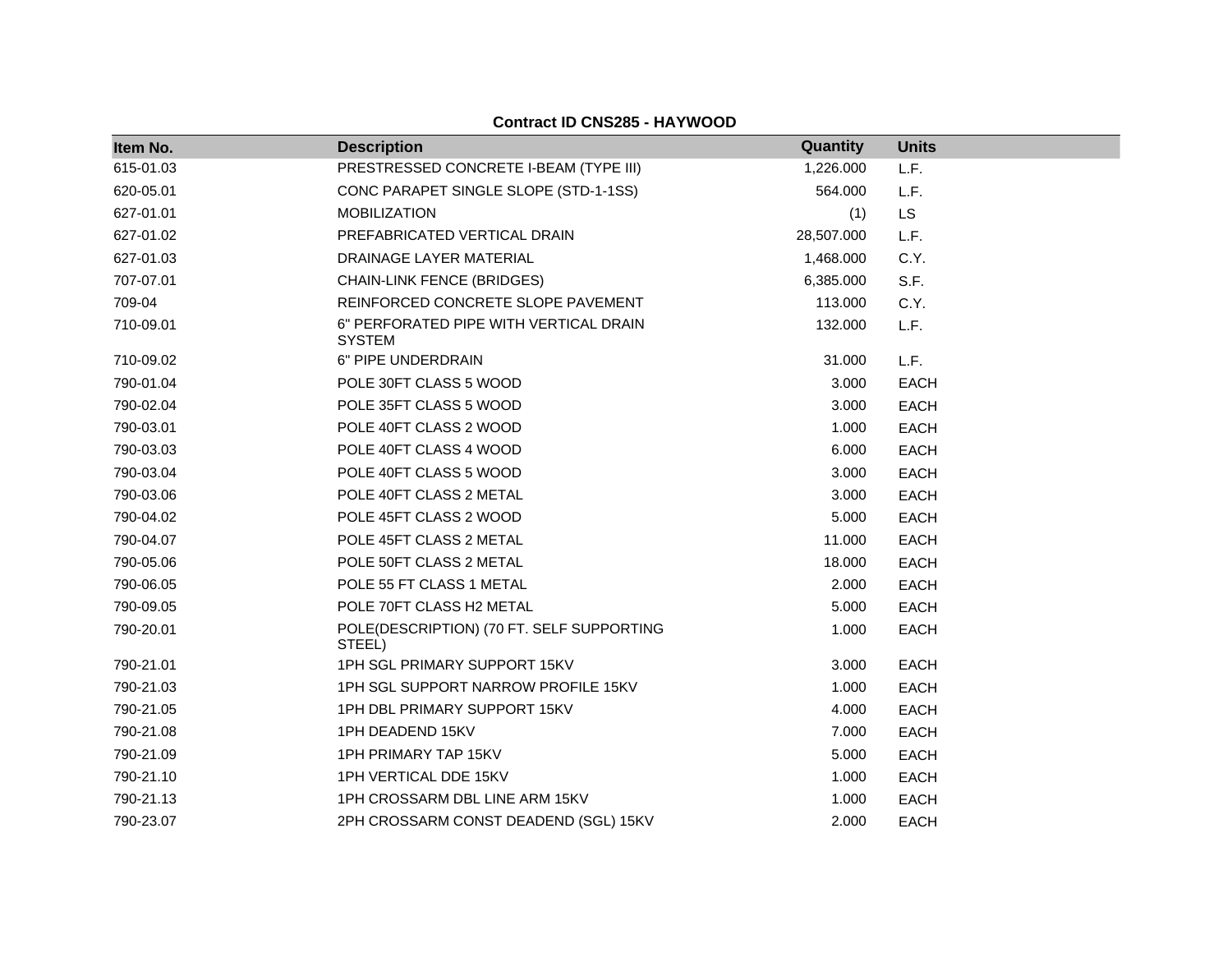**Item No. Description Quantity Units** 790-25.08 3PH CROSSARM SGL LRG COND 15KV 3.000 EACH 790-25.11 3PH CROSSARM DBL PRIM SUP LRG COND 15KV 12.000 EACH 790-25.21 3PH CROSSARM DEADEND SGL 15KV 5.000 EACH 790-25.23 3PH CROSSARM DDE 15KV 6.000 EACH 790-25.29 3PH CROSSARM SGL 10FT LRG COND 15KV 30.000 EACH 790-25.30 3PH CROSSARM DBL 10FT LRG COND 15KV 4.000 EACH 790-30.04 SECONDARY ASSEMBLIES MISC 39.000 EACH 790-30.06 SECONDARY CONDUCTOR 6 AL DUPLEX 1,055.000 L.F. 790-30.14 SECONDARY CONDUCTOR 1/0 AL TRIPLEX 4,470.000 L.F. 790-32.02 **DOWN GUY - THROUGH BOLT TYPE HEAVY DUTY** 52.000 EACH 790-32.07 OH GUY - THROUGH BOLT TYPE 2.000 EACH 790-33.04 SCREW TYPE ANCHOR 10,000LB-12,000LB 46.000 EACH 790-36.06 TRANSFER LIGHT 24.000 EACH 790-40.02 OH COND 2 7/1 ACSR SPARATE 8,928.000 L.F. 790-40.15 OH COND 477 18/1 ACSR PELICAN 38,400.000 L.F. 790-40.42 OH COND 336.4 19 AAC TULIP 20,090.000 L.F. 790-40.76 OH STATIC COND \_\_\_\_\_ \_\_\_\_\_ \_\_\_\_\_\_\_\_\_\_\_ (3/8/ IN.) 1,100.000 L.F. 790-46.02 1PH TRANSFORMER CONV W/POLE MTD FUSE & LA 10.000 EACH 790-71.64 DDE 3 POLE W/ DAVIT ARM 161KV MAX 3.000 EACH 790-71.67 HORIZ POST TANGENT 161KV MAX 1.000 EACH 790-71.68 HORIZ POST SM ANG 161KV MAX 2.000 EACH 790-74.19 12-96 FIBER(INSTALLATION ONLY) 5,100.000 L.F. 790-98.01 REMOVE WIRE 65,484.000 L.F. 790-98.02 REMOVE POLES 60.000 EACH 790-98.03 REMOVE FRAMING/ASSOCIATED APPARATUS 184.000 EACH 790-98.04 REMOVE FIBER OPTIC CABLE 5,100.000 L.F. 791-01.02 2IN STEEL GAS MAIN 7,195.000 L.F. 791-01.05 6IN STEEL GAS MAIN 14,065.000 L.F. 791-04.20 HDD 2IN STEEL PIPE - UNCONSOLIDATED 1,205.000 L.F. 791-04.23 HDD 6IN STEEL PIPE - UNCONSOLIDATED 945.000 L.F.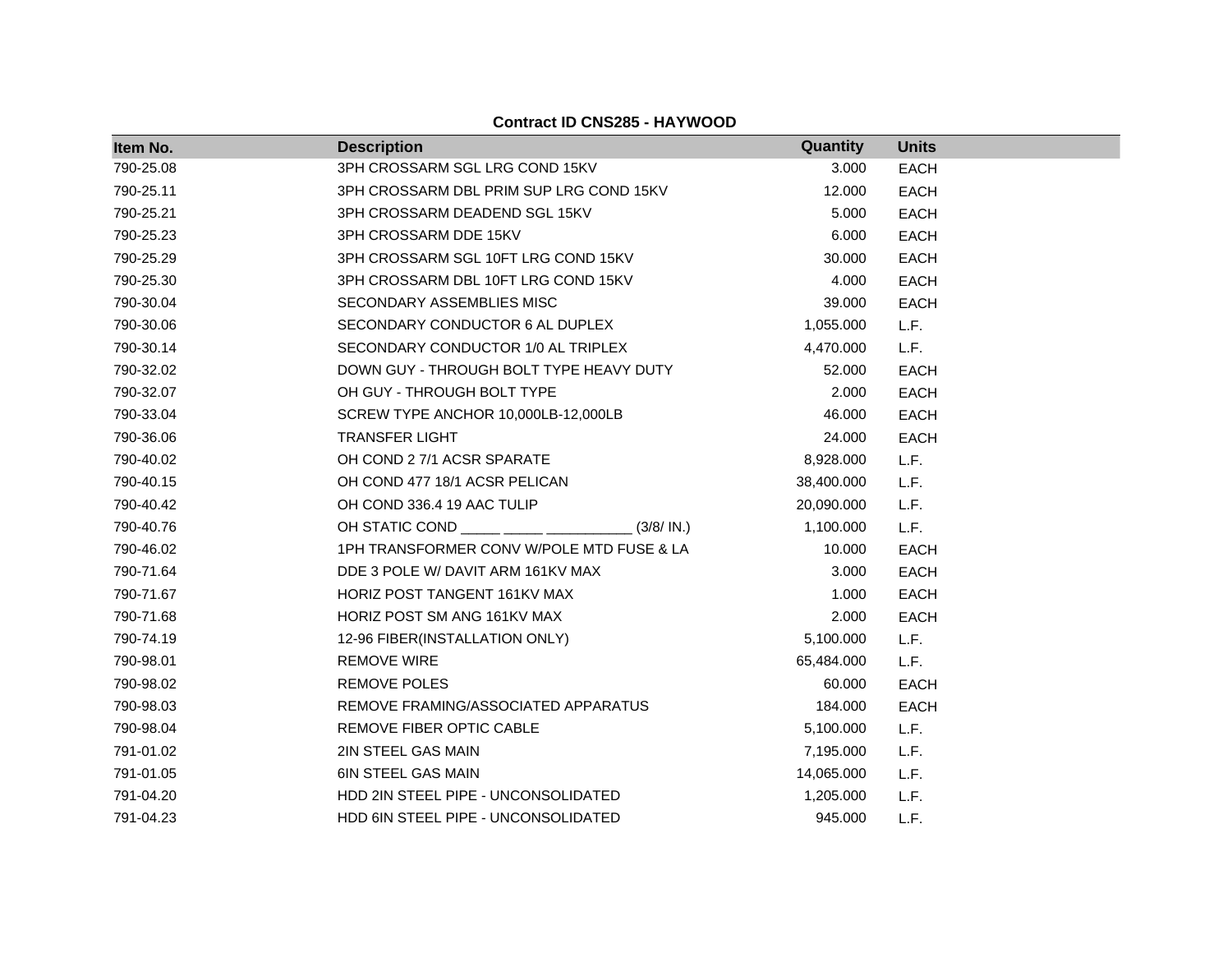| Item No.  | <b>Description</b>                         | Quantity  | <b>Units</b> |
|-----------|--------------------------------------------|-----------|--------------|
| 791-06.12 | CONNECT TO 6IN EX. STL MAIN                | 2.000     | <b>EACH</b>  |
| 791-06.31 | CONNECT TO 2IN EX. STL MAIN W/ STOPPLE     | 12.000    | <b>EACH</b>  |
| 791-07.09 | 2IN STEEL GAS VALVE ASSEMBLY               | 7.000     | <b>EACH</b>  |
| 791-07.11 | 6IN STEEL GAS VALVE ASSEMBLY               | 5.000     | <b>EACH</b>  |
| 791-07.16 | __IN STEEL GAS VALVE ASSEMBLY (3/4 IN.)    | 1.000     | <b>EACH</b>  |
| 791-08.02 | 3/4IN SERVICE ASSEMBLY                     | 8.000     | <b>EACH</b>  |
| 791-08.03 | <b>1IN SERVICE ASSEMBLY</b>                | 1.000     | <b>EACH</b>  |
| 791-08.07 | 3/4IN PE SERVICE PIPE                      | 190.000   | L.F.         |
| 791-08.12 | 3/4IN STEEL SERVICE PIPE                   | 600.000   | L.F.         |
| 791-08.13 | 1IN STEEL SERVICE PIPE                     | 85.000    | L.F.         |
| 791-08.17 | HDD 3/4IN PE SERVICE PIPE                  | 110.000   | L.F.         |
| 791-08.22 | HDD 3/4IN STEEL SERVICE PIPE               | 180.000   | L.F.         |
| 791-08.23 | HDD 1IN STEEL SERVICE PIPE                 | 40.000    | L.F.         |
| 791-09.02 | 3-WIRE CATHODIC PROTECTION STATION         | 26.000    | <b>EACH</b>  |
| 791-09.03 | 17LB MAGNESIUM ANODES                      | 55.000    | <b>EACH</b>  |
| 791-09.04 | <b>REGULATOR STATION</b>                   | 1.000     | <b>EACH</b>  |
| 791-09.08 | REMOVE REGULATOR STATION                   | 1.000     | <b>EACH</b>  |
| 791-10.04 | RETIRE IN PLACE 2IN SERV CUT & PLUG        | 5.000     | <b>EACH</b>  |
| 791-10.05 | RETIRE IN PLACE 4IN SERV CUT & PLUG        | 1.000     | <b>EACH</b>  |
| 795-01.05 | <b>8IN DIP RESTRAINED JOINT WATER LINE</b> | 655.000   | L.F.         |
| 795-03.06 | <b>8IN PVC WATER LINE</b>                  | 5,619.000 | L.F.         |
| 795-05.02 | HDD 4IN HDPE CASING PIPE-UNCON             | 220.000   | L.F.         |
| 795-05.04 | HDD 8IN HDPE CASING PIPE-UNCON             | 240.000   | L.F.         |
| 795-05.66 | BORE/JACK 18IN STEEL CASING PIPE-UNCON.    | 330.000   | L.F.         |
| 795-07.03 | 6IN X 6IN TAPPING SLEEVE AND VALVE         | 1.000     | <b>EACH</b>  |
| 795-07.06 | 8IN X 8IN TAPPING SLEEVE AND VALVE         | 6.000     | <b>EACH</b>  |
| 795-07.32 | INSERTION VALVE (8IN)                      | 6.000     | <b>EACH</b>  |
| 795-07.34 | <b>INSERTION VALVE (12IN)</b>              | 1.000     | <b>EACH</b>  |
| 795-08.05 | 8IN GATE VALVE ASSEMBLY                    | 6.000     | <b>EACH</b>  |
| 795-08.09 | 12IN GATE VALVE ASSEMBLY                   | 6.000     | <b>EACH</b>  |

**Contract ID CNS285 - HAYWOOD**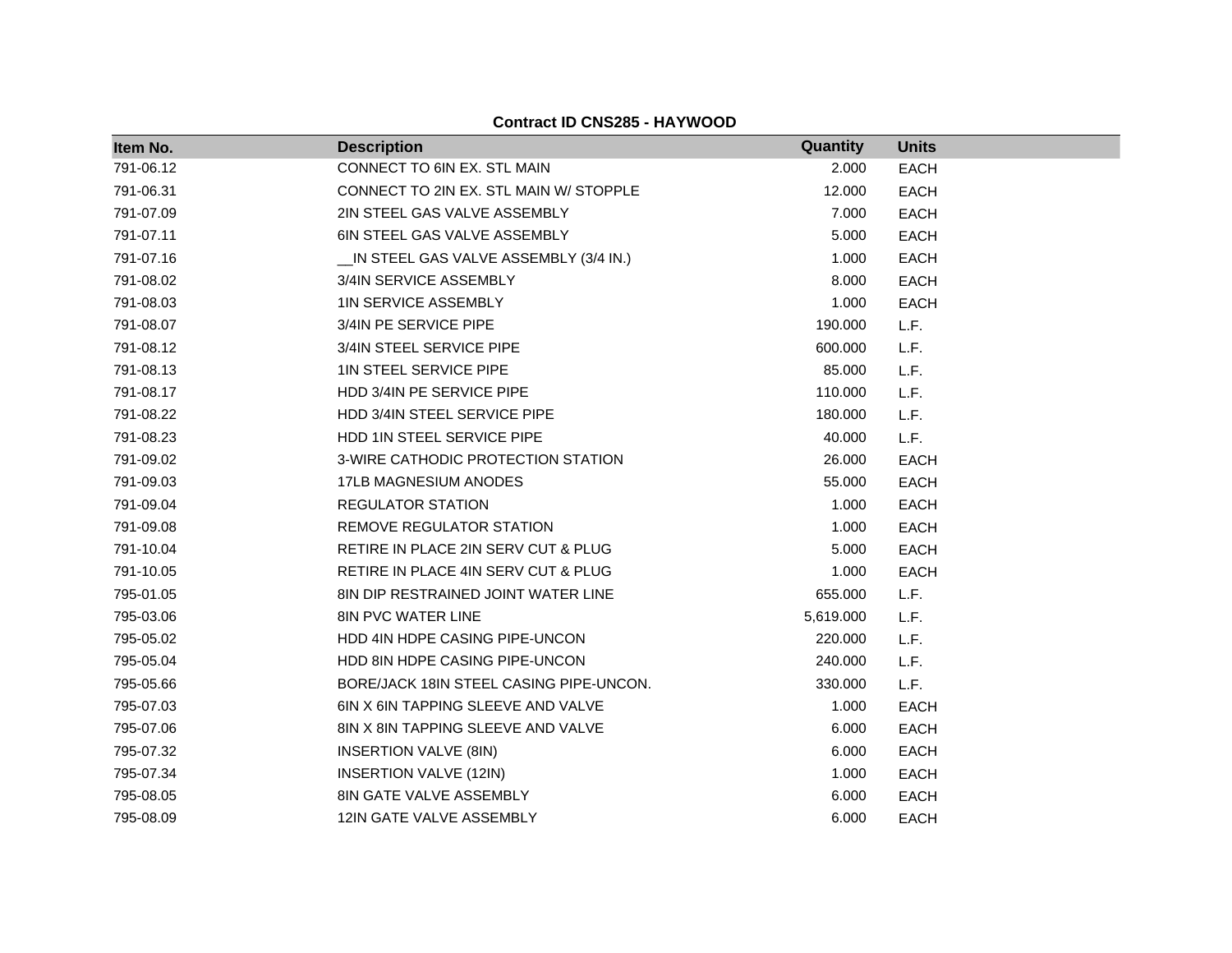| Item No.  | <b>Description</b>                      | Quantity  | <b>Units</b> |
|-----------|-----------------------------------------|-----------|--------------|
| 795-09.09 | RELOCATE/RECONNECT SERVICE ASSEMBLY     | 15.000    | <b>EACH</b>  |
| 795-09.14 | 3/4IN HDPE SERVICE PIPE                 | 200.000   | L.F.         |
| 795-09.15 | 1IN HDPE SERVICE PIPE                   | 60.000    | L.F.         |
| 795-09.17 | 2IN HDPE SERVICE PIPE                   | 811.000   | L.F.         |
| 795-11.01 | <b>BLOW-OFF ASSEMBLY</b>                | 1.000     | <b>EACH</b>  |
| 795-11.02 | <b>FIRE HYDRANT ASSEMBLY</b>            | 5.000     | <b>EACH</b>  |
| 795-12.01 | REMOVE FIRE HYDRANT                     | 4.000     | <b>EACH</b>  |
| 795-13.02 | HDPE FITTINGS                           | 7,000.000 | LB.          |
| 795-15.04 | 18IN STEEL CASING PIPE OPEN CUT METHOD  | 260.000   | L.F.         |
| 797-01.08 | 20IN DIP FORCE MAIN                     | 1,768.000 | L.F.         |
| 797-05.01 | 8IN DIP GRAVITY SEWER 0FT-6FT DEPTH     | 20.000    | L.F.         |
| 797-05.02 | 8IN DIP GRAVITY SEWER 6FT-12FT DEPTH    | 285.000   | L.F.         |
| 797-05.52 | 8IN PVC GRAVITY SEWER 6FT-12FT DEPTH    | 879.000   | L.F.         |
| 797-05.53 | 8IN PVC GRAVITY SEWER 12FT-18FT DEPTH   | 130.000   | L.F.         |
| 797-05.54 | 8IN PVC GRAVITY SEWER >18FT DEPTH       | 30.000    | L.F.         |
| 797-06.64 | BORE/JACK 16IN STEEL CASING PIPE-UNCON. | 170.000   | L.F.         |
| 797-06.69 | BORE/JACK 36IN STEEL CASING PIPE-UNCON. | 140.000   | L.F.         |
| 797-06.90 | OPEN CUT 16IN STEEL CASING PIPE         | 95,000    | L.F.         |
| 797-07.01 | 48IN MANHOLE 0FT-4FT DEPTH              | 1.000     | <b>EACH</b>  |
| 797-07.02 | 48IN MANHOLE 4FT-6FT DEPTH              | 1.000     | <b>EACH</b>  |
| 797-07.03 | 48IN MANHOLE 6FT-8FT DEPTH              | 3.000     | <b>EACH</b>  |
| 797-07.04 | 48IN MANHOLE 8FT-10FT DEPTH             | 3.000     | EACH         |
| 797-07.05 | 48IN MANHOLE 10FT-12FT DEPTH            | 1.000     | <b>EACH</b>  |
| 797-07.06 | 48IN MANHOLE 12FT-14FT DEPTH            | 1.000     | <b>EACH</b>  |
| 797-07.07 | 48IN MANHOLE 14FT-16FT DEPTH            | 1.000     | <b>EACH</b>  |
| 797-08.01 | <b>DI FITTINGS</b>                      | 7,500.000 | LB.          |
| 797-08.05 | <b>6IN PVC PIPE FOR SERVICE LATERAL</b> | 90.000    | L.F.         |
| 797-09.13 | 20IN PLUG VALVE ASSEMBLY                | 3.000     | <b>EACH</b>  |
| 797-09.27 | 3IN AIR/VAC VALVE ASSEMBLY              | 1.000     | <b>EACH</b>  |
| 797-10.06 | CONNECT 6IN LATERAL TO SEWER LINE       | 2.000     | <b>EACH</b>  |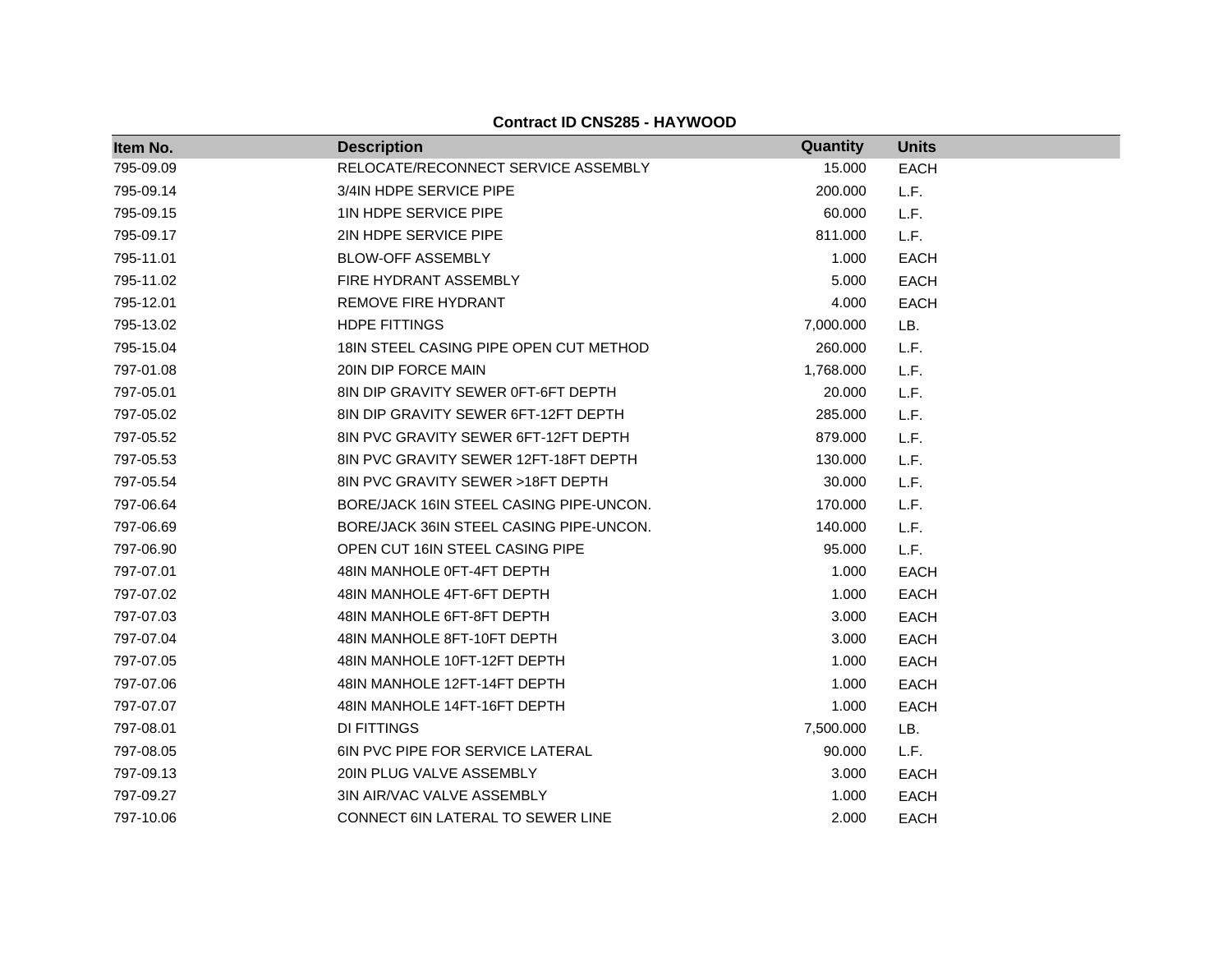| Item No.  | <b>Description</b>                            | Quantity    | <b>Units</b> |
|-----------|-----------------------------------------------|-------------|--------------|
| 797-10.09 | CONNECT EX. 8IN SEWER TO NEW MANHOLE          | 2.000       | EACH         |
| 797-11.25 | RETIREIN PLACE 48IN MANHOLE                   | 5.000       | EACH         |
| 797-11.31 | <b>RETIREIN PLACE EXISTING SEWER 8IN-14IN</b> | 1,350.000   | L.F.         |
| 203-06    | WATER                                         | 2,329.000   | M.G.         |
| 303-01    | MINERAL AGGREGATE, TYPE A BASE, GRADING D     | 144,336.000 | <b>TON</b>   |
| 402-01    | BITUMINOUS MATERIAL FOR PRIME COAT (PC)       | 258.000     | <b>TON</b>   |
| 402-02    | AGGREGATE FOR COVER MATERIAL (PC)             | 1,017.000   | <b>TON</b>   |
| 203-06    | <b>WATER</b>                                  | 2,203.000   | M.G.         |
| 303-01    | MINERAL AGGREGATE, TYPE A BASE, GRADING D     | 97,262.000  | <b>TON</b>   |
| 309-01.01 | MINERAL AGGREGATE (A-CBC)                     | 28,302.000  | <b>TON</b>   |
| 309-01.02 | PORTLAND CEMENT (A-CBC)                       | 1,092.000   | <b>TON</b>   |
| 309-02    | BITUMINOUS MATERIAL (A-CBC)                   | 91.000      | <b>TON</b>   |
| 402-01    | BITUMINOUS MATERIAL FOR PRIME COAT (PC)       | 99.000      | <b>TON</b>   |
| 402-02    | AGGREGATE FOR COVER MATERIAL (PC)             | 389,000     | <b>TON</b>   |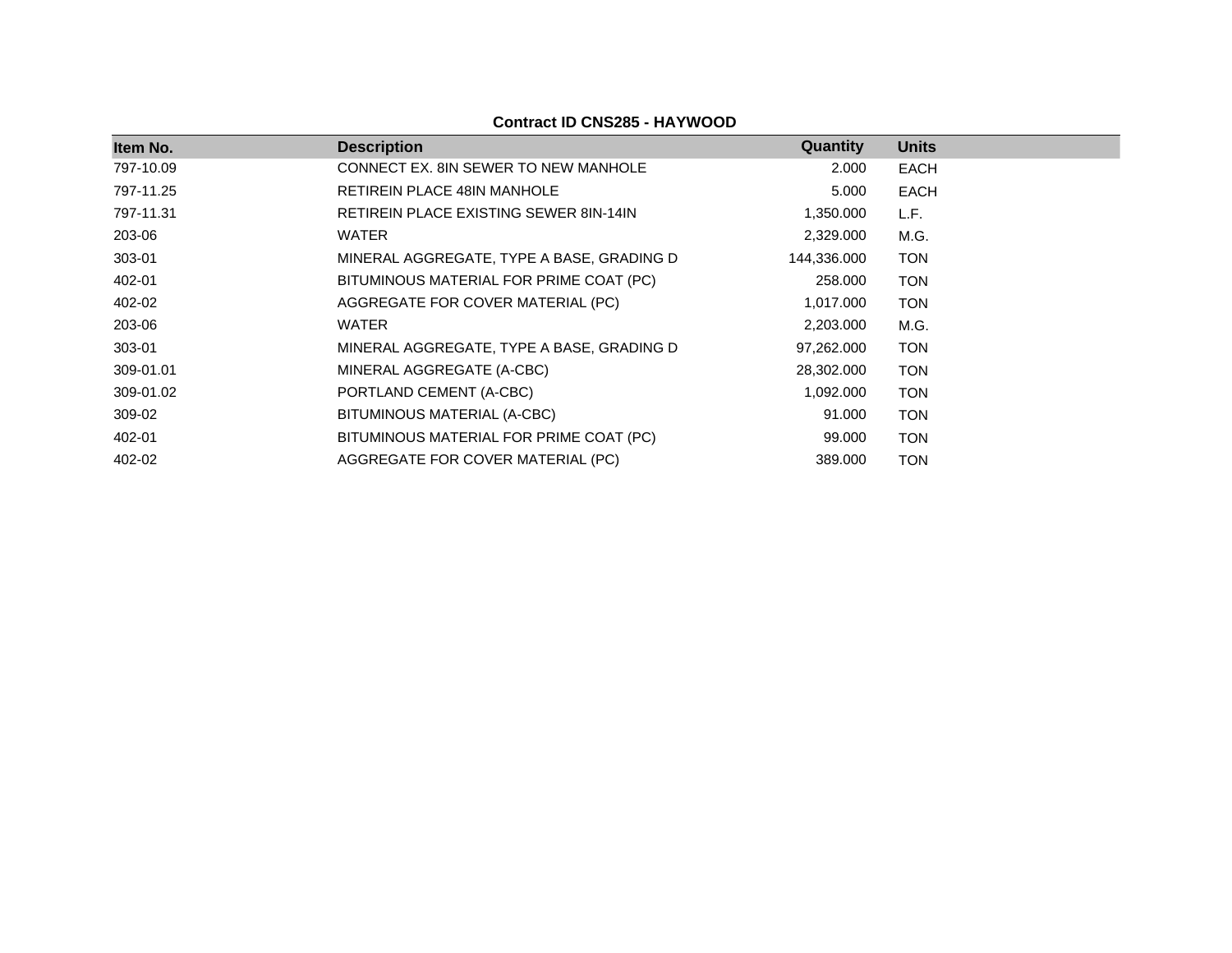#### **Contract ID CNS306 - JACKSON**

| Item No.  | <b>Description</b>                                              | Quantity | <b>Units</b> |
|-----------|-----------------------------------------------------------------|----------|--------------|
| 307-01.08 | ASPHALT CONCRETE MIX (PG64-22) (BPMB-HM)<br><b>GRADING B-M2</b> | 71.000   | <b>TON</b>   |
| 402-01    | BITUMINOUS MATERIAL FOR PRIME COAT (PC)                         | 1.000    | <b>TON</b>   |
| 403-01    | BITUMINOUS MATERIAL FOR TACK COAT (TC)                          | 3.000    | <b>TON</b>   |
| 411-01.10 | ACS MIX(PG64-22) GRADING D                                      | 63.000   | <b>TON</b>   |
| 415-01.02 | COLD PLANING BITUMINOUS PAVEMENT                                | 445.000  | S.Y.         |
| 604-03.02 | STEEL BAR REINFORCEMENT (BRIDGES)                               | 200.000  | LB.          |
| 604-04.02 | APPLIED TEXTURE FINISH (EXISTING<br>STRUCTURES)                 | 572.000  | S.Y.         |
| 604-10.05 | <b>CONCRETE</b>                                                 | 74.000   | S.F.         |
| 604-10.14 | REMOVE EXISTING WEARING SURFACE                                 | (1)      | <b>LS</b>    |
| 604-10.30 | BRIDGE DECK REPAIRS (FULL DEPTH OF SLAB)                        | 10.000   | S.Y.         |
| 604-10.43 | PENETRATING WATER REPELLENT CONCRETE<br><b>SEAL</b>             | 134.000  | S.Y.         |
| 604-10.50 | BRIDGE DECK REPAIRS (PARTIAL DEPTH OF SLAB)                     | 110.000  | S.Y.         |
| 604-10.54 | <b>CONCRETE REPAIRS</b>                                         | 167.000  | S.F.         |
| 604-10.58 | EPOXY INJECTION (INJECTION)                                     | 8.000    | GAL.         |
| 604-10.62 | EPOXY INJECTION REPAIR (COMPLETE AND IN<br>PLACE)               | 211.000  | L.F.         |
| 610-10.35 | MODIFY BRIDGE DECK DRAIN SYSTEM                                 | (1)      | <b>LS</b>    |
| 617-01    | <b>BRIDGE DECK SEALANT</b>                                      | 464.000  | S.Y.         |
| 705-04.50 | PORTABLE BARRIER RAIL DELINEATOR                                | 20.000   | <b>EACH</b>  |
| 705-08.11 | PORTABLE IMPACT ATTENUATOR NCHRP350 TL-3                        | 2.000    | <b>EACH</b>  |
| 712-01    | <b>TRAFFIC CONTROL</b>                                          | (1)      | LS.          |
| 712-02.02 | INTERCONNECTED PORTABLE BARRIER RAIL                            | 400.000  | L.F.         |
| 712-04.01 | FLEXIBLE DRUMS (CHANNELIZING)                                   | 25.000   | EACH         |
| 712-06    | SIGNS (CONSTRUCTION)                                            | 403.000  | S.F.         |
| 713-16.50 | REMOVE AND REPLACE SIGN (DESCRIPTION)<br>(DESCRIPTION)          | 2.000    | <b>EACH</b>  |
| 716-01.21 | SNOWPLOWABLE RAISED PAVMENT MARKERS (BI-<br>DIR) (1 COLOR)      | 10.000   | <b>EACH</b>  |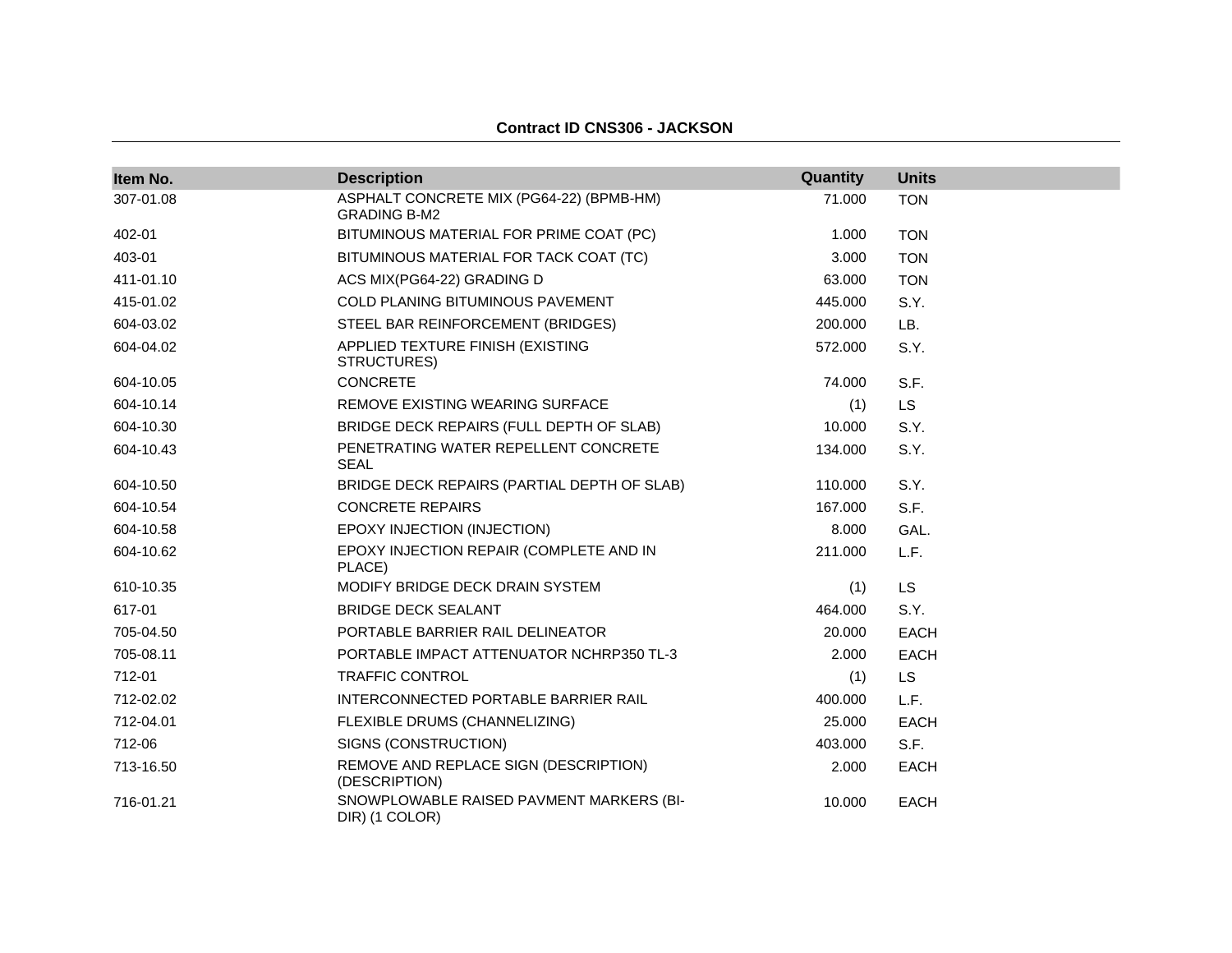**Contract ID CNS306 - JACKSON**

| Item No.  | <b>Description</b>                          | Quantity | <b>Units</b> |
|-----------|---------------------------------------------|----------|--------------|
| 716-02.05 | PLASTIC PAVEMENT MARKING (STOP LINE)        | 24.000   | L.F.         |
| 716-05.01 | PAINTED PAVEMENT MARKING (4" LINE)          | 0.830    | L.M.         |
| 716-05.05 | PAINTED PAVEMENT MARKING (STOP LINE)        | 48.000   | L.F.         |
| 716-05.50 | PAINTED PAVEMENT MARKINGS(8" LINE)          | .450.000 | L.F.         |
| 716-13.01 | SPRAY THERMO PVMT MRKNG (60 mil) (4IN LINE) | 0.750    | L.M.         |
| 717-01    | <b>MOBILIZATION</b>                         | (1)      | LS           |
| 730-05.01 | ELECTRICAL SERVICE CONNECTION               | 1.000    | EACH         |
| 730-40    | TEMPORARY TRAFFIC SIGNAL SYSTEM             | 1.000    | EACH         |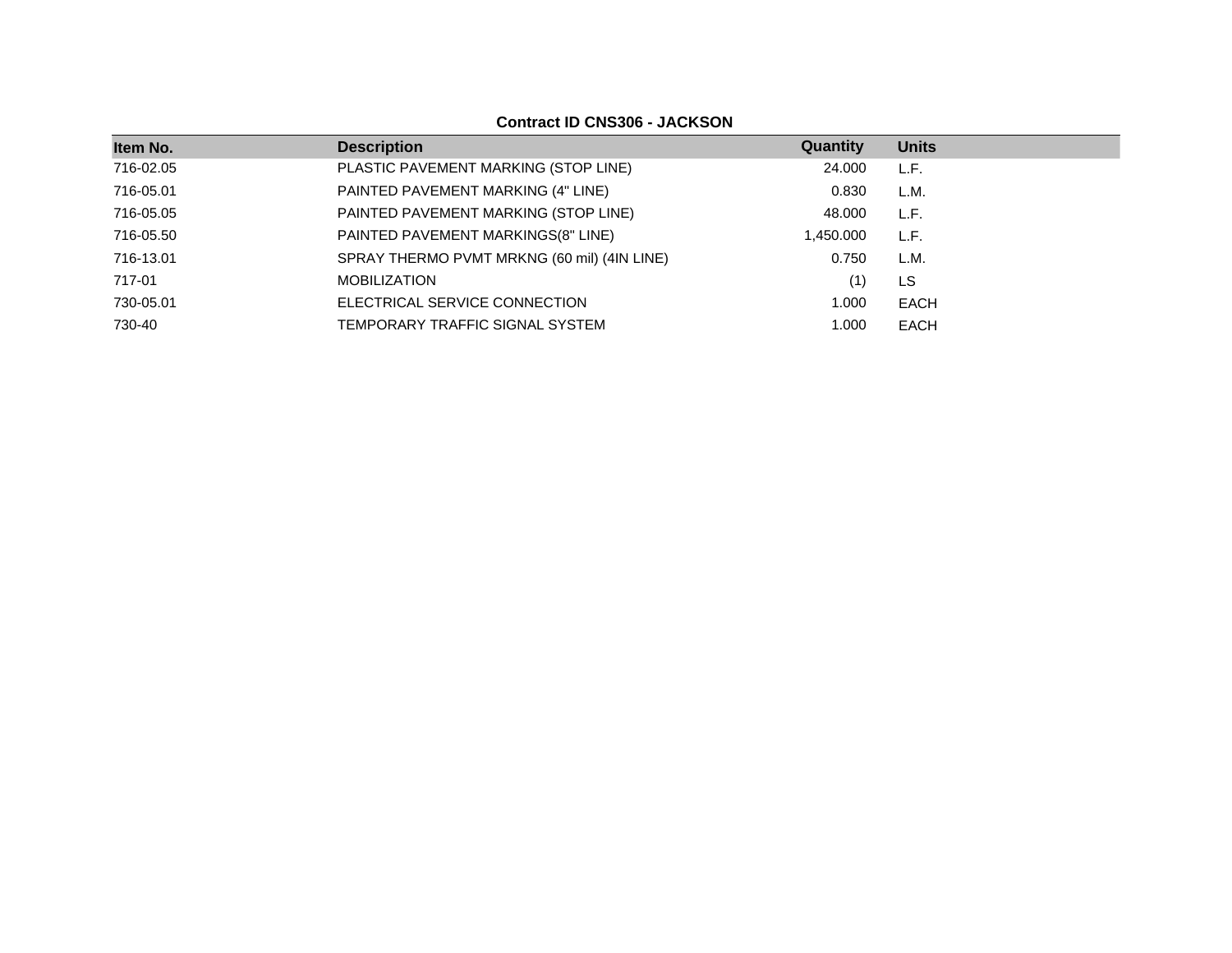| Item No.  | <b>Description</b>                                                            | Quantity   | <b>Units</b> |
|-----------|-------------------------------------------------------------------------------|------------|--------------|
| 105-01    | CONSTRUCTION STAKES, LINES AND GRADES                                         | (1)        | LS           |
| 109-10.01 | <b>TRAINEE</b>                                                                | 1,680.000  | <b>HOUR</b>  |
| 201-01    | <b>CLEARING AND GRUBBING</b>                                                  | (1)        | LS           |
| 202-04.50 | REMOVAL OF STRUCTURES (DESCRIPTION, STA.)<br>(5'X4' BOX CULVERT, STA 110+33±) | (1)        | LS           |
| 203-01    | ROAD & DRAINAGE EXCAVATION (UNCLASSIFIED)                                     | 27,744.000 | C.Y.         |
| 203-03    | BORROW EXCAVATION (UNCLASSIFIED)                                              | 20,869.000 | C.Y.         |
| 203-04    | PLACING AND SPREADING TOPSOIL                                                 | 3,919.000  | C.Y.         |
| 203-06    | <b>WATER</b>                                                                  | 242.000    | M.G.         |
| 204-08.01 | BACKFILL MATERIAL (FLOWABLE FILL)                                             | 81.000     | C.Y.         |
| 209-02.03 | 8" TEMPORARY SLOPE DRAIN                                                      | 257.000    | L.F.         |
| 209-03.20 | FILTER SOCK (8 INCH)                                                          | 990.000    | L.F.         |
| 209-05    | SEDIMENT REMOVAL                                                              | 627.000    | C.Y.         |
| 209-08.02 | TEMPORARY SILT FENCE (WITH BACKING)                                           | 5,745.000  | L.F.         |
| 209-08.03 | TEMPORARY SILT FENCE (WITHOUT BACKING)                                        | 11,597.000 | L.F.         |
| 209-08.07 | ROCK CHECK DAM PER                                                            | 106.000    | <b>EACH</b>  |
| 209-08.08 | ENHANCED ROCK CHECK DAM                                                       | 18.000     | <b>EACH</b>  |
| 209-09.01 | <b>SANDBAGS</b>                                                               | 400.000    | <b>BAG</b>   |
| 209-09.03 | SEDIMENT FILTER BAG (15' X 15')                                               | 3.000      | <b>EACH</b>  |
| 209-09.40 | <b>CURB INLET PROTECTION (TYPE 1)</b>                                         | 10.000     | <b>EACH</b>  |
| 209-09.41 | <b>CURB INLET PROTECTION (TYPE 2)</b>                                         | 94.000     | <b>EACH</b>  |
| 209-20.03 | POLYETHYLENE SHEETING (6 MIL. MINIMUM)                                        | 160.000    | S.Y.         |
| 209-40.33 | CATCH BASIN PROTECTION (TYPE D)                                               | 5.000      | <b>EACH</b>  |
| 209-40.42 | CATCH BASIN FILTER ASSEMBLY(TYPE 2)                                           | 5.000      | EACH         |
| 209-40.44 | CATCH BASIN FILTER ASSEMBLY(TYPE 4)                                           | 3.000      | <b>EACH</b>  |
| 209-40.45 | CATCH BASIN FILTER ASSEMBLY(TYPE 5)                                           | 1.000      | <b>EACH</b>  |
| 209-40.46 | CATCH BASIN FILTER ASSEMBLY(TYPE 6)                                           | 60.000     | <b>EACH</b>  |
| 209-40.47 | CATCH BASIN FILTER ASSEMBLY(TYPE 7)                                           | 9.000      | <b>EACH</b>  |
| 303-01    | MINERAL AGGREGATE, TYPE A BASE, GRADING D                                     | 17,968.000 | <b>TON</b>   |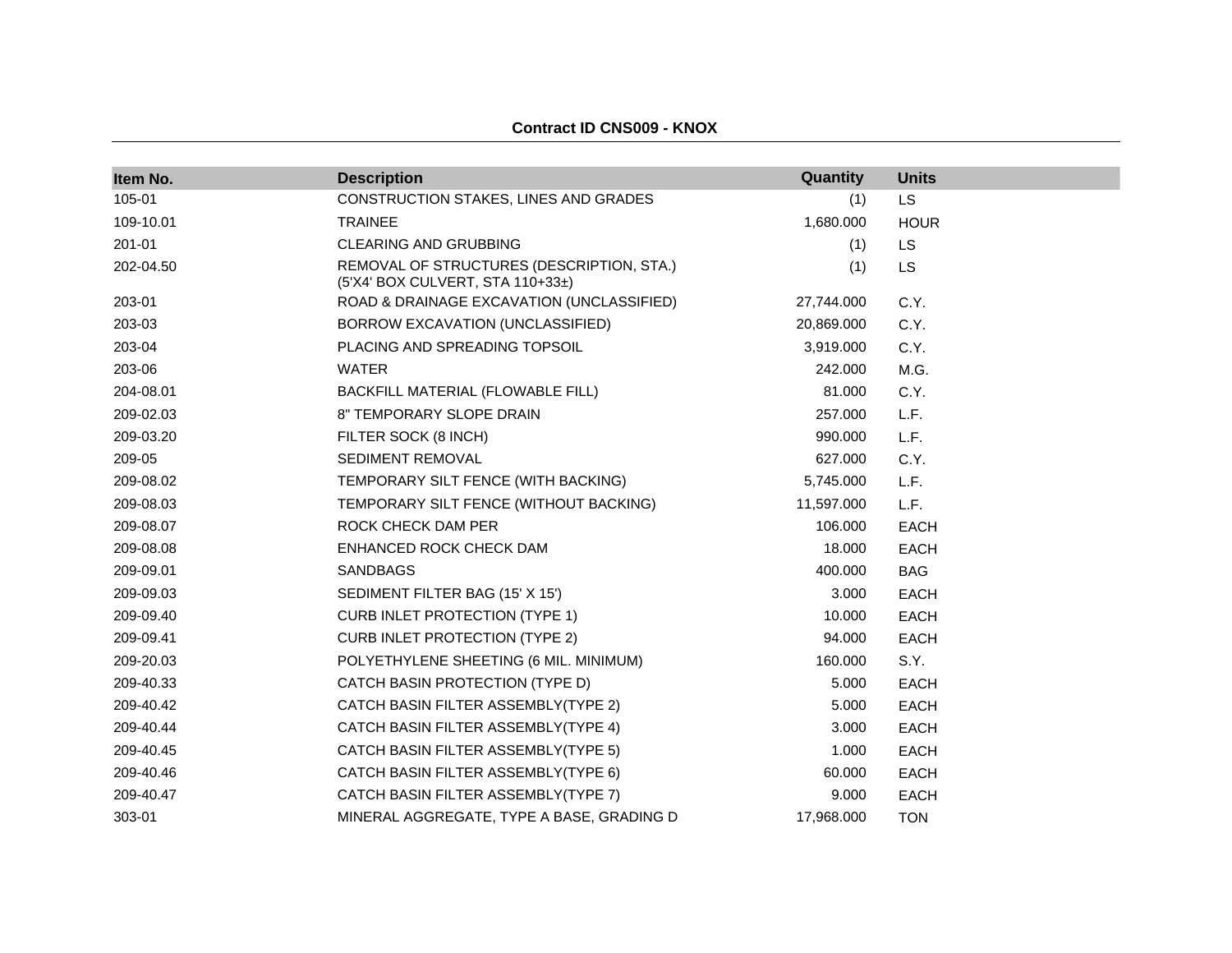| Item No.  | <b>Description</b>                                              | Quantity  | <b>Units</b> |
|-----------|-----------------------------------------------------------------|-----------|--------------|
| 303-10.01 | MINERAL AGGREGATE (SIZE 57)                                     | 80.000    | <b>TON</b>   |
| 307-01.08 | ASPHALT CONCRETE MIX (PG64-22) (BPMB-HM)<br><b>GRADING B-M2</b> | 352.000   | <b>TON</b>   |
| 307-02.01 | ASPHALT CONCRETE MIX (PG70-22) (BPMB-HM)<br><b>GRADING A</b>    | 4,898.000 | <b>TON</b>   |
| 307-02.08 | ASPHALT CONCRETE MIX (PG70-22) (BPMB-HM)<br><b>GRADING B-M2</b> | 3,208.000 | <b>TON</b>   |
| 402-01    | BITUMINOUS MATERIAL FOR PRIME COAT (PC)                         | 53.000    | <b>TON</b>   |
| 403-01    | BITUMINOUS MATERIAL FOR TACK COAT (TC)                          | 22.000    | <b>TON</b>   |
| 411-01.10 | ACS MIX(PG64-22) GRADING D                                      | 545.000   | <b>TON</b>   |
| 411-02.10 | ACS MIX(PG70-22) GRADING D                                      | 2,386.000 | <b>TON</b>   |
| 415-01.02 | COLD PLANING BITUMINOUS PAVEMENT                                | 7,618.000 | S.Y.         |
| 604-01.01 | CLASS A CONCRETE (ROADWAY)                                      | 35.000    | C.Y.         |
| 607-02.30 | 15IN PIPE CULVERT                                               | 21.000    | L.F.         |
| 607-03.02 | 18" CONCRETE PIPE CULVERT (CLASS III)                           | 4,568.000 | L.F.         |
| 607-03.30 | 18" PIPE CULVERT                                                | 48.000    | L.F.         |
| 607-05.02 | 24" CONCRETE PIPE CULVERT (CLASS III)                           | 299.000   | L.F.         |
| 607-06.02 | 30" CONCRETE PIPE CULVERT (CLASS III)                           | 165.000   | L.F.         |
| 607-07.02 | 36" CONCRETE PIPE CULVERT (CLASS III)                           | 187.000   | L.F.         |
| 607-11.03 | 60" CONCRETE PIPE CULVERT (CLASS III)                           | 96.000    | L.F.         |
| 607-11.04 | 60" CONCRETE PIPE CULVERT (CLASS IV)                            | 59.000    | L.F.         |
| 607-37.02 | 18" CORRUGATED METAL PIPE CULVERT                               | 131.000   | L.F.         |
| 607-37.04 | 30" CORRUGATED METAL PIPE CULVERT                               | 82.000    | L.F.         |
| 607-37.05 | 36" CORRUGATED METAL PIPE CULVERT                               | 16.000    | L.F.         |
| 611-01.03 | MANHOLES, $> 8'$ - 12' DEPTH                                    | 1.000     | <b>EACH</b>  |
| 611-01.04 | MANHOLES, > 12' - 16' DEPTH                                     | 1.000     | <b>EACH</b>  |
| 611-02.12 | JUNCTION BOX, TYPE 3                                            | 1.000     | <b>EACH</b>  |
| 611-07.01 | CLASS A CONCRETE (PIPE ENDWALLS)                                | 36.000    | C.Y.         |
| 611-07.02 | STEEL BAR REINFORCEMENT (PIPE ENDWALLS)                         | 1,895.000 | LB.          |
| 611-07.03 | STRUCTURAL STEEL (PIPE ENDWALLS)                                | 981.000   | LB.          |
| 611-12.01 | CATCH BASINS, TYPE 12, 0' - 4' DEPTH                            | 29.000    | EACH         |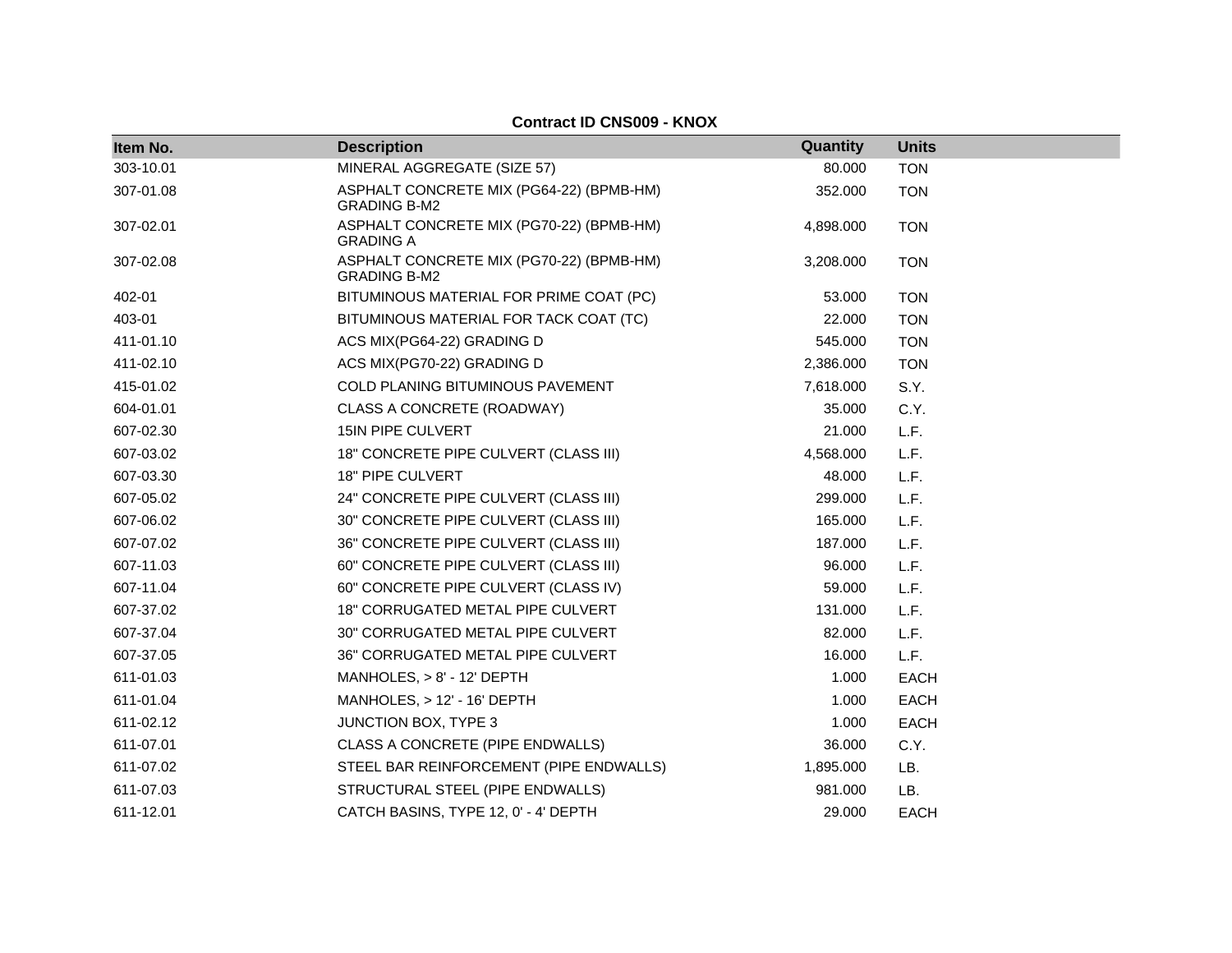| Item No.  | <b>Description</b>                       | Quantity   | <b>Units</b> |
|-----------|------------------------------------------|------------|--------------|
| 611-12.02 | CATCH BASINS, TYPE 12, > 4' - 8' DEPTH   | 27.000     | <b>EACH</b>  |
| 611-12.03 | CATCH BASINS, TYPE 12, > 8' - 12' DEPTH  | 1.000      | <b>EACH</b>  |
| 611-12.05 | CATCH BASINS, TYPE 12, > 16' - 20' DEPTH | 1.000      | <b>EACH</b>  |
| 611-12.07 | CATCH BASINS, TYPE 12, > 24' - 28' DEPTH | 1.000      | <b>EACH</b>  |
| 611-14.01 | CATCH BASINS, TYPE 14, 0' - 4' DEPTH     | 1.000      | <b>EACH</b>  |
| 611-14.02 | CATCH BASINS, TYPE 14, > 4' - 8' DEPTH   | 8.000      | <b>EACH</b>  |
| 611-14.03 | CATCH BASINS, TYPE 14, > 8' - 12' DEPTH  | 1.000      | <b>EACH</b>  |
| 611-25.02 | CATCH BASINS, TYPE 25, > 4' - 8' DEPTH   | 3.000      | <b>EACH</b>  |
| 611-25.05 | CATCH BASINS, TYPE 25, > 16' - 20' DEPTH | 1.000      | <b>EACH</b>  |
| 611-38.03 | CATCH BASINS, TYPE 38, > 8' - 12' DEPTH  | 1.000      | <b>EACH</b>  |
| 611-42.01 | CATCH BASINS, TYPE 42, 0' - 4' DEPTH     | 2.000      | <b>EACH</b>  |
| 611-44.02 | CATCH BASINS, TYPE 44, > 4' - 8' DEPTH   | 1.000      | <b>EACH</b>  |
| 621-03.03 | 24" TEMPORARY DRAINAGE PIPE              | 217.000    | L.F.         |
| 621-03.06 | 42" TEMPORARY DRAINAGE PIPE              | 155.000    | L.F.         |
| 701-01.01 | <b>CONCRETE SIDEWALK (4 ")</b>           | 22,108.000 | S.F.         |
| 701-02.03 | <b>CONCRETE CURB RAMP</b>                | 1,917.000  | S.F.         |
| 702-01    | <b>CONCRETE CURB</b>                     | 166.000    | C.Y.         |
| 702-03    | CONCRETE COMBINED CURB & GUTTER          | 458.000    | C.Y.         |
| 705-01.01 | <b>GUARDRAIL AT BRIDGE ENDS</b>          | 54.000     | L.F.         |
| 705-06.20 | TANGENT ENERGY ABSORBING TERM MASH TL-3  | 2.000      | <b>EACH</b>  |
| 705-08.51 | PORTABLE IMPACT ATTENUATOR NCHRP350 TL-3 | 8.000      | <b>EACH</b>  |
| 707-08.11 | HIGH-VISIBILITY CONSTRUCTION FENCE       | 344.000    | L.F.         |
| 708-02.01 | MARKERS (CONCRETE R.O.W. POSTS)          | 5.000      | <b>EACH</b>  |
| 709-05.05 | MACHINED RIP-RAP (CLASS A-3)             | 150.000    | <b>TON</b>   |
| 709-05.06 | MACHINED RIP-RAP (CLASS A-1)             | 501.000    | <b>TON</b>   |
| 709-05.08 | MACHINED RIP-RAP (CLASS B)               | 162.000    | <b>TON</b>   |
| 709-05.09 | MACHINED RIP-RAP (CLASS C)               | 255.000    | <b>TON</b>   |
| 712-01    | TRAFFIC CONTROL                          | (1)        | LS.          |
| 712-02.02 | INTERCONNECTED PORTABLE BARRIER RAIL     | 2,187.000  | L.F.         |
| 712-04.01 | FLEXIBLE DRUMS (CHANNELIZING)            | 200.000    | <b>EACH</b>  |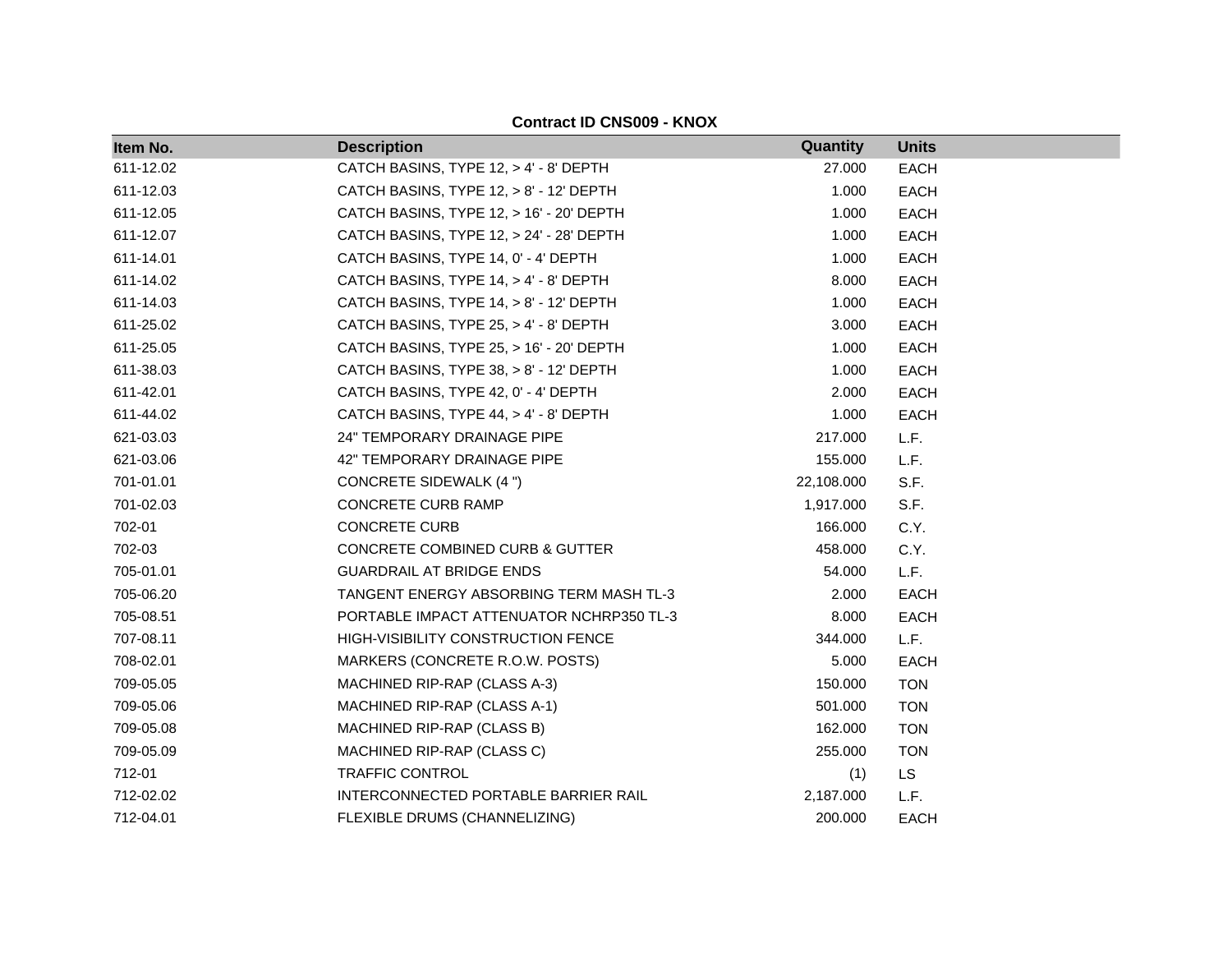| Item No.  | <b>Description</b>                                         | Quantity   | <b>Units</b> |
|-----------|------------------------------------------------------------|------------|--------------|
| 712-05.01 | <b>WARNING LIGHTS (TYPE A)</b>                             | 28.000     | <b>EACH</b>  |
| 712-06    | SIGNS (CONSTRUCTION)                                       | 603.000    | S.F.         |
| 712-07.03 | TEMPORARY BARRICADES (TYPE III)                            | 426.000    | L.F.         |
| 712-09.01 | REMOVABLE PAVEMENT MARKING LINE                            | 500.000    | L.F.         |
| 713-01.01 | CLASS A CONCRETE (FOUNDATION FOR SIGN<br>SUPPORTS)         | 0.400      | C.Y.         |
| 713-01.02 | STEEL BAR REINFORCEMENT(FOUNDATION FOR<br>SIGN SUPPORTS)   | 101.000    | LB.          |
| 713-06    | STEEL I-BEAMS & WF-BEAMS(BREAKAWAY) SIGN<br><b>SUPPORT</b> | 120.000    | LB.          |
| 713-11.02 | PERFORATED/KNOCKOUT SQUARE TUBE POST                       | 2,583.000  | LB.          |
| 713-11.03 | 2 1/2" DIA ROUND STEEL TUBE SIGN POST                      | 593.000    | LB.          |
| 713-11.21 | P POST SLIP BASE                                           | 1.000      | <b>EACH</b>  |
| 713-11.23 | ROUND POST SLIP BASE                                       | 14.000     | <b>EACH</b>  |
| 713-13.02 | FLAT SHEET ALUMINUM SIGNS (0.080" THICK)                   | 294.000    | S.F.         |
| 713-13.03 | FLAT SHEET ALUMINUM SIGNS (0.100" THICK)                   | 357.000    | S.F.         |
| 713-14    | EXTRUDED ALUMINUM PANEL SIGNS                              | 24.000     | S.F.         |
| 713-14.21 | STREET NAME SIGN (RIGID 0.100IN THICK                      | 39.000     | S.F.         |
| 713-15    | REMOVAL OF SIGNS, POSTS AND FOOTINGS                       | (1)        | <b>LS</b>    |
| 713-15.07 | SUSPENDED FLAT SHEET ALUMINUM SIGN (0.080"<br>THICK)       | 3.000      | <b>EACH</b>  |
| 713-16.01 | CHANGEABLE MESSAGE SIGN UNIT                               | 4.000      | EACH         |
| 714-03    | JACKED OR BORED CONDUIT                                    | 3,060.000  | L.F.         |
| 714-03.01 | DIRECT BURIAL CONDUIT (2" PVC, SCHEDULE 40)                | 4,470.000  | L.F.         |
| 714-05.03 | PULL BOXES (TYPE B)                                        | 35.000     | <b>EACH</b>  |
| 714-06.04 | CABLE $(1/C \# 8 \text{ AWG})$                             | 5,640.000  | L.F.         |
| 714-06.06 | CABLE (1/C # 4 AWG)                                        | 16,910.000 | L.F.         |
| 714-08.09 | LIGHT STANDARDS (DESCRIPTION) (DECORATIVE)                 | 34.000     | <b>EACH</b>  |
| 714-09.09 | LUMINAIRES (DESCRIPTION) (DECORATIVE)                      | 34.000     | EACH         |
| 714-09.10 | LUMINAIRES (DESCRIPTION) (DECORATIVE)                      | 22,000     | <b>EACH</b>  |
| 714-10.01 | OVERHEAD CONDUCTORS (GAUGE & TYPE) (#6<br>DUPLEX)          | 3,990.000  | L.F.         |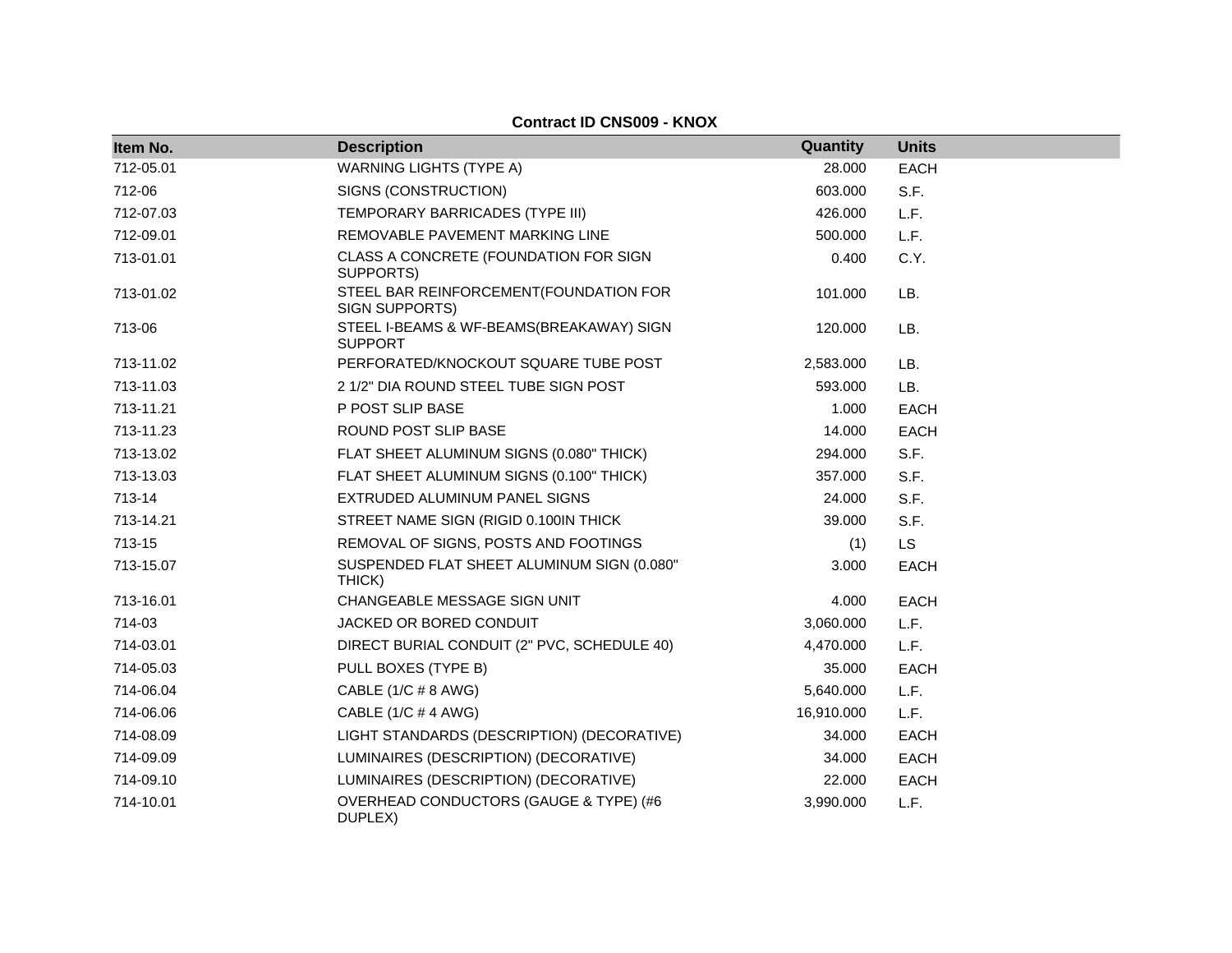| Item No.  | <b>Description</b>                                         | Quantity  | <b>Units</b> |
|-----------|------------------------------------------------------------|-----------|--------------|
| 714-10.02 | OVERHEAD CONDUCTORS (GAUGE & TYPE) (#2<br>TRIPLEX)         | 110.000   | L.F.         |
| 714-12.01 | CONTROL CENTER (NO. 1)                                     | (1)       | <b>LS</b>    |
| 714-14.03 | MASTARM (DESCRIPTION) (DECORATIVE BRACKET<br>$ARM - 6')$   | 22.000    | <b>EACH</b>  |
| 714-25    | ELECTRICAL CONNECTION                                      | 2.000     | <b>EACH</b>  |
| 716-01.05 | TEMPORARY RAISED PAVEMENT MARKER                           | 335.000   | <b>EACH</b>  |
| 716-01.21 | SNOWPLOWABLE RAISED PAVMENT MARKERS (BI-<br>DIR) (1 COLOR) | 53.000    | <b>EACH</b>  |
| 716-01.22 | SNOWPLOWABLE RAISED PAVMENT MARKERS<br>(MONO-DIR)(1 COLOR) | 156.000   | <b>EACH</b>  |
| 716-02.03 | PLASTIC PAVEMENT MARKING (CROSS-WALK)                      | 560,000   | L.F.         |
| 716-02.04 | PLASTIC PAVEMENT MARKING(CHANNELIZATION<br>STRIPING)       | 3.000     | S.Y.         |
| 716-02.05 | PLASTIC PAVEMENT MARKING (STOP LINE)                       | 272,000   | L.F.         |
| 716-02.06 | PLASTIC PAVEMENT MARKING (TURN LANE<br>ARROW)              | 22.000    | <b>EACH</b>  |
| 716-02.08 | PLASTIC PAVEMENT MARKING (8" DOTTED LINE)                  | 77.000    | L.F.         |
| 716-02.09 | PLASTIC PAVEMENT MARKING (LONGITUDINAL<br>CROSS-WALK)      | 296.000   | L.F.         |
| 716-04.01 | PLASTIC PAVEMENT MARKING (STRAIGHT-TURN<br>ARROW)          | 4.000     | <b>EACH</b>  |
| 716-04.12 | PLASTIC PAVEMENT MARKING (YIELD LINE)                      | 32.000    | S.F.         |
| 716-04.13 | PLASTIC PAVEMENT MARKING (BIKELANE SYMBOL<br>& ARROW)      | 38.000    | <b>EACH</b>  |
| 716-05.02 | PAINTED PAVEMENT MARKING (8" BARRIER LINE)                 | 1,876.000 | L.F.         |
| 716-05.06 | PAINTED PAVEMENT MARKING (TURN LANE<br>ARROW)              | 12.000    | <b>EACH</b>  |
| 716-05.09 | PAINTED PAVEMENT MARKING(STRAIGHT-TURN<br>ARROW)           | 8.000     | <b>EACH</b>  |
| 716-05.11 | PAINTED PAVEMENT MARKING(STRAIGHT ARROW)                   | 240.000   | <b>EACH</b>  |
| 716-05.20 | PAINTED PAVEMENT MARKING (6" LINE)                         | 27,000    | L.M.         |
| 716-08.01 | REMOVAL OF PAVEMENT MARKING (LINE)                         | 569.000   | L.F.         |
| 716-08.06 | REMOVAL OF PAVEMENT MARKING (TURN LANE<br>ARROW)           | 2.000     | <b>EACH</b>  |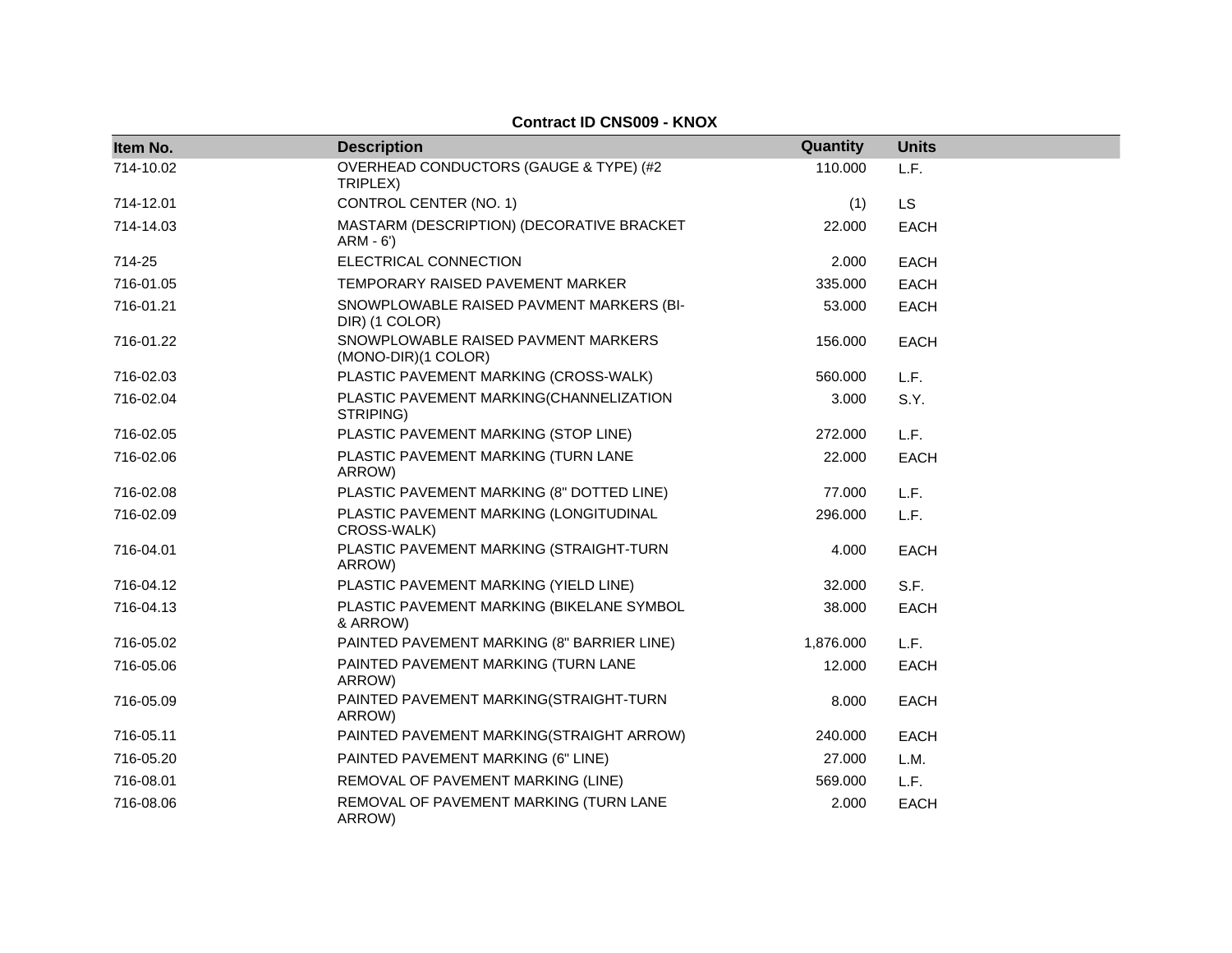| Item No.  | <b>Description</b>                                                                                     | Quantity  | <b>Units</b> |
|-----------|--------------------------------------------------------------------------------------------------------|-----------|--------------|
| 716-08.07 | REMOVAL OF PAVEMENT MARKING (STRAIGHT-<br>TURN ARROW)                                                  | 1.000     | <b>EACH</b>  |
| 716-12.01 | ENHANCED FLATLINE THERMO PVMT MRKNG (4IN<br>LINE)                                                      | 5.000     | L.M.         |
| 716-12.02 | ENHANCED FLATLINE THERMO PVMT MRKNG (6IN<br>LINE)                                                      | 2.000     | L.M.         |
| 716-12.03 | ENHANCED FLATLINE THERMO PVMT MRKNG (8IN<br><b>BARRIER LINE)</b>                                       | 1,077.000 | L.F.         |
| 716-12.04 | ENHANCED FLATLINE THERMO PVMT MRKNG (4IN<br>DOTTED LINE)                                               | 454.000   | L.F.         |
| 716-12.05 | ENHANCED FLATLINE THERMO PVMT MRKNG (6IN<br>DOTTED LINE)                                               | 948.000   | L.F.         |
| 717-01    | <b>MOBILIZATION</b>                                                                                    | (1)       | LS           |
| 730-01.02 | REMOVAL OF SIGNAL EQUIPMENT                                                                            | 1.000     | <b>EACH</b>  |
| 730-02.09 | SIGNAL HEAD ASSEMBLY (130 WITH BACKPLATE)                                                              | 3.000     | <b>EACH</b>  |
| 730-02.17 | SIGNAL HEAD ASSEMBLY (150 A2H WITH<br><b>BACKPLATE)</b>                                                | 1.000     | EACH         |
| 730-02.30 | SIGNAL HEAD ASSEMBLY (DESCRIPTION) (130 A3<br><b>WITH BACKPLATE)</b>                                   | 1.000     | <b>EACH</b>  |
| 730-02.31 | SIGNAL HEAD ASSEMBLY (DESCRIPTION) (130 A3 BI-<br>MODALYELLOW/YELLOW SECTION WITH<br><b>BACKPLATE)</b> | 2.000     | <b>EACH</b>  |
| 730-02.32 | SIGNAL HEAD ASSEMBLY (DESCRIPTION) (140 A1<br><b>WITH BACKPLATE)</b>                                   | 2.000     | <b>EACH</b>  |
| 730-03.21 | INSTALL PULL BOX (TYPE B)                                                                              | 6.000     | <b>EACH</b>  |
| 730-05.01 | ELECTRICAL SERVICE CONNECTION                                                                          | 1.000     | <b>EACH</b>  |
| 730-08.01 | SIGNAL CABLE - 3 CONDUCTOR                                                                             | 979.000   | L.F.         |
| 730-08.02 | SIGNAL CABLE - 5 CONDUCTOR                                                                             | 1,314.000 | L.F.         |
| 730-08.03 | SIGNAL CABLE - 7 CONDUCTOR                                                                             | 1,116.000 | L.F.         |
| 730-12.02 | CONDUIT 2" DIAMETER (PVC)                                                                              | 399.000   | L.F.         |
| 730-12.16 | CONDUIT (DESCRIPTION) (2"C SCHEDULE 80)                                                                | 510.000   | L.F.         |
| 730-13.08 | VEHICLE DETECTOR (DESCRIPTION) (RADAR<br>DETECTION - STOP LINE)                                        | 4.000     | <b>EACH</b>  |
| 730-13.09 | VEHICLE DETECTOR (DESCRIPTION) (RADAR<br>DETECTION - ADVANCE)                                          | 3.000     | <b>EACH</b>  |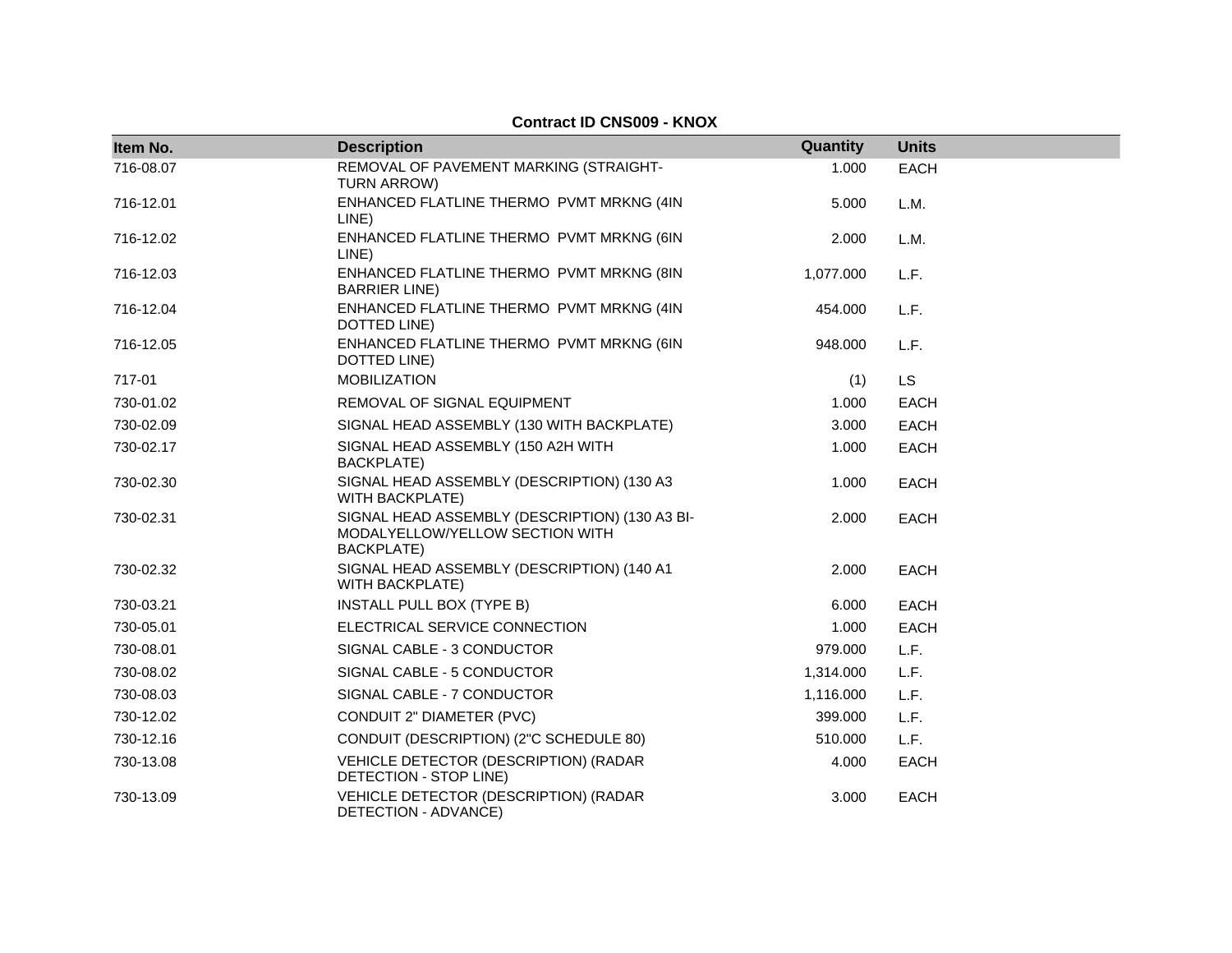|           |                                                                          | Quantity    |              |
|-----------|--------------------------------------------------------------------------|-------------|--------------|
| Item No.  | <b>Description</b>                                                       |             | <b>Units</b> |
| 730-13.10 | VEHICLE DETECTOR (DESCRIPTION) (EMERGENCY<br>PREEMPTION)                 | 4.000       | <b>EACH</b>  |
| 730-15.32 | CABINET (EIGHT PHASE BASE MOUNTED)                                       | 1.000       | <b>EACH</b>  |
| 730-16.02 | EIGHT PHASE ACTUATED CONTROLLER                                          | 1.000       | <b>EACH</b>  |
| 730-23.30 | PEDESTAL POLE (DESCRIPTION) (DECORATIVE-10<br>FT. PEDESTRIAN)            | 7.000       | <b>EACH</b>  |
| 730-23.36 | CANTILEVER SIGNAL SUPPORT (DESCRIPTION)<br>(DECORATIVE-1 ARM @ 48')      | 1.000       | <b>EACH</b>  |
| 730-23.37 | CANTILEVER SIGNAL SUPPORT (DESCRIPTION)<br>(DECORATIVE-1 ARM @ 50')      | 1.000       | <b>EACH</b>  |
| 730-23.38 | CANTILEVER SIGNAL SUPPORT (DESCRIPTION)<br>(DECORATIVE-1 ARM @ 52')      | 1.000       | <b>EACH</b>  |
| 730-23.39 | CANTILEVER SIGNAL SUPPORT (DESCRIPTION)<br>(DECORATIVE-1 ARM @ 67')      | 1.000       | <b>EACH</b>  |
| 730-26.11 | COUNTDOWN PED SGNL HEAD W/AUDIBLE PUSH<br><b>BUTTON &amp; 15IN SIGN</b>  | 8.000       | <b>EACH</b>  |
| 730-35.06 | BATTERY BACK-UP AND POWER CONDITIONER                                    | 1.000       | <b>EACH</b>  |
| 730-40    | TEMPORARY TRAFFIC SIGNAL SYSTEM                                          | 1.000       | <b>EACH</b>  |
| 740-10.03 | GEOTEXTILE (TYPE III) (EROSION CONTROL)                                  | 1,176.000   | S.Y.         |
| 740-11.01 | <b>TEMPORARY SEDIMENT TUBE 8IN</b>                                       | 686.000     | L.F.         |
| 801-01.07 | TEMPORARY SEEDING (WITH MULCH)                                           | 149.000     | <b>UNIT</b>  |
| 801-03    | WATER (SEEDING & SODDING)                                                | 281.000     | M.G.         |
| 803-01    | SODDING (NEW SOD)                                                        | 27,136.000  | S.Y.         |
| 202-04.01 | REMOVAL OF STRUCTURES (DESCRIPTION, STA.)<br>(BRIDGE NO. 47-SR332-01.87) | (1)         | <b>LS</b>    |
| 204-02.01 | DRY EXCAVATION (BRIDGES)                                                 | 929.000     | C.Y.         |
| 204-04.01 | ROCK EXCAVATION (BRIDGES)                                                | 36.000      | C.Y.         |
| 204-05    | <b>ROCK DRILLING (BRIDGES)</b>                                           | 84.000      | L.F.         |
| 303-01.02 | <b>GRANULAR BACKFILL (BRIDGES)</b>                                       | 52.000      | <b>TON</b>   |
| 604-02.03 | EPOXY COATED REINFORCING STEEL                                           | 179,540.000 | LB.          |
| 604-03.01 | CLASS A CONCRETE (BRIDGES)                                               | 815.000     | C.Y.         |
| 604-03.02 | STEEL BAR REINFORCEMENT (BRIDGES)                                        | 173,999.000 | LB.          |
| 604-03.04 | PAVEMENT @ BRIDGE ENDS                                                   | 426.000     | S.Y.         |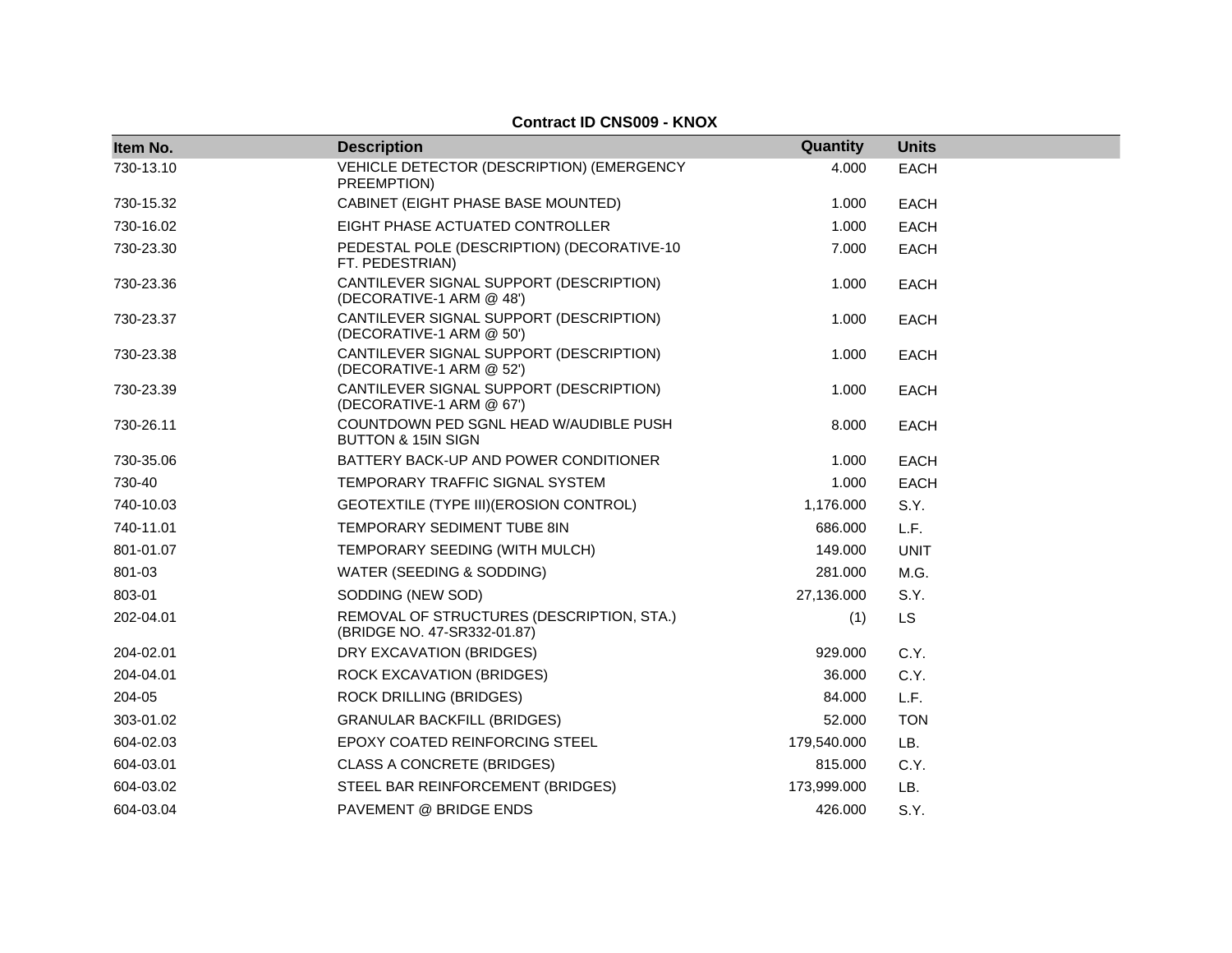| Item No.  | <b>Description</b>                                      | Quantity  | <b>Units</b> |
|-----------|---------------------------------------------------------|-----------|--------------|
| 604-03.32 | <b>CLASS DS CONCRETE</b>                                | 434.000   | C.Y.         |
| 604-04.01 | APPLIED TEXTURE FINISH (NEW STRUCTURES)                 | 2,140.000 | S.Y.         |
| 604-04.41 | THREE STAR STATE EMBLEM                                 | 4.000     | <b>EACH</b>  |
| 604-05.31 | BRIDGE DECK GROOVING (MECHANICAL)                       | 1,366.000 | S.Y.         |
| 606-02.03 | STEEL PILES (10 INCH)                                   | 863.000   | L.F.         |
| 606-02.06 | PILE TIPS (STEEL PILES, 10 INCH)                        | 32.000    | <b>EACH</b>  |
| 615-01.03 | PRESTRESSED CONCRETE I-BEAM (TYPE III)                  | 1,417.000 | L.F.         |
| 620-05    | CONCRETE PARAPET WITH STRUCTURAL TUBING                 | 384.000   | L.F.         |
| 707-07.01 | <b>CHAIN-LINK FENCE (BRIDGES)</b>                       | 960.000   | S.F.         |
| 709-04    | REINFORCED CONCRETE SLOPE PAVEMENT                      | 150.000   | C.Y.         |
| 710-09.01 | 6" PERFORATED PIPE WITH VERTICAL DRAIN<br><b>SYSTEM</b> | 224.000   | L.F.         |
| 710-09.02 | 6" PIPE UNDERDRAIN                                      | 36.000    | L.F.         |
| 790-01.04 | POLE 30FT CLASS 5 WOOD                                  | 1.000     | <b>EACH</b>  |
| 790-02.04 | POLE 35FT CLASS 5 WOOD                                  | 1.000     | <b>EACH</b>  |
| 790-03.03 | POLE 40FT CLASS 4 WOOD                                  | 2.000     | <b>EACH</b>  |
| 790-04.03 | POLE 45FT CLASS 3 WOOD                                  | 2.000     | <b>EACH</b>  |
| 790-04.21 | POLE 45FT CLASS 3 MATERIAL                              | 4.000     | <b>EACH</b>  |
| 790-05.16 | POLE 50FT CLASS 3 METAL                                 | 2.000     | <b>EACH</b>  |
| 790-06.05 | POLE 55 FT CLASS 1 METAL                                | 3.000     | <b>EACH</b>  |
| 790-07.05 | POLE 60FT CLASS 1 METAL                                 | 3.000     | <b>EACH</b>  |
| 790-07.06 | POLE 60FT CLASS 2 METAL                                 | 5.000     | <b>EACH</b>  |
| 790-07.07 | POLE 60FT CLASS H1 METAL                                | 3.000     | <b>EACH</b>  |
| 790-07.08 | POLE 60FT CLASS H2 METAL                                | 3.000     | <b>EACH</b>  |
| 790-08.13 | POLE 65FT CLASS 2 METAL                                 | 4.000     | <b>EACH</b>  |
| 790-08.14 | POLE 65FT CLASS H1 METAL                                | 1.000     | <b>EACH</b>  |
| 790-12.05 | POLE 85FT CLASS H2 METAL                                | 1.000     | <b>EACH</b>  |
| 790-13.06 | POLE 90FT CLASS H3 METAL                                | 2.000     | <b>EACH</b>  |
| 790-13.08 | POLE 90FT CLASS H5 METAL                                | 1.000     | <b>EACH</b>  |
| 790-13.14 | POLE 90FT CLASS 1 METAL                                 | 1.000     | <b>EACH</b>  |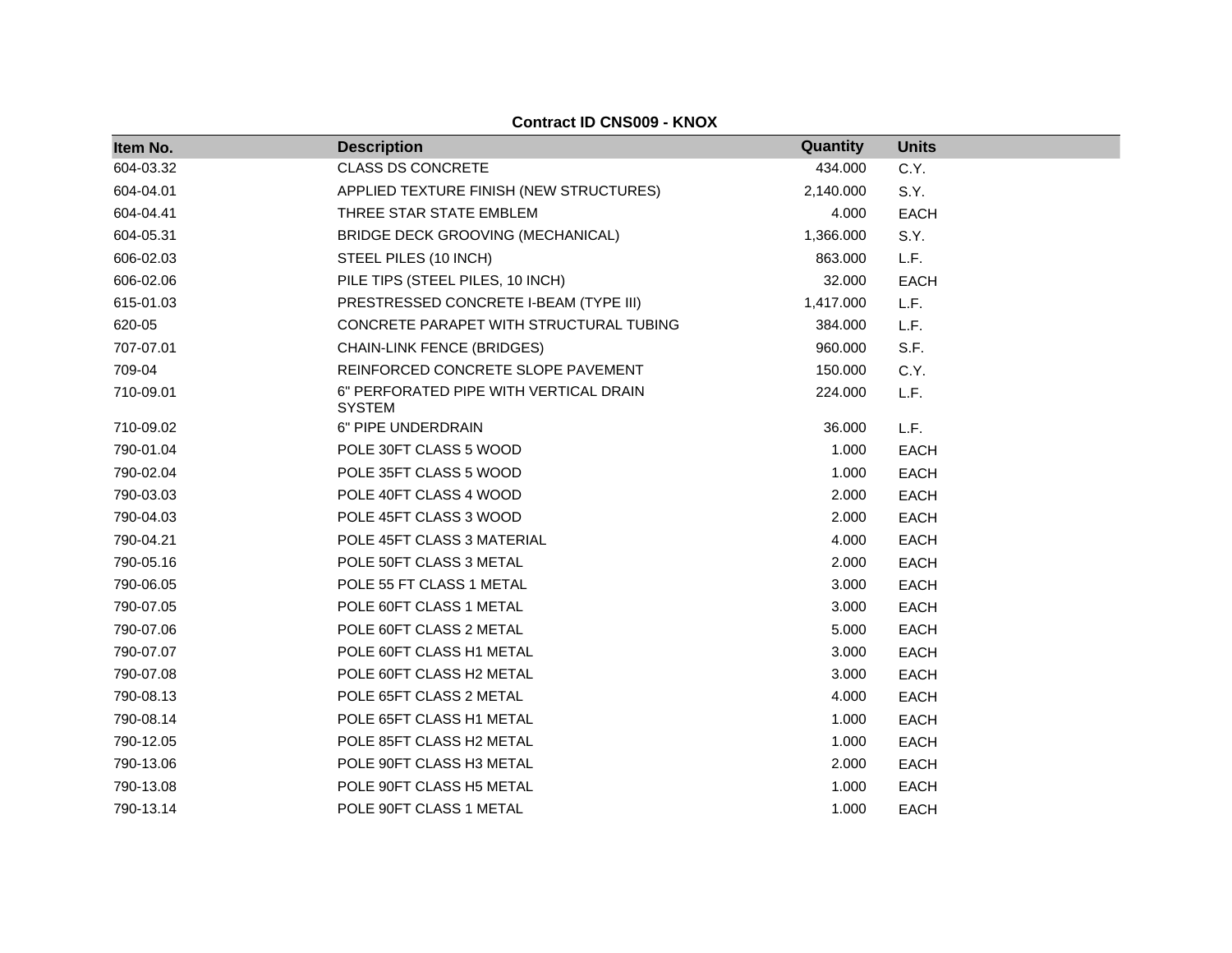| Item No.  | <b>Description</b>                      | Quantity   | <b>Units</b> |
|-----------|-----------------------------------------|------------|--------------|
| 790-14.05 | POLE 95FT CLASS H2 METAL                | 2.000      | <b>EACH</b>  |
| 790-21.01 | 1PH SGL PRIMARY SUPPORT 15KV            | 1.000      | <b>EACH</b>  |
| 790-21.09 | <b>1PH PRIMARY TAP 15KV</b>             | 7.000      | <b>EACH</b>  |
| 790-21.10 | 1PH VERTICAL DDE 15KV                   | 2.000      | <b>EACH</b>  |
| 790-25.07 | 3PH CROSSARM DBL LRG COND 15KV          | 8.000      | <b>EACH</b>  |
| 790-25.21 | 3PH CROSSARM DEADEND SGL 15KV           | 9.000      | <b>EACH</b>  |
| 790-25.23 | 3PH CROSSARM DDE 15KV                   | 2.000      | <b>EACH</b>  |
| 790-25.24 | 3PH CROSSARM DDE LRG COND 15KV          | 5.000      | <b>EACH</b>  |
| 790-25.30 | 3PH CROSSARM DBL 10FT LRG COND 15KV     | 3.000      | <b>EACH</b>  |
| 790-26.16 | 3PH XARM FBRGLS LRG COND MED ANGLE 25KV | 9.000      | <b>EACH</b>  |
| 790-30.06 | SECONDARY CONDUCTOR 6 AL DUPLEX         | 105.000    | L.F.         |
| 790-30.13 | SECONDARY CONDUCTOR 2 AL TRIPLEX        | 361.000    | L.F.         |
| 790-31.02 | SERVICE ASSEMBLY-POLE TYPE              | 7.000      | <b>EACH</b>  |
| 790-32.01 | DOWN GUY - THROUGH BOLT TYPE            | 52.000     | <b>EACH</b>  |
| 790-32.07 | OH GUY - THROUGH BOLT TYPE              | 11.000     | <b>EACH</b>  |
| 790-32.23 | <b>GUY GUARD</b>                        | 38.000     | <b>EACH</b>  |
| 790-33.30 | SCREW TYPE ANCHOR 16,000LB (F1-2D-P)    | 3.000      | <b>EACH</b>  |
| 790-33.31 | SCREW TYPE ANCHOR 23,000LB (F1-5D-P)    | 28.000     | <b>EACH</b>  |
| 790-33.32 | SCREW TYPE ANCHOR 36,000LB (F1-6T-P)    | 7.000      | <b>EACH</b>  |
| 790-36.02 | <b>TRANSFER CAPACITOR BANK</b>          | 1.000      | <b>EACH</b>  |
| 790-36.04 | <b>TRANSFER SERVICE</b>                 | 7.000      | <b>EACH</b>  |
| 790-36.08 | TRANSFER SECONDARY/SERVICE ASSEMBLY     | 1.000      | <b>EACH</b>  |
| 790-36.13 | <b>TRANSFER STREET LIGHT</b>            | 1.000      | <b>EACH</b>  |
| 790-40.02 | OH COND 2 7/1 ACSR SPARATE              | 3,423.000  | L.F.         |
| 790-40.03 | OH COND 1/0 6/1 ACSR RAVEN              | 2,124.000  | L.F.         |
| 790-40.39 | OH COND 4/0 7 AAC OXLIP                 | 866.000    | L.F.         |
| 790-40.42 | OH COND 336.4 19 AAC TULIP              | 5,634.000  | L.F.         |
| 790-40.49 | OH COND 795 37 AAC ARBUTUS              | 26,922.000 | L.F.         |
| 790-40.76 | OH STATIC COND<br>(3/8"<br>7STR H.S.S.) | 1,665.000  | L.F.         |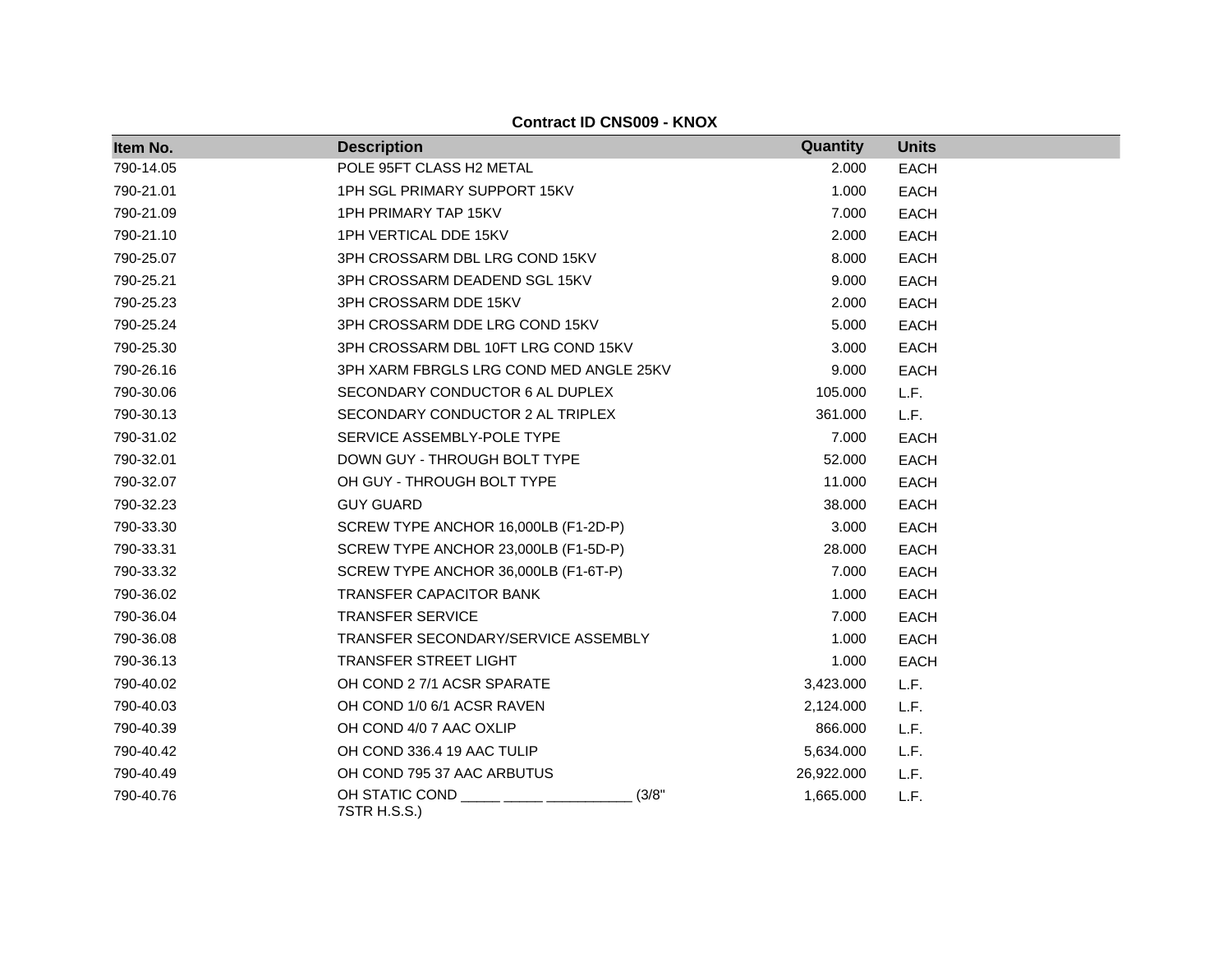| Item No.  | <b>Description</b>                                  | Quantity   | <b>Units</b> |
|-----------|-----------------------------------------------------|------------|--------------|
| 790-41.03 | UG PRI COND 1/0 AL 15KV                             | 702.000    | L.F.         |
| 790-42.08 | 2IN DIA PVC PIPE                                    | 702.000    | L.F.         |
| 790-42.16 | 1 DUCT @ 36IN-48IN DEPTH                            | 160.000    | L.F.         |
| 790-42.18 | 3 DUCT BANK @ 36IN-48IN DEPTH                       | 218.000    | L.F.         |
| 790-43.01 | LOADBREAK ELBOW 200A 15KV                           | 8.000      | <b>EACH</b>  |
| 790-43.06 | LOADBREAK JUNCTION 4 PT 200A 15KV                   | 1.000      | <b>EACH</b>  |
| 790-43.08 | ELBOW ARRESTER 200A 15KV                            | 1.000      | <b>EACH</b>  |
| 790-43.53 | 1PH PRIMARY RISER W/3IN CONDUIT                     | 1.000      | <b>EACH</b>  |
| 790-43.60 | PRIMARY RISER (DESCRIPTION) (3Ø W/3-2"<br>CONDUITS) | 2.000      | <b>EACH</b>  |
| 790-46.01 | <b>1PH TRANSFORMER</b>                              | 8.000      | <b>EACH</b>  |
| 790-58.06 | <b>GOAB SWITCH 15KV</b>                             | 5.000      | <b>EACH</b>  |
| 790-60.01 | 1PH FUSE CUTOUT XARM MOUNT 15KV                     | 10.000     | <b>EACH</b>  |
| 790-60.09 | 3PH SECTIONALIZER OR RECL 15KV                      | 1.000      | <b>EACH</b>  |
| 790-65.03 | LIGHTNING ARRESTER ARM MTD 9 KV                     | 10.000     | <b>EACH</b>  |
| 790-68.01 | POLE GROUND ROD TYPE                                | 34.000     | <b>EACH</b>  |
| 790-68.11 | <b>DEAD END SHOE</b>                                | 4.000      | <b>EACH</b>  |
| 790-68.13 | <b>SGL PHASE MOUNTING BRACKET - FIBERGLASS</b>      | 1.000      | <b>EACH</b>  |
| 790-69.23 | PAIR OF 10IN OR THREE 6IN BELLS                     | 3.000      | <b>EACH</b>  |
| 790-69.28 | EXTENSION LINK - EPOXY -6FT                         | 51.000     | <b>EACH</b>  |
| 790-71.20 | TANGENT HOR LN POSTS 69KV MAX                       | 4.000      | <b>EACH</b>  |
| 790-71.21 | SML ANGLE HOR LINE POSTS 69KV MAX                   | 1.000      | <b>EACH</b>  |
| 790-71.33 | DDE LRG VERT ANG 69KV MAX                           | 1.000      | <b>EACH</b>  |
| 790-72.07 | <b>GUY FACTORY FORMED WITH THIMBLE CLEVIS</b>       | 28.000     | <b>EACH</b>  |
| 790-72.15 | MEDIUM DUTY GUYING TEE                              | 21.000     | <b>EACH</b>  |
| 790-73.01 | INS STRING W/ SUSPENSIONS CLAMP                     | 3.000      | <b>EACH</b>  |
| 790-73.04 | OHGW CUSHIONED SUSP & SUSP CLAMP                    | 1.000      | <b>EACH</b>  |
| 790-73.17 | SWITCH GOAB 3W 1200A 69KV MAX                       | 1.000      | <b>EACH</b>  |
| 790-98.01 | <b>REMOVE WIRE</b>                                  | 33,131.000 | L.F.         |
| 790-98.02 | <b>REMOVE POLES</b>                                 | 41.000     | <b>EACH</b>  |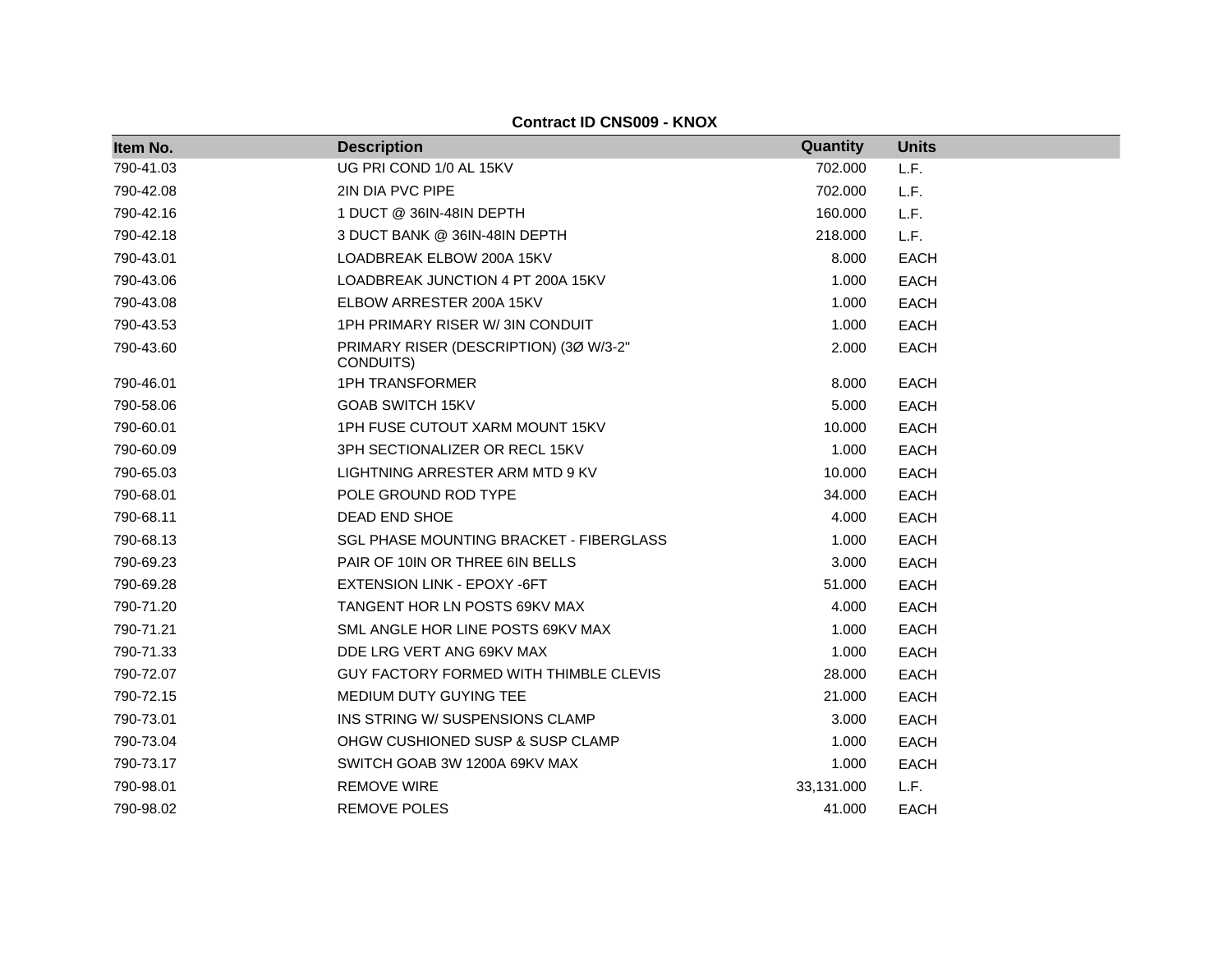|           | <b>Contract ID CNS009 - KNOX</b>                     |           |              |  |
|-----------|------------------------------------------------------|-----------|--------------|--|
| Item No.  | <b>Description</b>                                   | Quantity  | <b>Units</b> |  |
| 790-98.03 | REMOVE FRAMING/ASSOCIATED APPARATUS                  | 314.000   | <b>EACH</b>  |  |
| 790-98.20 | TREE AND BRUSH REMOVAL OFF ROW                       | (1)       | <b>LS</b>    |  |
| 791-02.02 | 2IN MDPE GAS MAIN                                    | 470.000   | L.F.         |  |
| 791-02.04 | 4IN MDPE GAS MAIN                                    | 3,720.000 | L.F.         |  |
| 791-02.27 | <= 2 IN PE TEMP. BY-PASS FOR TIE-IN                  | (1)       | <b>LS</b>    |  |
| 791-04.02 | HDD 2IN PE PIPE - UNCONSOLIDATED                     | 200.000   | L.F.         |  |
| 791-04.04 | HDD 4IN PE PIPE - UNCONSOLIDATED                     | 200.000   | L.F.         |  |
| 791-06.02 | CONNECT TO 2IN EX. PE MAIN                           | 5.000     | <b>EACH</b>  |  |
| 791-06.03 | CONNECT TO 4IN EX. PE MAIN                           | 4.000     | <b>EACH</b>  |  |
| 791-06.05 | CONNECT TO 8IN EX. PE MAIN                           | 8.000     | <b>EACH</b>  |  |
| 791-07.01 | 2IN PE GAS VALVE ASSEMBLY                            | 5.000     | <b>EACH</b>  |  |
| 791-07.02 | 4IN PE GAS VALVE ASSEMBLY                            | 6.000     | <b>EACH</b>  |  |
| 791-08.03 | <b>1IN SERVICE ASSEMBLY</b>                          | 3.000     | <b>EACH</b>  |  |
| 791-08.33 | 1IN HDPE SERVICE PIPE                                | 150.000   | L.F.         |  |
| 791-08.41 | <b>GAS MAIN REMOVAL</b>                              | 175.000   | L.F.         |  |
| 791-09.05 | <b>RESTORE ASPHALT</b>                               | 200.000   | S.Y.         |  |
| 791-09.06 | <b>RESTORE CONCRETE</b>                              | 5.000     | S.Y.         |  |
| 791-10.04 | RETIRE IN PLACE 2IN SERV CUT & PLUG                  | 4.000     | <b>EACH</b>  |  |
| 791-10.05 | RETIRE IN PLACE 4IN SERV CUT & PLUG                  | 2.000     | <b>EACH</b>  |  |
| 791-10.07 | RETIRE IN PLACE 8IN SERV CUT & PLUG                  | 2.000     | <b>EACH</b>  |  |
| 797-05.29 | IN DIP GRAVITY SEWER 0FT-6FT DEPTH (30 IN)           | 61.000    | L.F.         |  |
| 797-05.50 | 30IN DIP AERIAL GRAVITY SEWER (FLANGED &<br>FLANGED) | 54.000    | L.F.         |  |
| 797-07.47 | 96IN MANHOLE 6FT-8FT DEPTH                           | 1.000     | <b>EACH</b>  |  |
| 797-07.85 | <b>CAST-IN-PLACE PIERS</b>                           | 2.000     | <b>EACH</b>  |  |
| 797-07.86 | CAST-IN-PLACE MANHOLE                                | 1.000     | <b>EACH</b>  |  |
| 797-08.01 | <b>DI FITTINGS</b>                                   | 200.000   | LB.          |  |
| 797-10.11 | CONNECT EX. >18IN SEWER TO NEW MANHOLE               | 2.000     | <b>EACH</b>  |  |
| 797-11.25 | RETIREIN PLACE 48IN MANHOLE                          | 1.000     | <b>EACH</b>  |  |
| 797-11.28 | <b>RETIREIN PLACE 84IN MANHOLE</b>                   | 2.000     | <b>EACH</b>  |  |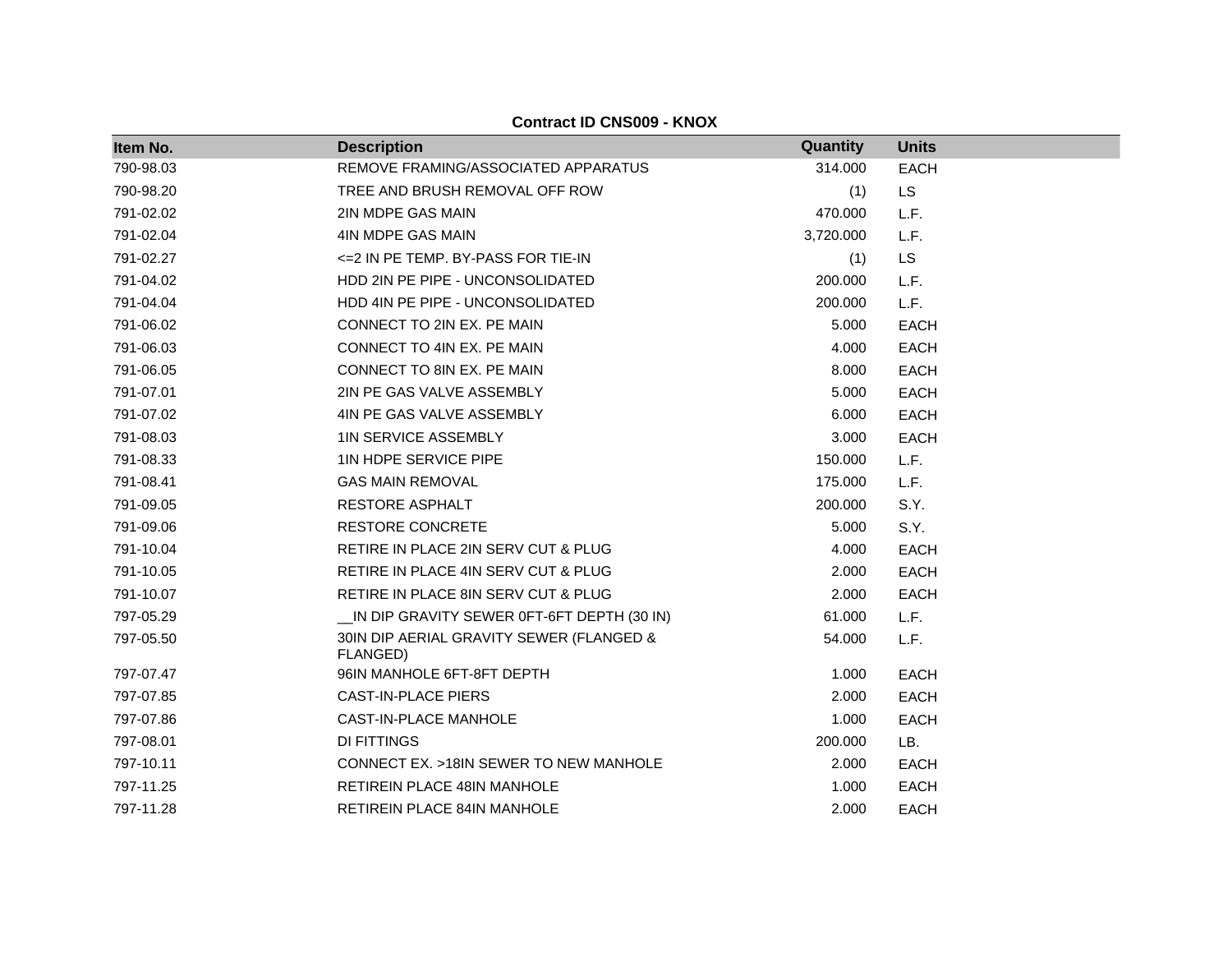| Item No.  | <b>Description</b>                  | Quantity | <b>Units</b> |
|-----------|-------------------------------------|----------|--------------|
| 797-11.33 | RETIREIN PLACE EXISTING SEWER >24IN | 200,000  | L.F.         |
| 797-11.38 | BY-PASS PUMPING                     | (1)      | LS           |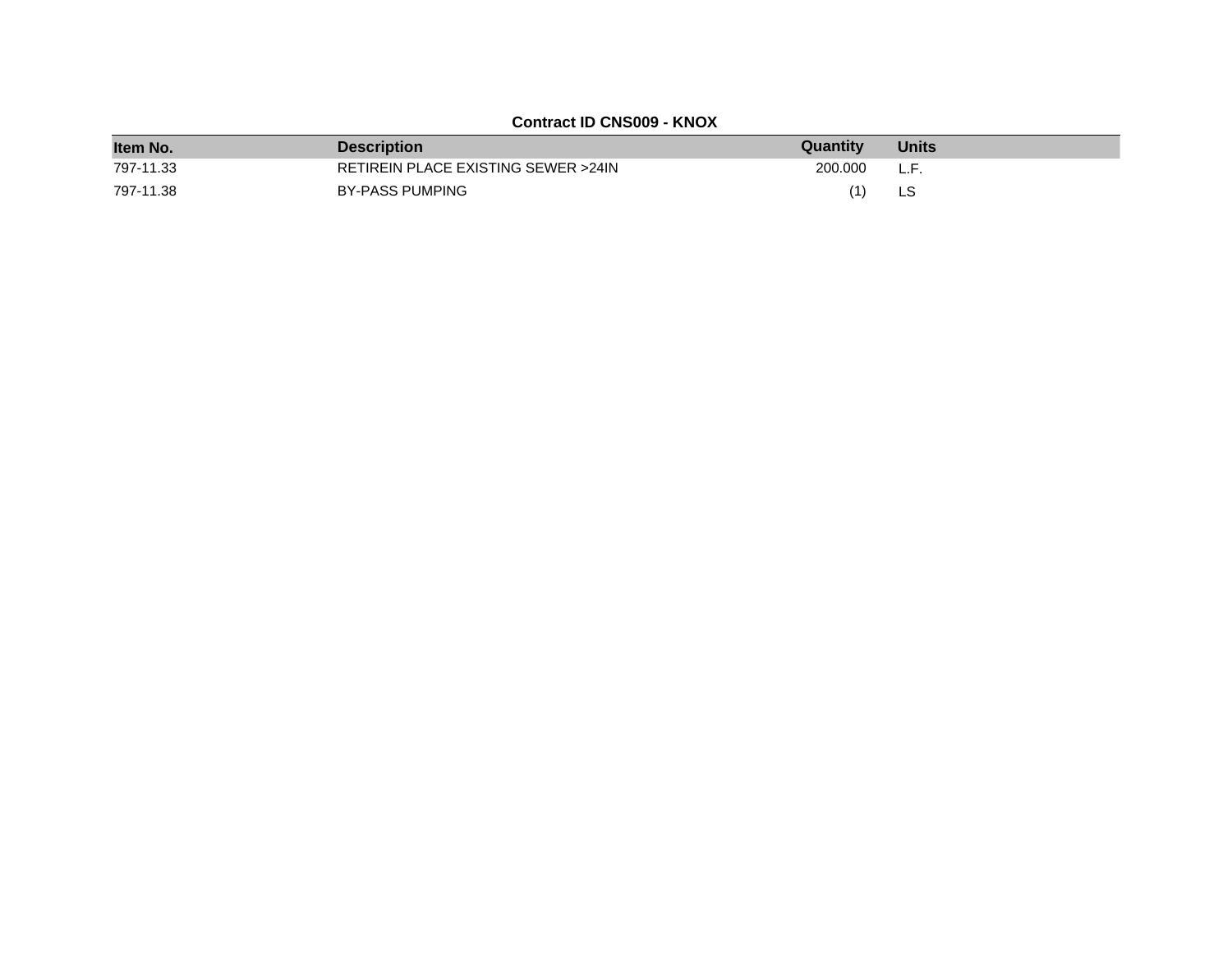# **Contract ID CNS316 - LAUDERDALE**

| Item No.  | <b>Description</b>                                | Quantity   | <b>Units</b> |
|-----------|---------------------------------------------------|------------|--------------|
| 303-01    | MINERAL AGGREGATE, TYPE A BASE, GRADING D         | 40.000     | <b>TON</b>   |
| 411-01.10 | ACS MIX(PG64-22) GRADING D                        | 54.000     | <b>TON</b>   |
| 415-01.02 | <b>COLD PLANING BITUMINOUS PAVEMENT</b>           | 768.000    | S.Y.         |
| 602-10.60 | BEARING DEVICE (DESCRIPTION) (PTFE)               | 4.000      | <b>EACH</b>  |
| 604-03.01 | CLASS A CONCRETE (BRIDGES)                        | 10.000     | C.Y.         |
| 604-10.07 | CONCRETE REMOVAL                                  | (1)        | <b>LS</b>    |
| 604-10.12 | CONCRETE SLAB REPAIRS                             | 50.000     | C.Y.         |
| 604-10.18 | <b>REINFORCING STEEL (REPAIRS)</b>                | 8,160.000  | LB.          |
| 604-10.26 | <b>BRACING</b>                                    | 4.000      | <b>EACH</b>  |
| 604-10.44 | <b>EXPANSION JOINT REPAIRS</b>                    | 43.000     | L.F.         |
| 604-10.60 | EXPANSION JOINT REPAIRS (MODULAR TYPE)            | 45.000     | L.F.         |
| 606-03.03 | STEEL PILES (12 INCH)                             | 180.000    | L.F.         |
| 617-04.02 | TYPE 2 THIN EPOXY OVERLAY (LOW-MOD EPOXY)         | 7,200.000  | S.Y.         |
| 705-04.50 | PORTABLE BARRIER RAIL DELINEATOR                  | 22.000     | <b>EACH</b>  |
| 705-08.51 | PORTABLE IMPACT ATTENUATOR NCHRP350 TL-3          | 2.000      | EACH         |
| 712-01    | TRAFFIC CONTROL                                   | (1)        | <b>LS</b>    |
| 712-02.02 | INTERCONNECTED PORTABLE BARRIER RAIL              | 350.000    | L.F.         |
| 712-04.01 | FLEXIBLE DRUMS (CHANNELIZING)                     | 71.000     | <b>EACH</b>  |
| 712-06    | SIGNS (CONSTRUCTION)                              | 433.000    | S.F.         |
| 712-07.03 | TEMPORARY BARRICADES (TYPE III)                   | 60.000     | L.F.         |
| 712-09.01 | REMOVABLE PAVEMENT MARKING LINE                   | 12,910.000 | L.F.         |
| 712-09.04 | REMOVABLE PAVEMENT MARKING (STOP LINE)            | 72.000     | L.F.         |
| 713-16.01 | CHANGEABLE MESSAGE SIGN UNIT                      | 2.000      | EACH         |
| 716-12.02 | ENHANCED FLATLINE THERMO PVMT MRKNG (6IN<br>LINE) | 0.700      | L.M.         |
| 716-13.02 | SPRAY THERMO PVMT MRKNG (60 mil) (6IN LINE)       | 0.700      | L.M.         |
| 717-01    | <b>MOBILIZATION</b>                               | (1)        | <b>LS</b>    |
| 730-40    | TEMPORARY TRAFFIC SIGNAL SYSTEM                   | 1.000      | <b>EACH</b>  |
| 801-03    | WATER (SEEDING & SODDING)                         | 9.000      | M.G.         |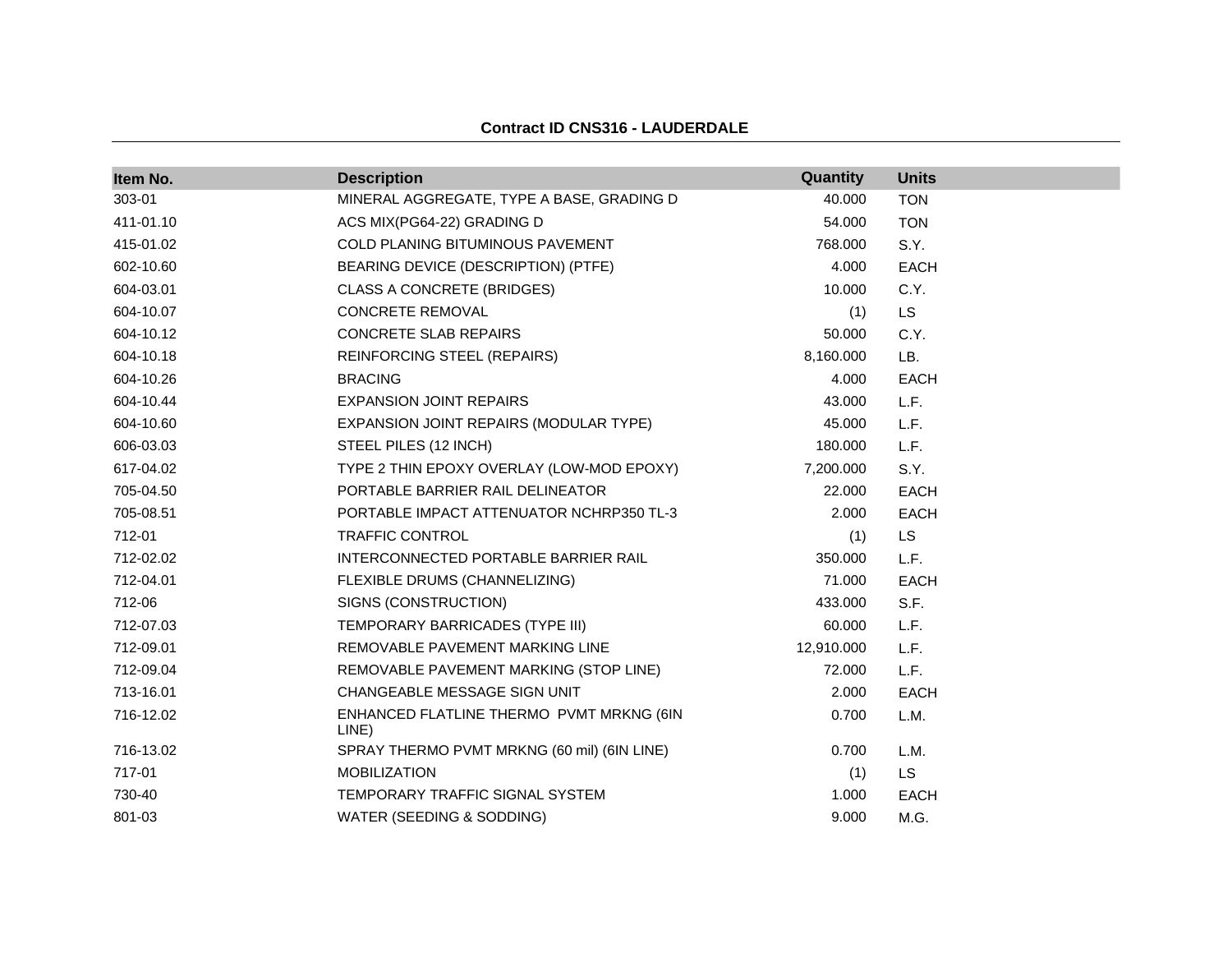# **Contract ID CNS316 - LAUDERDALE**

| Item No. | Description       | Quantity | <b>Units</b> |
|----------|-------------------|----------|--------------|
| 803-01   | SODDING (NEW SOD) | 900.000  | S.Y.         |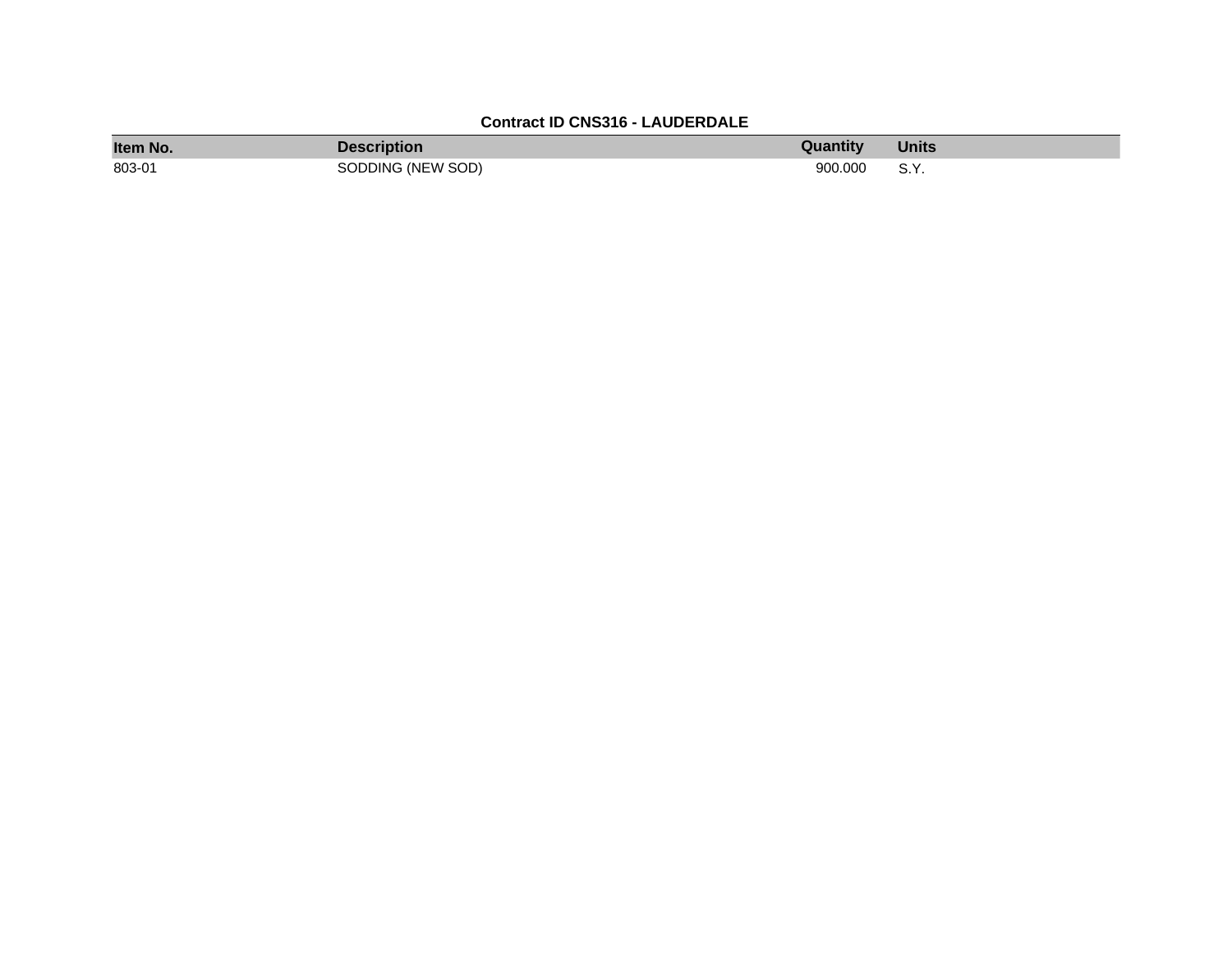| Item No.  | <b>Description</b>                        | Quantity  | <b>Units</b> |
|-----------|-------------------------------------------|-----------|--------------|
| 105-01    | CONSTRUCTION STAKES, LINES AND GRADES     | (1)       | LS           |
| 203-01    | ROAD & DRAINAGE EXCAVATION (UNCLASSIFIED) | 172.000   | C.Y.         |
| 203-03    | BORROW EXCAVATION (UNCLASSIFIED)          | 177.000   | C.Y.         |
| 203-06    | <b>WATER</b>                              | 1.000     | M.G.         |
| 209-05    | SEDIMENT REMOVAL                          | 15.000    | C.Y.         |
| 209-40.33 | CATCH BASIN PROTECTION (TYPE D)           | 8.000     | <b>EACH</b>  |
| 209-40.42 | CATCH BASIN FILTER ASSEMBLY(TYPE 2)       | 3.000     | <b>EACH</b>  |
| 209-40.43 | CATCH BASIN FILTER ASSEMBLY(TYPE 3)       | 1.000     | <b>EACH</b>  |
| 303-01    | MINERAL AGGREGATE, TYPE A BASE, GRADING D | 131.000   | <b>TON</b>   |
| 303-10.01 | MINERAL AGGREGATE (SIZE 57)               | 8.000     | <b>TON</b>   |
| 403-01    | BITUMINOUS MATERIAL FOR TACK COAT (TC)    | 1.500     | <b>TON</b>   |
| 407-20.05 | SAW CUTTING ASPHALT PAVEMENT              | 2,055.000 | L.F.         |
| 411-01.10 | ACS MIX(PG64-22) GRADING D                | 194.000   | <b>TON</b>   |
| 415-01.02 | COLD PLANING BITUMINOUS PAVEMENT          | 2,900.000 | S.Y.         |
| 607-03.02 | 18" CONCRETE PIPE CULVERT (CLASS III)     | 142.000   | L.F.         |
| 611-12.02 | CATCH BASINS, TYPE 12, > 4' - 8' DEPTH    | 3.000     | <b>EACH</b>  |
| 611-12.03 | CATCH BASINS, TYPE 12, > 8' - 12' DEPTH   | 1.000     | <b>EACH</b>  |
| 701-01.01 | <b>CONCRETE SIDEWALK (4 ")</b>            | 5,919.000 | S.F.         |
| 701-02    | <b>CONCRETE DRIVEWAY</b>                  | 845.000   | S.F.         |
| 701-02.03 | CONCRETE CURB RAMP                        | 365.000   | S.F.         |
| 702-03    | CONCRETE COMBINED CURB & GUTTER           | 36.000    | C.Y.         |
| 707-01.11 | CHAIN LINK FENCE (6 FOOT)                 | 50.000    | L.F.         |
| 712-01    | <b>TRAFFIC CONTROL</b>                    | (1)       | <b>LS</b>    |
| 712-04.01 | FLEXIBLE DRUMS (CHANNELIZING)             | 100.000   | <b>EACH</b>  |
| 712-05.03 | <b>WARNING LIGHTS (TYPE C)</b>            | 100.000   | <b>EACH</b>  |
| 712-06    | SIGNS (CONSTRUCTION)                      | 246.000   | S.F.         |
| 713-15    | REMOVAL OF SIGNS, POSTS AND FOOTINGS      | (1)       | <b>LS</b>    |
| 713-16.20 | SIGNS (DESCRIPTION) (R8-8)                | 1.000     | <b>EACH</b>  |
| 713-16.21 | SIGNS (DESCRIPTION) (W3-3)                | 3.000     | <b>EACH</b>  |

#### **Contract ID CNS080 - MCMINN**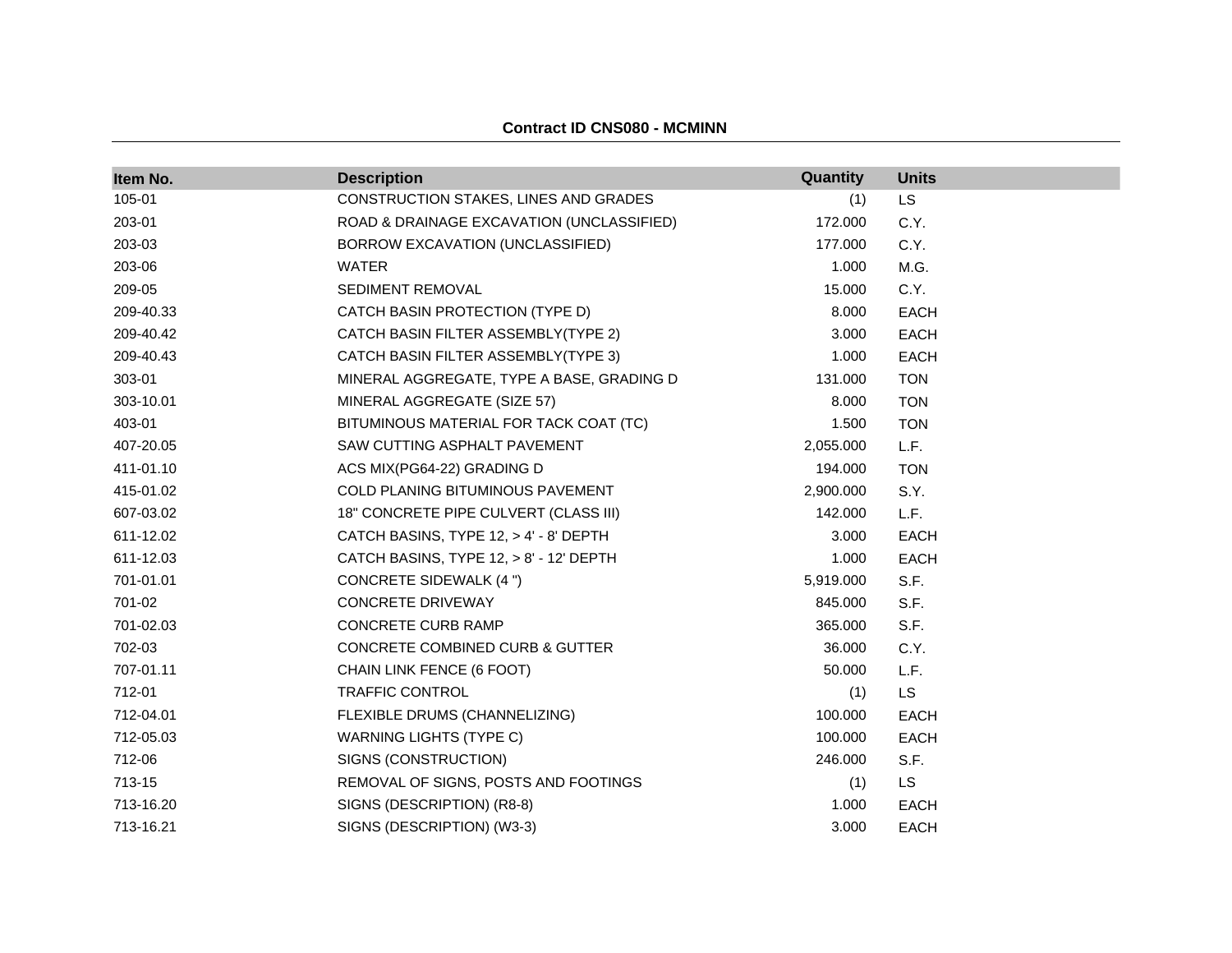#### **Contract ID CNS080 - MCMINN**

| Item No.  | <b>Description</b>                                            | Quantity  | <b>Units</b> |
|-----------|---------------------------------------------------------------|-----------|--------------|
| 713-16.22 | SIGNS (DESCRIPTION) (W10-1)                                   | 2.000     | <b>EACH</b>  |
| 713-16.23 | SIGNS (DESCRIPTION) (R3-2a)                                   | 1.000     | <b>EACH</b>  |
| 713-16.24 | SIGNS (DESCRIPTION) (R3-2A)                                   | 1.000     | <b>EACH</b>  |
| 716-02.05 | PLASTIC PAVEMENT MARKING (STOP LINE)                          | 105.000   | L.F.         |
| 716-02.09 | PLASTIC PAVEMENT MARKING (LONGITUDINAL<br>CROSS-WALK)         | 220.000   | L.F.         |
| 716-03.02 | PLASTIC WORD PAVEMENT MARKING (RXR)                           | 2.000     | <b>EACH</b>  |
| 716-05.01 | PAINTED PAVEMENT MARKING (4" LINE)                            | 0.300     | L.M.         |
| 716-05.05 | PAINTED PAVEMENT MARKING (STOP LINE)                          | 55.000    | L.F.         |
| 716-13.01 | SPRAY THERMO PVMT MRKNG (60 mil) (4IN LINE)                   | 0.600     | L.M.         |
| 717-01    | <b>MOBILIZATION</b>                                           | (1)       | <b>LS</b>    |
| 730-02.09 | SIGNAL HEAD ASSEMBLY (130 WITH BACKPLATE)                     | 7.000     | <b>EACH</b>  |
| 730-02.30 | SIGNAL HEAD ASSEMBLY (DESCRIPTION) (140 A1<br>WITH BACKPLATE) | 1.000     | <b>EACH</b>  |
| 730-03.21 | INSTALL PULL BOX (TYPE B)                                     | 8.000     | <b>EACH</b>  |
| 730-05.01 | ELECTRICAL SERVICE CONNECTION                                 | 2.000     | <b>EACH</b>  |
| 730-08.02 | SIGNAL CABLE - 5 CONDUCTOR                                    | 650.000   | L.F.         |
| 730-08.03 | SIGNAL CABLE - 7 CONDUCTOR                                    | 1,200.000 | L.F.         |
| 730-08.32 | INTERCONNECT CABLE (DESCRIPTION) (RAILROAD<br>PREEMPT)        | 400.000   | L.F.         |
| 730-11.01 | STEEL CONDUIT RISER ASSEMBLY                                  | 2.000     | <b>EACH</b>  |
| 730-12.01 | CONDUIT 1" DIAMETER (PVC)                                     | 50.000    | L.F.         |
| 730-12.02 | CONDUIT 2" DIAMETER (PVC)                                     | 750.000   | L.F.         |
| 730-13.01 | VEHICLE LOOP DETECTOR (SHELF MOUNT)                           | 4.000     | <b>EACH</b>  |
| 730-14.01 | SHIELDED DETECTOR CABLE                                       | 350.000   | L.F.         |
| 730-14.02 | <b>SAW SLOT</b>                                               | 750.000   | L.F.         |
| 730-14.03 | <b>LOOP WIRE</b>                                              | 2,000.000 | L.F.         |
| 730-15.32 | CABINET (EIGHT PHASE BASE MOUNTED)                            | 1.000     | <b>EACH</b>  |
| 730-16.02 | EIGHT PHASE ACTUATED CONTROLLER                               | 1.000     | <b>EACH</b>  |
| 730-23.30 | PEDESTAL POLE (DESCRIPTION) (PEDESTRIAN)                      | 2.000     | EACH         |
| 730-23.96 | CANTILEVER SIGNAL SUPPORT (DESCRIPTION) (2<br>@30'860'        | 1.000     | <b>EACH</b>  |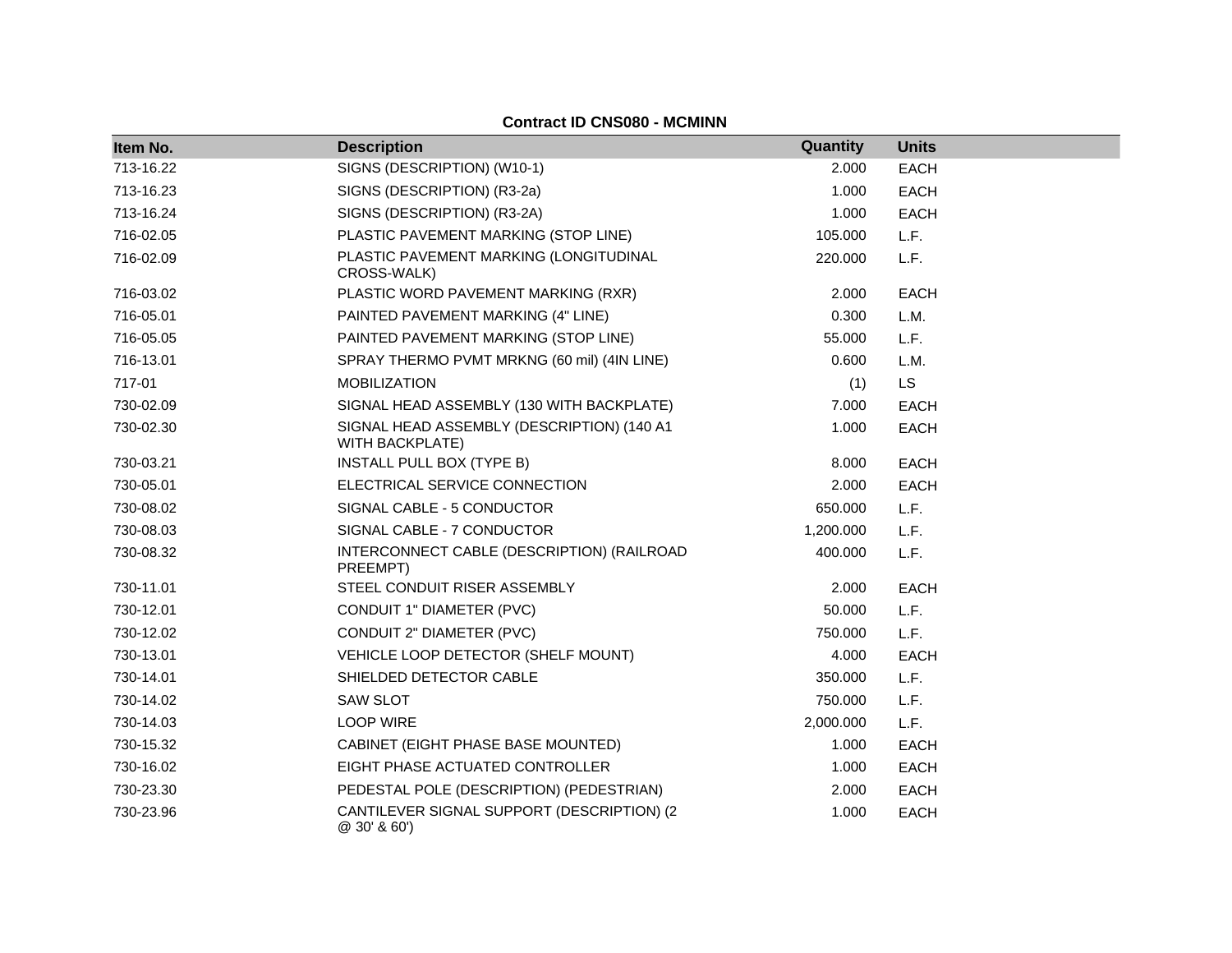## **Contract ID CNS080 - MCMINN**

| Item No.  | <b>Description</b>                                            | Quantity  | <b>Units</b> |
|-----------|---------------------------------------------------------------|-----------|--------------|
| 730-23.97 | CANTILEVER SIGNAL SUPPORT (DESCRIPTION) (2)<br>$@$ 40' & 55') | 1.000     | EACH         |
| 730-26.07 | FLASHING WARNING BEACON (DESCRIPTION)                         | 1.000     | EACH         |
| 730-26.11 | COUNTDOWN PED SGNL HEAD W/AUDIBLE PUSH<br>BUTTON & 15IN SIGN  | 8.000     | EACH         |
| 730-35.06 | BATTERY BACK-UP AND POWER CONDITIONER                         | 1.000     | EACH         |
| 740-11.02 | TEMPORARY SEDIMENT TUBE 12IN (EPSC)                           | 1.100.000 | L.F.         |
| 801-01.07 | TEMPORARY SEEDING (WITH MULCH)                                | 6.000     | <b>UNIT</b>  |
| 801-03    | WATER (SEEDING & SODDING)                                     | 9.000     | M.G.         |
| 803-01    | SODDING (NEW SOD)                                             | 775.000   | S.Y.         |
|           |                                                               |           |              |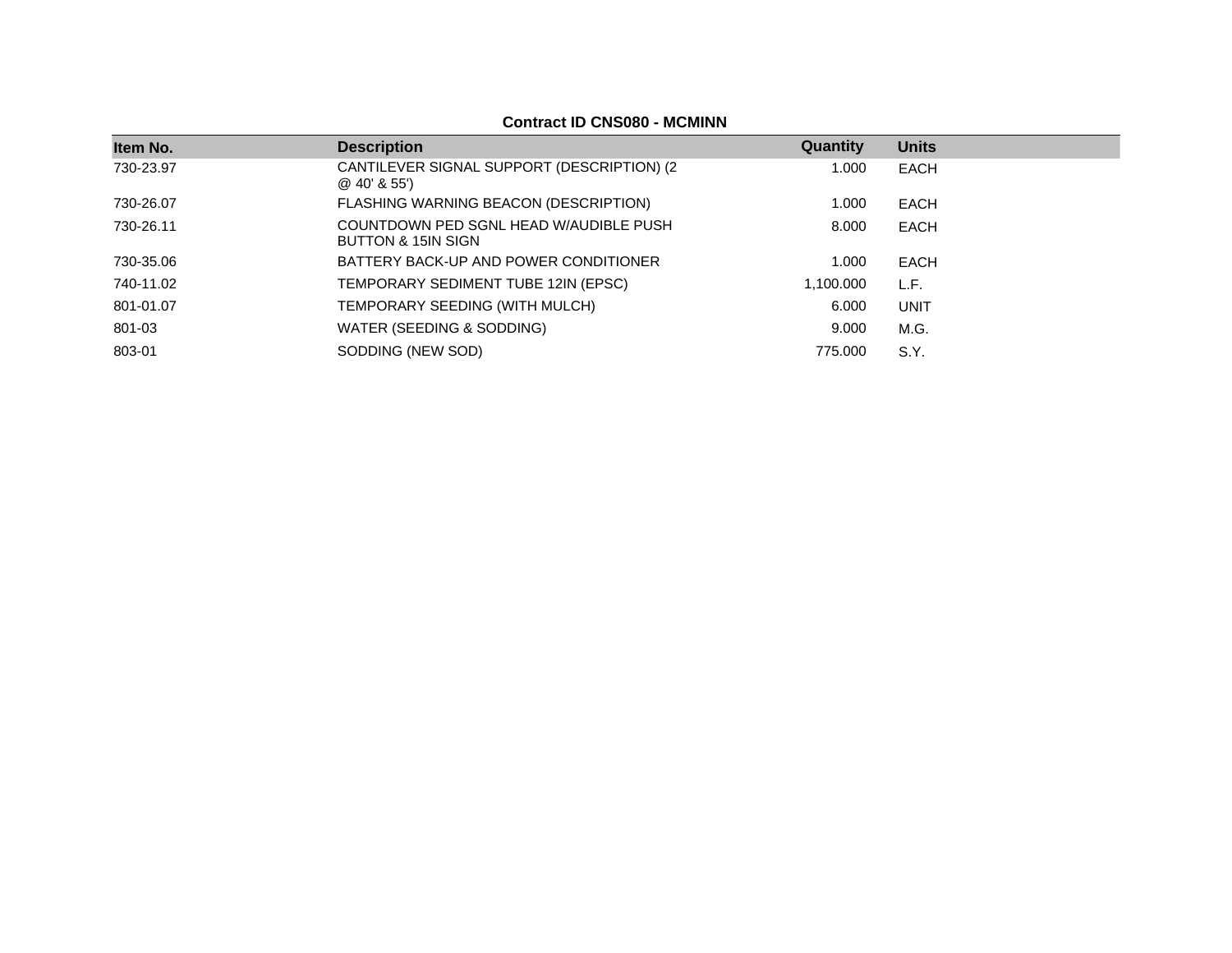#### **Contract ID CNS305 - ROBERTSON**

| Item No.  | <b>Description</b>                                         | Quantity  | <b>Units</b> |
|-----------|------------------------------------------------------------|-----------|--------------|
| 411-01.10 | ACS MIX(PG64-22) GRADING D                                 | 13.000    | <b>TON</b>   |
| 415-01.02 | COLD PLANING BITUMINOUS PAVEMENT                           | 160.000   | S.Y.         |
| 604-03.01 | <b>CLASS A CONCRETE (BRIDGES)</b>                          | 4.000     | C.Y.         |
| 604-04.02 | APPLIED TEXTURE FINISH (EXISTING<br>STRUCTURES)            | 391.000   | S.Y.         |
| 604-10.05 | <b>CONCRETE</b>                                            | 728.000   | S.F.         |
| 604-10.34 | CONCRETE OVERLAYED BRIDGE DECK REPAIR<br>(FULL DEPTH)      | 110.000   | S.Y.         |
| 604-10.44 | <b>EXPANSION JOINT REPAIRS</b>                             | 70.000    | L.F.         |
| 604-10.50 | BRIDGE DECK REPAIRS (PARTIAL DEPTH OF SLAB)                | 34.000    | S.Y.         |
| 604-10.54 | <b>CONCRETE REPAIRS</b>                                    | 728.000   | S.F.         |
| 604-10.56 | CONCRETE OVERLAYED BRIDGE DECK REPAIR<br>(PARTIAL DEPTH)   | 76.000    | S.Y.         |
| 604-10.58 | EPOXY INJECTION (INJECTION)                                | 2.000     | GAL.         |
| 604-10.62 | EPOXY INJECTION REPAIR (COMPLETE AND IN<br>PLACE)          | 27,000    | L.F.         |
| 617-04.02 | TYPE 2 THIN EPOXY OVERLAY (LOW-MOD EPOXY)                  | 1,730.000 | S.Y.         |
| 705-04.50 | PORTABLE BARRIER RAIL DELINEATOR                           | 26.000    | <b>EACH</b>  |
| 705-08.11 | PORTABLE IMPACT ATTENUATOR NCHRP350 TL-3                   | 2.000     | <b>EACH</b>  |
| 712-01    | <b>TRAFFIC CONTROL</b>                                     | (1)       | <b>LS</b>    |
| 712-02.02 | INTERCONNECTED PORTABLE BARRIER RAIL                       | 700.000   | L.F.         |
| 712-04.01 | FLEXIBLE DRUMS (CHANNELIZING)                              | 13.000    | <b>EACH</b>  |
| 712-05.01 | <b>WARNING LIGHTS (TYPE A)</b>                             | 13.000    | <b>EACH</b>  |
| 712-06    | SIGNS (CONSTRUCTION)                                       | 328.000   | S.F.         |
| 712-09.01 | REMOVABLE PAVEMENT MARKING LINE                            | 4,000.000 | L.F.         |
| 712-09.02 | REMOVABLE PAVEMENT MARKING (8" BARRIER<br>LINE)            | 1,910.000 | L.F.         |
| 712-09.04 | REMOVABLE PAVEMENT MARKING (STOP LINE)                     | 48.000    | L.F.         |
| 716-01.21 | SNOWPLOWABLE RAISED PAVMENT MARKERS (BI-<br>DIR) (1 COLOR) | 8.000     | EACH         |
| 716-13.01 | SPRAY THERMO PVMT MRKNG (60 mil) (4IN LINE)                | 0.500     | L.M.         |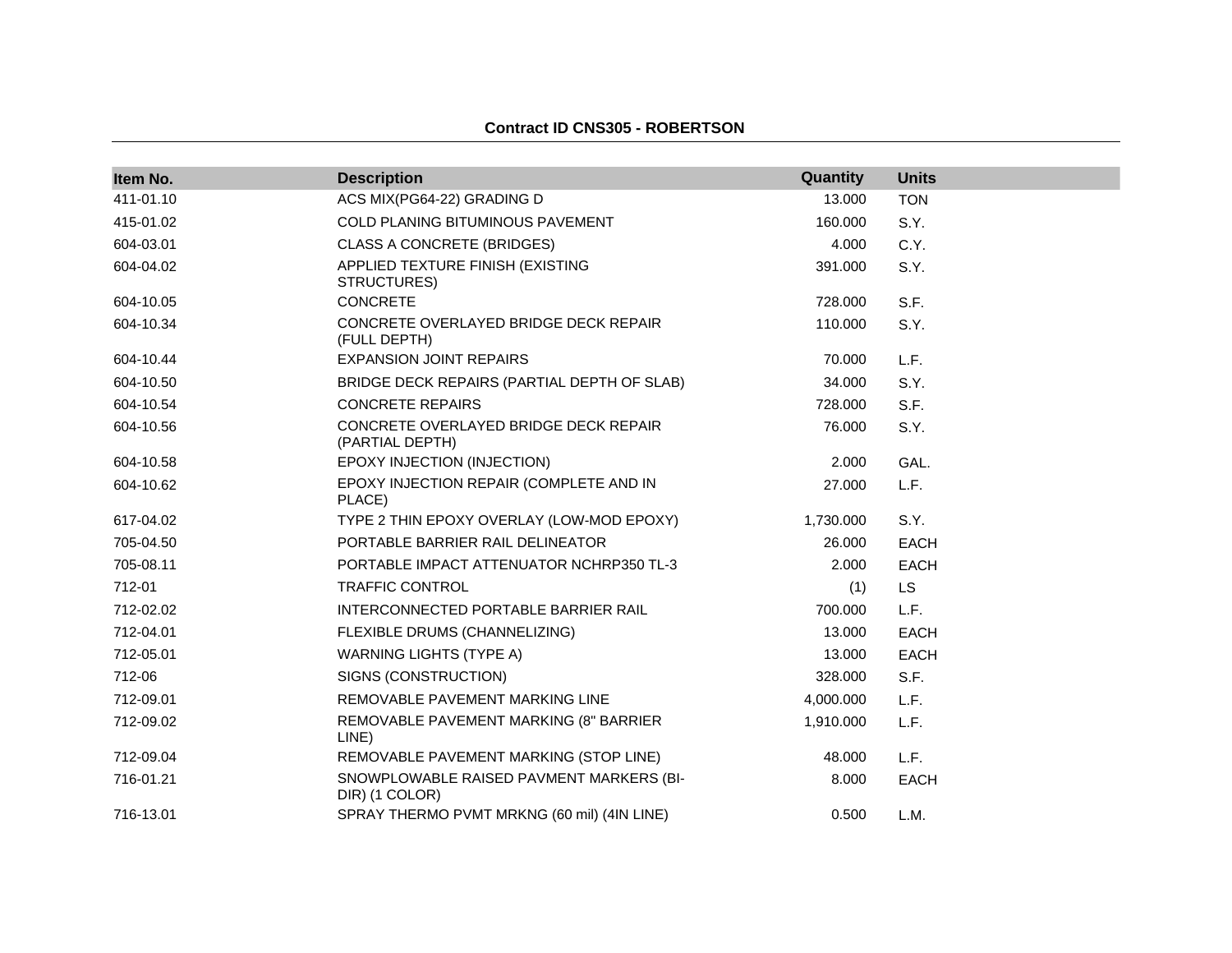# **Contract ID CNS305 - ROBERTSON**

| Item No. | <b>Description</b>              | Quantity | <b>Units</b> |
|----------|---------------------------------|----------|--------------|
| 717-01   | MOBILIZATION                    | (1)      | LS           |
| 730-40   | TEMPORARY TRAFFIC SIGNAL SYSTEM | 1.000    | EACH         |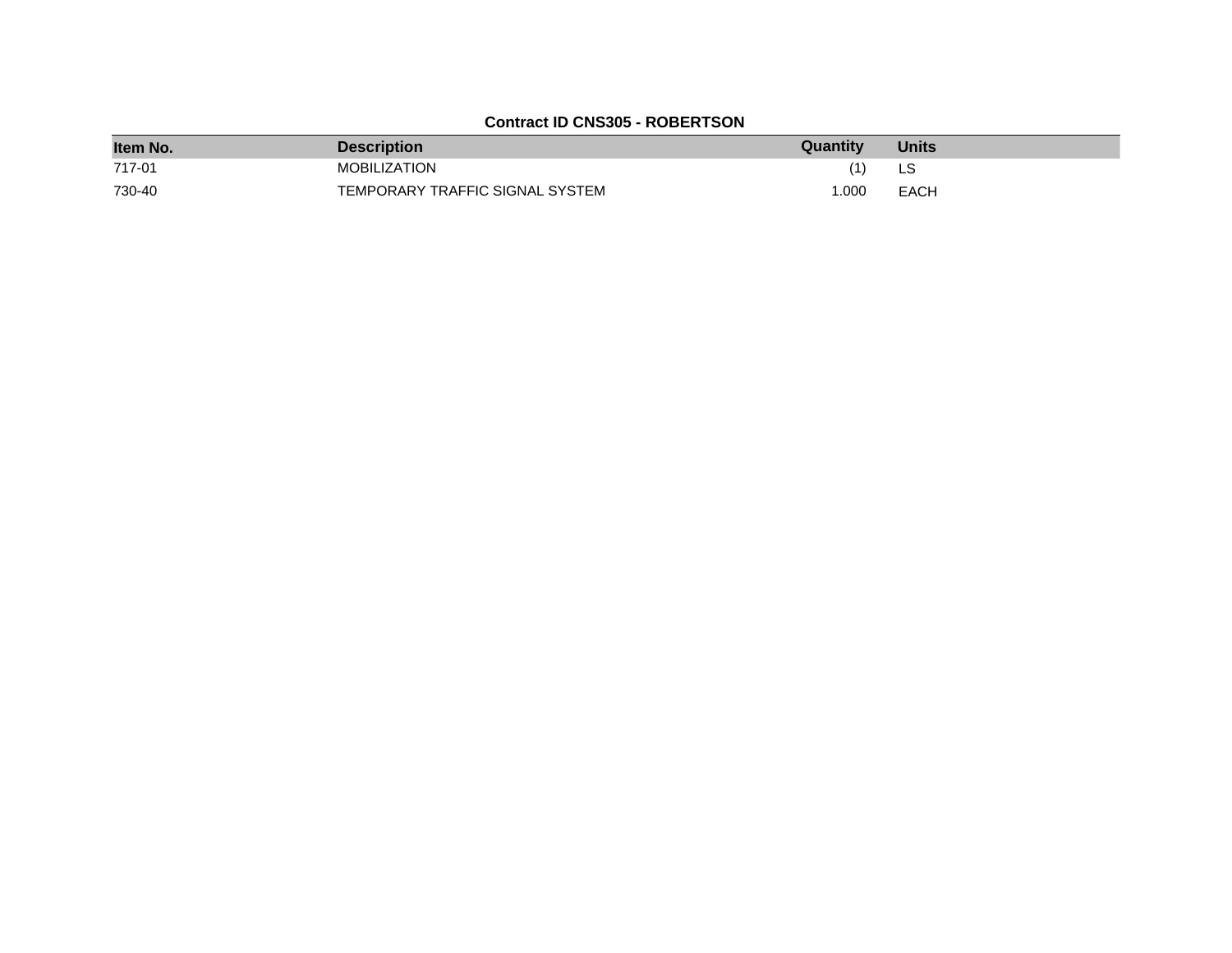### **Contract ID CNS317 - ROBERTSON & SUMNER**

| Item No.  | <b>Description</b>                                           | Quantity   | <b>Units</b> |
|-----------|--------------------------------------------------------------|------------|--------------|
| 105-01    | CONSTRUCTION STAKES, LINES AND GRADES                        | (1)        | <b>LS</b>    |
| 201-01    | CLEARING AND GRUBBING                                        | (1)        | LS           |
| 202-01    | REMOVAL OF STRUCTURES AND OBSTRUCTIONS                       | (1)        | <b>LS</b>    |
| 203-01    | ROAD & DRAINAGE EXCAVATION (UNCLASSIFIED)                    | 22,435.000 | C.Y.         |
| 203-04    | PLACING AND SPREADING TOPSOIL                                | 2,236.000  | C.Y.         |
| 203-06    | <b>WATER</b>                                                 | 1,440.000  | M.G.         |
| 204-08    | <b>FOUNDATION FILL MATERIAL</b>                              | 25.000     | C.Y.         |
| 204-08.01 | BACKFILL MATERIAL (FLOWABLE FILL)                            | 16.000     | C.Y.         |
| 208-01.05 | <b>BROOMING &amp; DEGRASSING SHOULDERS</b>                   | 1.600      | L.M.         |
| 209-02.07 | 18" TEMPORARY SLOPE DRAIN                                    | 130.000    | L.F.         |
| 209-03.23 | FILTER SOCK (24 INCH)                                        | 8,615.000  | L.F.         |
| 209-05    | SEDIMENT REMOVAL                                             | 750.000    | C.Y.         |
| 209-08.02 | TEMPORARY SILT FENCE (WITH BACKING)                          | 6,940.000  | L.F.         |
| 209-08.03 | TEMPORARY SILT FENCE (WITHOUT BACKING)                       | 39,705.000 | L.F.         |
| 209-08.07 | ROCK CHECK DAM PER                                           | 20.000     | <b>EACH</b>  |
| 209-08.08 | ENHANCED ROCK CHECK DAM                                      | 53.000     | <b>EACH</b>  |
| 209-09.01 | <b>SANDBAGS</b>                                              | 960.000    | <b>BAG</b>   |
| 209-09.04 | SEDIMENT FILTER BAG(15' X 10')                               | 8.000      | <b>EACH</b>  |
| 209-20.03 | POLYETHYLENE SHEETING (6 MIL. MINIMUM)                       | 50.000     | S.Y.         |
| 209-20.04 | POLYETHYLENE SHEETING (10 MIL.)                              | 81.000     | S.Y.         |
| 209-40.33 | CATCH BASIN PROTECTION (TYPE D)                              | 3.000      | <b>EACH</b>  |
| 209-65.04 | TEMPORARY IN STREAM DIVERSION                                | 400.000    | L.F.         |
| 303-01    | MINERAL AGGREGATE, TYPE A BASE, GRADING D                    | 27,751.000 | <b>TON</b>   |
| 303-01.01 | GRANULAR BACKFILL (ROADWAY)                                  | 1,951.000  | <b>TON</b>   |
| 303-10.01 | MINERAL AGGREGATE (SIZE 57)                                  | 145.000    | <b>TON</b>   |
| 303-10.03 | MINERAL AGGREGATE (SIZE 68)                                  | 200.000    | <b>TON</b>   |
| 307-01.01 | ASPHALT CONCRETE MIX (PG64-22) (BPMB-HM)<br><b>GRADING A</b> | 2,791.000  | <b>TON</b>   |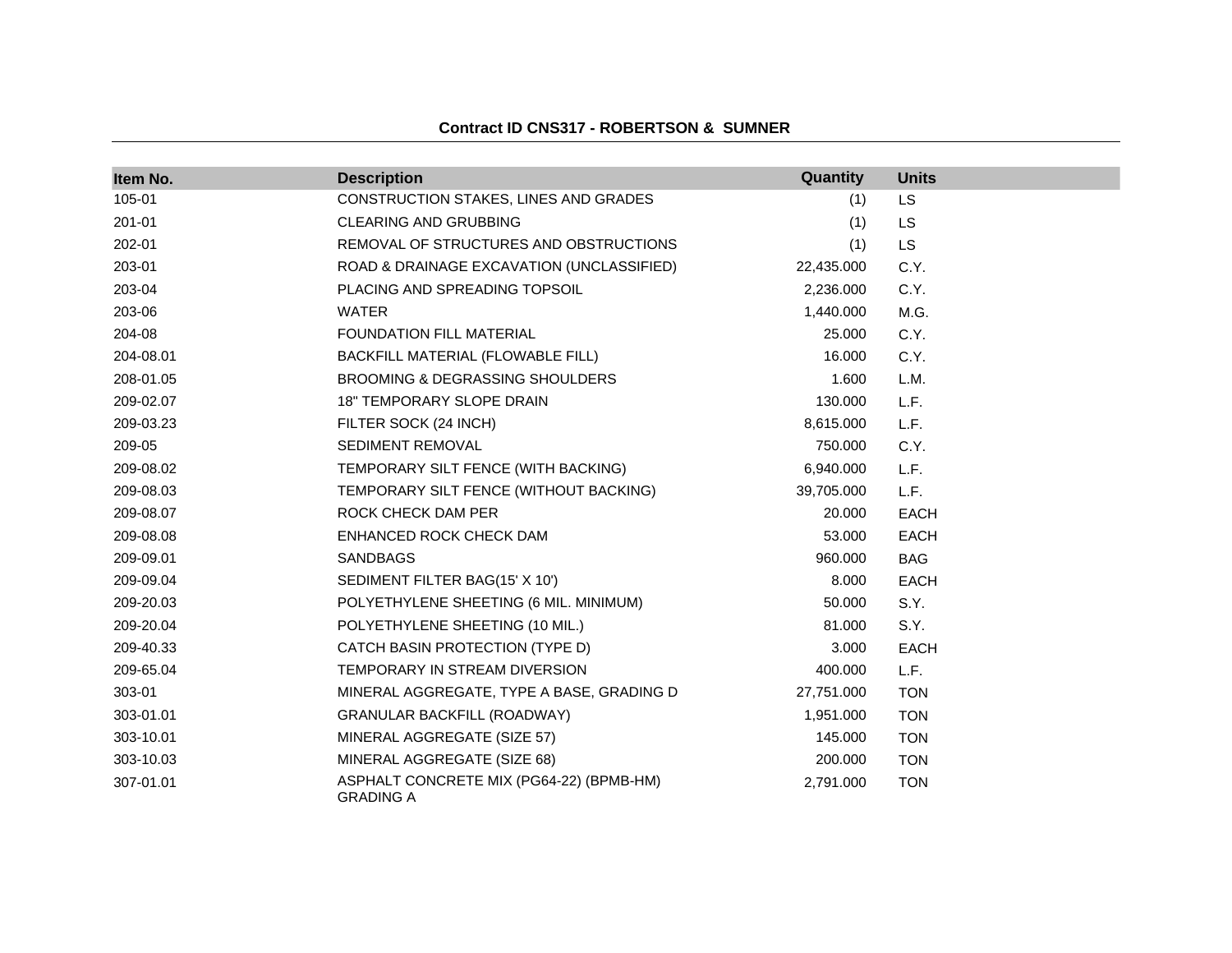| Item No.  | <b>Description</b>                                              | Quantity   | <b>Units</b> |  |
|-----------|-----------------------------------------------------------------|------------|--------------|--|
| 307-01.08 | ASPHALT CONCRETE MIX (PG64-22) (BPMB-HM)<br><b>GRADING B-M2</b> | 2,667.000  | <b>TON</b>   |  |
| 307-01.21 | ASP. CONC. MIX(PG70-22) (BPMB-HM) GR. A-S                       | 14.000     | <b>TON</b>   |  |
| 307-02.01 | ASPHALT CONCRETE MIX (PG70-22) (BPMB-HM)<br><b>GRADING A</b>    | 551.000    | <b>TON</b>   |  |
| 307-02.08 | ASPHALT CONCRETE MIX (PG70-22) (BPMB-HM)<br><b>GRADING B-M2</b> | 382.000    | <b>TON</b>   |  |
| 402-01    | BITUMINOUS MATERIAL FOR PRIME COAT (PC)                         | 32.000     | <b>TON</b>   |  |
| 402-02    | AGGREGATE FOR COVER MATERIAL (PC)                               | 116.000    | <b>TON</b>   |  |
| 403-01    | BITUMINOUS MATERIAL FOR TACK COAT (TC)                          | 18.000     | <b>TON</b>   |  |
| 407-02.10 | REMOVAL OF ASPHALT SHOULDERS                                    | 99.000     | STA.         |  |
| 407-20.05 | SAW CUTTING ASPHALT PAVEMENT                                    | 830.000    | L.F.         |  |
| 411-01.07 | ACS MIX (PG64-22) GRADING E SHOULDER                            | 620.000    | <b>TON</b>   |  |
| 411-01.10 | ACS MIX(PG64-22) GRADING D                                      | 2,059.000  | <b>TON</b>   |  |
| 411-02.10 | ACS MIX(PG70-22) GRADING D                                      | 633.000    | <b>TON</b>   |  |
| 411-12.03 | SCORING FOR RUMBLE STRIPE (NON-<br>CONTINUOUS) (8IN WIDTH)      | 3.200      | L.M.         |  |
| 604-01.01 | CLASS A CONCRETE (ROADWAY)                                      | 126.000    | C.Y.         |  |
| 604-01.02 | STEEL BAR REINFORCEMENT (ROADWAY)                               | 19,051.000 | LB.          |  |
| 607-03.02 | 18" CONCRETE PIPE CULVERT (CLASS III)                           | 36.000     | L.F.         |  |
| 607-12.03 | 66" CONCRETE PIPE CULVERT (CLASS III)                           | 78.000     | L.F.         |  |
| 607-39.02 | 18" PIPE CULVERT (SIDE DRAIN)                                   | 420.000    | L.F.         |  |
| 607-39.03 | 24" PIPE CULVERT (SIDE DRAIN)                                   | 96.000     | L.F.         |  |
| 607-39.04 | 30" PIPE CULVERT (SIDE DRAIN)                                   | 88.000     | L.F.         |  |
| 611-01.20 | ADJUSTMENT OF EXISTING MANHOLE                                  | 2.000      | <b>EACH</b>  |  |
| 611-07.01 | CLASS A CONCRETE (PIPE ENDWALLS)                                | 26.000     | C.Y.         |  |
| 611-07.02 | STEEL BAR REINFORCEMENT (PIPE ENDWALLS)                         | 338.000    | LB.          |  |
| 611-07.31 | 18IN ENDWALL (SIDE DRAIN)                                       | 23.000     | <b>EACH</b>  |  |
| 611-07.32 | 24IN ENDWALL (SIDE DRAIN)                                       | 8.000      | EACH         |  |
| 611-07.33 | 30IN ENDWALL (SIDE DRAIN)                                       | 2.000      | <b>EACH</b>  |  |
| 611-07.34 | 36IN ENDWALL (SIDE DRAIN)                                       | 2.000      | <b>EACH</b>  |  |
| 611-07.55 | 18IN ENDWALL (CROSS DRAIN) 4:1                                  | 6.000      | <b>EACH</b>  |  |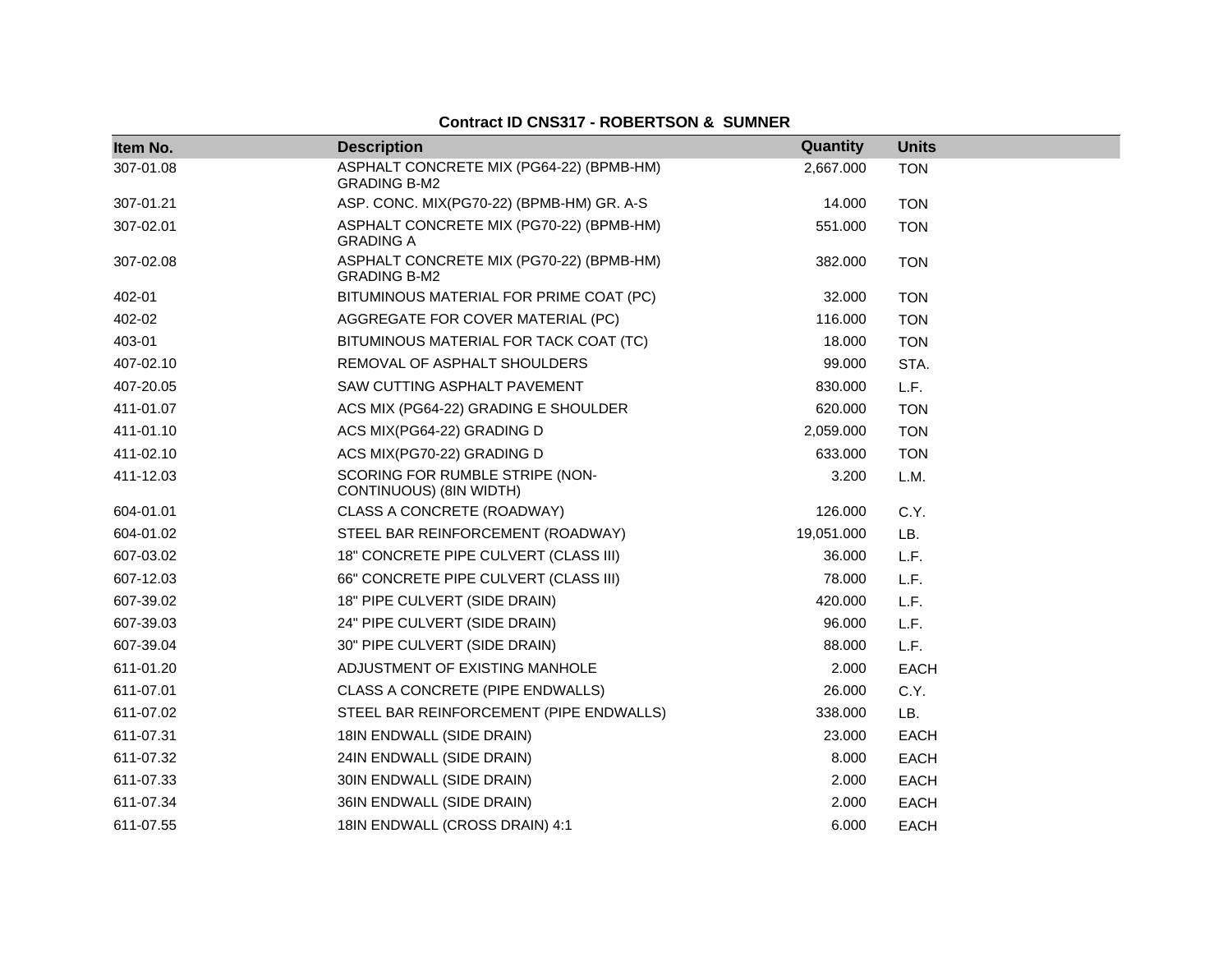| Item No.  | <b>Description</b>                                           | Quantity   | <b>Units</b> |
|-----------|--------------------------------------------------------------|------------|--------------|
| 611-07.58 | 24IN ENDWALL (CROSS DRAIN) 4:1                               | 4.000      | <b>EACH</b>  |
| 621-03.02 | <b>18" TEMPORARY DRAINAGE PIPE</b>                           | 80.000     | L.F.         |
| 621-03.07 | <b>48" TEMPORARY DRAINAGE PIPE</b>                           | 150.000    | L.F.         |
| 621-03.12 | TEMPORARY DRAINAGE PIPE ARCH (DESCRIPTION)<br>(13.5 " x 22") | 46.000     | L.F.         |
| 701-01.02 | CONCRETE SIDEWALK (6")                                       | 4,800.000  | S.F.         |
| 702-01.02 | <b>CONCRETE CURB</b>                                         | 570.000    | L.F.         |
| 705-01.04 | METAL BEAM GUARD FENCE                                       | 100.000    | L.F.         |
| 705-06.01 | W BEAM GR (TYPE 2) MASH TL3                                  | 734.000    | L.F.         |
| 705-06.20 | TANGENT ENERGY ABSORBING TERM MASH TL-3                      | 16.000     | <b>EACH</b>  |
| 705-20.25 | TEMPORARY CRASH CUSHION (MASH TL-3)                          | 4.000      | <b>EACH</b>  |
| 707-08.11 | HIGH-VISIBILITY CONSTRUCTION FENCE                           | 450.000    | L.F.         |
| 708-02.01 | MARKERS (CONCRETE R.O.W. POSTS)                              | 32.000     | EACH         |
| 709-05.05 | MACHINED RIP-RAP (CLASS A-3)                                 | 2,400.000  | <b>TON</b>   |
| 709-05.06 | MACHINED RIP-RAP (CLASS A-1)                                 | 555.000    | <b>TON</b>   |
| 709-05.08 | MACHINED RIP-RAP (CLASS B)                                   | 980.000    | <b>TON</b>   |
| 709-05.09 | MACHINED RIP-RAP (CLASS C)                                   | 1,208.000  | <b>TON</b>   |
| 710-02    | AGGREGATE UNDERDRAINS (WITH PIPE)                            | 17,650.000 | L.F.         |
| 710-05    | LATERAL UNDERDRAIN                                           | 410.000    | L.F.         |
| 710-06.13 | LATERAL UNDERDRAIN ENDWALL (4:1)                             | 35.000     | <b>EACH</b>  |
| 710-09.01 | 6" PERFORATED PIPE WITH VERTICAL DRAIN<br><b>SYSTEM</b>      | 85,000     | L.F.         |
| 712-01    | <b>TRAFFIC CONTROL</b>                                       | (1)        | LS           |
| 712-02.02 | INTERCONNECTED PORTABLE BARRIER RAIL                         | 2,000.000  | L.F.         |
| 712-04.01 | FLEXIBLE DRUMS (CHANNELIZING)                                | 415.000    | EACH         |
| 712-05.03 | <b>WARNING LIGHTS (TYPE C)</b>                               | 50.000     | <b>EACH</b>  |
| 712-06    | SIGNS (CONSTRUCTION)                                         | 684.000    | S.F.         |
| 712-07.03 | TEMPORARY BARRICADES (TYPE III)                              | 12.000     | L.F.         |
| 712-09.04 | REMOVABLE PAVEMENT MARKING (STOP LINE)                       | 100.000    | L.F.         |
| 713-01.01 | CLASS A CONCRETE (FOUNDATION FOR SIGN<br>SUPPORTS)           | 1.000      | C.Y.         |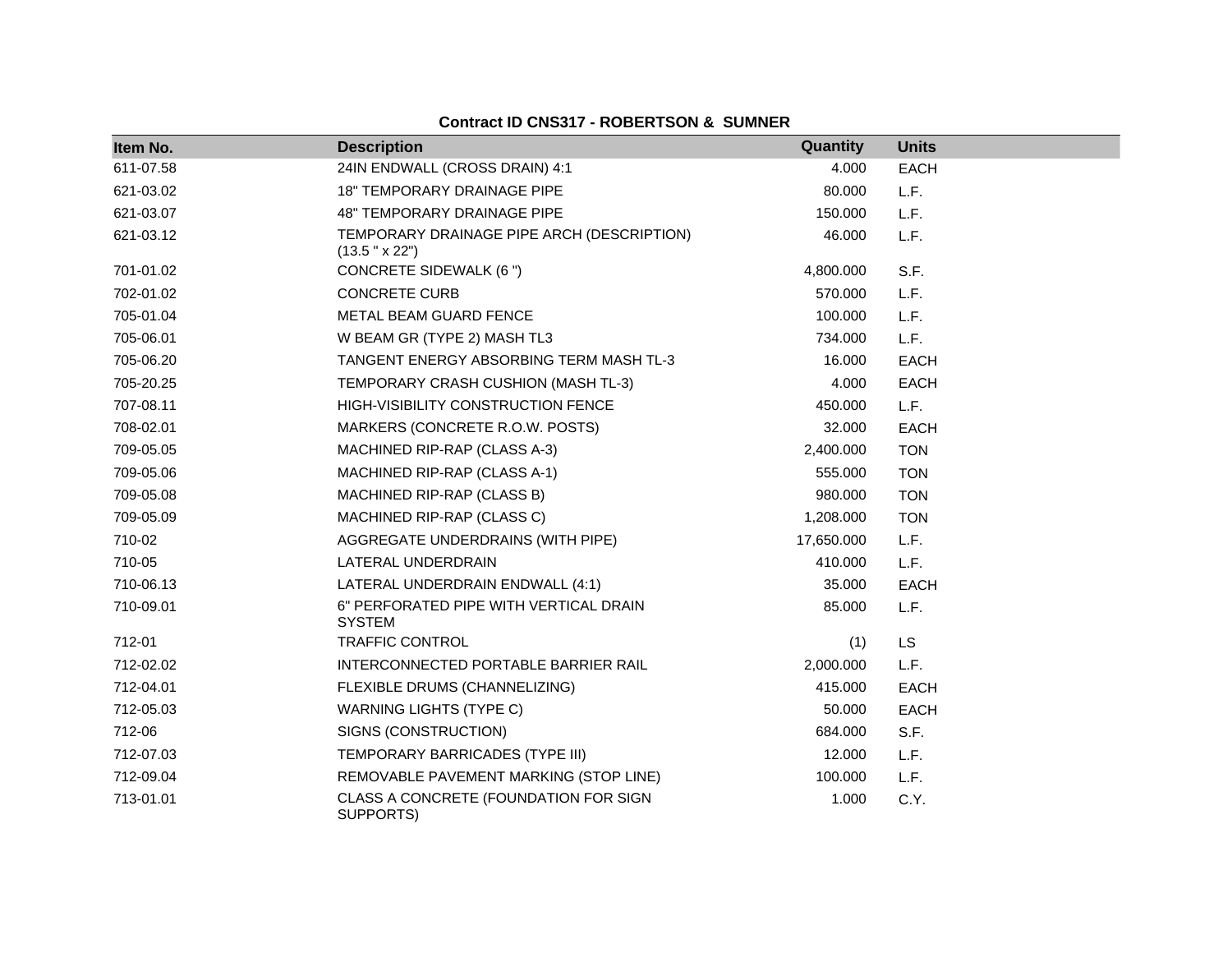| Item No.  | <b>Description</b>                                             | Quantity       | <b>Units</b> |
|-----------|----------------------------------------------------------------|----------------|--------------|
| 713-01.02 | STEEL BAR REINFORCEMENT(FOUNDATION FOR<br>SIGN SUPPORTS)       | 200.000<br>LB. |              |
| 713-11.02 | PERFORATED/KNOCKOUT SQUARE TUBE POST                           | 3,602.000      | LB.          |
| 713-11.21 | P POST SLIP BASE                                               | 8.000          | <b>EACH</b>  |
| 713-13.02 | FLAT SHEET ALUMINUM SIGNS (0.080" THICK)                       | 199.000        | S.F.         |
| 713-13.03 | FLAT SHEET ALUMINUM SIGNS (0.100" THICK)                       | 422.000        | S.F.         |
| 713-15    | REMOVAL OF SIGNS, POSTS AND FOOTINGS                           | (1)            | <b>LS</b>    |
| 713-16.22 | SIGNS (DESCRIPTION) (R10-12, MAST ARM<br>MOUNTED)              | 2.000          | EACH         |
| 716-01.21 | SNOWPLOWABLE RAISED PAVMENT MARKERS (BI-<br>DIR) (1 COLOR)     | 321.000        | EACH         |
| 716-01.22 | SNOWPLOWABLE RAISED PAVMENT MARKERS<br>(MONO-DIR)(1 COLOR)     | 47.000         | EACH         |
| 716-02.04 | PLASTIC PAVEMENT MARKING(CHANNELIZATION<br>STRIPING)           | 185.000        | S.Y.         |
| 716-02.05 | PLASTIC PAVEMENT MARKING (STOP LINE)                           | 100.000        | L.F.         |
| 716-02.06 | PLASTIC PAVEMENT MARKING (TURN LANE<br>ARROW)                  | 10.000         | <b>EACH</b>  |
| 716-03.06 | PLASTIC WORD PAVEMENT MARKING (SIGNAL<br>AHEAD)                | 4.000          | <b>EACH</b>  |
| 716-04.02 | PLASTIC PAVEMENT MARKING(DOUBLE TURNING<br>ARROW)              | 5.000          | EACH         |
| 716-04.12 | PLASTIC PAVEMENT MARKING (YIELD LINE)                          | 144.000        | S.F.         |
| 716-05.01 | PAINTED PAVEMENT MARKING (4" LINE)                             | 10.000         | L.M.         |
| 716-05.02 | PAINTED PAVEMENT MARKING (8" BARRIER LINE)                     | 20,475.000     | L.F.         |
| 716-05.05 | PAINTED PAVEMENT MARKING (STOP LINE)                           | 135.000        | L.F.         |
| 716-08.07 | REMOVAL OF PAVEMENT MARKING (STRAIGHT-<br>TURN ARROW)          | 2.000          | <b>EACH</b>  |
| 716-08.13 | REMOVAL OF WORD PAVEMENT MARKING<br>(DESCRIPTION) (STOP AHEAD) | 1.000          | EACH         |
| 716-08.20 | REMOVAL OF PAVEMENT MARKING (LINE)                             | 10.000         | L.M.         |
| 716-12.01 | ENHANCED FLATLINE THERMO PVMT MRKNG (4IN<br>LINE)              | 0.258          | L.M.         |
| 716-12.02 | ENHANCED FLATLINE THERMO PVMT MRKNG (6IN<br>LINE)              | 3.887          | L.M.         |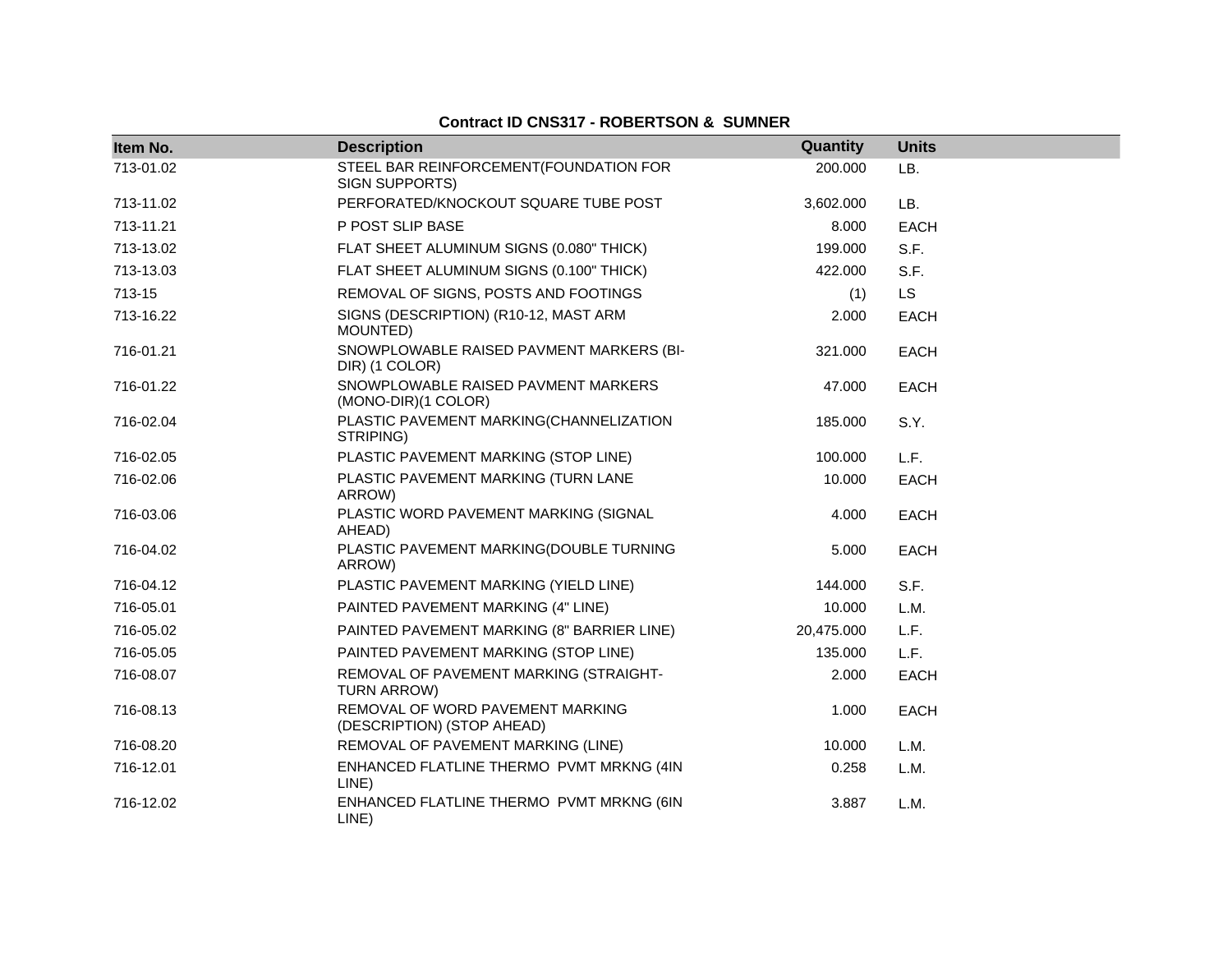| Item No.  | <b>Description</b>                                     | Quantity  | <b>Units</b> |  |
|-----------|--------------------------------------------------------|-----------|--------------|--|
| 716-13.02 | SPRAY THERMO PVMT MRKNG (60 mil) (6IN LINE)            | 3.343     | L.M.         |  |
| 717-01    | <b>MOBILIZATION</b>                                    | (1)       | <b>LS</b>    |  |
| 730-02.09 | SIGNAL HEAD ASSEMBLY (130 WITH BACKPLATE)              | 6.000     | <b>EACH</b>  |  |
| 730-02.17 | SIGNAL HEAD ASSEMBLY (150 A2H WITH<br>BACKPLATE)       | 2.000     | <b>EACH</b>  |  |
| 730-03.20 | INSTALL PULL BOX (TYPE A)                              | 14.000    | <b>EACH</b>  |  |
| 730-03.21 | INSTALL PULL BOX (TYPE B)                              | 4.000     | <b>EACH</b>  |  |
| 730-05.01 | ELECTRICAL SERVICE CONNECTION                          | 1.000     | <b>EACH</b>  |  |
| 730-08.03 | SIGNAL CABLE - 7 CONDUCTOR                             | 450.000   | L.F.         |  |
| 730-12.01 | CONDUIT 1" DIAMETER (PVC)                              | 1,850.000 | L.F.         |  |
| 730-12.02 | CONDUIT 2" DIAMETER (PVC)                              | 160.000   | L.F.         |  |
| 730-12.03 | CONDUIT 3" DIAMETER (PVC)                              | 70.000    | L.F.         |  |
| 730-12.07 | <b>CONDUIT 1" DIAMETER (RGS)</b>                       | 160.000   | L.F.         |  |
| 730-12.08 | CONDUIT 2" DIAMETER (RGS)                              | 125.000   | L.F.         |  |
| 730-12.09 | <b>CONDUIT 3" DIAMETER (RGS)</b>                       | 230.000   | L.F.         |  |
| 730-14.01 | SHIELDED DETECTOR CABLE                                | 3,400.000 | L.F.         |  |
| 730-14.02 | <b>SAW SLOT</b>                                        | 1,150.000 | L.F.         |  |
| 730-14.03 | <b>LOOP WIRE</b>                                       | 3,400.000 | L.F.         |  |
| 730-15.32 | CABINET (EIGHT PHASE BASE MOUNTED)                     | 1.000     | <b>EACH</b>  |  |
| 730-16.02 | EIGHT PHASE ACTUATED CONTROLLER                        | 1.000     | <b>EACH</b>  |  |
| 730-23.36 | CANTILEVER SIGNAL SUPPORT (DESCRIPTION) (2<br>@45'870' | 1.000     | <b>EACH</b>  |  |
| 730-23.37 | CANTILEVER SIGNAL SUPPORT (DESCRIPTION) (2<br>@45'865' | 1.000     | <b>EACH</b>  |  |
| 740-10.03 | GEOTEXTILE (TYPE III) (EROSION CONTROL)                | 5,775.000 | S.Y.         |  |
| 740-10.04 | GEOTEXTILE (TYPE IV) (STABILIZATION)                   | 375.000   | S.Y.         |  |
| 801-01    | SEEDING (WITH MULCH)                                   | 363.000   | <b>UNIT</b>  |  |
| 801-01.07 | TEMPORARY SEEDING (WITH MULCH)                         | 110.000   | <b>UNIT</b>  |  |
| 801-03    | WATER (SEEDING & SODDING)                              | 137.000   | M.G.         |  |
| 801-07    | SEED (SUPPLEMENTAL APPLICATION)                        | 626.000   | LB.          |  |
| 801-08    | FERTILIZER (SUPPLEMENTAL APPLICATION)                  | 1.000     | <b>TON</b>   |  |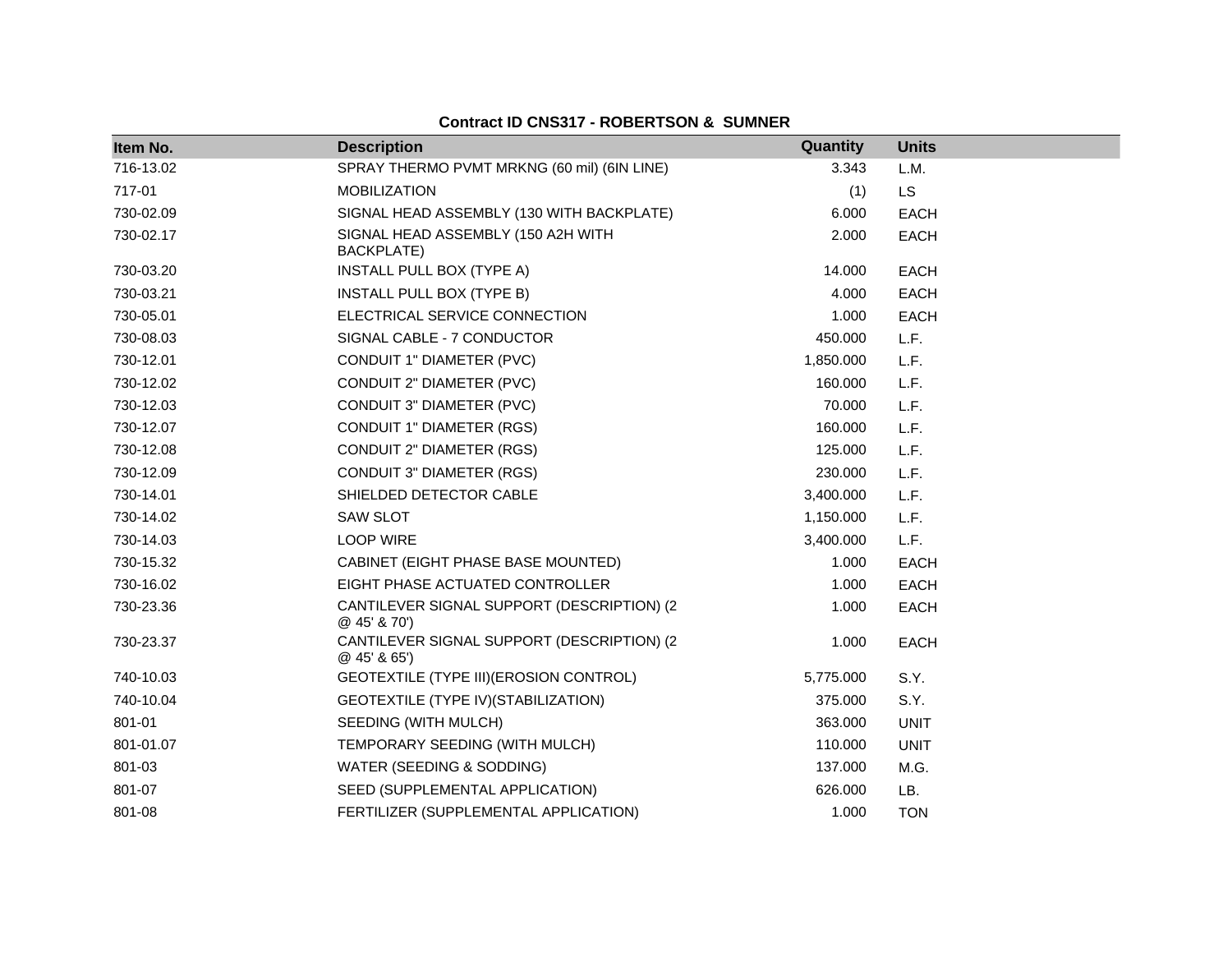| Item No.  | <b>Description</b>                         | Quantity   | <b>Units</b> |  |
|-----------|--------------------------------------------|------------|--------------|--|
| 803-01    | SODDING (NEW SOD)                          | 5,560.000  | S.Y.         |  |
| 805-12.01 | EROSION CONTROL BLANKET (TYPE I)           | 8,000.000  | S.Y.         |  |
| 806-02.03 | PROJECT MOWING                             | 6.000      | <b>CYCL</b>  |  |
| 604-02.01 | CLASS A CONCRETE (BOX BRIDGES)             | 105.000    | C.Y.         |  |
| 604-02.02 | STEEL BAR REINFORCEMENT (BOX BRIDGES)      | 15,850.000 | LB.          |  |
| 791-01.12 | 8IN PVC CASING OPEN CUT                    | 80.000     | L.F.         |  |
| 791-03.04 | 4IN HDPE GAS MAIN                          | 1,950.000  | L.F.         |  |
| 791-04.13 | HDD 4IN PE PIPE - ROCK                     | 950.000    | L.F.         |  |
| 791-06.52 | 4IN PE HOT TAP CONNECTION                  | 15.000     | <b>EACH</b>  |  |
| 791-07.02 | 4IN PE GAS VALVE ASSEMBLY                  | 7.000      | <b>EACH</b>  |  |
| 791-08.07 | 3/4IN PE SERVICE PIPE                      | 100.000    | L.F.         |  |
| 791-08.17 | HDD 3/4IN PE SERVICE PIPE                  | 125.000    | L.F.         |  |
| 791-08.40 | RECONNECT SERVICE ASSEMBLY                 | 5.000      | <b>EACH</b>  |  |
| 791-11.01 | <b>CLASS A CONCRETE</b>                    | 50.000     | C.Y.         |  |
| 795-01.06 | 8IN DIP SLIP JOINT WATER LINE              | 40.000     | L.F.         |  |
| 795-03.05 | <b>6IN PVC WATER LINE</b>                  | 240.000    | L.F.         |  |
| 795-03.06 | <b>8IN PVC WATER LINE</b>                  | 1,135.000  | L.F.         |  |
| 795-05.19 | HDD 10IN HDPE CASING PIPE-ROCK             | 150.000    | L.F.         |  |
| 795-08.04 | 6IN GATE VALVE ASSEMBLY                    | 2.000      | <b>EACH</b>  |  |
| 795-08.05 | 8IN GATE VALVE ASSEMBLY                    | 3.000      | <b>EACH</b>  |  |
| 795-09.09 | RELOCATE/RECONNECT SERVICE ASSEMBLY        | 5.000      | <b>EACH</b>  |  |
| 795-09.27 | TI OF 2IN PVC CASING FOR SERVICE PIPE-ROCK | 150.000    | L.F.         |  |
| 795-09.37 | 3/4IN SERVICE PIPE                         | 200.000    | L.F.         |  |
| 795-13.01 | <b>DI FITTINGS</b>                         | 4,000.000  | LB.          |  |
| 795-14.05 | <b>CONCRETE ENCASEMENT</b>                 | 50.000     | L.F.         |  |
| 797-03.08 | <b>6IN PVC FORCE MAIN</b>                  | 600.000    | L.F.         |  |
| 797-06.19 | HDD 8IN HDPE CASING PIPE-ROCK              | 400.000    | L.F.         |  |
| 797-07.60 | ADJUST EXISTING MANHOLE                    | 2.000      | <b>EACH</b>  |  |
| 797-08.01 | <b>DI FITTINGS</b>                         | 1,000.000  | LB.          |  |
| 797-09.07 | <b>6IN PLUG VALVE ASSEMBLY</b>             | 4.000      | <b>EACH</b>  |  |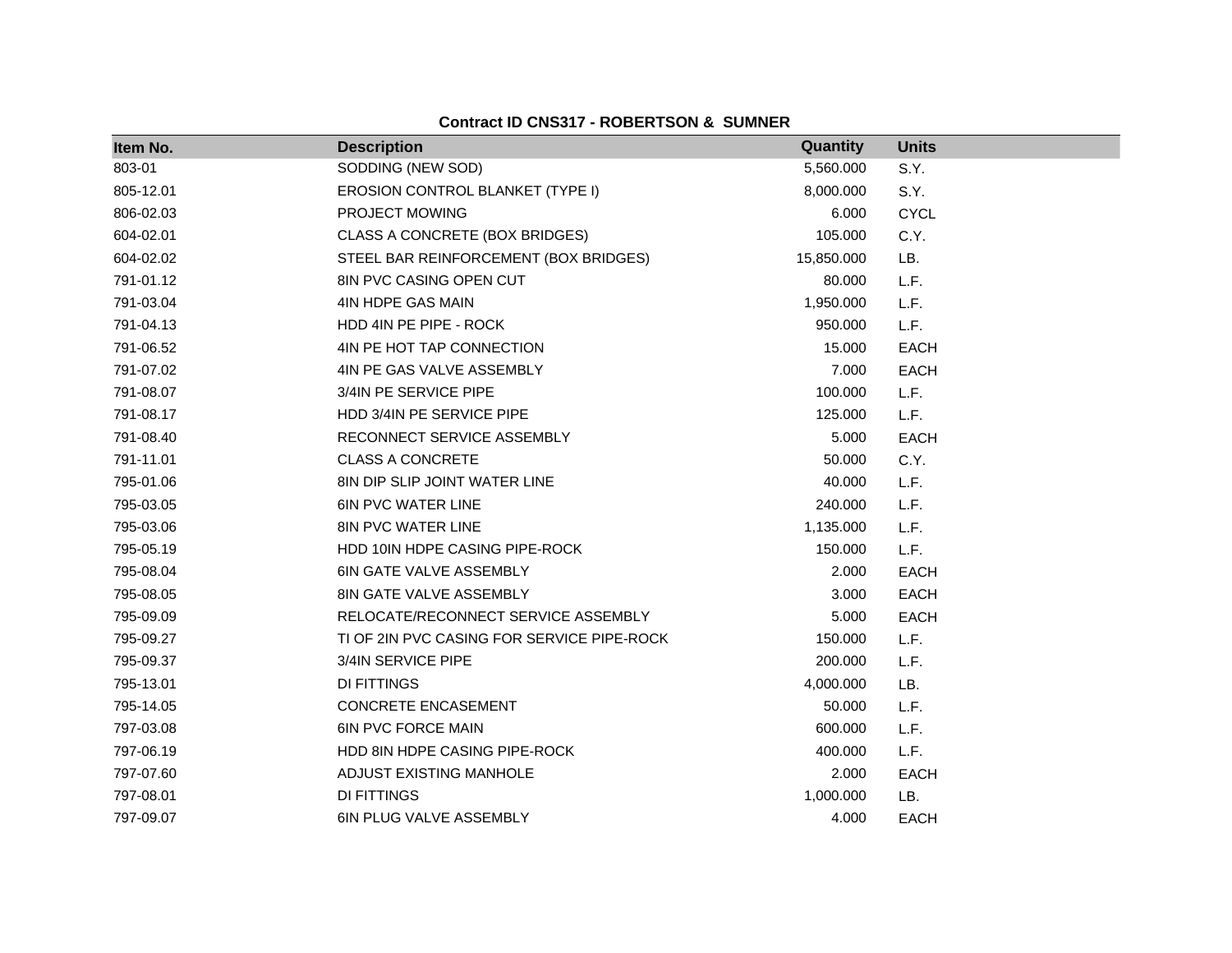| Item No.  | <b>Description</b>            | <b>Quantity</b> | <b>Units</b> |
|-----------|-------------------------------|-----------------|--------------|
| 797-09.26 | 2IN AIR/VAC VALVE ASSEMBLY    | 1.000           | EACH         |
| 797-30.24 | OPEN CUT 12IN PVC CASING PIPE | 80.000          | L.F.         |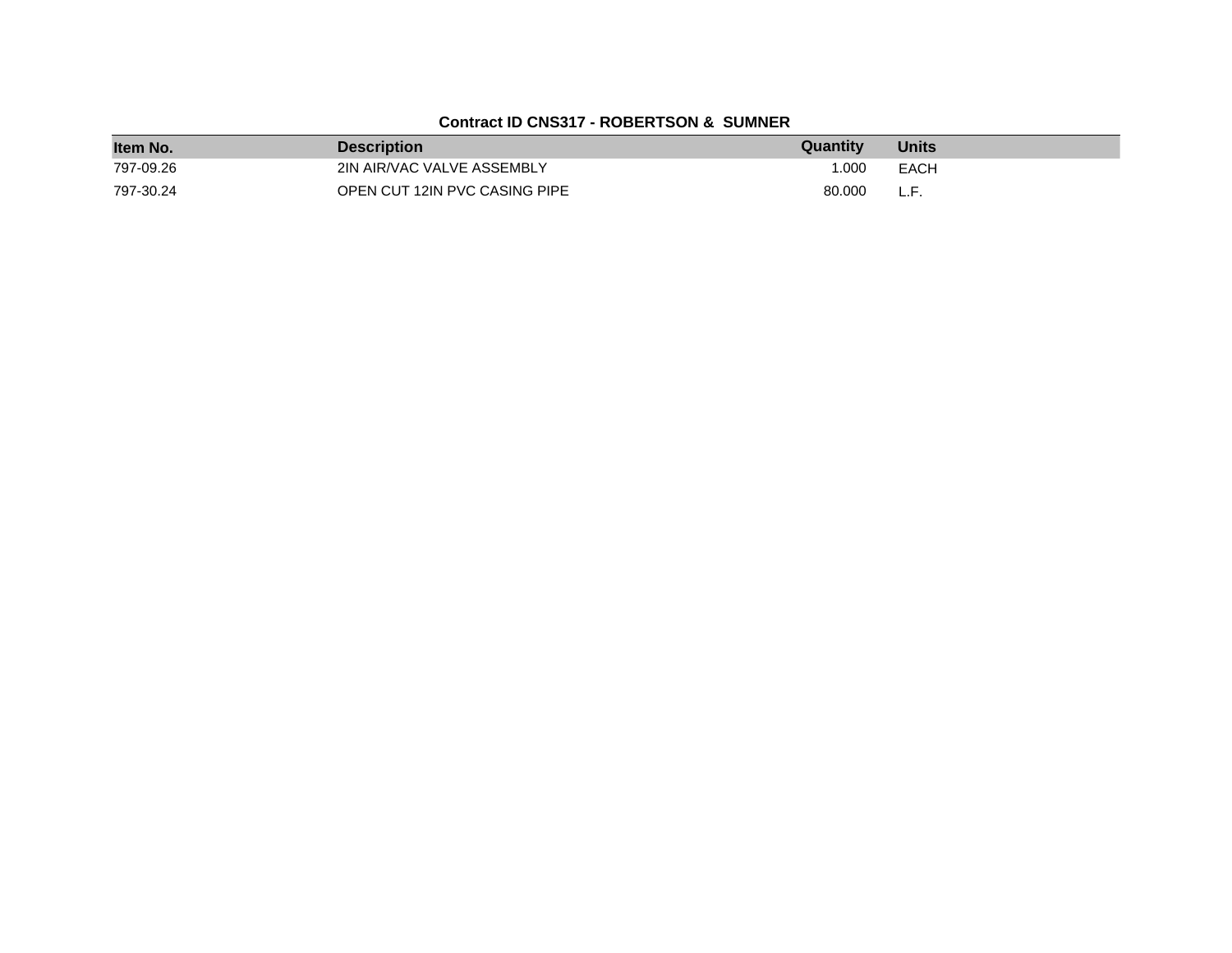### **Contract ID CNS311 - RUTHERFORD**

| Item No.  | <b>Description</b>                       | Quantity | <b>Units</b> |
|-----------|------------------------------------------|----------|--------------|
| 705-02.02 | SINGLE GUARDRAIL (TYPE 2)                | 100.000  | L.F.         |
| 705-04.09 | EARTH PAD FOR TYPE 38 GR END TREATMENT   | 4.000    | EACH         |
| 705-04.21 | <b>GUARDRAIL DELINEATION ENHANCEMENT</b> | 400.000  | L.F.         |
| 705-06.20 | TANGENT ENERGY ABSORBING TERM MASH TL-3  | 4.000    | EACH         |
| 712-01    | <b>TRAFFIC CONTROL</b>                   | (1)      | LS           |
| 713-02.21 | SIGN POST DELINEATION ENHANCEMENT        | 300,000  | L.F.         |
| 713-11.02 | PERFORATED/KNOCKOUT SQUARE TUBE POST     | 848.000  | LB.          |
| 713-13.02 | FLAT SHEET ALUMINUM SIGNS (0.080" THICK) | 120,000  | S.F.         |
| 713-13.03 | FLAT SHEET ALUMINUM SIGNS (0.100" THICK) | 151.000  | S.F.         |
| 713-15.36 | REMOVE SIGN, SUPPORT & FOOTING           | 8.000    | <b>EACH</b>  |
| 717-01    | <b>MOBILIZATION</b>                      | (1)      | LS           |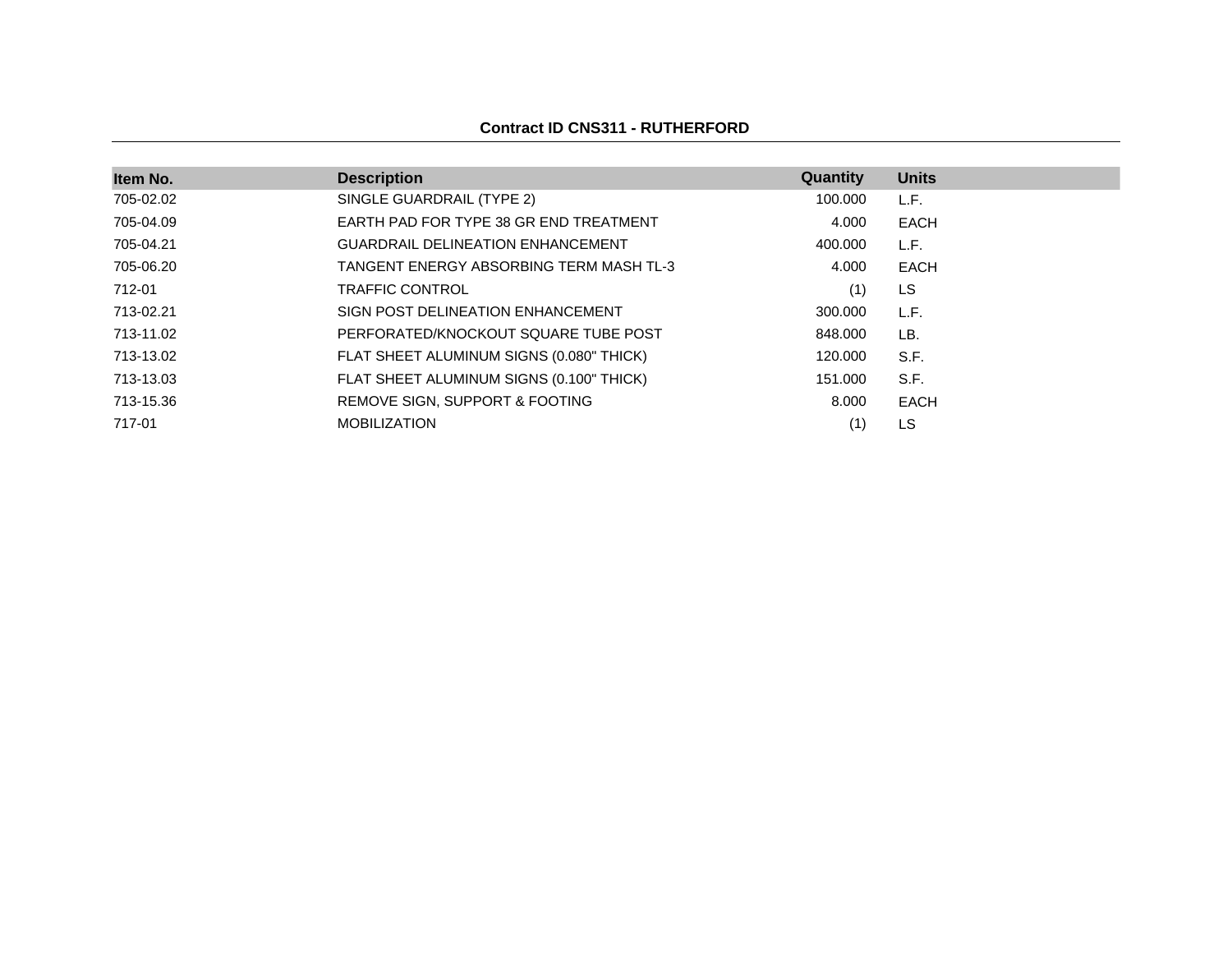| Item No.  | <b>Description</b>                                  | Quantity    | <b>Units</b> |  |
|-----------|-----------------------------------------------------|-------------|--------------|--|
| 105-01    | CONSTRUCTION STAKES, LINES AND GRADES               | (1)         | LS           |  |
| 109-10.01 | <b>TRAINEE</b>                                      | 6,060.000   | <b>HOUR</b>  |  |
| 201-01    | <b>CLEARING AND GRUBBING</b>                        | (1)         | <b>LS</b>    |  |
| 202-01    | REMOVAL OF STRUCTURES AND OBSTRUCTIONS              | (1)         | <b>LS</b>    |  |
| 202-02.21 | REMOVAL OF PIPE (DESCRIPTION) (6")                  | 144.000     | L.F.         |  |
| 202-02.22 | REMOVAL OF PIPE (DESCRIPTION) (12")                 | 18.000      | L.F.         |  |
| 202-02.23 | REMOVAL OF PIPE (DESCRIPTION) (15")                 | 1,019.000   | L.F.         |  |
| 202-02.24 | REMOVAL OF PIPE (DESCRIPTION) (18")                 | 696.000     | L.F.         |  |
| 202-02.25 | REMOVAL OF PIPE (DESCRIPTION) (24")                 | 713.000     | L.F.         |  |
| 202-02.26 | REMOVAL OF PIPE (DESCRIPTION) (36")                 | 261.000     | L.F.         |  |
| 202-02.27 | REMOVAL OF PIPE (DESCRIPTION) (48")                 | 274.000     | L.F.         |  |
| 202-02.28 | REMOVAL OF PIPE (DESCRIPTION) (24"X36" CMP)         | 168.000     | L.F.         |  |
| 202-06.01 | REMOVAL OF BUILDINGS (TRACT NO.) (TRACT NO.<br>(14) | (1)         | <b>LS</b>    |  |
| 202-06.02 | REMOVAL OF BUILDINGS (TRACT NO.) (TRACT NO.<br>17)  | (1)         | LS           |  |
| 202-06.03 | REMOVAL OF BUILDINGS (TRACT NO.) (TRACT NO.<br>23)  | (1)         | LS           |  |
| 202-06.04 | REMOVAL OF BUILDINGS (TRACT NO.) (TRACT NO.<br>32)  | (1)         | LS           |  |
| 202-06.05 | REMOVAL OF BUILDINGS (TRACT NO.) (TRACT NO.<br>37)  | (1)         | LS           |  |
| 203-01    | ROAD & DRAINAGE EXCAVATION (UNCLASSIFIED)           | 2,004.000   | C.Y.         |  |
| 203-02.01 | BORROW EXCAVATION (GRADED SOLID ROCK)               | 3,530.000   | <b>TON</b>   |  |
| 203-04    | PLACING AND SPREADING TOPSOIL                       | 47,339.000  | C.Y.         |  |
| 203-04.02 | STRIPPING & STOCKPILE TOPSOIL                       | 47,339.000  | C.Y.         |  |
| 203-06    | <b>WATER</b>                                        | 625.000     | M.G.         |  |
| 203-10    | EMBANKMENT (COMPACTED IN PLACE)                     | 190,394.000 | C.Y.         |  |
| 204-08    | FOUNDATION FILL MATERIAL                            | 56.000      | C.Y.         |  |
| 204-08.01 | BACKFILL MATERIAL (FLOWABLE FILL)                   | 85,000      | C.Y.         |  |
| 209-02.03 | 8" TEMPORARY SLOPE DRAIN                            | 346.000     | L.F.         |  |

**Contract ID CNS289 - SHELBY**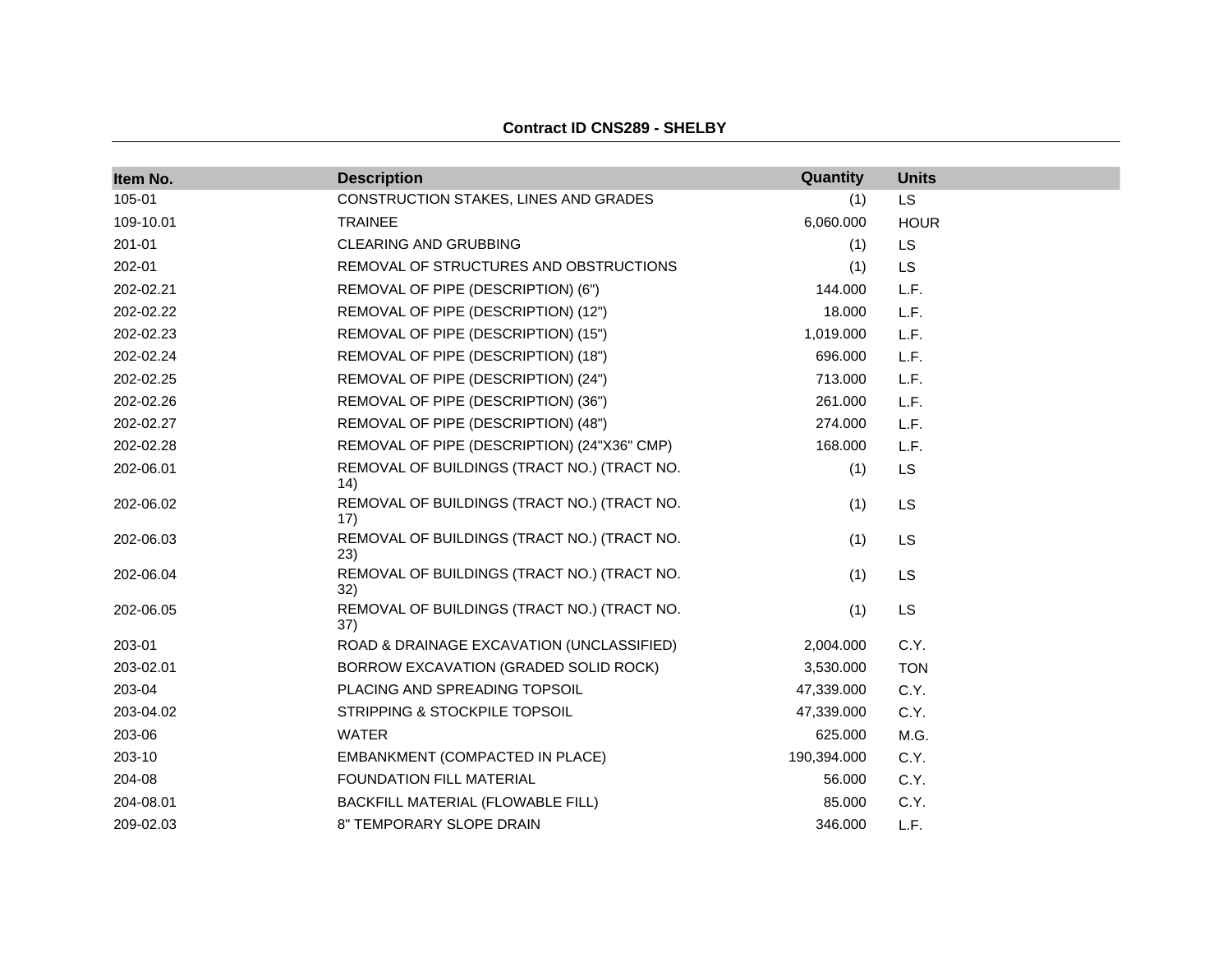| Item No.  | <b>Description</b>                                              | Quantity    | <b>Units</b> |
|-----------|-----------------------------------------------------------------|-------------|--------------|
| 209-02.06 | 15" TEMPORARY SLOPE DRAIN                                       | 80.000      | L.F.         |
| 209-02.07 | <b>18" TEMPORARY SLOPE DRAIN</b>                                | 634.000     | L.F.         |
| 209-05    | SEDIMENT REMOVAL                                                | 3,000.000   | C.Y.         |
| 209-08.02 | TEMPORARY SILT FENCE (WITH BACKING)                             | 20,260.000  | L.F.         |
| 209-08.03 | TEMPORARY SILT FENCE (WITHOUT BACKING)                          | 15,950.000  | L.F.         |
| 209-08.05 | ENHANCED SILT FENCE CHECK (V-DITCH)                             | 5.000       | <b>EACH</b>  |
| 209-08.07 | ROCK CHECK DAM PER                                              | 166.000     | <b>EACH</b>  |
| 209-08.08 | ENHANCED ROCK CHECK DAM                                         | 89.000      | EACH         |
| 209-09.01 | <b>SANDBAGS</b>                                                 | 900.000     | <b>BAG</b>   |
| 209-09.04 | SEDIMENT FILTER BAG(15' X 10')                                  | 1.000       | <b>EACH</b>  |
| 209-09.22 | POLYACRYLAMIDE POWDER                                           | 356.000     | LB.          |
| 209-09.40 | <b>CURB INLET PROTECTION (TYPE 1)</b>                           | 47.000      | <b>EACH</b>  |
| 209-20.03 | POLYETHYLENE SHEETING (6 MIL. MINIMUM)                          | 265.000     | S.Y.         |
| 209-40.30 | CATCH BASIN PROTECTION (TYPE A)                                 | 5.000       | <b>EACH</b>  |
| 209-40.33 | CATCH BASIN PROTECTION (TYPE D)                                 | 29.000      | EACH         |
| 209-40.41 | CATCH BASIN FILTER ASSEMBLY(TYPE 1)                             | 52.000      | EACH         |
| 209-40.42 | CATCH BASIN FILTER ASSEMBLY(TYPE 2)                             | 2.000       | <b>EACH</b>  |
| 209-40.43 | CATCH BASIN FILTER ASSEMBLY(TYPE 3)                             | 13.000      | <b>EACH</b>  |
| 209-40.45 | CATCH BASIN FILTER ASSEMBLY(TYPE 5)                             | 2.000       | <b>EACH</b>  |
| 209-65.03 | TEMPORARY DIVERSION CHANNEL                                     | 2,705.000   | L.F.         |
| 303-01    | MINERAL AGGREGATE, TYPE A BASE, GRADING D                       | 250,670.000 | <b>TON</b>   |
| 303-01.01 | <b>GRANULAR BACKFILL (ROADWAY)</b>                              | 2,250.000   | <b>TON</b>   |
| 303-01.09 | MINERAL AGGREGATE, TYPE A BASE, GRADING D<br><b>LIMESTONE</b>   | 500.000     | <b>TON</b>   |
| 303-10.01 | MINERAL AGGREGATE (SIZE 57)                                     | 1,800.000   | <b>TON</b>   |
| 307-01.01 | ASPHALT CONCRETE MIX (PG64-22) (BPMB-HM)<br><b>GRADING A</b>    | 2,455.000   | <b>TON</b>   |
| 307-01.08 | ASPHALT CONCRETE MIX (PG64-22) (BPMB-HM)<br><b>GRADING B-M2</b> | 41,825.000  | <b>TON</b>   |
| 307-01.21 | ASP. CONC. MIX(PG70-22) (BPMB-HM) GR. A-S                       | 10,579.000  | <b>TON</b>   |
| 307-01.22 | ASP. CONC. MIX(PG76-22) (BPMB-HM) GR. A-S                       | 20,390.000  | <b>TON</b>   |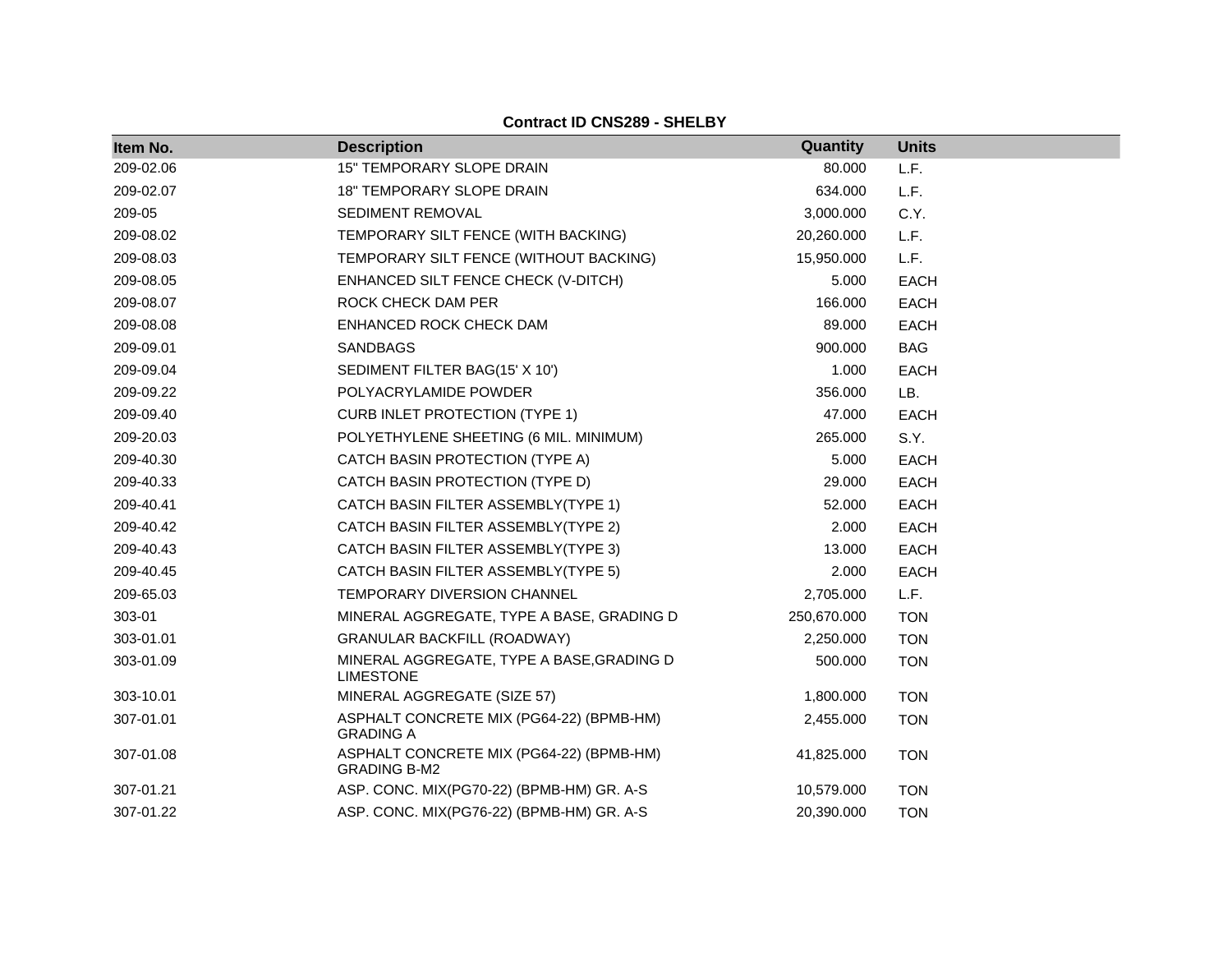| Item No.  | <b>Description</b>                                              | Quantity   | <b>Units</b> |
|-----------|-----------------------------------------------------------------|------------|--------------|
| 307-02.01 | ASPHALT CONCRETE MIX (PG70-22) (BPMB-HM)<br><b>GRADING A</b>    | 22,690.000 | <b>TON</b>   |
| 307-02.08 | ASPHALT CONCRETE MIX (PG70-22) (BPMB-HM)<br><b>GRADING B-M2</b> | 9,248.000  | <b>TON</b>   |
| 307-03.01 | ASPHALT CONCRETE MIX (PG76-22) (BPMB-HM)<br><b>GRADING A</b>    | 45,600.000 | <b>TON</b>   |
| 307-03.08 | ASPHALT CONCRETE MIX (PG76-22) (BPMB-HM)<br><b>GRADING B-M2</b> | 12,810.000 | <b>TON</b>   |
| 313-03    | TREATED PERMEABLE BASE                                          | 14,240.000 | S.Y.         |
| 402-01    | BITUMINOUS MATERIAL FOR PRIME COAT (PC)                         | 421.000    | <b>TON</b>   |
| 402-02    | AGGREGATE FOR COVER MATERIAL (PC)                               | 1,648.000  | <b>TON</b>   |
| 403-01    | BITUMINOUS MATERIAL FOR TACK COAT (TC)                          | 229.000    | <b>TON</b>   |
| 407-20.05 | SAW CUTTING ASPHALT PAVEMENT                                    | 14,000.000 | L.F.         |
| 411-01.07 | ACS MIX (PG64-22) GRADING E SHOULDER                            | 3,470.000  | <b>TON</b>   |
| 411-01.10 | ACS MIX(PG64-22) GRADING D                                      | 743.000    | <b>TON</b>   |
| 411-02.10 | ACS MIX(PG70-22) GRADING D                                      | 4,370.000  | <b>TON</b>   |
| 411-03.10 | ACS MIX(PG76-22) GRADING D                                      | 9,265.000  | <b>TON</b>   |
| 411-12.01 | SCORING SHOULDERS (CONTINUOUS) (16IN<br>WIDTH)                  | 4.500      | L.M.         |
| 415-01.02 | COLD PLANING BITUMINOUS PAVEMENT                                | 3,445.000  | S.Y.         |
| 501-01.03 | PORTLAND CEMENT CONCRETE PAVEMENT (PLAIN)<br>10"                | 14,240.000 | S.Y.         |
| 602-01    | <b>STRUCTURAL STEEL</b>                                         | 21,327.000 | LB.          |
| 604-01.01 | CLASS A CONCRETE (ROADWAY)                                      | 1,000.000  | C.Y.         |
| 604-02.41 | ENERGY DISSIPATER (DESCRIPTION) (TYPE VI)                       | 1.000      | EACH         |
| 604-10.13 | <b>CONCRETE SLAB REMOVAL</b>                                    | (1)        | <b>LS</b>    |
| 607-02.02 | 15" CONCRETE PIPE CULVERT(CLASS III)                            | 47.000     | L.F.         |
| 607-03.02 | 18" CONCRETE PIPE CULVERT (CLASS III)                           | 6,554.000  | L.F.         |
| 607-05.02 | 24" CONCRETE PIPE CULVERT (CLASS III)                           | 1,429.000  | L.F.         |
| 607-06.02 | 30" CONCRETE PIPE CULVERT (CLASS III)                           | 151.000    | L.F.         |
| 607-07.02 | 36" CONCRETE PIPE CULVERT (CLASS III)                           | 464.000    | L.F.         |
| 607-07.03 | 36" CONCRETE PIPE CULVERT (CLASS IV)                            | 100.000    | L.F.         |
| 607-08.02 | 42" CONCRETE PIPE CULVERT (CLASS III)                           | 228.000    | L.F.         |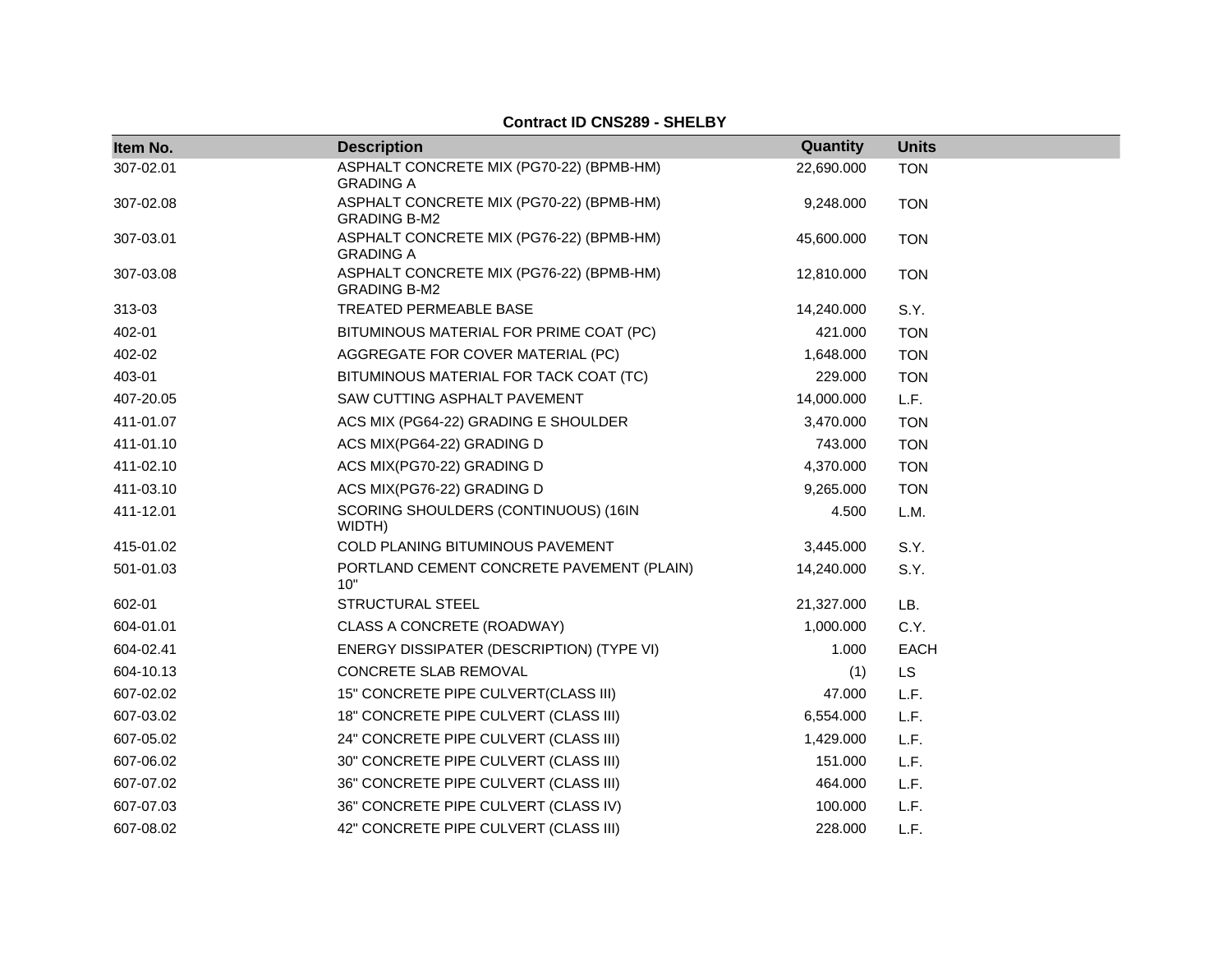|  |  |  | <b>Contract ID CNS289 - SHELBY</b> |
|--|--|--|------------------------------------|
|--|--|--|------------------------------------|

| Item No.  | <b>Description</b>                              | Quantity  | <b>Units</b> |  |
|-----------|-------------------------------------------------|-----------|--------------|--|
| 607-11.02 | 60" CONCRETE PIPE CULVERT (CLASS II)            | 173.000   | L.F.         |  |
| 607-11.04 | 60" CONCRETE PIPE CULVERT (CLASS IV)            | 467.000   | L.F.         |  |
| 607-39.01 | 15" PIPE CULVERT (SIDE DRAIN)                   | 49.000    | L.F.         |  |
| 607-39.02 | 18" PIPE CULVERT (SIDE DRAIN)                   | 165.000   | L.F.         |  |
| 607-39.05 | 36" PIPE CULVERT (SIDE DRAIN)                   | 65.000    | L.F.         |  |
| 607-39.06 | 42" PIPE CULVERT (SIDE DRAIN)                   | 72.000    | L.F.         |  |
| 607-57.04 | REINFORCED CONCRETE PIPE ARCH (44" X 27")       | 173.000   | L.F.         |  |
| 611-01.01 | MANHOLES, 0' - 4' DEPTH                         | 1.000     | EACH         |  |
| 611-01.02 | MANHOLES, $> 4' - 8'$ DEPTH                     | 7.000     | <b>EACH</b>  |  |
| 611-01.03 | $MANHOLES, > 8' - 12' DEPTH$                    | 5.000     | <b>EACH</b>  |  |
| 611-01.04 | MANHOLES, > 12' - 16' DEPTH                     | 1.000     | <b>EACH</b>  |  |
| 611-01.05 | $MANHOLES, > 16' - 20' DEPTH$                   | 1.000     | <b>EACH</b>  |  |
| 611-01.20 | ADJUSTMENT OF EXISTING MANHOLE (STORM<br>DRAIN) | 8.000     | EACH         |  |
| 611-02.10 | JUNCTION BOX, TYPE 1                            | 5.000     | <b>EACH</b>  |  |
| 611-07.01 | CLASS A CONCRETE (PIPE ENDWALLS)                | 23.000    | C.Y.         |  |
| 611-07.02 | STEEL BAR REINFORCEMENT (PIPE ENDWALLS)         | 2,073.000 | LB.          |  |
| 611-07.03 | STRUCTURAL STEEL (PIPE ENDWALLS)                | 228.000   | LB.          |  |
| 611-07.30 | 15IN ENDWALL (SIDE DRAIN)                       | 4.000     | <b>EACH</b>  |  |
| 611-07.31 | 18IN ENDWALL (SIDE DRAIN)                       | 2.000     | EACH         |  |
| 611-07.34 | 36IN ENDWALL (SIDE DRAIN)                       | 2.000     | EACH         |  |
| 611-07.35 | 42IN ENDWALL (SIDE DRAIN)                       | 2.000     | <b>EACH</b>  |  |
| 611-07.52 | 15IN ENDWALL (CROSS DRAIN) 4:1                  | 1.000     | EACH         |  |
| 611-07.54 | 18IN ENDWALL (CROSS DRAIN) 3:1                  | 2.000     | <b>EACH</b>  |  |
| 611-07.55 | 18IN ENDWALL (CROSS DRAIN) 4:1                  | 2.000     | EACH         |  |
| 611-07.56 | 18IN ENDWALL (CROSS DRAIN) 6:1                  | 3.000     | EACH         |  |
| 611-07.57 | 24IN ENDWALL (CROSS DRAIN) 3:1                  | 2.000     | EACH         |  |
| 611-07.58 | 24IN ENDWALL (CROSS DRAIN) 4:1                  | 2.000     | <b>EACH</b>  |  |
| 611-07.59 | 24IN ENDWALL (CROSS DRAIN) 6:1                  | 2.000     | <b>EACH</b>  |  |
| 611-07.62 | 30IN ENDWALL (CROSS DRAIN) 6:1                  | 1.000     | <b>EACH</b>  |  |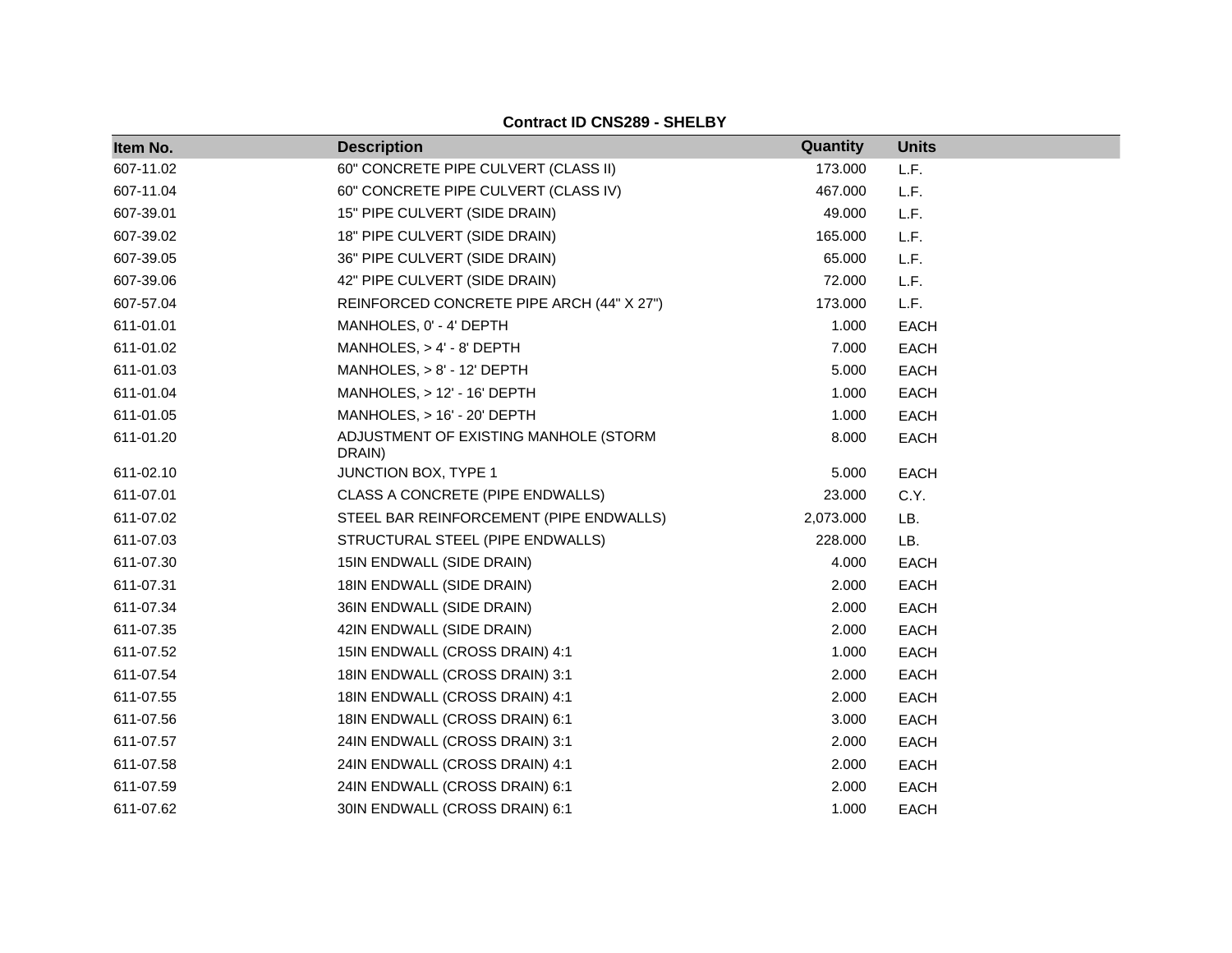| Item No.  | <b>Description</b>                                               | <b>Quantity</b> | <b>Units</b> |
|-----------|------------------------------------------------------------------|-----------------|--------------|
| 611-07.64 | 36IN ENDWALL (CROSS DRAIN) 4:1                                   | 3.000           | <b>EACH</b>  |
| 611-07.65 | 36IN ENDWALL (CROSS DRAIN) 6:1                                   | 3.000           | <b>EACH</b>  |
| 611-07.67 | 42IN ENDWALL (CROSS DRAIN) 4:1                                   | 1.000           | <b>EACH</b>  |
| 611-12.01 | CATCH BASINS, TYPE 12, 0' - 4' DEPTH                             | 2.000           | <b>EACH</b>  |
| 611-12.02 | CATCH BASINS, TYPE 12, > 4' - 8' DEPTH                           | 21.000          | <b>EACH</b>  |
| 611-12.03 | CATCH BASINS, TYPE 12, > 8' - 12' DEPTH                          | 1.000           | <b>EACH</b>  |
| 611-12.04 | CATCH BASINS, TYPE 12, > 12' - 16' DEPTH                         | 2.000           | <b>EACH</b>  |
| 611-12.05 | CATCH BASINS, TYPE 12, > 16' - 20' DEPTH                         | 3.000           | <b>EACH</b>  |
| 611-14.02 | CATCH BASINS, TYPE 14, > 4' - 8' DEPTH                           | 3.000           | <b>EACH</b>  |
| 611-28.02 | CATCH BASINS, TYPE 28, > 4' - 8' DEPTH                           | 2.000           | <b>EACH</b>  |
| 611-38.01 | CATCH BASINS, TYPE 38, 0' - 4' DEPTH                             | 15.000          | <b>EACH</b>  |
| 611-38.02 | CATCH BASINS, TYPE 38, > 4' - 8' DEPTH                           | 8.000           | <b>EACH</b>  |
| 611-38.03 | CATCH BASINS, TYPE 38, > 8' - 12' DEPTH                          | 3.000           | <b>EACH</b>  |
| 611-39.06 | CATCH BASINS, TYPE 39, > 20' - 24' DEPTH                         | 1.000           | <b>EACH</b>  |
| 611-41.02 | CATCH BASINS, TYPE 41, > 4' - 8' DEPTH                           | 6.000           | <b>EACH</b>  |
| 611-42.01 | CATCH BASINS, TYPE 42, 0' - 4' DEPTH                             | 1.000           | <b>EACH</b>  |
| 611-42.02 | CATCH BASINS, TYPE 42, > 4' - 8' DEPTH                           | 4.000           | EACH         |
| 611-43.02 | CATCH BASINS, TYPE 43, > 4' - 8' DEPTH                           | 1.000           | <b>EACH</b>  |
| 611-51.01 | CATCH BASINS, TYPE 51, 0' - 4' DEPTH                             | 1.000           | <b>EACH</b>  |
| 611-51.05 | CATCH BASINS, TYPE 51, > 16' - 20' DEPTH                         | 2.000           | EACH         |
| 611-51.06 | CATCH BASINS, TYPE 51, > 20' - 24' DEPTH                         | 1.000           | <b>EACH</b>  |
| 621-03.01 | <b>15" TEMPORARY DRAINAGE PIPE</b>                               | 425.000         | L.F.         |
| 621-03.02 | 18" TEMPORARY DRAINAGE PIPE                                      | 1,422.000       | L.F.         |
| 621-03.03 | 24" TEMPORARY DRAINAGE PIPE                                      | 303.000         | L.F.         |
| 621-03.09 | 60" TEMPORARY DRAINAGE PIPE                                      | 25,000          | L.F.         |
| 621-03.12 | TEMPORARY DRAINAGE PIPE ARCH (DESCRIPTION)<br>$(22" \times 13")$ | 164.000         | L.F.         |
| 621-03.13 | TEMPORARY DRAINAGE PIPE ARCH (DESCRIPTION)<br>$(30" \times 48")$ | 25.000          | L.F.         |
| 621-05.01 | <b>TEMPORARY SHORING</b>                                         | 4,640.000       | S.F.         |
| 621-05.02 | <b>TEMPORARY SHORING</b>                                         | (1)             | <b>LS</b>    |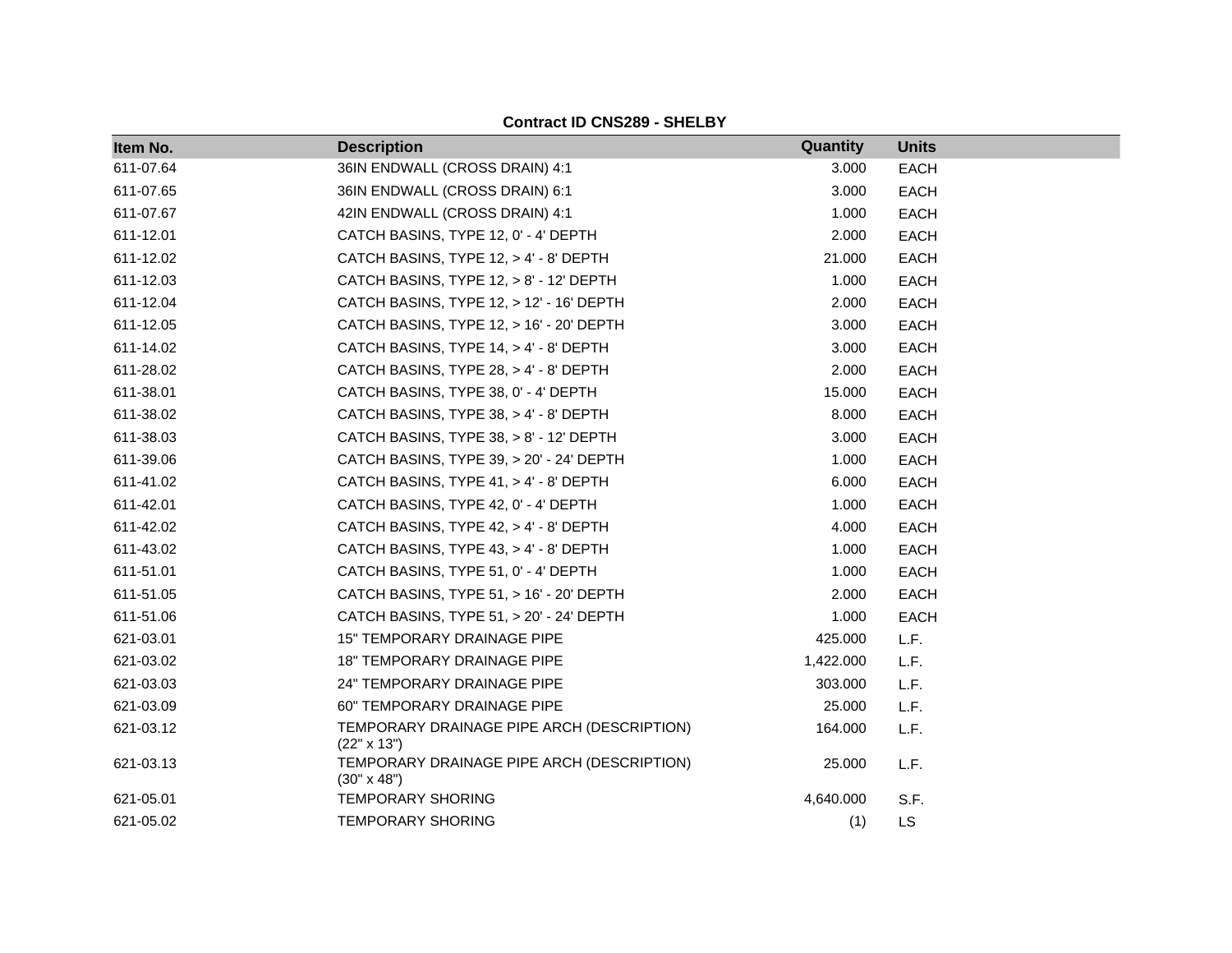| Item No.  | <b>Description</b>                         | Quantity   | <b>Units</b> |
|-----------|--------------------------------------------|------------|--------------|
| 701-02    | <b>CONCRETE DRIVEWAY</b>                   | 48,302.000 | S.F.         |
| 701-02.03 | <b>CONCRETE CURB RAMP</b>                  | 4,083.000  | S.F.         |
| 701-03    | <b>CONCRETE MEDIAN PAVEMENT</b>            | 9.000      | C.Y.         |
| 702-03    | CONCRETE COMBINED CURB & GUTTER            | 720.000    | C.Y.         |
| 703-01    | PORTLAND CEMENT CONCRETE DITCH PAVING      | 321.000    | C.Y.         |
| 705-01.01 | <b>GUARDRAIL AT BRIDGE ENDS</b>            | 216.000    | L.F.         |
| 705-04.09 | EARTH PAD FOR TYPE 38 GR END TREATMENT     | 14.000     | <b>EACH</b>  |
| 705-06.01 | W BEAM GR (TYPE 2) MASH TL3                | 4,315.000  | L.F.         |
| 705-06.10 | GR TERMINALTRAILING END (TYPE 13) MASH TL3 | 9.000      | <b>EACH</b>  |
| 705-06.11 | GR TERMINAL (IN-INLINE) MASH TL3           | 1.000      | <b>EACH</b>  |
| 705-06.20 | TANGENT ENERGY ABSORBING TERM MASH TL-3    | 12.000     | <b>EACH</b>  |
| 705-06.30 | GR TERMINAL (ENERGY ABSORBING) MASH TL2    | 2.000      | <b>EACH</b>  |
| 705-08.51 | PORTABLE IMPACT ATTENUATOR NCHRP350 TL-3   | 62.000     | <b>EACH</b>  |
| 705-20.22 | REUSABLE CRSH CUSHION NARW (MASH TL-3)     | 2.000      | <b>EACH</b>  |
| 707-08.11 | <b>HIGH-VISIBILITY CONSTRUCTION FENCE</b>  | 184.000    | L.F.         |
| 708-02.01 | MARKERS (CONCRETE R.O.W. POSTS)            | 118.000    | <b>EACH</b>  |
| 709-05.05 | MACHINED RIP-RAP (CLASS A-3)               | 4,631.000  | <b>TON</b>   |
| 709-05.06 | MACHINED RIP-RAP (CLASS A-1)               | 8,711.000  | <b>TON</b>   |
| 709-05.08 | MACHINED RIP-RAP (CLASS B)                 | 5,065.000  | <b>TON</b>   |
| 709-05.09 | MACHINED RIP-RAP (CLASS C)                 | 38,035.000 | <b>TON</b>   |
| 710-02    | AGGREGATE UNDERDRAINS (WITH PIPE)          | 29,900.000 | L.F.         |
| 710-05    | LATERAL UNDERDRAIN                         | 2,000.000  | L.F.         |
| 710-06.11 | LATERAL UNDERDRAIN ENDWALL (2:1)           | 2.000      | <b>EACH</b>  |
| 710-06.12 | LATERAL UNDERDRAIN ENDWALL (3:1)           | 17.000     | <b>EACH</b>  |
| 710-06.13 | LATERAL UNDERDRAIN ENDWALL (4:1)           | 25.000     | <b>EACH</b>  |
| 710-06.14 | LATERAL UNDERDRAIN ENDWALL (5:1)           | 2.000      | <b>EACH</b>  |
| 710-06.15 | LATERAL UNDERDRAIN ENDWALL (6:1)           | 41.000     | <b>EACH</b>  |
| 711-05.71 | 51IN SINGLE SLOPE CONCRETE BARRIER WALL    | 2,453.000  | L.F.         |
| 711-05.72 | SINGLE SLOPE HALF CONCRETE BARRIER WALL    | 841.000    | L.F.         |
| 712-01    | TRAFFIC CONTROL                            | (1)        | <b>LS</b>    |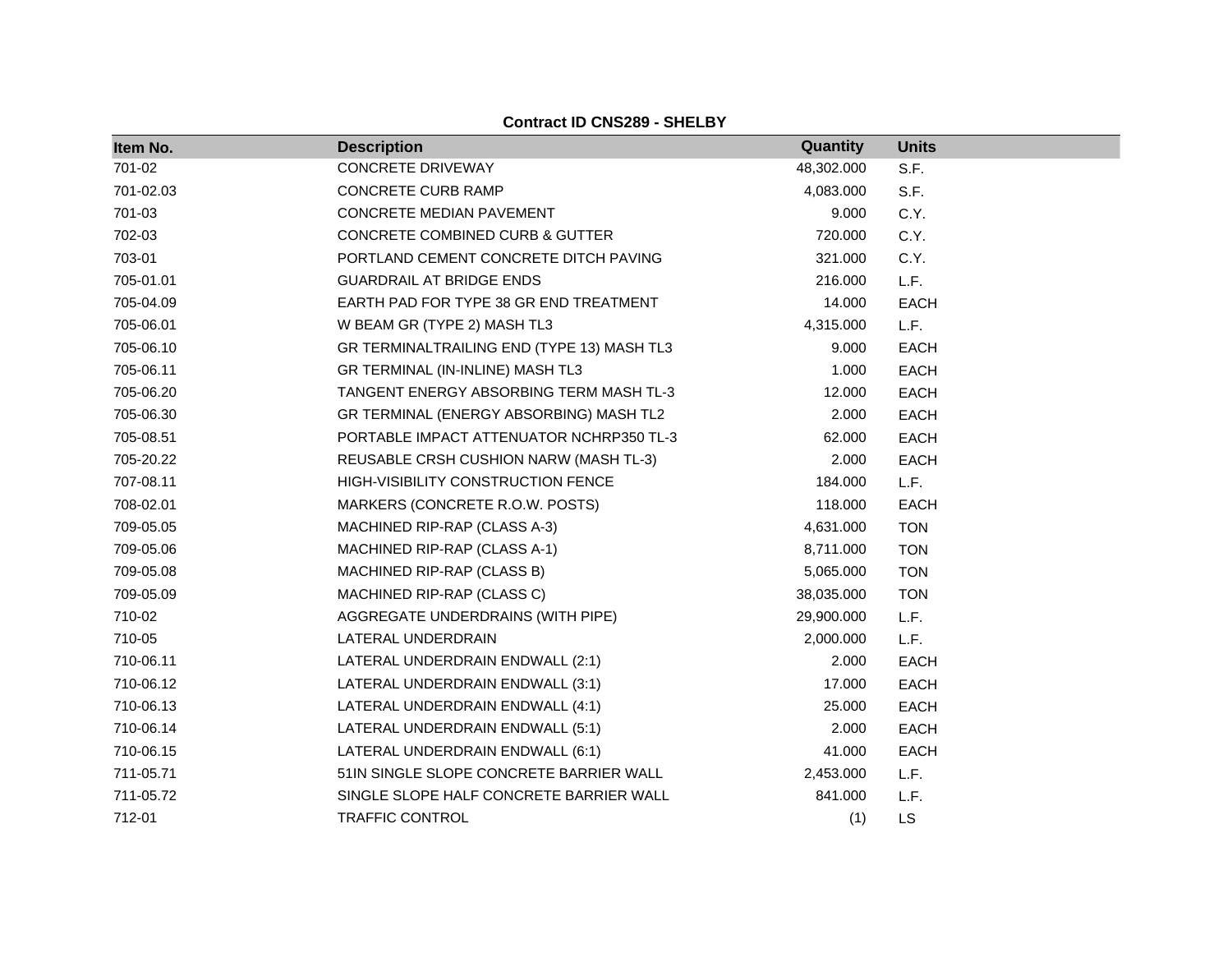| Item No.  | <b>Description</b>                                             | Quantity   | <b>Units</b> |
|-----------|----------------------------------------------------------------|------------|--------------|
| 712-02.02 | INTERCONNECTED PORTABLE BARRIER RAIL                           | 52,935.000 | L.F.         |
| 712-04.01 | FLEXIBLE DRUMS (CHANNELIZING)                                  | 2,133.000  | <b>EACH</b>  |
| 712-04.50 | <b>BARRIER RAIL DELINEATOR</b>                                 | 2,643.000  | <b>EACH</b>  |
| 712-06    | SIGNS (CONSTRUCTION)                                           | 3,202.000  | S.F.         |
| 712-06.16 | SIGNS (CONSTRUCTION) (REDUCED SPEED<br>WARNING)                | 4.000      | <b>EACH</b>  |
| 712-07.03 | TEMPORARY BARRICADES (TYPE III)                                | 3,343.000  | L.F.         |
| 712-08.03 | ARROW BOARD (TYPE C)                                           | 7.000      | <b>EACH</b>  |
| 713-01.01 | CLASS A CONCRETE (FOUNDATION FOR SIGN<br>SUPPORTS)             | 17.000     | C.Y.         |
| 713-01.02 | STEEL BAR REINFORCEMENT(FOUNDATION FOR<br>SIGN SUPPORTS)       | 3,808.000  | LB.          |
| 713-06    | STEEL I-BEAMS & WF-BEAMS(BREAKAWAY) SIGN<br><b>SUPPORT</b>     | 2,614.000  | LB.          |
| 713-11.02 | PERFORATED/KNOCKOUT SQUARE TUBE POST                           | 4,274.000  | LB.          |
| 713-11.21 | P POST SLIP BASE                                               | 42.000     | <b>EACH</b>  |
| 713-13.02 | FLAT SHEET ALUMINUM SIGNS (0.080" THICK)                       | 263.000    | S.F.         |
| 713-13.03 | FLAT SHEET ALUMINUM SIGNS (0.100" THICK)                       | 726.000    | S.F.         |
| 713-14    | EXTRUDED ALUMINUM PANEL SIGNS                                  | 90.000     | S.F.         |
| 713-14.21 | STREET NAME SIGN (RIGID 0.100IN THICK)                         | 95.000     | S.F.         |
| 713-15    | REMOVAL OF SIGNS, POSTS AND FOOTINGS                           | (1)        | <b>LS</b>    |
| 713-16.01 | CHANGEABLE MESSAGE SIGN UNIT                                   | 4.000      | <b>EACH</b>  |
| 713-16.20 | SIGNS (DESCRIPTION) (R10-10)                                   | 20.000     | EACH         |
| 713-30.09 | BARRIER MOUNTED SIGN SUPPORT (R5-1A, TN-<br>17A, OM3-L, OM3-R) | 3.000      | <b>EACH</b>  |
| 714-03    | JACKED OR BORED CONDUIT                                        | 1,500.400  | L.F.         |
| 714-03.01 | DIRECT BURIAL CONDUIT (2" PVC, SCHEDULE 40)                    | 9,572.200  | L.F.         |
| 714-04.02 | CONDUIT (STRUCTURES - 2" RGS)                                  | 400.000    | L.F.         |
| 714-05.06 | PULL BOXES (DESCRIPTION) (MEMPHIS<br>STANDARD)                 | 5.000      | <b>EACH</b>  |
| 714-06.06 | CABLE (1/C # 4 AWG)                                            | 6,979.500  | L.F.         |
| 714-06.07 | CABLE (1/C # 2 AWG)                                            | 33,217.800 | L.F.         |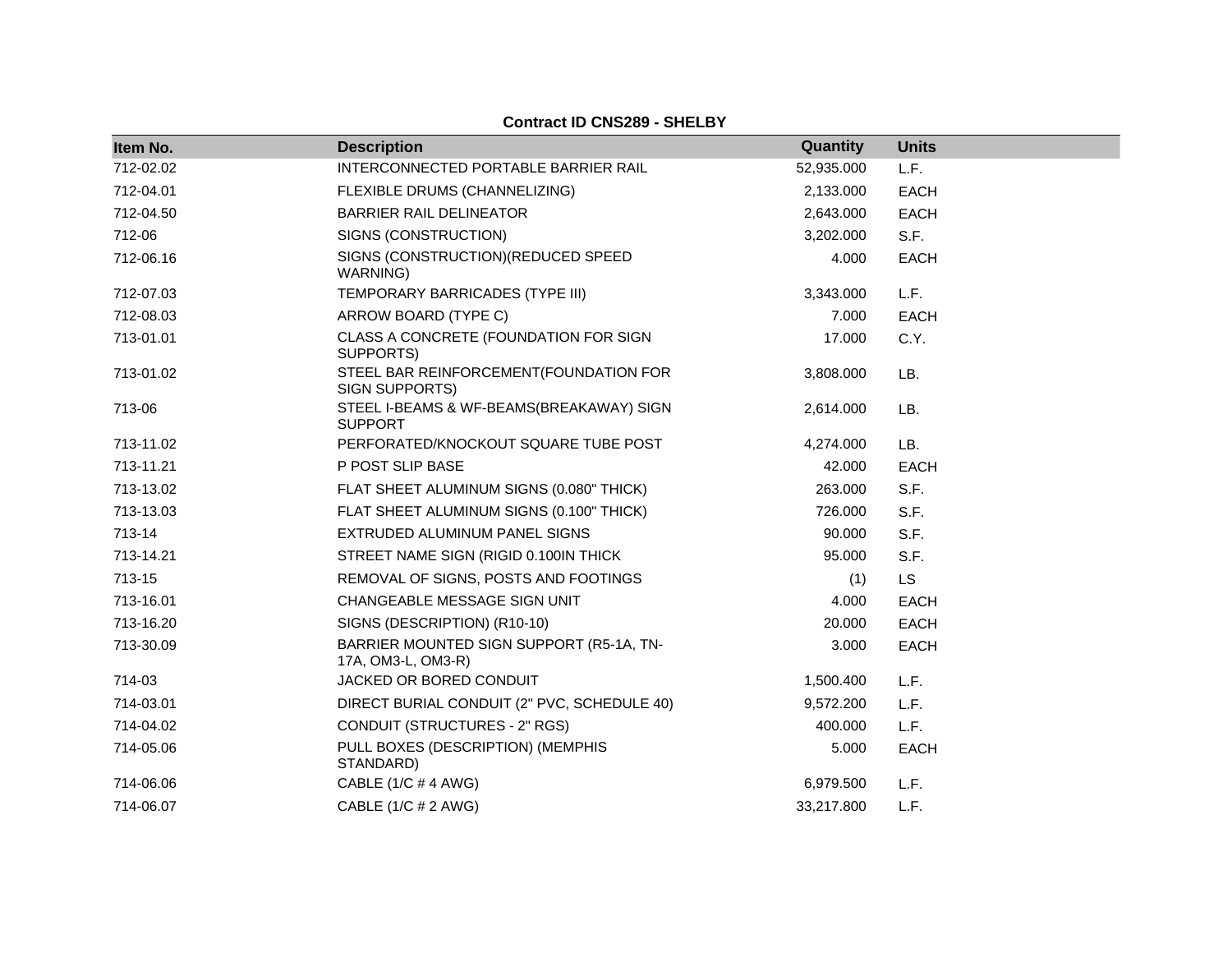| Item No.  | <b>Description</b>                                        | Quantity   | <b>Units</b> |
|-----------|-----------------------------------------------------------|------------|--------------|
| 714-06.08 | CABLE (DESCRIPTION) (#6 COPPER SOFT DRAWN<br>BARE)        | 40,197.300 | L.F.         |
| 714-08.09 | LIGHT STANDARDS (DESCRIPTION) (45')                       | 41.000     | <b>EACH</b>  |
| 714-08.11 | LIGHT STANDARDS (DESCRIPTION) (150' HIGH<br>MAST)         | 2.000      | <b>EACH</b>  |
| 714-08.20 | FOUNDATION (ONLY) FOR LIGHT STANDARD                      | 41.000     | <b>EACH</b>  |
| 714-08.46 | FOUNDATION (ONLY) FOR HIGH MAST LIGHT<br><b>STANDARD</b>  | 2.000      | <b>EACH</b>  |
| 714-09.03 | LUMINAIRES (250 WATT)                                     | 88.000     | <b>EACH</b>  |
| 714-09.04 | LUMINAIRES (400 WATT)                                     | 6.000      | <b>EACH</b>  |
| 714-09.06 | LUMINAIRES (1000 WATT - HIGH MAST)                        | 16.000     | <b>EACH</b>  |
| 714-09.09 | LUMINAIRES (DESCRIPTION) (150 WATT -<br>UNDERPASS)        | 2.000      | <b>EACH</b>  |
| 714-12.01 | CONTROL CENTER (NO. 1)                                    | (1)        | <b>LS</b>    |
| 714-12.02 | CONTROL CENTER (NO. 2)                                    | (1)        | LS           |
| 714-12.03 | <b>CONTROL CENTER (NO. 3)</b>                             | (1)        | LS           |
| 714-12.04 | CONTROL CENTER (NO. 4)                                    | (1)        | <b>LS</b>    |
| 714-12.05 | CONTROL CENTER (NO. 5)                                    | (1)        | <b>LS</b>    |
| 714-25    | ELECTRICAL CONNECTION                                     | 4.000      | <b>EACH</b>  |
| 716-01.05 | TEMPORARY RAISED PAVEMENT MARKER                          | 221.000    | <b>EACH</b>  |
| 716-01.14 | RAISED PAVEMENT MARKER REMOVAL                            | 191.000    | <b>EACH</b>  |
| 716-01.23 | SNOWPLOWABLE RAISED PAVEMENT MARKERS<br>(BI-DIR)(2 COLOR) | 1,510.000  | <b>EACH</b>  |
| 716-02.03 | PLASTIC PAVEMENT MARKING (CROSS-WALK)                     | 818.000    | L.F.         |
| 716-02.04 | PLASTIC PAVEMENT MARKING(CHANNELIZATION<br>STRIPING)      | 303.000    | S.Y.         |
| 716-02.05 | PLASTIC PAVEMENT MARKING (STOP LINE)                      | 639.000    | L.F.         |
| 716-02.06 | PLASTIC PAVEMENT MARKING (TURN LANE<br>ARROW)             | 46.000     | <b>EACH</b>  |
| 716-02.07 | PLASTIC PAVEMENT MARKING (24" BARRIER LINE)               | 1,232.000  | L.F.         |
| 716-02.08 | PLASTIC PAVEMENT MARKING (8" DOTTED LINE)                 | 416.000    | L.F.         |
| 716-02.11 | PLASTIC PAVEMENT MARKING (6" DOTTED LINE)                 | 1,070.000  | L.F.         |
| 716-03.01 | PLASTIC WORD PAVEMENT MARKING (ONLY)                      | 44.000     | <b>EACH</b>  |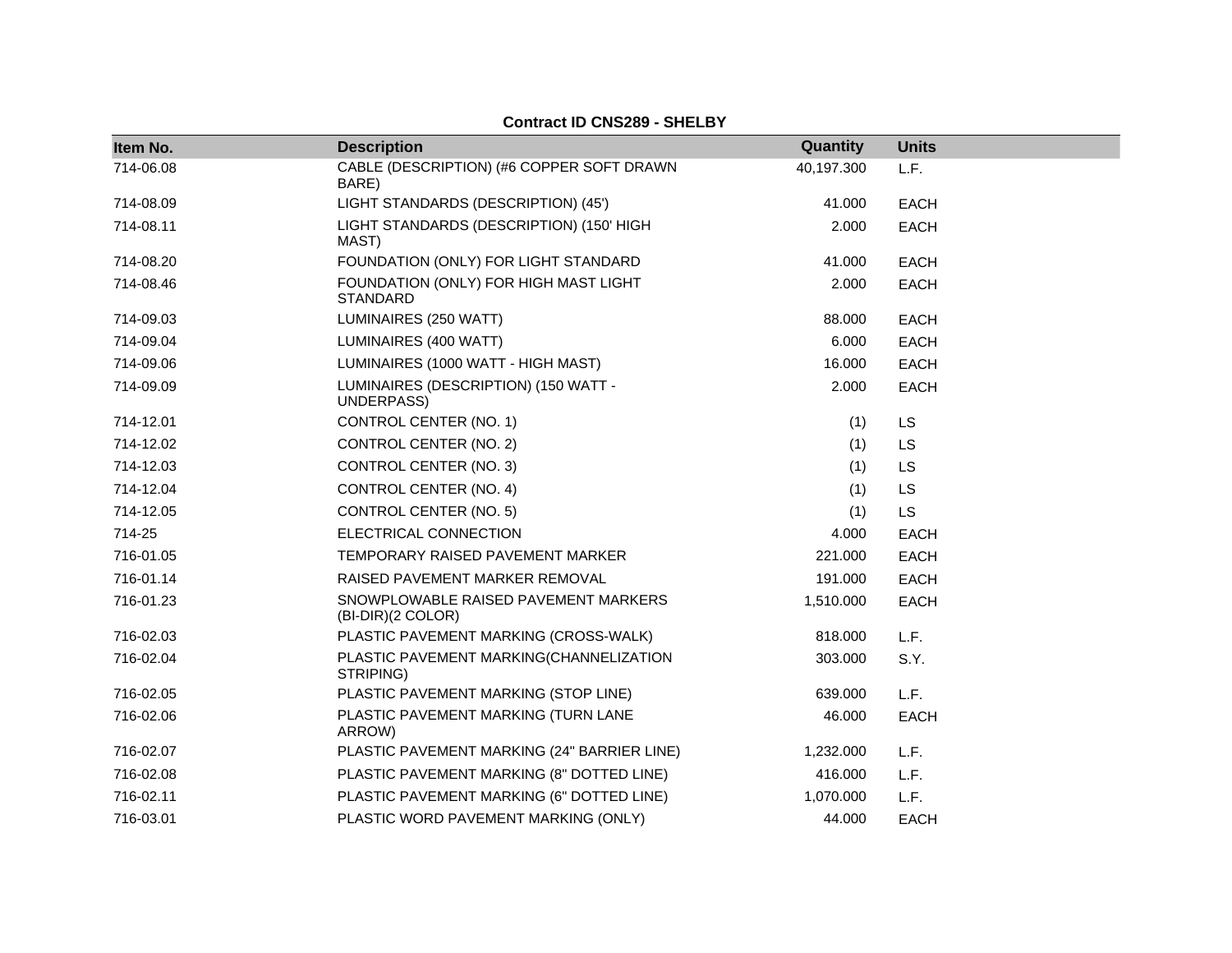| Item No.  | <b>Description</b>                                       | Quantity   | <b>Units</b> |
|-----------|----------------------------------------------------------|------------|--------------|
| 716-04.01 | PLASTIC PAVEMENT MARKING (STRAIGHT-TURN<br>ARROW)        | 2.000      | <b>EACH</b>  |
| 716-04.02 | PLASTIC PAVEMENT MARKING(DOUBLE TURNING<br>ARROW)        | 8.000      | <b>EACH</b>  |
| 716-04.03 | PLASTIC PAVEMENT MARKING (4" DOTTED LINE)                | 440.000    | L.F.         |
| 716-04.04 | PLASTIC PAVEMENT MARKING (TRANSVERSE<br>SHOULDER)        | 262.000    | L.F.         |
| 716-04.12 | PLASTIC PAVEMENT MARKING (YIELD LINE)                    | 85.000     | S.F.         |
| 716-04.14 | PLASTIC PAVEMENT MARKING (LANE REDUCTION<br>ARROW)       | 8.000      | <b>EACH</b>  |
| 716-05.01 | PAINTED PAVEMENT MARKING (4" LINE)                       | 9.900      | L.M.         |
| 716-05.02 | PAINTED PAVEMENT MARKING (8" BARRIER LINE)               | 83,355.000 | L.F.         |
| 716-05.03 | PAINTED PAVEMENT MARKING (CROSS-WALK)                    | 490.000    | L.F.         |
| 716-05.05 | PAINTED PAVEMENT MARKING (STOP LINE)                     | 2,388.000  | L.F.         |
| 716-05.06 | PAINTED PAVEMENT MARKING (TURN LANE<br>ARROW)            | 162.000    | <b>EACH</b>  |
| 716-05.07 | PAINTED PAVEMENT MARKING (24" BARRIER LINE)              | 140.000    | L.F.         |
| 716-05.20 | PAINTED PAVEMENT MARKING (6" LINE)                       | 28.600     | L.M.         |
| 716-05.21 | PAINTED PAVEMENT MARKING(4"DOTTED LINE)                  | 2,008.000  | L.F.         |
| 716-05.49 | PAINTED PAVEMENT MARKINGS(8" LINE)                       | 2.300      | L.M.         |
| 716-05.51 | PAINTED PAVEMENT MARKINGS(12" LINE)                      | 715.000    | L.F.         |
| 716-06.01 | PAINTED WORD PVMT MARK (                                 | 115.000    | <b>EACH</b>  |
| 716-08.02 | REMOVAL OF PAVEMENT MARKING (8" BARRIER<br>LINE)         | 59,992.000 | L.F.         |
| 716-08.05 | REMOVAL OF PAVEMENT MARKING (STOP LINE)                  | 1,567.000  | L.F.         |
| 716-08.06 | REMOVAL OF PAVEMENT MARKING (TURN LANE<br>ARROW)         | 88.000     | <b>EACH</b>  |
| 716-08.11 | REMOVAL OF WORD PAVEMENT MARKING<br>(DESCRIPTION) (ONLY) | 56.000     | <b>EACH</b>  |
| 716-08.20 | REMOVAL OF PAVEMENT MARKING (LINE)                       | 28.000     | L.M.         |
| 716-12.01 | ENHANCED FLATLINE THERMO PVMT MRKNG (4IN<br>LINE)        | 6.200      | L.M.         |
| 716-12.02 | ENHANCED FLATLINE THERMO PVMT MRKNG (6IN<br>LINE)        | 13.500     | L.M.         |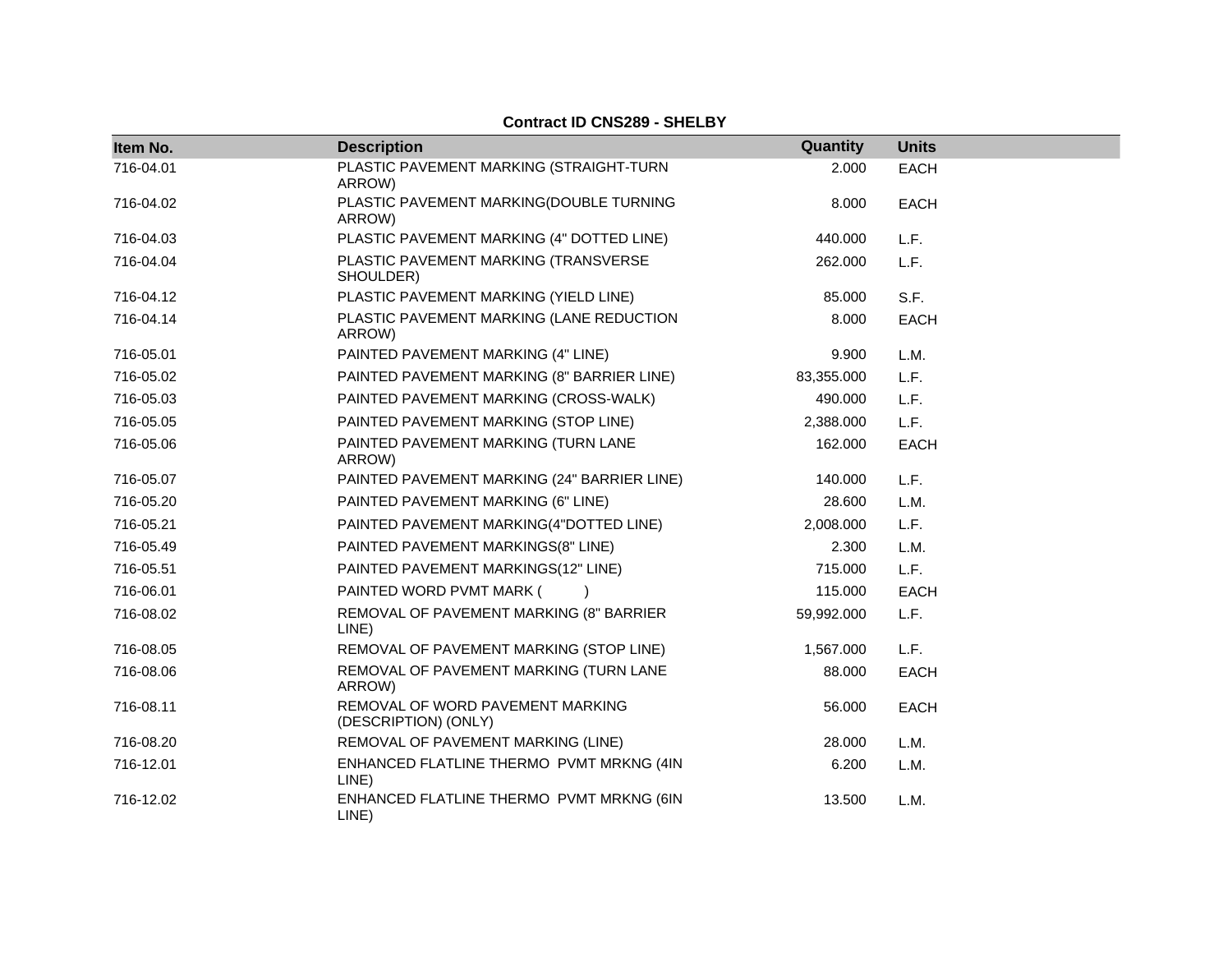| Item No.  | <b>Description</b>                                                        | Quantity   | <b>Units</b> |
|-----------|---------------------------------------------------------------------------|------------|--------------|
| 716-12.06 | ENHANCED FLAT LINE THERMO (8IN LINE)                                      | 4,827.000  | L.F.         |
| 717-01    | <b>MOBILIZATION</b>                                                       | (1)        | <b>LS</b>    |
| 725-03.46 | DEMARCATION POINT RISER ASSEMBLY                                          | 4.000      | <b>EACH</b>  |
| 725-03.47 | GROUND MOUNTED DEMARCATION POINT<br><b>ASSEMBLY</b>                       | 4.000      | <b>EACH</b>  |
| 725-21.11 | NETWORK SWITCH (TYPE A)                                                   | 4.000      | <b>EACH</b>  |
| 730-01.02 | REMOVAL OF SIGNAL EQUIPMENT                                               | 3.000      | <b>EACH</b>  |
| 730-02.08 | SIGNAL HEAD ASSEMBLY (130 POLE MOUNTED)                                   | 13.000     | <b>EACH</b>  |
| 730-02.09 | SIGNAL HEAD ASSEMBLY (130 WITH BACKPLATE)                                 | 48.000     | <b>EACH</b>  |
| 730-03.11 | INSTALL SPLICE BOX (DESCRIPTION) (WEATHER<br><b>PROOF ENCLOSURE)</b>      | 7.000      | <b>EACH</b>  |
| 730-03.21 | <b>INSTALL PULL BOX (TYPE B)</b>                                          | 22.000     | <b>EACH</b>  |
| 730-03.23 | INSTALL PULL BOX (FIBER OPTIC-TYPE A)                                     | 28,000     | <b>EACH</b>  |
| 730-03.24 | INSTALL PULL BOX (FIBER OPTIC-TYPE B)                                     | 7.000      | <b>EACH</b>  |
| 730-03.31 | FIBER DISTRIBUTION BOX                                                    | 7.000      | <b>EACH</b>  |
| 730-03.33 | FIBER OFPTIC SPLICE FUSION                                                | 48.000     | <b>EACH</b>  |
| 730-08.01 | SIGNAL CABLE - 3 CONDUCTOR                                                | 839.000    | L.F.         |
| 730-08.02 | SIGNAL CABLE - 5 CONDUCTOR                                                | 8,116.000  | L.F.         |
| 730-08.03 | SIGNAL CABLE - 7 CONDUCTOR                                                | 5,685.000  | L.F.         |
| 730-08.40 | INTERCONNECT CABLE - FIBER OPTIC<br>(DESCRIPTION) (36F SMFO DISTRIBUTION) | 9,838.000  | L.F.         |
| 730-08.41 | INTERCONNECT CABLE - FIBER OPTIC<br>(DESCRIPTION) (6F SMFO DROP CABLE)    | 453.000    | L.F.         |
| 730-12.02 | CONDUIT 2" DIAMETER (PVC)                                                 | 85.000     | L.F.         |
| 730-12.03 | CONDUIT 3" DIAMETER (PVC)                                                 | 12,458.000 | L.F.         |
| 730-12.09 | <b>CONDUIT 3" DIAMETER (RGS)</b>                                          | 614.000    | L.F.         |
| 730-12.13 | CONDUIT 2" DIAMETER (JACK AND BORE)                                       | 162.000    | L.F.         |
| 730-12.14 | CONDUIT 3" DIAMETER (JACK AND BORE)                                       | 4,740.000  | L.F.         |
| 730-12.30 | <b>TRENCHING</b>                                                          | 6,429.000  | L.F.         |
| 730-12.42 | CURB MARKER (DESCRIPTION) (SIGNAL & F.O.<br>CABLE IDENTIFICATION)         | 100.000    | <b>EACH</b>  |
| 730-13.08 | VEHICLE DETECTOR (DESCRIPTION) (EVP GTT<br><b>OPTICOM SYSTEM)</b>         | 4.000      | <b>EACH</b>  |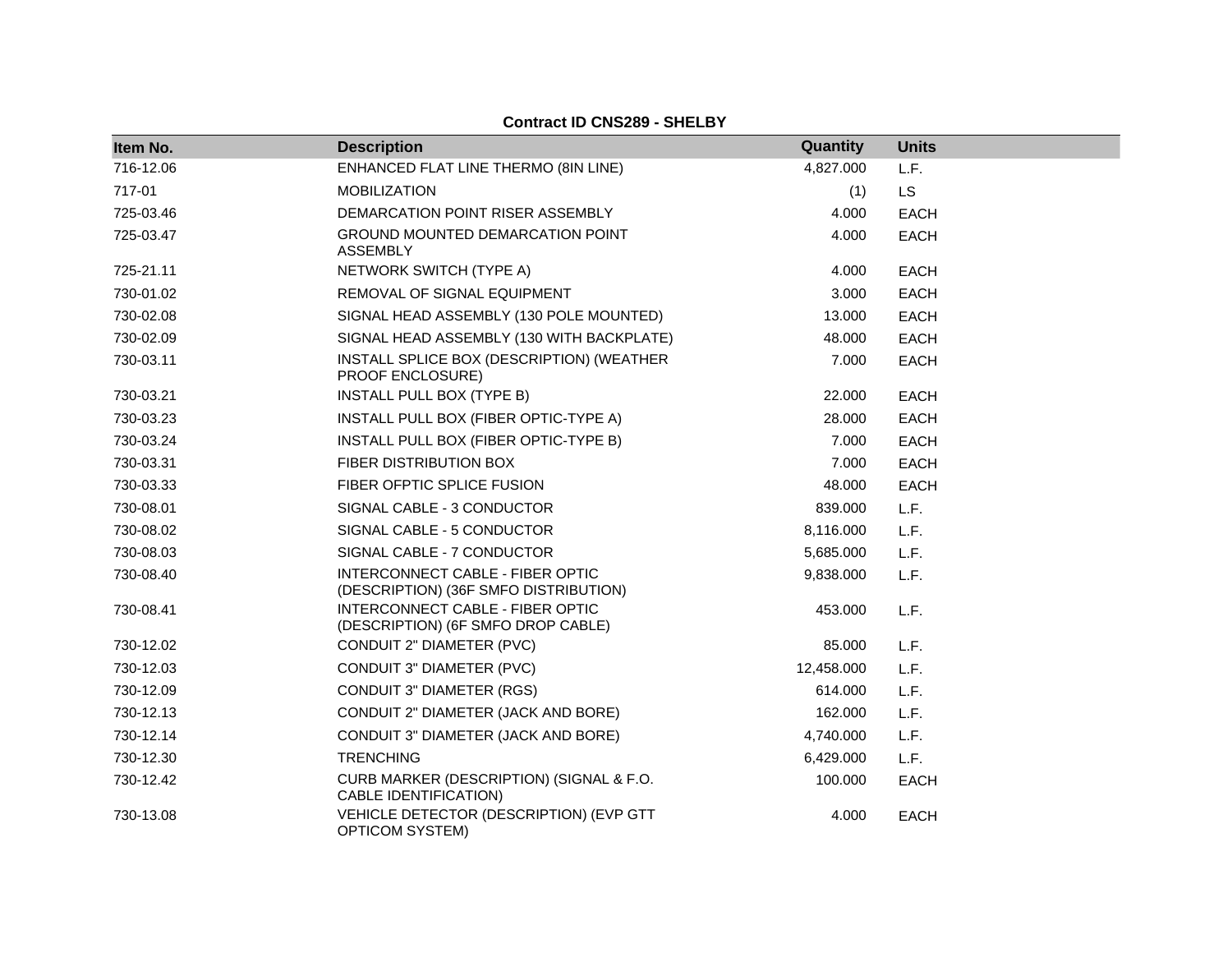| Item No.  | <b>Description</b>                                                      | Quantity   | <b>Units</b> |
|-----------|-------------------------------------------------------------------------|------------|--------------|
| 730-13.09 | VEHICLE DETECTOR (DESCRIPTION) (ITERIS<br>VANTAGE VECTOR SYSTEM)        | 4.000      | <b>EACH</b>  |
| 730-15.07 | CABINET (DESCRIPTION) (EIGHT PHASE BASE<br>MOUNTED WITH CONCRETE PAD)   | 4.000      | <b>EACH</b>  |
| 730-16.02 | EIGHT PHASE ACTUATED CONTROLLER                                         | 4.000      | <b>EACH</b>  |
| 730-18.01 | <b>MASTER CONTROLLER</b>                                                | 1.000      | <b>EACH</b>  |
| 730-23.20 | CANTILEVER SIGNAL SUPPORT (DESCRIPTION) (1<br>ARM @ 55')                | 1.000      | <b>EACH</b>  |
| 730-23.30 | PEDESTAL POLE (DESCRIPTION) (TYPE A, 10')                               | 6.000      | <b>EACH</b>  |
| 730-23.31 | PEDESTAL POLE (DESCRIPTION) (TYPE B, 20')                               | 3.000      | <b>EACH</b>  |
| 730-23.36 | CANTILEVER SIGNAL SUPPORT (DESCRIPTION) (1<br>ARM @ 60')                | 1.000      | <b>EACH</b>  |
| 730-23.37 | CANTILEVER SIGNAL SUPPORT (DESCRIPTION) (1<br>ARM @ 65')                | 1.000      | <b>EACH</b>  |
| 730-23.38 | CANTILEVER SIGNAL SUPPORT (DESCRIPTION) (1<br>ARM @ 70')                | 3.000      | <b>EACH</b>  |
| 730-23.39 | CANTILEVER SIGNAL SUPPORT (DESCRIPTION) (1<br>ARM @ 75')                | 1.000      | <b>EACH</b>  |
| 730-23.96 | CANTILEVER SIGNAL SUPPORT (DESCRIPTION) (1<br>ARM @ 80')                | 1.000      | <b>EACH</b>  |
| 730-23.97 | CANTILEVER SIGNAL SUPPORT (DESCRIPTION) (1<br>ARM @ 85')                | 1.000      | <b>EACH</b>  |
| 730-23.98 | CANTILEVER SIGNAL SUPPORT (DESCRIPTION) (1<br>ARM @ 90')                | 1.000      | <b>EACH</b>  |
| 730-23.99 | CANTILEVER SIGNAL SUPPORT (DESCRIPTION) (2<br>@ 40' & 55')              | 2.000      | <b>EACH</b>  |
| 730-26.11 | COUNTDOWN PED SGNL HEAD W/AUDIBLE PUSH<br><b>BUTTON &amp; 15IN SIGN</b> | 12.000     | <b>EACH</b>  |
| 730-35.06 | BATTERY BACK-UP AND POWER CONDITIONER                                   | 4.000      | <b>EACH</b>  |
| 730-40    | TEMPORARY TRAFFIC SIGNAL SYSTEM                                         | 25.000     | <b>EACH</b>  |
| 740-10.03 | GEOTEXTILE (TYPE III) (EROSION CONTROL)                                 | 11,495.000 | S.Y.         |
| 740-11.01 | TEMPORARY SEDIMENT TUBE 8IN                                             | 9,314.000  | L.F.         |
| 793-14.09 | BRIDGE CONDUIT HANGER SYSTEM                                            | (1)        | <b>LS</b>    |
| 797-07.60 | ADJUST EXISTING MANHOLE                                                 | 12.000     | <b>EACH</b>  |
| 797-07.62 | MANHOLE MODIFICATION                                                    | 1.000      | <b>EACH</b>  |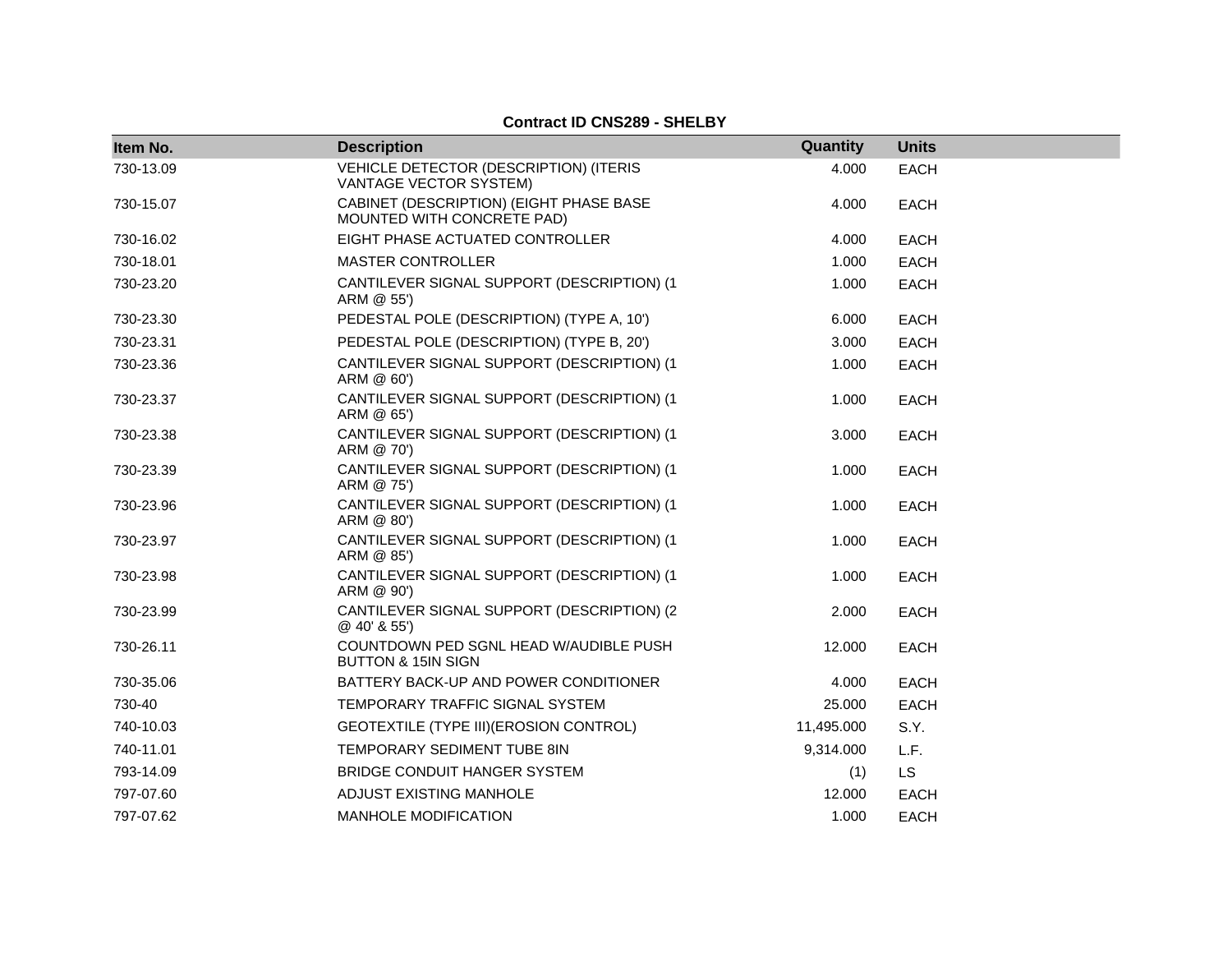| Item No.  | <b>Description</b>                                              | Quantity    | <b>Units</b> |
|-----------|-----------------------------------------------------------------|-------------|--------------|
| 801-01.07 | TEMPORARY SEEDING (WITH MULCH)                                  | 3,200.000   | <b>UNIT</b>  |
| 801-03    | WATER (SEEDING & SODDING)                                       | 320.000     | M.G.         |
| 803-01    | SODDING (NEW SOD)                                               | 82,000.000  | S.Y.         |
| 805-01.01 | TURF REINFORCEMENT MAT (CLASS I)                                | 7,900.000   | S.Y.         |
| 806-02.03 | PROJECT MOWING                                                  | 10.000      | <b>CYCL</b>  |
| 204-02.01 | DRY EXCAVATION (BRIDGES)                                        | 832.000     | C.Y.         |
| 303-01.02 | <b>GRANULAR BACKFILL (BRIDGES)</b>                              | 78.000      | <b>TON</b>   |
| 604-02.03 | EPOXY COATED REINFORCING STEEL                                  | 193,778.000 | LB.          |
| 604-03.01 | <b>CLASS A CONCRETE (BRIDGES)</b>                               | 692.000     | C.Y.         |
| 604-03.02 | STEEL BAR REINFORCEMENT (BRIDGES)                               | 117,933.000 | LB.          |
| 604-03.04 | PAVEMENT @ BRIDGE ENDS                                          | 592.000     | S.Y.         |
| 604-03.32 | <b>CLASS DS CONCRETE</b>                                        | 776.000     | C.Y.         |
| 604-04.01 | APPLIED TEXTURE FINISH (NEW STRUCTURES)                         | 6,706.000   | S.Y.         |
| 604-04.41 | THREE STAR STATE EMBLEM                                         | 2.000       | <b>EACH</b>  |
| 604-05.31 | BRIDGE DECK GROOVING (MECHANICAL)                               | 3,078.000   | S.Y.         |
| 604-07.01 | RETAINING WALL (DESCRIPTION) (WALL NO. 1, STA.<br>$356+00$      | 10,293.000  | S.F.         |
| 604-07.02 | RETAINING WALL (DESCRIPTION) (WALL NO. 2, STA.<br>$372 + 15$    | 79.000      | S.F.         |
| 604-07.03 | RETAINING WALL (DESCRIPTION) (WALL NO. 3, STA.<br>$363 + 18.63$ | 8,017.000   | S.F.         |
| 604-07.04 | RETAINING WALL (DESCRIPTION) (WALL NO. 6, STA.<br>$364+00.00$   | 6,125.000   | S.F.         |
| 606-09.01 | TEST PILES (PRECAST CONCRETE, SIZE 1)                           | 215.000     | L.F.         |
| 606-09.02 | LOADING TEST (PRECAST CONCRETE, SIZE 1)                         | 1.000       | <b>EACH</b>  |
| 606-09.03 | PRECAST CONCRETE PILES (SIZE 1)                                 | 8,345.000   | L.F.         |
| 606-12.01 | PILE ANCHORAGE SYSTEM (SEISMIC)                                 | 142.000     | <b>EACH</b>  |
| 615-01.11 | PRESTRESSED CONCRETE BULB TEE BEAM (6"<br>$WEB$ )(BT-63)        | 3,005.000   | L.F.         |
| 620-05    | CONCRETE PARAPET WITH STRUCTURAL TUBING                         | 542.000     | L.F.         |
| 710-09.01 | 6" PERFORATED PIPE WITH VERTICAL DRAIN<br><b>SYSTEM</b>         | 322.000     | L.F.         |
| 710-09.02 | 6" PIPE UNDERDRAIN                                              | 36.000      | L.F.         |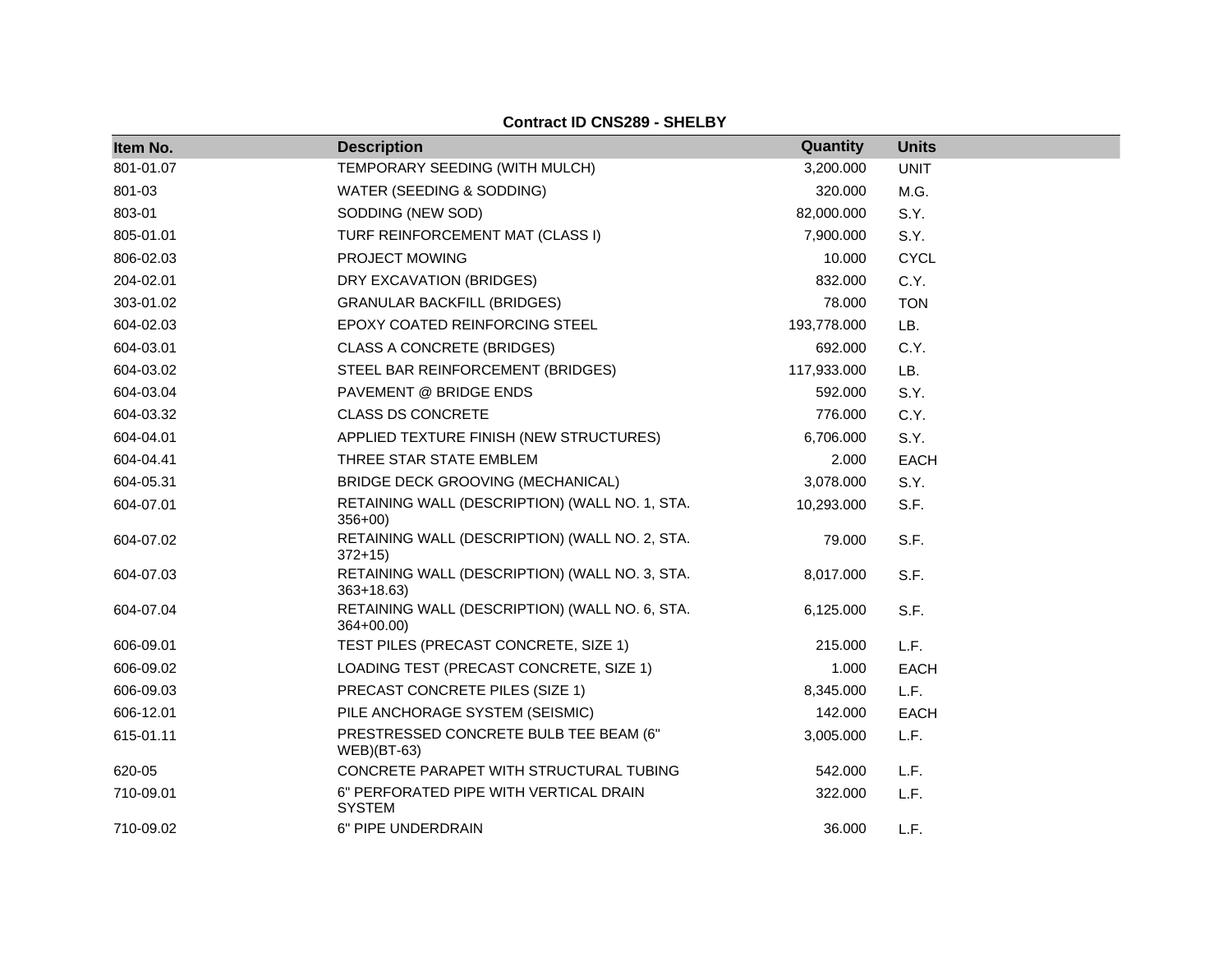| Item No.  | <b>Description</b>                                            | Quantity   | <b>Units</b> |
|-----------|---------------------------------------------------------------|------------|--------------|
| 790-03.02 | POLE 40FT CLASS 3 WOOD                                        | 1.000      | <b>EACH</b>  |
| 790-03.04 | POLE 40FT CLASS 5 WOOD                                        | 1.000      | <b>EACH</b>  |
| 790-04.03 | POLE 45FT CLASS 3 WOOD                                        | 1.000      | <b>EACH</b>  |
| 790-05.01 | POLE 50FT CLASS 1 WOOD                                        | 10.000     | <b>EACH</b>  |
| 790-06.01 | POLE 55FT CLASS 1 WOOD                                        | 52.000     | <b>EACH</b>  |
| 790-06.03 | POLE 55FT CLASS 3 WOOD                                        | 1.000      | <b>EACH</b>  |
| 790-07.01 | POLE 60FT CLASS 1 WOOD                                        | 3.000      | <b>EACH</b>  |
| 790-22.12 | 1PH DEAD END MISC 25KV                                        | 4.000      | <b>EACH</b>  |
| 790-22.16 | 1PH DDE TANGENT 25KV                                          | 1.000      | <b>EACH</b>  |
| 790-25.23 | 3PH CROSSARM DDE 15KV                                         | 13.000     | <b>EACH</b>  |
| 790-26.01 | 3PH CROSSARM 25KV                                             | 1.000      | <b>EACH</b>  |
| 790-26.03 | 3PH CROSSARM SGL LRG COND 25KV                                | 44.000     | <b>EACH</b>  |
| 790-26.15 | 3PH XARM DBL 10FT LRG COND SM ANGLE 25KV                      | 13.000     | <b>EACH</b>  |
| 790-26.22 | 3PH VERTICAL DDE ANGLE LRG COND 25KV                          | 1.000      | <b>EACH</b>  |
| 790-26.26 | 3PH CROSSARM DEAD END 25KV                                    | 26.000     | <b>EACH</b>  |
| 790-30.06 | SECONDARY CONDUCTOR 6 AL DUPLEX                               | 53.000     | L.F.         |
| 790-30.25 | SECONDARY CONDUCTOR 4/0 AL QPLEX                              | 67.000     | L.F.         |
| 790-30.45 | CONDUCTOR 1 #2 WP ACSR EL. SVC (CDR2 WACSR<br>ESC) (#2 WACSR) | 1,622.000  | L.F.         |
| 790-31.11 | SERVICE CONDUCTOR 2 AL TRIPLEX                                | 110.000    | L.F.         |
| 790-32.01 | DOWN GUY - THROUGH BOLT TYPE                                  | 14.000     | <b>EACH</b>  |
| 790-32.02 | DOWN GUY - THROUGH BOLT TYPE HEAVY DUTY                       | 42.000     | <b>EACH</b>  |
| 790-32.07 | OH GUY - THROUGH BOLT TYPE                                    | 6.000      | <b>EACH</b>  |
| 790-32.23 | <b>GUY GUARD</b>                                              | 54.000     | <b>EACH</b>  |
| 790-33.04 | SCREW TYPE ANCHOR 10,000LB-12,000LB                           | 14.000     | <b>EACH</b>  |
| 790-40.02 | OH COND 2 7/1 ACSR SPARATE                                    | 4,006.000  | L.F.         |
| 790-40.06 | OH COND 4/0 6/1 ACSR PENGUIN                                  | 7,973.000  | L.F.         |
| 790-40.09 | OH COND 336.4 18/1 ACSR MERLIN                                | 4,230.000  | L.F.         |
| 790-40.15 | OH COND 477 18/1 ACSR PELICAN                                 | 27,702.000 | L.F.         |
| 790-41.33 | UG PRI COND 2 CU 25KV                                         | 630.000    | L.F.         |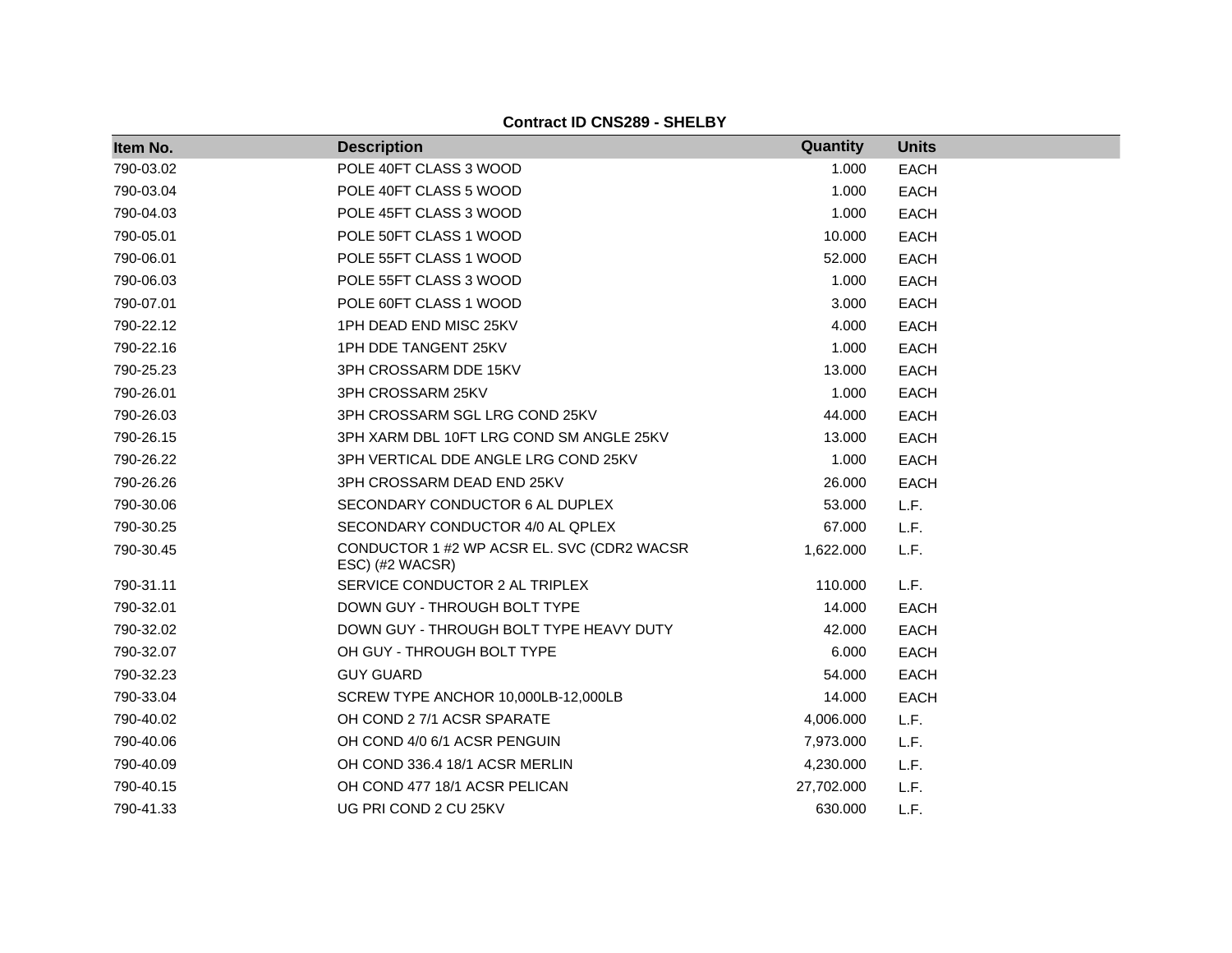| Item No.  | <b>Description</b>                                           | Quantity   | <b>Units</b> |
|-----------|--------------------------------------------------------------|------------|--------------|
| 790-41.41 | UG PRI COND 750MCM CU 25KV                                   | 9,930.000  | L.F.         |
| 790-42.18 | 3 DUCT BANK @ 36IN-48IN DEPTH                                | 820.000    | L.F.         |
| 790-42.19 | 4 DUCT BANK @ 36IN-48IN DEPTH                                | 512.000    | L.F.         |
| 790-42.21 | 8 DUCT BANK @ 36IN-48IN DEPTH                                | 560.000    | L.F.         |
| 790-42.31 | MH 2WAY SM MONOLITHIC PC DIRT E (MH2WSM)                     | 3.000      | <b>EACH</b>  |
| 790-42.32 | MH 2WAY MD MONOLITHIC PC DIRT E (MH2WMD)                     | 1.000      | <b>EACH</b>  |
| 790-42.33 | MH 3WAY MD MONOLITHIC PC DIRT E (MH3WMD)                     | 2.000      | <b>EACH</b>  |
| 790-43.26 | SPLICE 200A 25KV                                             | 9.000      | <b>EACH</b>  |
| 790-43.32 | SPLICE 900A 25KV                                             | 15.000     | <b>EACH</b>  |
| 790-43.46 | SECONDARY PULLBOX LARGE                                      | 1.000      | <b>EACH</b>  |
| 790-43.58 | 3PH PRIMARY RISER W/6IN CONDUIT                              | 4.000      | <b>EACH</b>  |
| 790-43.60 | PRIMARY RISER (DESCRIPTION) (3PH 750KCM CU<br>1CND EPR 23KV) | 6.000      | <b>EACH</b>  |
| 790-49.02 | 3PH XFMR BNK POLE MTD W/ FUSE/ARRESTERS                      | 2.000      | <b>EACH</b>  |
| 790-59.05 | <b>GOLB SWITCH 25KV</b>                                      | 2.000      | <b>EACH</b>  |
| 790-61.01 | 1PH FUSE CUTOUT XARM MOUNT 25KV                              | 21.000     | <b>EACH</b>  |
| 790-61.10 | 3PH SECTLR OR RECL W/ BYPASS SW 25KV                         | 2.000      | <b>EACH</b>  |
| 790-65.09 | LIGHTNING ARRESTER 3PH 18 KV                                 | 17.000     | <b>EACH</b>  |
| 790-69.06 | HARDWARE FOR SGL PH CONV TRANS                               | 2.000      | <b>EACH</b>  |
| 790-72.01 | ANCHOR POWER SCREW                                           | 40.000     | <b>EACH</b>  |
| 790-98.01 | <b>REMOVE WIRE</b>                                           | 63,394.000 | L.F.         |
| 790-98.02 | <b>REMOVE POLES</b>                                          | 73.000     | <b>EACH</b>  |
| 790-98.03 | REMOVE FRAMING/ASSOCIATED APPARATUS                          | 272.000    | <b>EACH</b>  |
| 791-01.06 | <b>8IN STEEL GAS MAIN</b>                                    | 200.000    | L.F.         |
| 791-01.08 | 12IN STEEL GAS MAIN                                          | 20.000     | L.F.         |
| 791-04.05 | HDD 6IN PE PIPE - UNCONSOLIDATED                             | 2,262.000  | L.F.         |
| 791-04.07 | HDD 12IN PE PIPE - UNCONSOLIDATED                            | 615.000    | L.F.         |
| 791-04.24 | HDD 8IN STEEL PIPE - UNCONSOLIDATED                          | 7,066.000  | L.F.         |
| 791-04.25 | HDD 12IN STEEL PIPE - UNCONSOLIDATED                         | 620,000    | L.F.         |
| 791-06.06 | CONNECT TO 12IN EX. PE MAIN                                  | 2.000      | <b>EACH</b>  |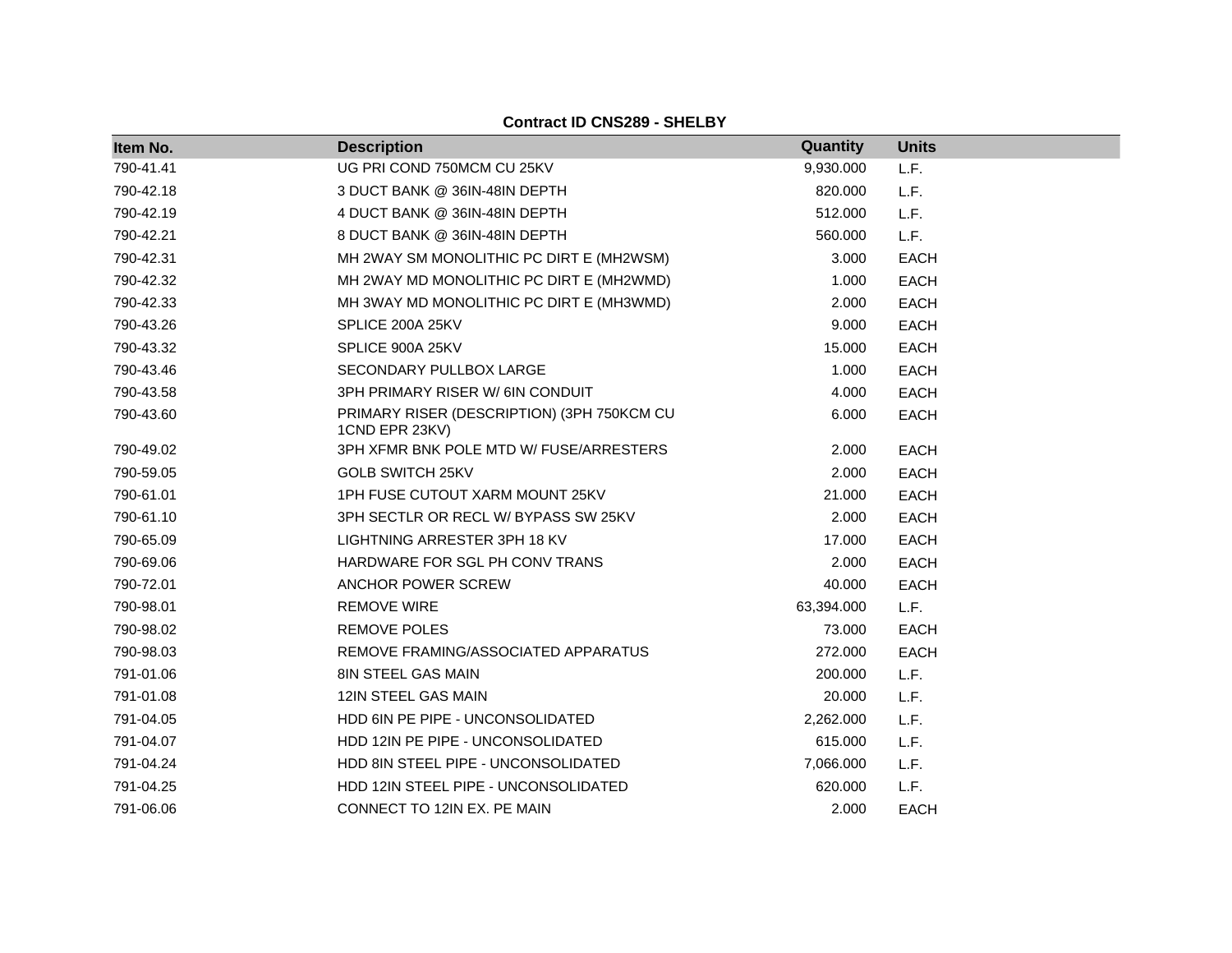| Item No.  | <b>Description</b>                      | Quantity | <b>Units</b> |
|-----------|-----------------------------------------|----------|--------------|
| 791-06.13 | CONNECT TO 8IN EX. STL MAIN             | 2.000    | <b>EACH</b>  |
| 791-06.14 | CONNECT TO 12IN EX. STL MAIN            | 1.000    | <b>EACH</b>  |
| 791-06.24 | CONNECT TO 4IN EX. PE MAIN              | 2.000    | <b>EACH</b>  |
| 791-06.25 | CONNECT TO 6IN EX. PE MAIN              | 1.000    | <b>EACH</b>  |
| 791-06.33 | CONNECT TO 6IN EX. STL MAIN W/ STOPPLE  | 1.000    | <b>EACH</b>  |
| 791-06.34 | CONNECT TO 8IN EX. STL MAIN W/ STOPPLE  | 2.000    | <b>EACH</b>  |
| 791-06.35 | CONNECT TO 12IN EX. STL MAIN W/ STOPPLE | 2.000    | <b>EACH</b>  |
| 791-07.02 | 4IN PE GAS VALVE ASSEMBLY               | 1.000    | <b>EACH</b>  |
| 791-07.03 | 6IN PE GAS VALVE ASSEMBLY               | 3.000    | <b>EACH</b>  |
| 791-07.11 | 6IN STEEL GAS VALVE ASSEMBLY            | 1.000    | <b>EACH</b>  |
| 791-07.12 | 8IN STEEL GAS VALVE ASSEMBLY            | 9.000    | <b>EACH</b>  |
| 791-07.13 | 12IN STEEL GAS VALVE ASSEMBLY           | 1.000    | <b>EACH</b>  |
| 791-07.21 | EXCESS FLOW VALVE (EFV)                 | 3.000    | <b>EACH</b>  |
| 791-08.03 | <b>1IN SERVICE ASSEMBLY</b>             | 2.000    | <b>EACH</b>  |
| 791-08.05 | 2IN SERVICE ASSEMBLY                    | 3.000    | <b>EACH</b>  |
| 791-08.08 | 1IN PE SERVICE PIPE                     | 5.000    | L.F.         |
| 791-08.13 | 1IN STEEL SERVICE PIPE                  | 30.000   | L.F.         |
| 791-08.15 | 2IN STEEL SERVICE PIPE                  | 10.000   | L.F.         |
| 791-08.20 | HDD 2IN PE SERVICE PIPE                 | 35.000   | L.F.         |
| 791-08.26 | HDD 5/8 PE SERVICE PIPE                 | 30.000   | L.F.         |
| 791-08.27 | 5/8IN SERVICE ASSEMBLY                  | 2.000    | <b>EACH</b>  |
| 791-09.03 | 17LB MAGNESIUM ANODES                   | 27.000   | <b>EACH</b>  |
| 791-09.05 | <b>RESTORE ASPHALT</b>                  | 100.000  | S.Y.         |
| 791-09.06 | <b>RESTORE CONCRETE</b>                 | 100.000  | S.Y.         |
| 791-09.07 | <b>RESTORE GRAVEL</b>                   | 200.000  | S.Y.         |
| 791-09.21 | <b>Cathodic Protection Junction Box</b> | 4.000    | <b>EACH</b>  |
| 791-10.06 | RETIRE IN PLACE 6IN SERV CUT & PLUG     | 2.000    | <b>EACH</b>  |
| 791-10.07 | RETIRE IN PLACE 8IN SERV CUT & PLUG     | 5.000    | <b>EACH</b>  |
| 791-10.08 | RETIRE IN PLACE 12IN SERV CUT & PLUG    | 2.000    | <b>EACH</b>  |
| 793-01.08 | POLE 35FT CLASS 5 WOOD                  | 1.000    | <b>EACH</b>  |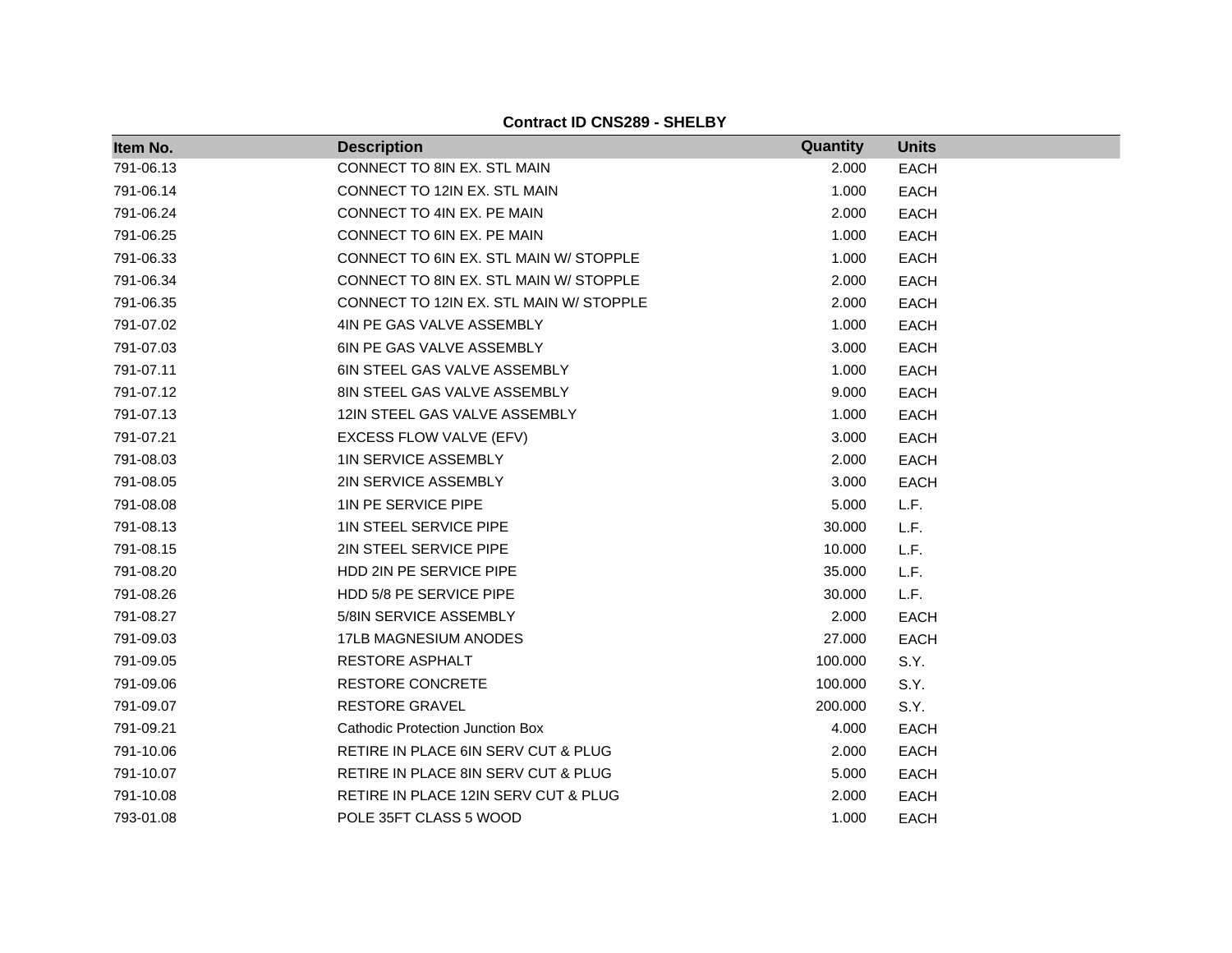| Item No.  | <b>Description</b>                   | Quantity   | <b>Units</b> |
|-----------|--------------------------------------|------------|--------------|
| 793-01.40 | ANCHOR 3/4IN                         | 4.000      | <b>EACH</b>  |
| 793-01.41 | <b>ANCHOR 1IN</b>                    | 6.000      | <b>EACH</b>  |
| 793-02.08 | GUY WIRE 10M OR 3/8IN                | 4.000      | <b>EACH</b>  |
| 793-03.03 | 10M STRAND                           | 2,145.000  | L.F.         |
| 793-07.02 | 24 FIBER(MATERIAL ONLY)              | 2,855.000  | L.F.         |
| 793-07.16 | 12-96 FIBER(INSTALLATION ONLY)       | 2,505.000  | L.F.         |
| 793-07.22 | FIBER SPLICE-12 FIBER RIBBON         | 4.000      | <b>EACH</b>  |
| 793-07.23 | FIBER OPTIC MAINTENANCE LOOP         | 3.000      | <b>EACH</b>  |
| 793-11.13 | <b>BURIED RISER GUARD</b>            | 3.000      | <b>EACH</b>  |
| 793-13.07 | 4IN SCHEDULE 40 PVC                  | 30,220.000 | L.F.         |
| 793-13.17 | 2 DUCT FORMATION @ 36IN DEPTH        | 30.000     | L.F.         |
| 793-13.18 | 2 DUCT FORMATION @ 48IN DEPTH        | 415.000    | L.F.         |
| 793-13.22 | 3 DUCT FORMATION @ 36IN DEPTH        | 363.000    | L.F.         |
| 793-13.23 | 3 DUCT FORMATION @ 48IN DEPTH        | 171.000    | L.F.         |
| 793-13.27 | 4 DUCT FORMATION @ 36IN DEPTH        | 5,342.000  | L.F.         |
| 793-13.28 | 4 DUCT FORMATION @ 48IN DEPTH        | 642.000    | L.F.         |
| 793-13.29 | 4 DUCT FORMATION @ 60IN DEPTH        | 732.000    | L.F.         |
| 793-13.32 | 6 DUCT FORMATION @ 36IN DEPTH        | 76.000     | L.F.         |
| 793-13.33 | 6 DUCT FORMATION @ 48IN DEPTH        | 128.000    | L.F.         |
| 793-14.03 | MH PRECAST 6-FT W X 12-FT L X 7-FT H | 5.000      | <b>EACH</b>  |
| 793-14.05 | MH PRECAST 4-FT W X 8-FT L X 6-FT H  | 4.000      | <b>EACH</b>  |
| 793-14.19 | 4IN SCH 80 ORANGE FLEXPIPE           | 3,055.000  | L.F.         |
| 793-16.01 | MH(RETIRE/REMOVE/GRAVEL BACKFILL)    | 1.000      | <b>EACH</b>  |
| 793-16.04 | DIRECTIONAL BORE 4IN/FLEX SLEEVE     | 3,055.000  | L.F.         |
| 793-98.01 | REMOVE AERIAL CABLE AND WIRE         | 2,660.000  | L.F.         |
| 793-98.04 | REMOVE POLES ALL SIZES               | 10.000     | <b>EACH</b>  |
| 795-01.04 | 6IN DIP SLIP JOINT WATER LINE        | 100.000    | L.F.         |
| 795-01.10 | 12IN DIP SLIP JOINT WATER LINE       | 1,760.000  | L.F.         |
| 795-01.17 | 20IN DIP RESTRAINED JOINT WATER LINE | 280.000    | L.F.         |
| 795-01.18 | 20IN DIP SLIP JOINT WATER LINE       | 1,087.000  | L.F.         |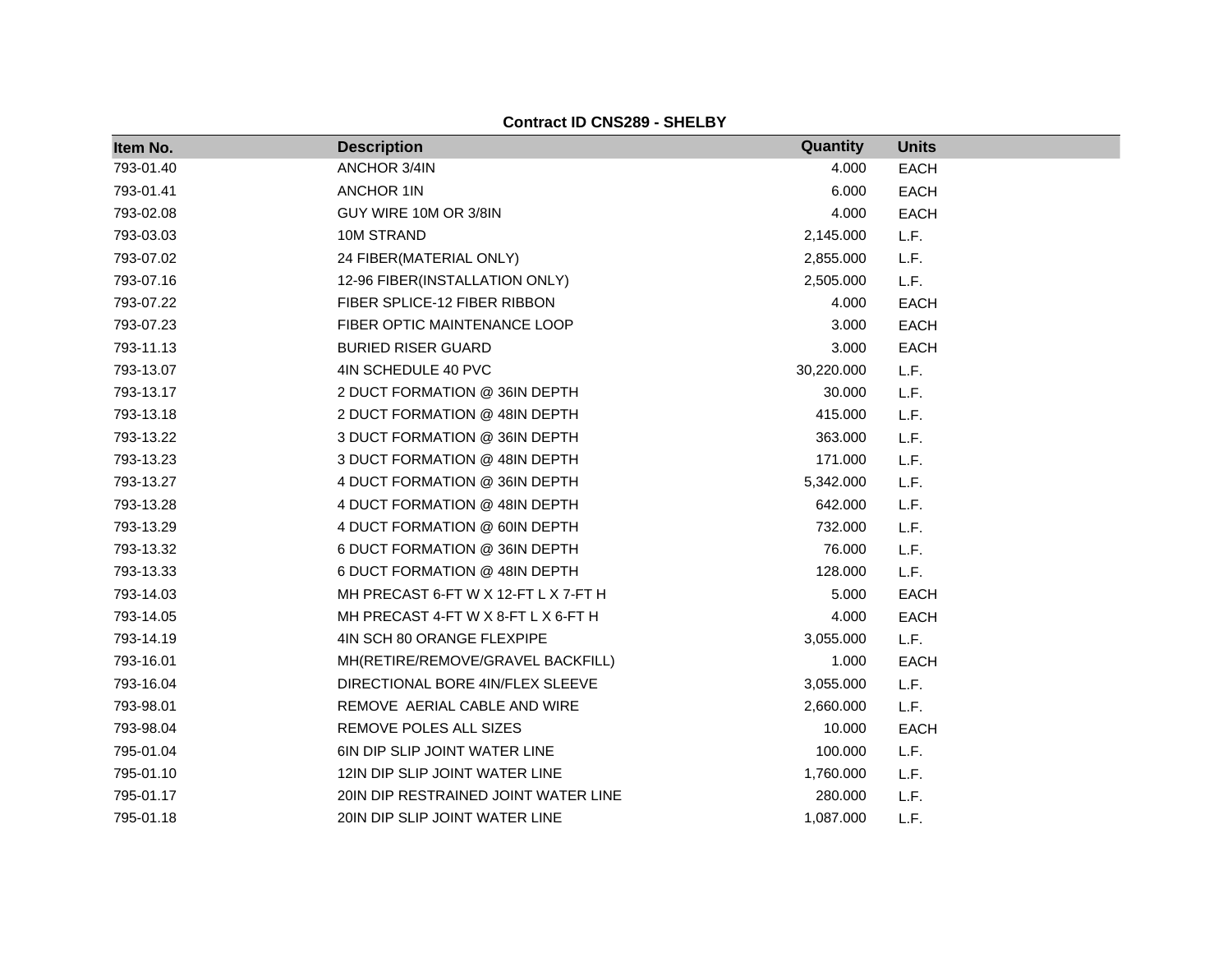| Item No.  | <b>Description</b>                                                | Quantity   | <b>Units</b> |
|-----------|-------------------------------------------------------------------|------------|--------------|
| 795-05.71 | BORE/JACK __ IN STEEL CASING PIPE-UNCON (30<br>IN)                | 280.000    | L.F.         |
| 795-05.71 | BORE/JACK __ IN STEEL CASING PIPE-UNCON (30IN<br>BJ30CASE)        | 471.000    | L.F.         |
| 795-06.04 | CONNECT TO 6IN WATER LINE                                         | 1.000      | <b>EACH</b>  |
| 795-06.07 | CONNECT TO 12IN WATER LINE                                        | 4.000      | <b>EACH</b>  |
| 795-06.30 | CUT/CAP EXISTING LINES (ALL SIZES)                                | 1.000      | <b>EACH</b>  |
| 795-06.33 | <b>CUT AND CAP 6IN WATERLINE</b>                                  | 1.000      | <b>EACH</b>  |
| 795-06.37 | CUT AND CAP 12IN WATERLINE                                        | 2.000      | <b>EACH</b>  |
| 795-06.39 | CUT AND CAP 16IN WATER LINE                                       | 1.000      | <b>EACH</b>  |
| 795-07.12 | 12IN X 6IN TAPPING SLEEVE AND VALVE                               | 1.000      | <b>EACH</b>  |
| 795-07.15 | 12IN X 12IN TAPPING SLEEVE AND VALVE                              | 2.000      | <b>EACH</b>  |
| 795-07.27 | 20IN X 20IN TPPNG SLVE & VLVE                                     | 2.000      | <b>EACH</b>  |
| 795-07.61 | $\lfloor N X \rfloor$ IN TAPPING SLEEVE AND VALVE (20IN x<br>6IN) | 2.000      | <b>EACH</b>  |
| 795-07.62 | _IN X _IN TAPPING SLEEVE AND VALVE (20IN x<br>12IN)               | 1.000      | <b>EACH</b>  |
| 795-08.09 | 12IN GATE VALVE ASSEMBLY                                          | 1.000      | <b>EACH</b>  |
| 795-08.26 | 12 IN CHECK VALVE ASSEMBLY                                        | 1.000      | <b>EACH</b>  |
| 795-11.02 | FIRE HYDRANT ASSEMBLY                                             | 2.000      | <b>EACH</b>  |
| 795-12.01 | REMOVE FIRE HYDRANT                                               | 2.000      | EACH         |
| 795-12.02 | REMOVAL OF EXISTING LINE                                          | (1)        | LS           |
| 795-13.01 | DI FITTINGS                                                       | 11,700.000 | LB.          |
| 795-14.03 | <b>CLASS C CONCRETE</b>                                           | 1.000      | C.Y.         |
| 795-14.08 | <b>RESTORE ASPHALT</b>                                            | 1.000      | S.Y.         |
| 795-14.09 | <b>RESTORE CONCRETE</b>                                           | 1.000      | S.Y.         |
| 795-14.10 | <b>RESTORE GRAVEL</b>                                             | 1.000      | S.Y.         |
| 795-21.02 | RETIRE WATER VALVES AND HYDRANTS                                  | (1)        | <b>LS</b>    |
| 797-05.57 | 10IN PVC GRAVITY SEWER 12FT-18FT DEPTH                            | 78.000     | L.F.         |
| 797-06.66 | BORE/JACK 20IN STEEL CASING PIPE-UNCON.                           | 503.000    | L.F.         |
| 797-07.08 | 48IN MANHOLE 16FT-20FT DEPTH                                      | 1.000      | <b>EACH</b>  |
| 797-07.09 | 48IN MANHOLE 20FT-24FT DEPTH                                      | 3.000      | <b>EACH</b>  |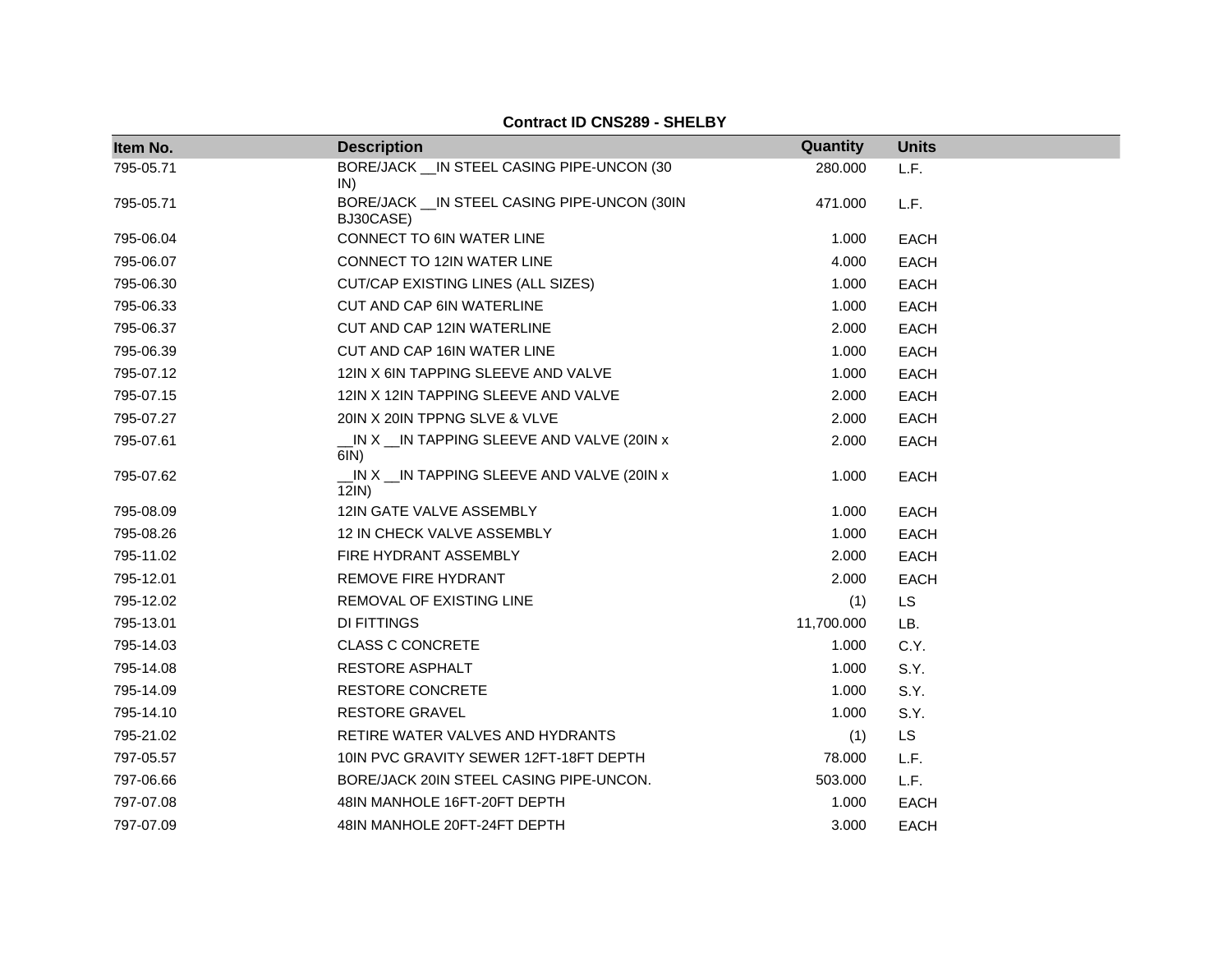| Item No.  | <b>Description</b>                 | <b>Quantity</b> | <b>Units</b> |
|-----------|------------------------------------|-----------------|--------------|
| 797-11.15 | 48IN MH ADJUSTMENT INCREASE HEIGHT | 1.000           | V.F.         |
| 797-11.25 | RETIREIN PLACE 48IN MANHOLE        | 2.000           | <b>EACH</b>  |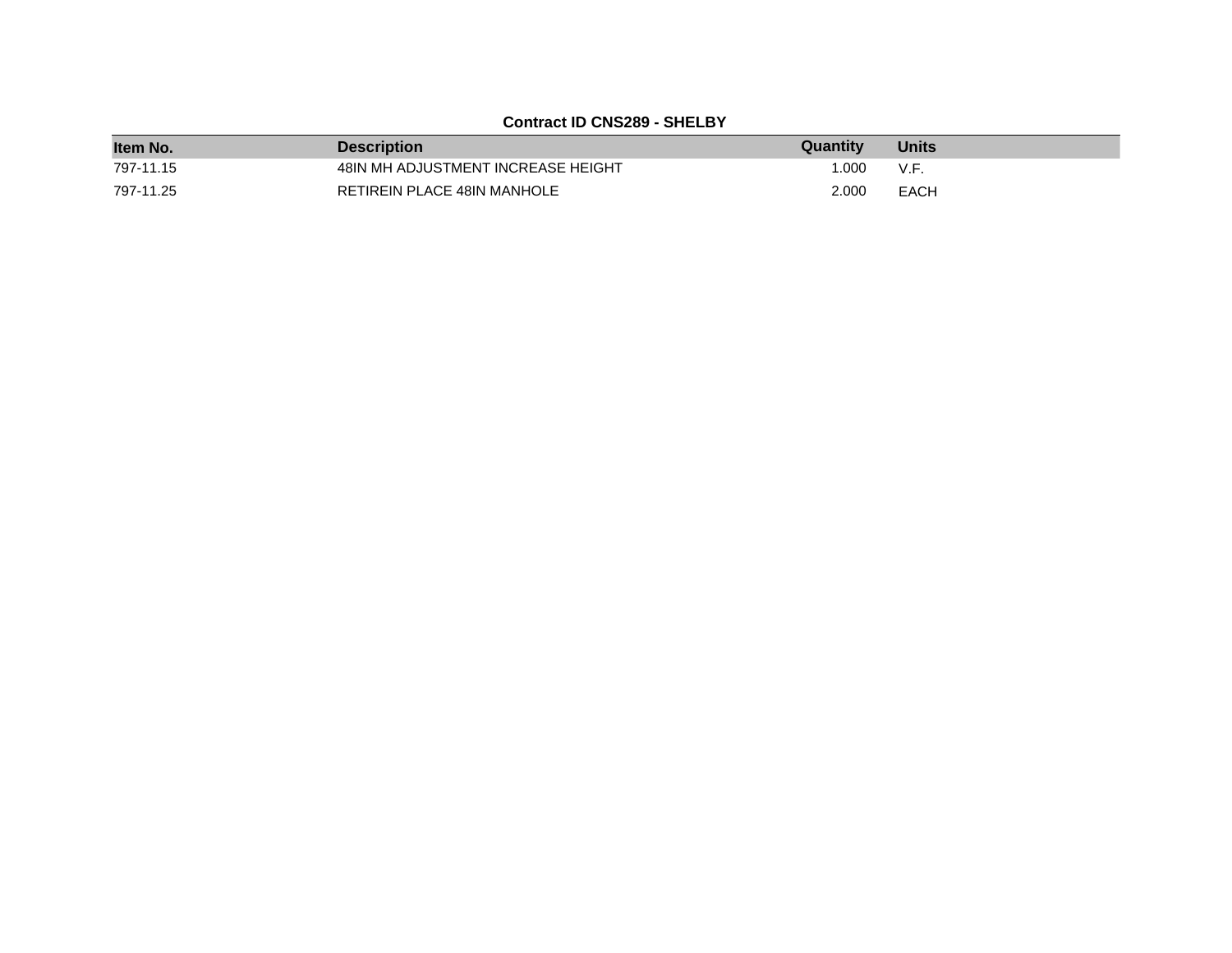| Item No.  | <b>Description</b>                                         | Quantity  | <b>Units</b> |
|-----------|------------------------------------------------------------|-----------|--------------|
| 705-02.10 | <b>GUARDRAIL TRANSITION 27IN TO 31IN</b>                   | 1.000     | <b>EACH</b>  |
| 705-04.09 | EARTH PAD FOR TYPE 38 GR END TREATMENT                     | 1.000     | <b>EACH</b>  |
| 705-04.21 | <b>GUARDRAIL DELINEATION ENHANCEMENT</b>                   | 505.000   | L.F.         |
| 705-06.20 | TANGENT ENERGY ABSORBING TERM MASH TL-3                    | 1.000     | <b>EACH</b>  |
| 706-01    | <b>GUARDRAIL REMOVED</b>                                   | 54.000    | L.F.         |
| 712-01    | <b>TRAFFIC CONTROL</b>                                     | (1)       | <b>LS</b>    |
| 712-06    | SIGNS (CONSTRUCTION)                                       | 36.000    | S.F.         |
| 713-02.21 | SIGN POST DELINEATION ENHANCEMENT                          | 114.000   | L.F.         |
| 713-02.22 | BARRIER WALL DELINEATION ENHANCEMENT                       | 620.000   | L.F.         |
| 713-11.01 | "U" SECTION STEEL POSTS                                    | 267.000   | LB.          |
| 713-11.02 | PERFORATED/KNOCKOUT SQUARE TUBE POST                       | 1,076.000 | LB.          |
| 713-11.21 | P POST SLIP BASE                                           | 2.000     | <b>EACH</b>  |
| 713-13.02 | FLAT SHEET ALUMINUM SIGNS (0.080" THICK)                   | 37.000    | S.F.         |
| 713-13.03 | FLAT SHEET ALUMINUM SIGNS (0.100" THICK)                   | 265,000   | S.F.         |
| 713-15.36 | REMOVE SIGN, SUPPORT & FOOTING                             | 43.000    | <b>EACH</b>  |
| 716-01.21 | SNOWPLOWABLE RAISED PAVMENT MARKERS (BI-<br>DIR) (1 COLOR) | 338.000   | <b>EACH</b>  |
| 716-01.23 | SNOWPLOWABLE RAISED PAVEMENT MARKERS<br>(BI-DIR)(2 COLOR)  | 60.000    | <b>EACH</b>  |
| 716-02.05 | PLASTIC PAVEMENT MARKING (STOP LINE)                       | 412.000   | L.F.         |
| 716-02.06 | PLASTIC PAVEMENT MARKING (TURN LANE<br>ARROW)              | 11.000    | <b>EACH</b>  |
| 716-12.01 | ENHANCED FLATLINE THERMO PVMT MRKNG (4IN<br>LINE)          | 16.000    | L.M.         |
| 717-01    | <b>MOBILIZATION</b>                                        | (1)       | <b>LS</b>    |
| 730-26.07 | FLASHING WARNING BEACON (DESCRIPTION)                      | 1.000     | <b>EACH</b>  |

#### **Contract ID CNS313 - SUMNER**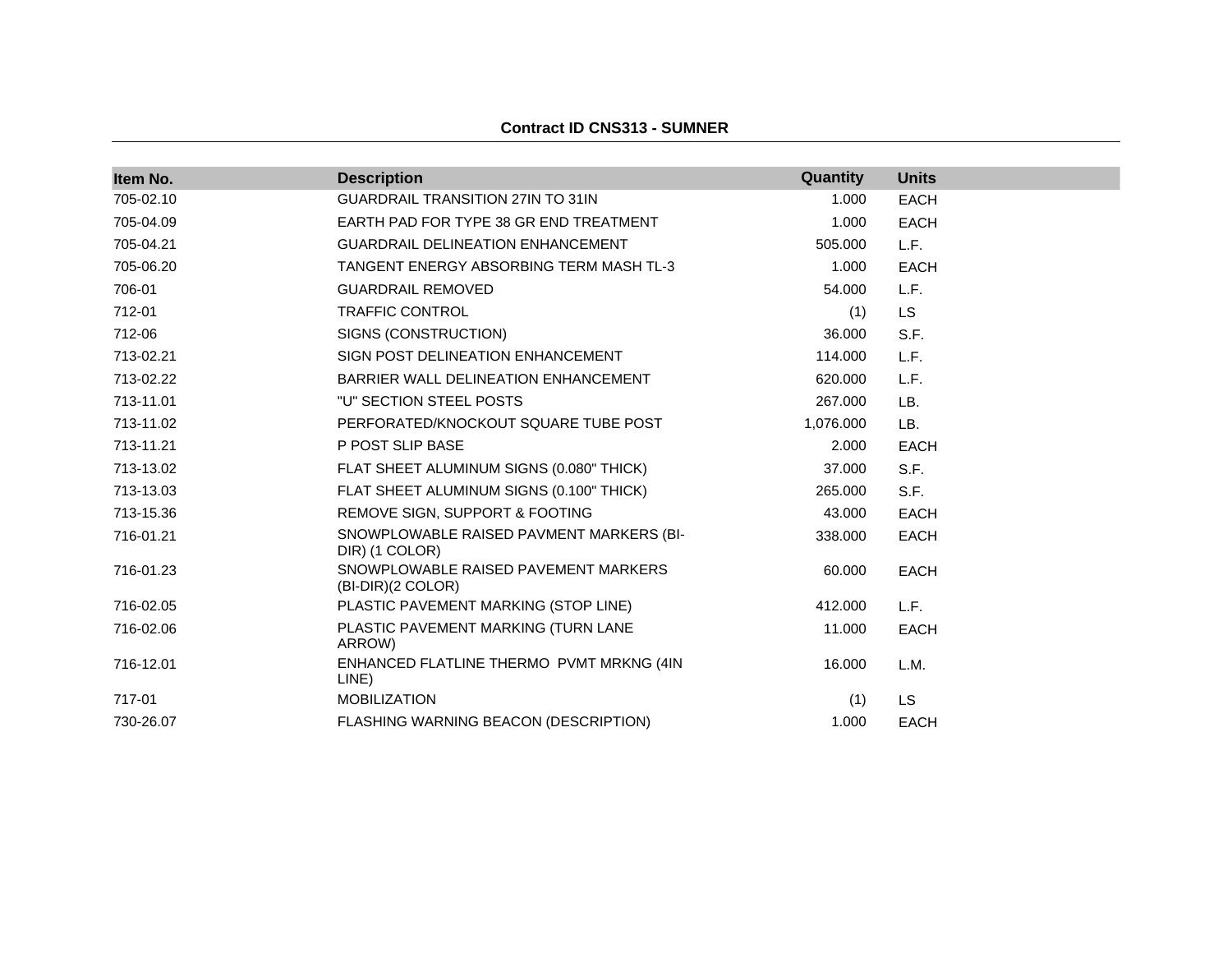#### **Contract ID CNS315 - WARREN**

| Item No.  | <b>Description</b>                                      | <b>Quantity</b> | <b>Units</b> |
|-----------|---------------------------------------------------------|-----------------|--------------|
| 105-01    | CONSTRUCTION STAKES, LINES AND GRADES                   | (1)             | LS.          |
| 201-01    | <b>CLEARING AND GRUBBING</b>                            | (1)             | LS.          |
| 209-08.02 | TEMPORARY SILT FENCE (WITH BACKING)                     | 255.000         | L.F.         |
| 712-01    | <b>TRAFFIC CONTROL</b>                                  | (1)             | LS.          |
| 712-04.01 | FLEXIBLE DRUMS (CHANNELIZING)                           | 80.000          | <b>EACH</b>  |
| 712-06    | SIGNS (CONSTRUCTION)                                    | 1,440.000       | S.F.         |
| 712-08.03 | ARROW BOARD (TYPE C)                                    | 4.000           | <b>EACH</b>  |
| 717-01    | <b>MOBILIZATION</b>                                     | (1)             | LS.          |
| 730-02.01 | SIGNAL HEAD ASSEMBLY (110)                              | 2.000           | <b>EACH</b>  |
| 730-02.21 | SIGNAL HEAD ASSEMBLY (220)                              | 7.000           | <b>EACH</b>  |
| 730-05.01 | ELECTRICAL SERVICE CONNECTION                           | 2.000           | <b>EACH</b>  |
| 730-08.02 | SIGNAL CABLE - 5 CONDUCTOR                              | 575.000         | L.F.         |
| 730-09.20 | <b>SPAN WIRE ASSEMBLY</b>                               | 340.000         | L.F.         |
| 730-15.07 | CABINET (DESCRIPTION) (NEMA TYPE 3R FLASHING<br>SIGNAL) | 2.000           | EACH         |
| 730-16.03 | CONTROLLER (FLASHING BEACON)                            | 2.000           | <b>EACH</b>  |
| 730-23.01 | STEEL STRAIN POLE (SIGNAL SUPPORT)                      | 4.000           | EACH         |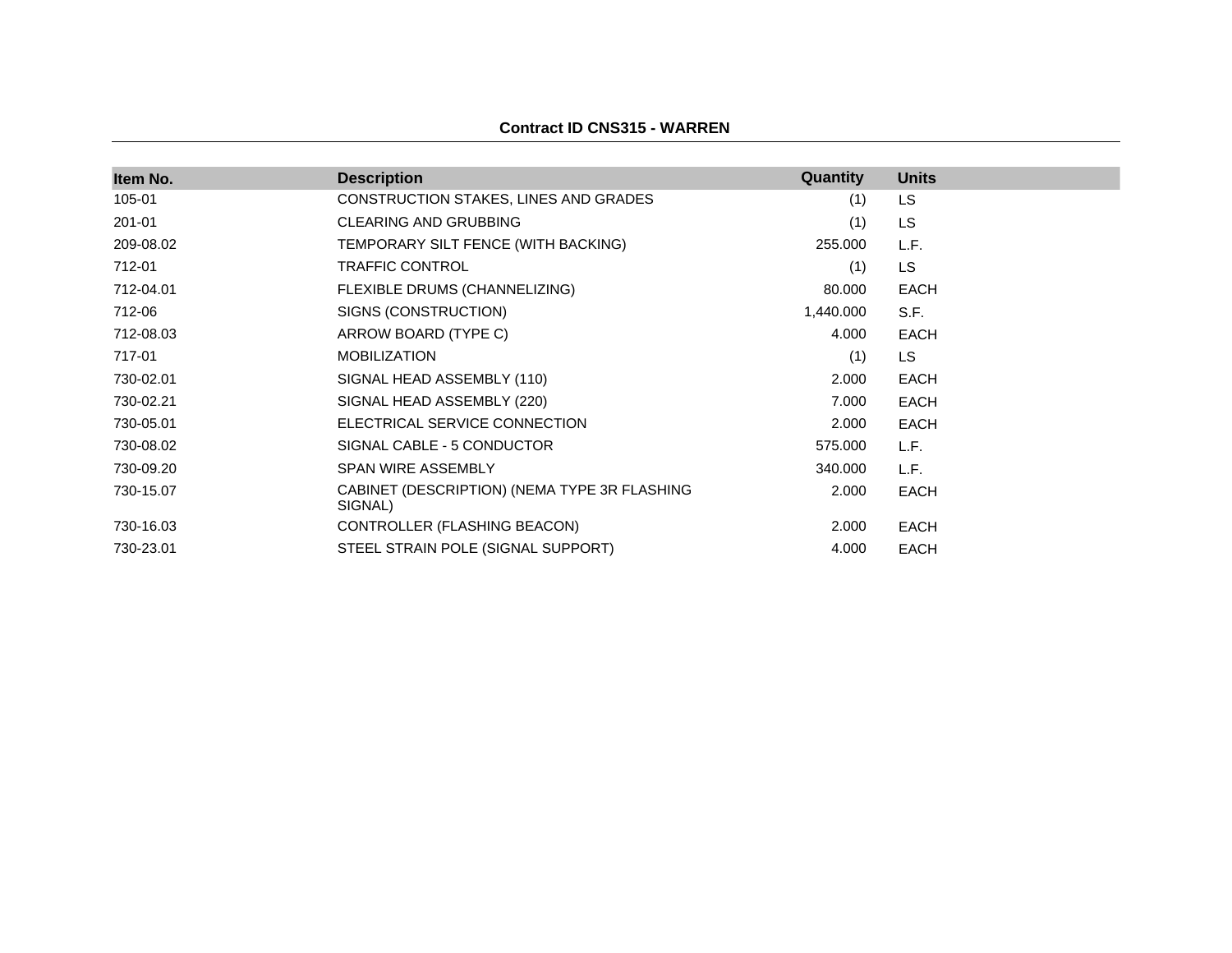| Item No.  | <b>Description</b>                                             | Quantity   | <b>Units</b> |
|-----------|----------------------------------------------------------------|------------|--------------|
| 209-08.02 | TEMPORARY SILT FENCE (WITH BACKING)                            | 800.000    | L.F.         |
| 403-01    | BITUMINOUS MATERIAL FOR TACK COAT (TC)                         | 1.000      | <b>TON</b>   |
| 411-01.10 | ACS MIX(PG64-22) GRADING D                                     | 161.000    | <b>TON</b>   |
| 415-01.02 | <b>COLD PLANING BITUMINOUS PAVEMENT</b>                        | 2,020.000  | S.Y.         |
| 604-04.02 | APPLIED TEXTURE FINISH (EXISTING<br>STRUCTURES)                | 2,643.000  | S.Y.         |
| 604-10.05 | <b>CONCRETE</b>                                                | 15.000     | S.F.         |
| 604-10.18 | <b>REINFORCING STEEL (REPAIRS)</b>                             | 8,825.000  | LB.          |
| 604-10.42 | <b>CONCRETE REPAIRS</b>                                        | 446.000    | C.F.         |
| 604-10.44 | <b>EXPANSION JOINT REPAIRS</b>                                 | 162.000    | L.F.         |
| 604-10.50 | BRIDGE DECK REPAIRS (PARTIAL DEPTH OF SLAB)                    | 300.000    | S.Y.         |
| 604-10.54 | <b>CONCRETE REPAIRS</b>                                        | 15.000     | S.F.         |
| 604-10.62 | EPOXY INJECTION REPAIR (COMPLETE AND IN<br>PLACE)              | 10.000     | L.F.         |
| 606-03.03 | STEEL PILES (12 INCH)                                          | 720.000    | L.F.         |
| 617-04.02 | TYPE 2 THIN EPOXY OVERLAY (LOW-MOD EPOXY)                      | 4,434.000  | S.Y.         |
| 620-03    | CONCRETE PARAPET (DESCRIPTION) (PARAPET<br>AND END POST REPL.) | 1,085.000  | L.F.         |
| 705-01.01 | <b>GUARDRAIL AT BRIDGE ENDS</b>                                | 27,000     | L.F.         |
| 705-04.50 | PORTABLE BARRIER RAIL DELINEATOR                               | 136,000    | <b>EACH</b>  |
| 705-06.20 | TANGENT ENERGY ABSORBING TERM MASH TL-3                        | 1.000      | <b>EACH</b>  |
| 705-08.51 | PORTABLE IMPACT ATTENUATOR NCHRP350 TL-3                       | 2.000      | <b>EACH</b>  |
| 712-01    | <b>TRAFFIC CONTROL</b>                                         | (1)        | <b>LS</b>    |
| 712-02.02 | INTERCONNECTED PORTABLE BARRIER RAIL                           | 1,860.000  | L.F.         |
| 712-04.01 | FLEXIBLE DRUMS (CHANNELIZING)                                  | 114.000    | <b>EACH</b>  |
| 712-06    | SIGNS (CONSTRUCTION)                                           | 560.000    | S.F.         |
| 712-07.03 | TEMPORARY BARRICADES (TYPE III)                                | 320.000    | L.F.         |
| 712-08.03 | ARROW BOARD (TYPE C)                                           | 2.000      | <b>EACH</b>  |
| 712-09.01 | REMOVABLE PAVEMENT MARKING LINE                                | 17,432.000 | L.F.         |
| 713-16.01 | CHANGEABLE MESSAGE SIGN UNIT                                   | 2.000      | <b>EACH</b>  |

**Contract ID CNS314 - WEAKLEY**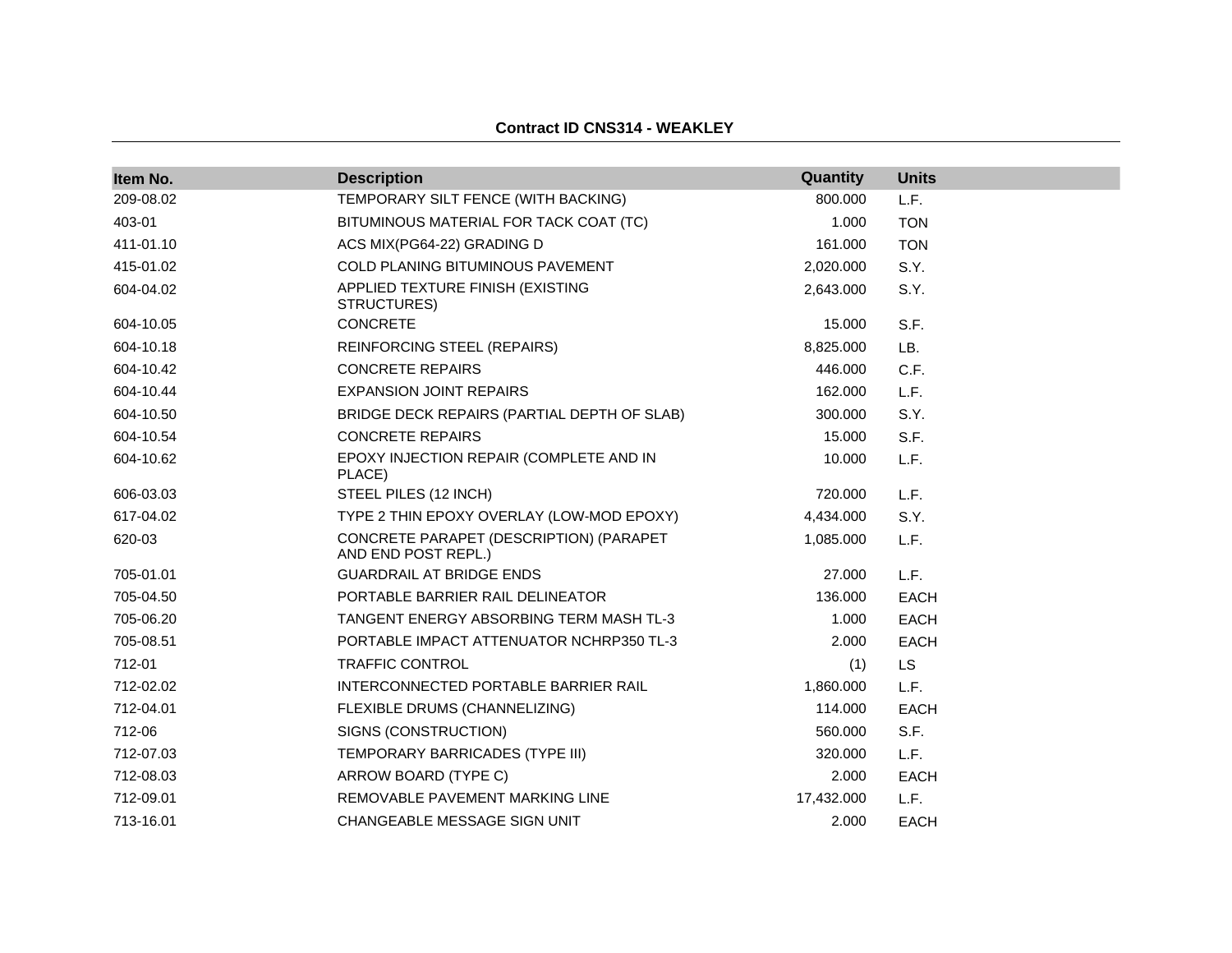**Contract ID CNS314 - WEAKLEY**

| Item No.  | <b>Description</b>                                | Quantity  | <b>Units</b> |
|-----------|---------------------------------------------------|-----------|--------------|
| 716-12.02 | ENHANCED FLATLINE THERMO PVMT MRKNG (6IN<br>LINE) | 0.500     | L.M.         |
| 717-01    | MOBILIZATION                                      | '1)       | LS           |
| 801-03    | WATER (SEEDING & SODDING)                         | 18.000    | M.G.         |
| 803-01    | SODDING (NEW SOD)                                 | 1.800.000 | S.Y.         |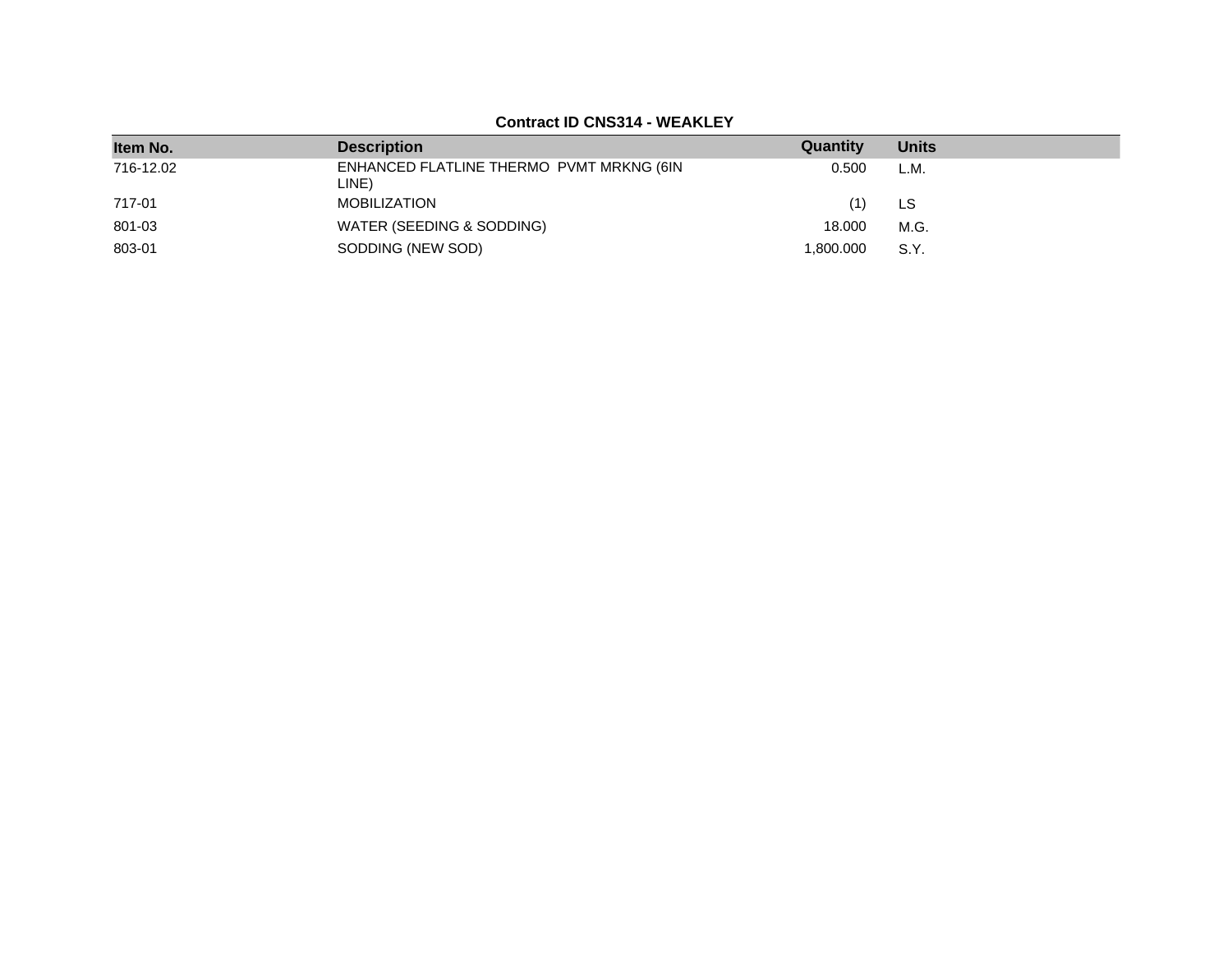| Item No.  | <b>Description</b>                                                  | Quantity | <b>Units</b> |
|-----------|---------------------------------------------------------------------|----------|--------------|
| 705-04.21 | <b>GUARDRAIL DELINEATION ENHANCEMENT</b>                            | 865,000  | L.F.         |
| 712-01    | <b>TRAFFIC CONTROL</b>                                              | (1)      | <b>LS</b>    |
| 712-06    | SIGNS (CONSTRUCTION)                                                | 162.000  | S.F.         |
| 713-02.21 | SIGN POST DELINEATION ENHANCEMENT                                   | 150.000  | L.F.         |
| 713-11.01 | "U" SECTION STEEL POSTS                                             | 338.000  | LB.          |
| 713-11.02 | PERFORATED/KNOCKOUT SQUARE TUBE POST                                | 402.000  | LB.          |
| 713-13.02 | FLAT SHEET ALUMINUM SIGNS (0.080" THICK)                            | 37,000   | S.F.         |
| 713-13.03 | FLAT SHEET ALUMINUM SIGNS (0.100" THICK)                            | 219,000  | S.F.         |
| 713-15.36 | REMOVE SIGN, SUPPORT & FOOTING                                      | 12.000   | <b>EACH</b>  |
| 716-01.40 | REMOVE AND REPLACE LENS ON SNOWPLOWABLE<br><b>REFLECTIVE MARKER</b> | 156,000  | <b>EACH</b>  |
| 716-02.04 | PLASTIC PAVEMENT MARKING(CHANNELIZATION<br>STRIPING)                | 200,000  | S.Y.         |
| 716-02.05 | PLASTIC PAVEMENT MARKING (STOP LINE)                                | 35.000   | L.F.         |
| 716-02.06 | PLASTIC PAVEMENT MARKING (TURN LANE<br>ARROW)                       | 7.000    | <b>EACH</b>  |
| 716-03.03 | PLASTIC WORD PAVEMENT MARKING (STOP<br>AHEAD)                       | 4.000    | <b>EACH</b>  |
| 716-04.05 | PLASTIC PAVEMENT MARKING (STRAIGHT ARROW)                           | 2.000    | <b>EACH</b>  |
| 716-13.02 | SPRAY THERMO PVMT MRKNG (60 mil) (6IN LINE)                         | 2.200    | L.M.         |
| 716-13.05 | SPRAY THERMO PVMT MRKNG (60 mil) (6IN DOTTED<br>LINE)               | 575,000  | L.F.         |
| 717-01    | <b>MOBILIZATION</b>                                                 | (1)      | <b>LS</b>    |

**Contract ID CNS301 - WHITE**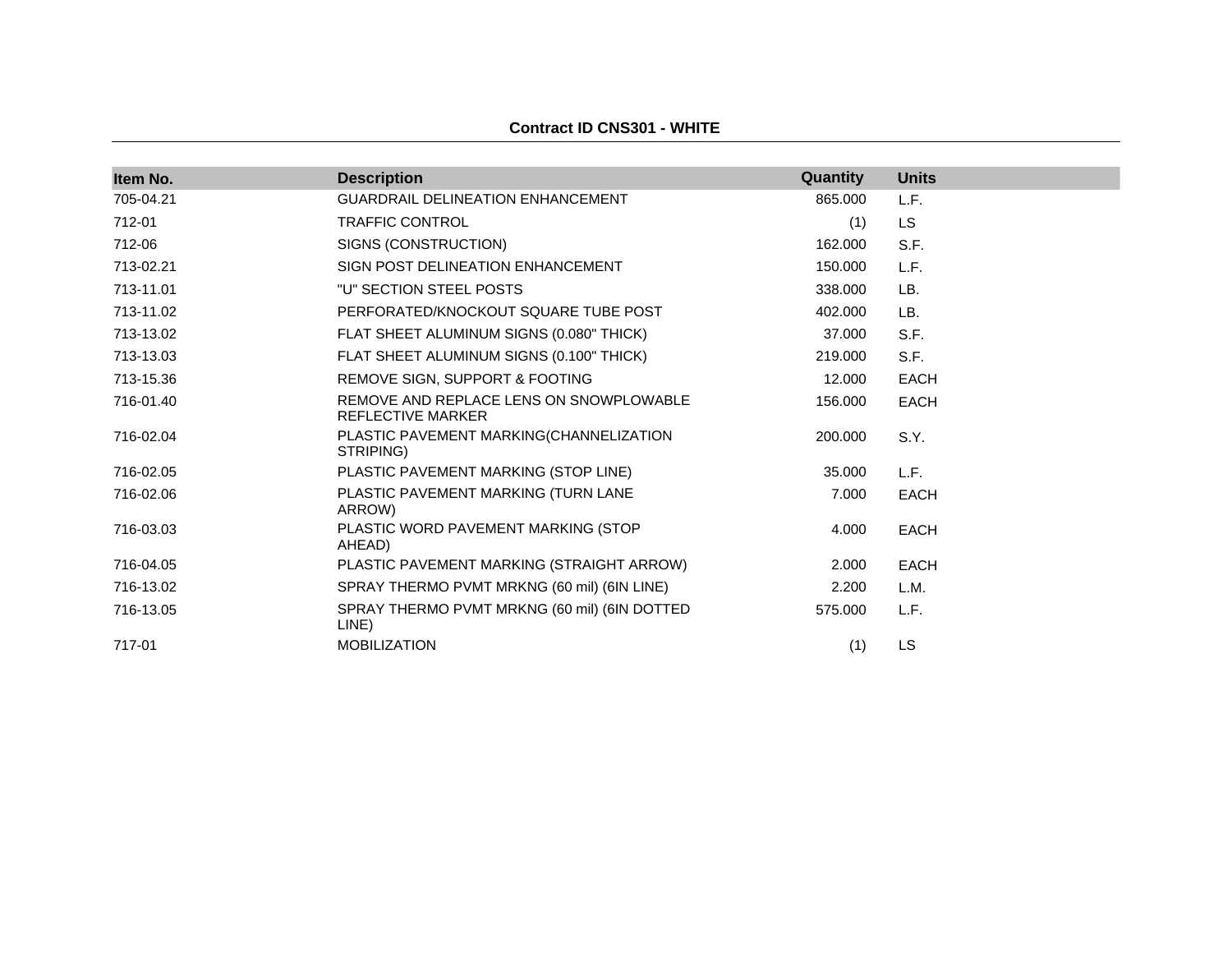| Item No.  | <b>Description</b>                                         | Quantity  | <b>Units</b> |
|-----------|------------------------------------------------------------|-----------|--------------|
| 705-02.02 | SINGLE GUARDRAIL (TYPE 2)                                  | 735.000   | L.F.         |
| 705-04.04 | <b>GUARDRAIL TERMINAL (TYPE 21)</b>                        | 3.000     | <b>EACH</b>  |
| 705-04.21 | <b>GUARDRAIL DELINEATION ENHANCEMENT</b>                   | 1,495.000 | L.F.         |
| 706-01    | <b>GUARDRAIL REMOVED</b>                                   | 35.000    | L.F.         |
| 712-01    | <b>TRAFFIC CONTROL</b>                                     | (1)       | <b>LS</b>    |
| 713-02.20 | ROADSIDE OBSTACLE DELINEATION                              | 113.000   | S.F.         |
| 713-02.21 | SIGN POST DELINEATION ENHANCEMENT                          | 84.000    | L.F.         |
| 713-11.01 | "U" SECTION STEEL POSTS                                    | 870.000   | LB.          |
| 713-11.02 | PERFORATED/KNOCKOUT SQUARE TUBE POST                       | 442,000   | LB.          |
| 713-13.02 | FLAT SHEET ALUMINUM SIGNS (0.080" THICK)                   | 44.000    | S.F.         |
| 713-13.03 | FLAT SHEET ALUMINUM SIGNS (0.100" THICK)                   | 197.000   | S.F.         |
| 713-15.36 | REMOVE SIGN, SUPPORT & FOOTING                             | 18.000    | <b>EACH</b>  |
| 713-16.41 | <b>RELOCATE SIGN</b>                                       | (1)       | <b>LS</b>    |
| 716-01.21 | SNOWPLOWABLE RAISED PAVMENT MARKERS (BI-<br>DIR) (1 COLOR) | 235,000   | <b>EACH</b>  |
| 716-02.03 | PLASTIC PAVEMENT MARKING (CROSS-WALK)                      | 181.000   | L.F.         |
| 716-02.04 | PLASTIC PAVEMENT MARKING(CHANNELIZATION<br>STRIPING)       | 96.000    | S.Y.         |
| 716-02.05 | PLASTIC PAVEMENT MARKING (STOP LINE)                       | 225.000   | L.F.         |
| 716-02.06 | PLASTIC PAVEMENT MARKING (TURN LANE<br>ARROW)              | 3.000     | <b>EACH</b>  |
| 716-13.01 | SPRAY THERMO PVMT MRKNG (60 mil) (4IN LINE)                | 7.500     | L.M.         |
| 716-13.02 | SPRAY THERMO PVMT MRKNG (60 mil) (6IN LINE)                | 7.000     | L.M.         |
| 716-13.04 | SPRAY THERMO PVMT MRKNG (60 mil) (4IN DOTTED<br>LINE)      | 1,323.000 | L.F.         |
| 717-01    | <b>MOBILIZATION</b>                                        | (1)       | <b>LS</b>    |
| 730-50.10 | SOLAR POWERED FLASHING ASSEMBLY                            | 2.000     | <b>EACH</b>  |

**Contract ID CNS312 - WILSON**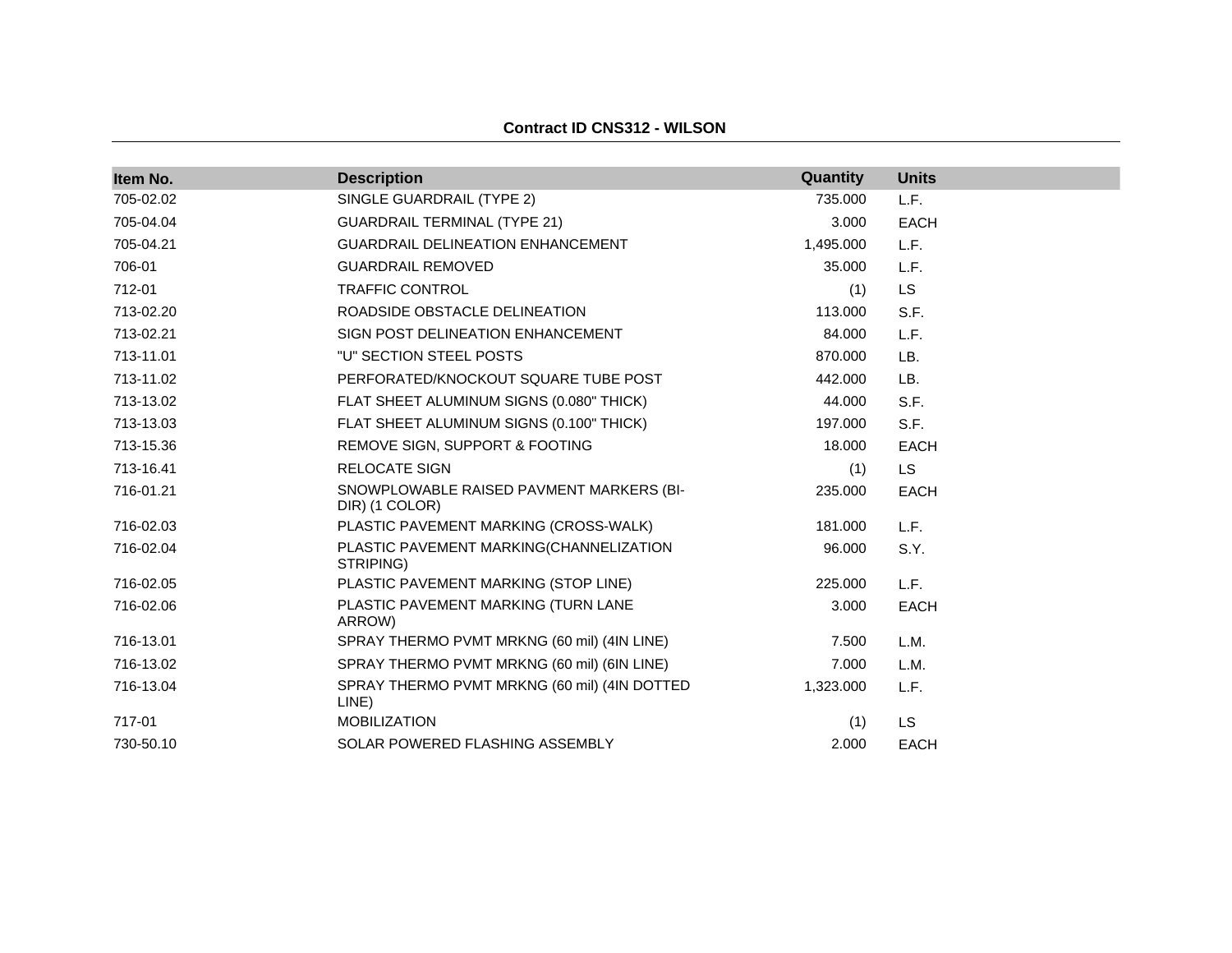#### **Contract ID CNS307 - WILSON**

| Item No.  | <b>Description</b>                                                    | Quantity  | <b>Units</b> |
|-----------|-----------------------------------------------------------------------|-----------|--------------|
| 202-04.01 | REMOVAL OF STRUCTURES (DESCRIPTION, STA.)<br>(BRIDGE NO. 95FA0243003) | (1)       | <b>LS</b>    |
| 202-04.02 | REMOVAL OF STRUCTURES (DESCRIPTION, STA.)<br>(BRIDGE NO. 95FA0243004) | (1)       | <b>LS</b>    |
| 203-01    | ROAD & DRAINAGE EXCAVATION (UNCLASSIFIED)                             | 124.000   | C.Y.         |
| 209-08.02 | TEMPORARY SILT FENCE (WITH BACKING)                                   | 765.000   | L.F.         |
| 303-01    | MINERAL AGGREGATE, TYPE A BASE, GRADING D                             | 829,000   | <b>TON</b>   |
| 307-01.01 | ASPHALT CONCRETE MIX (PG64-22) (BPMB-HM)<br><b>GRADING A</b>          | 21.000    | <b>TON</b>   |
| 307-01.08 | ASPHALT CONCRETE MIX (PG64-22) (BPMB-HM)<br><b>GRADING B-M2</b>       | 89.000    | <b>TON</b>   |
| 411-01.10 | ACS MIX(PG64-22) GRADING D                                            | 52.000    | <b>TON</b>   |
| 415-01.02 | COLD PLANING BITUMINOUS PAVEMENT                                      | 2,047.000 | S.Y.         |
| 602-10.05 | <b>BRACING REPAIRS</b>                                                | (1)       | <b>LS</b>    |
| 604-02.03 | <b>EPOXY COATED REINFORCING STEEL</b>                                 | 7,989.000 | LB.          |
| 604-03.01 | <b>CLASS A CONCRETE (BRIDGES)</b>                                     | 61.000    | C.Y.         |
| 604-03.09 | CLASS D CONCRETE (BRIDGE DECK)                                        | 16.000    | C.Y.         |
| 604-04.01 | APPLIED TEXTURE FINISH (NEW STRUCTURES)                               | 190.000   | S.Y.         |
| 604-10.05 | <b>CONCRETE</b>                                                       | 448,000   | S.F.         |
| 604-10.14 | REMOVE EXISTING WEARING SURFACE                                       | (1)       | LS.          |
| 604-10.18 | <b>REINFORCING STEEL (REPAIRS)</b>                                    | 3,312.000 | LB.          |
| 604-10.30 | BRIDGE DECK REPAIRS (FULL DEPTH OF SLAB)                              | 120.000   | S.Y.         |
| 604-10.41 | EXPANSION JOINT REPAIRS (TYPE E)                                      | 154.000   | L.F.         |
| 604-10.42 | <b>CONCRETE REPAIRS</b>                                               | 6.000     | C.F.         |
| 604-10.50 | BRIDGE DECK REPAIRS (PARTIAL DEPTH OF SLAB)                           | 185.000   | S.Y.         |
| 604-10.54 | <b>CONCRETE REPAIRS</b>                                               | 51.000    | S.F.         |
| 604-10.58 | EPOXY INJECTION (INJECTION)                                           | 3.000     | GAL.         |
| 604-10.62 | EPOXY INJECTION REPAIR (COMPLETE AND IN<br>PLACE)                     | 43.000    | L.F.         |
| 604-10.83 | <b>COMPOSITE FIBER ENCASEMENT</b>                                     | 671.000   | S.F.         |
| 604-10.90 | MISCELLANEOUS BRIDGE ITEMS                                            | (1)       | <b>LS</b>    |